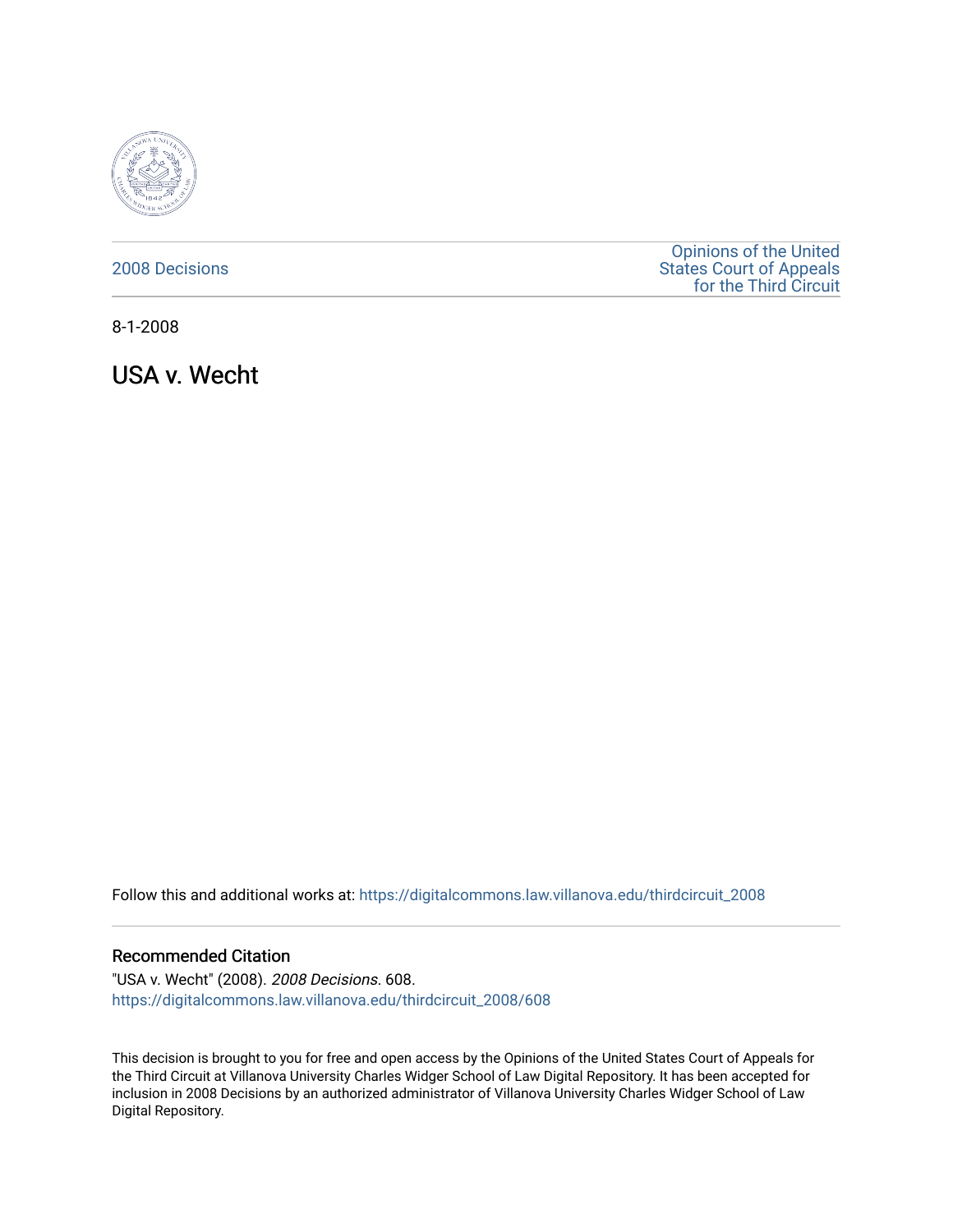# **PRECEDENTIAL**

 $\overline{a}$ 

 $\overline{a}$ 

# UNITED STATES COURT OF APPEALS FOR THE THIRD CIRCUIT

Case No: 07-4767

### UNITED STATES OF AMERICA

v.

## CYRIL H. WECHT

WPXI, Inc; TRIBUNE-REVIEW PUBLISHING COMPANY; PG PUBLISHING COMPANY d/b/a Pittsburgh Post-Gazette,

Appellants

On Appeal from the United States District Court for the Western District of Pennsylvania District Judge: The Honorable Arthur J. Schwab District Court No. 06-CR-26

Submitted Pursuant to Third Circuit L.A.R. 34.1(a) January 8, 2008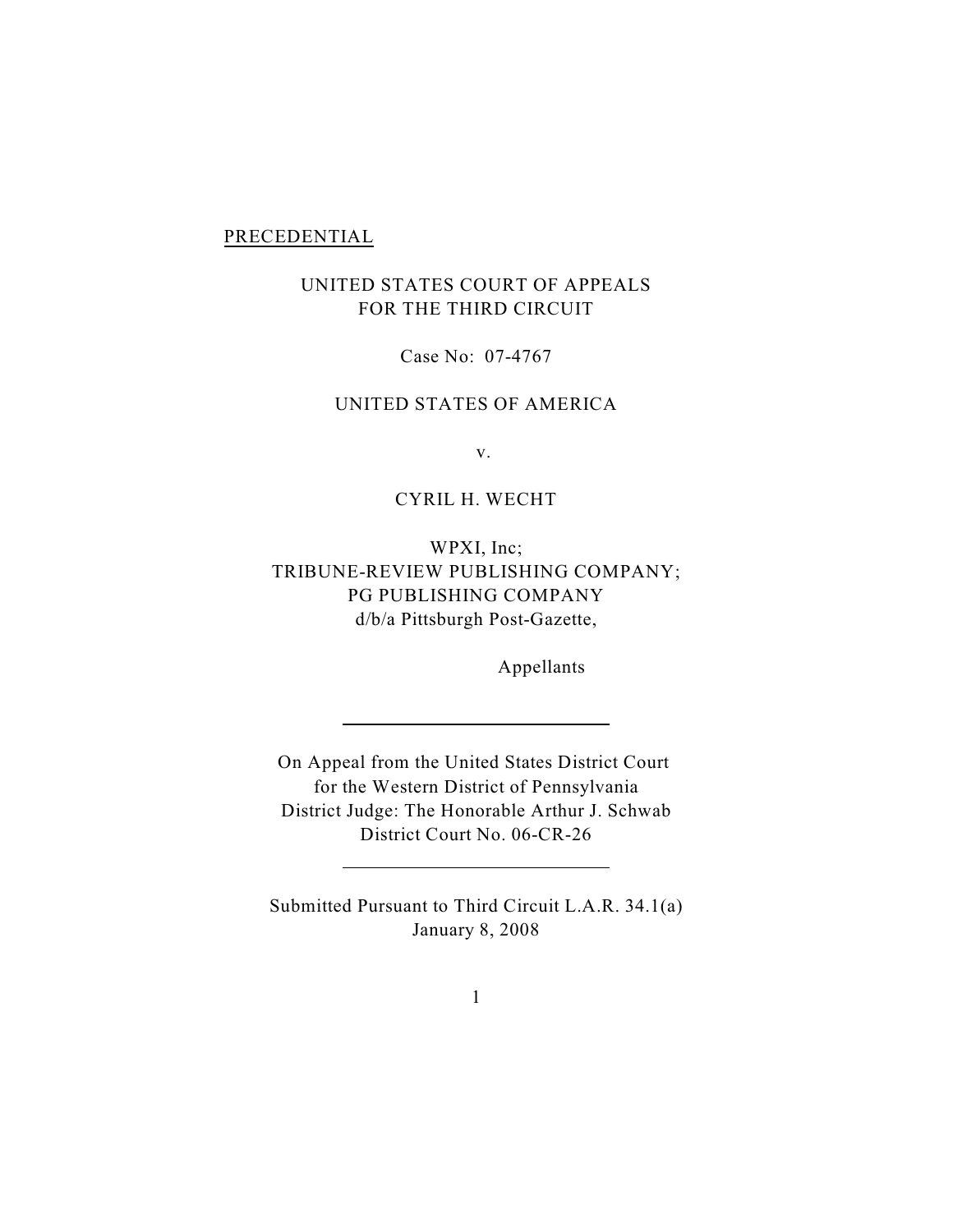# Before: SMITH, FISHER, and VAN ANTWERPEN, *Circuit Judges*

(Filed: August 1, 2008 )

David J. Berardinelli Walter P. DeForest, III DeForest, Koscelnik, Yokitis, Kaplan & Berardinelli 436 Seventh Avenue 3000 Koppers Building Pittsburgh, PA 15219 *Counsel for WPXI, Inc.*

David A. Strassburger Strassburger, McKenna, Gutnick & Potter, P.C. 444 Liberty Avenue Suite 2200, Four Gateway Center Pittsburgh, PA 15222 *Counsel for Tribune Review Publishing Co.*

David J. Bird W. Thomas McGough, Jr. Joseph F. Rodkey, Jr. Reed Smith LLP 435 Sixth Avenue Pittsburgh, PA 15219 *Counsel for PG Publishing Company*

Amy L. Barrette Jerry S. McDevitt Jagan N. Ranjan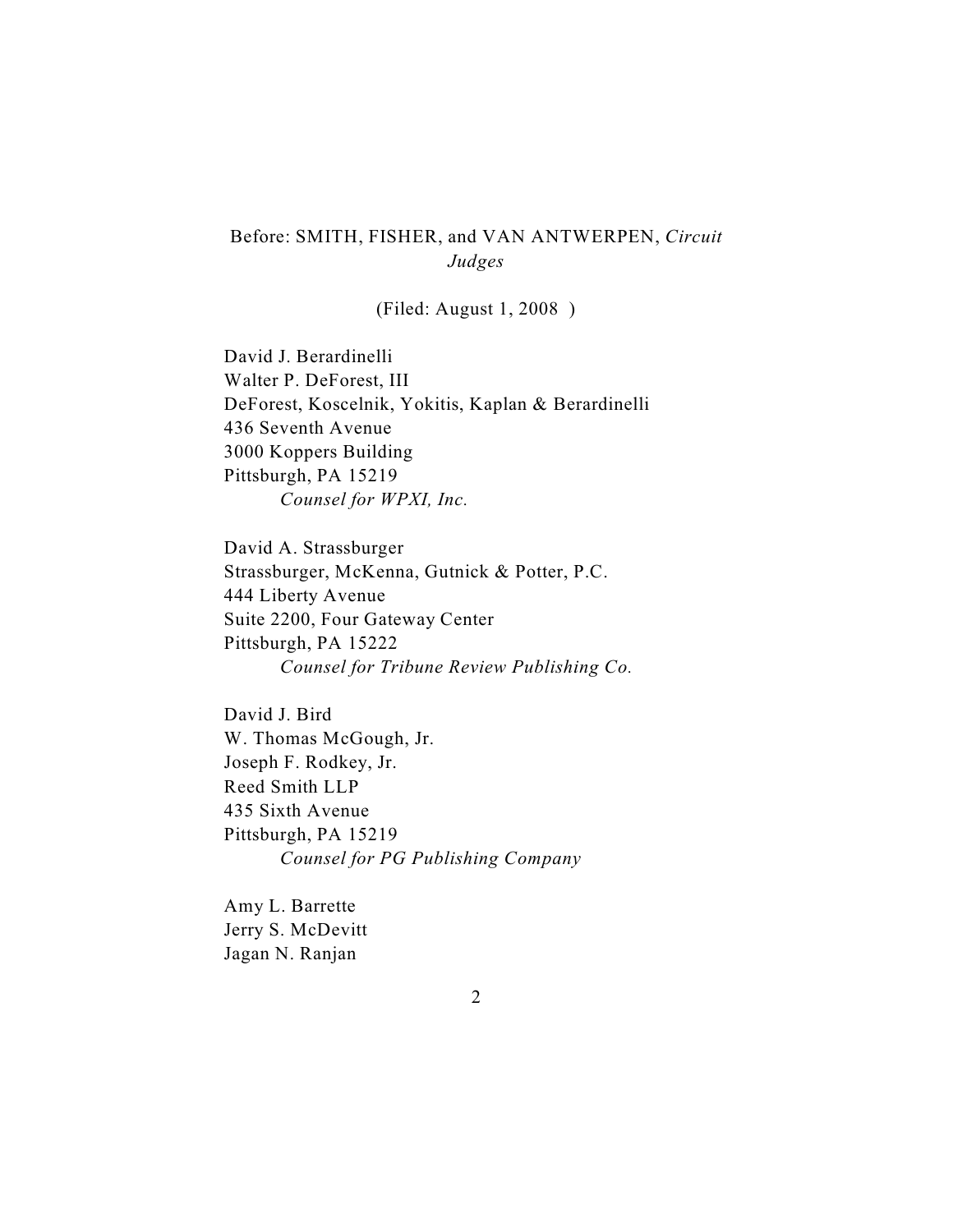Mark A. Rush Kirkpatrick & Lockhart Preston Gates Ellis LLP 535 Smithfield Street Henry W. Oliver Building Pittsburgh, PA 15222

Richard L. Thornburgh Kirkpatrick & Lockhart Preston Gates Ellis LLP 1735 New York Avenue, N.W. Suite 500 Washington, D.C. 20006 *Counsel for Cyril Wecht*

Rebecca R. Haywood Office of United States Attorney 700 Grant Street Suite 4000 Pittsburgh, PA 15219 *Counsel for United States of America*

 $\overline{a}$ 

 $\overline{a}$ 

### OPINION

SMITH, *Circuit Judge*.

I.

We issue this opinion in support of our order filed on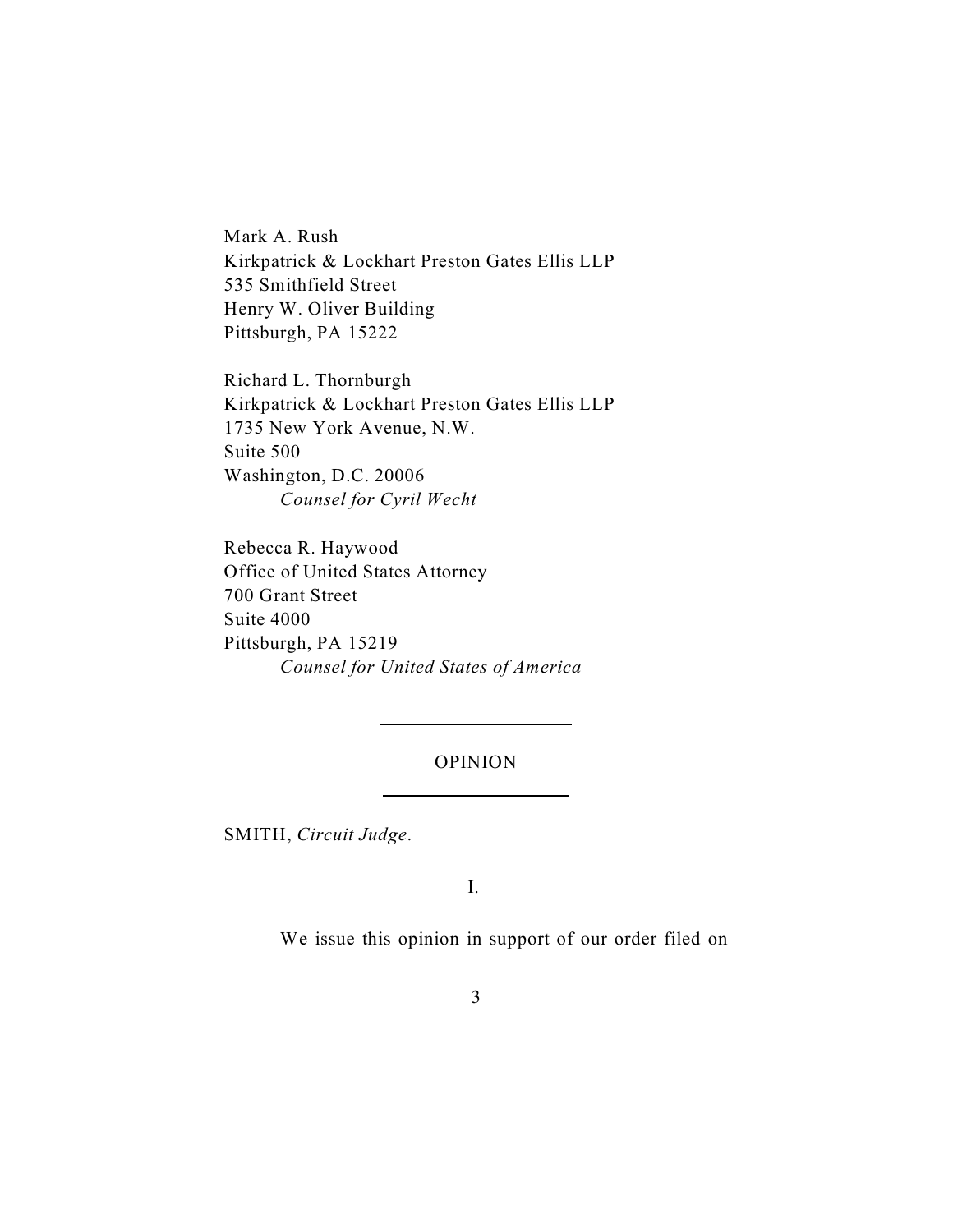January 9, 2008 in the matter of *United States v. Wecht*. WPXI, Inc., PG Publishing Company, doing business as *Pittsburgh Post-Gazette*, and Tribune-Review Publishing Co. (collectively, the "Media-Intervenors"), filed a motion challenging an order of the United States District Court for the Western District of Pennsylvania announcing jury selection procedures to be used at an impending criminal trial. Specifically, the Media-Intervenors challenged the District Court's decisions (1) to empanel an anonymous trial jury, and (2) to conduct *voir dire* through use of a written questionnaire and without venirepersons physically present in an open courtroom until the pool of prospective jurors was reduced to 40. In our January 9 order, we vacated the District Court's order to the extent that it restricts public access to the names of trial jurors or prospective  $jurors<sup>1</sup>$  We denied all other relief sought.

<sup>&</sup>lt;sup>1</sup> Our order decreed that "juror and prospective jurors" names" shall be disclosed prior to the swearing and empanelment of the jury. The term "prospective juror" refers to a member of the venire. The term "juror" refers to a member of the venire who is chosen to be part of the actual trial jury. For the sake of clarity, this opinion will use the term "trial jurors" to describe people in the latter category. We also emphasize that, referring to the names of "juror[s] and prospective jurors," we anticipated that the District Court's disclosure would distinguish between the names of trial jurors and those of prospective jurors. It appears that in the disclosure that followed the entry of our order, the District Court did not make such a distinction. *See* Notice of Filing Prospective Juror List, *United States v.*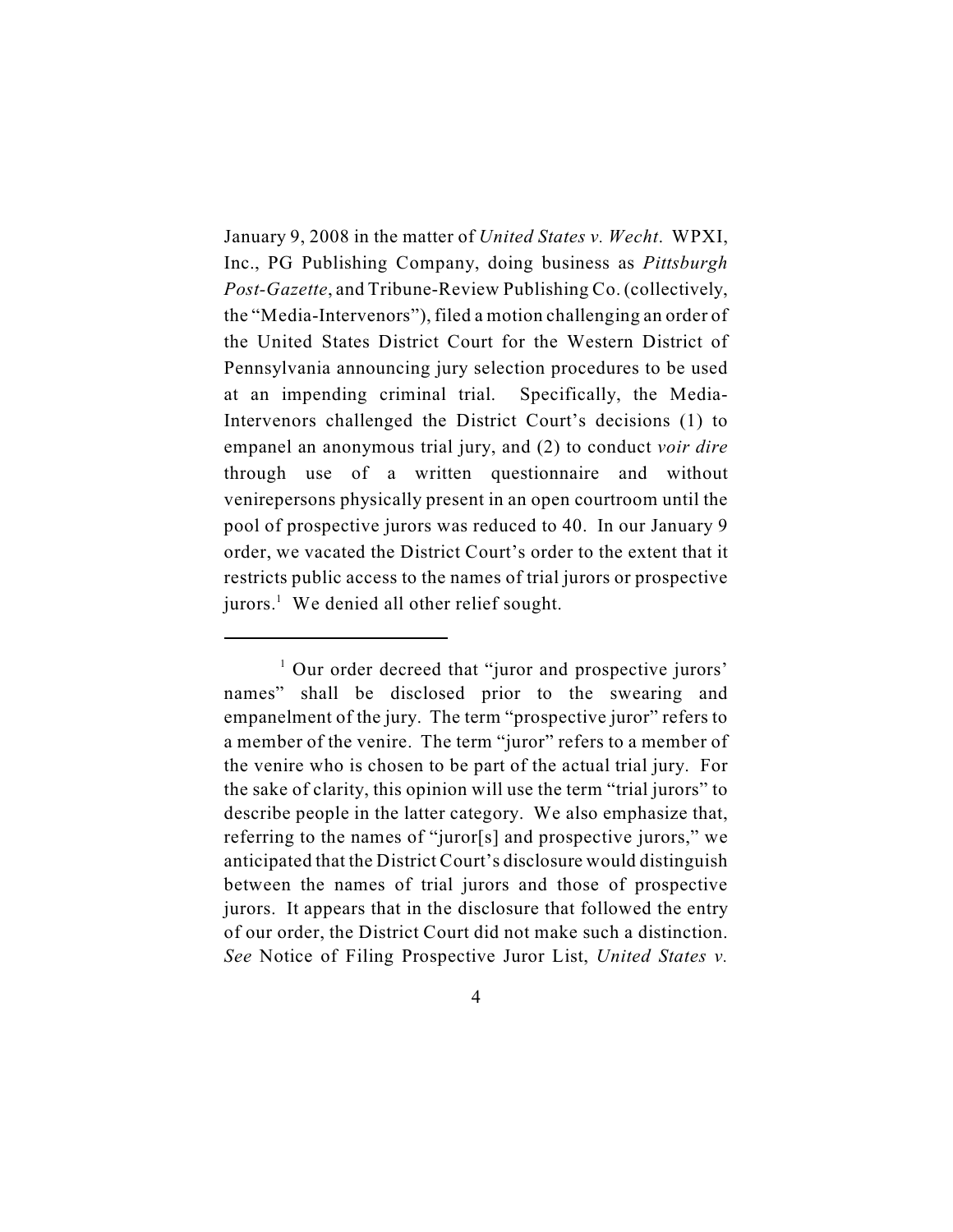II.

On January 20, 2006, a grand jury returned an 84-count indictment against Dr. Cyril H. Wecht. As we noted in deciding an earlier interlocutory appeal in this matter, "[t]he 84-count indictment asserts that [Wecht] unlawfully used his public office as the coroner of Allegheny County, Pennsylvania, for private financial gain." *United States v. Wecht*, 484 F.3d 194, 198 (3d Cir. 2007). The offenses charged included theft of honest services, mail and wire fraud, and theft from an organization receiving federal funds. The case was assigned to Judge Arthur Schwab of the U.S. District Court for the Western District of Pennsylvania. During a pretrial conference on July 12, 2006, the parties reported to the District Court that they had agreed to use a 24-page questionnaire containing 69 questions in the jury selection process.<sup>2</sup>

The following day, on July 13, 2006, the Board of Judges

*Wecht*, No. 06-CR-26 (W.D. Pa. Jan. 23, 2008).

 $2$  In May of 2006, the Media-Intervenors moved to intervene in an effort to unseal certain court filings. In response to those motions, the Court unsealed certain documents. Wecht and the Government appealed several rulings, and Wecht filed a petition for mandamus seeking review of the District Court's denial of his motion to recuse. *See United States v. Wecht*, 484 F.3d 194 (3d Cir. 2007). Pretrial preparation proceeded in the District Court during the pendency of those appeals.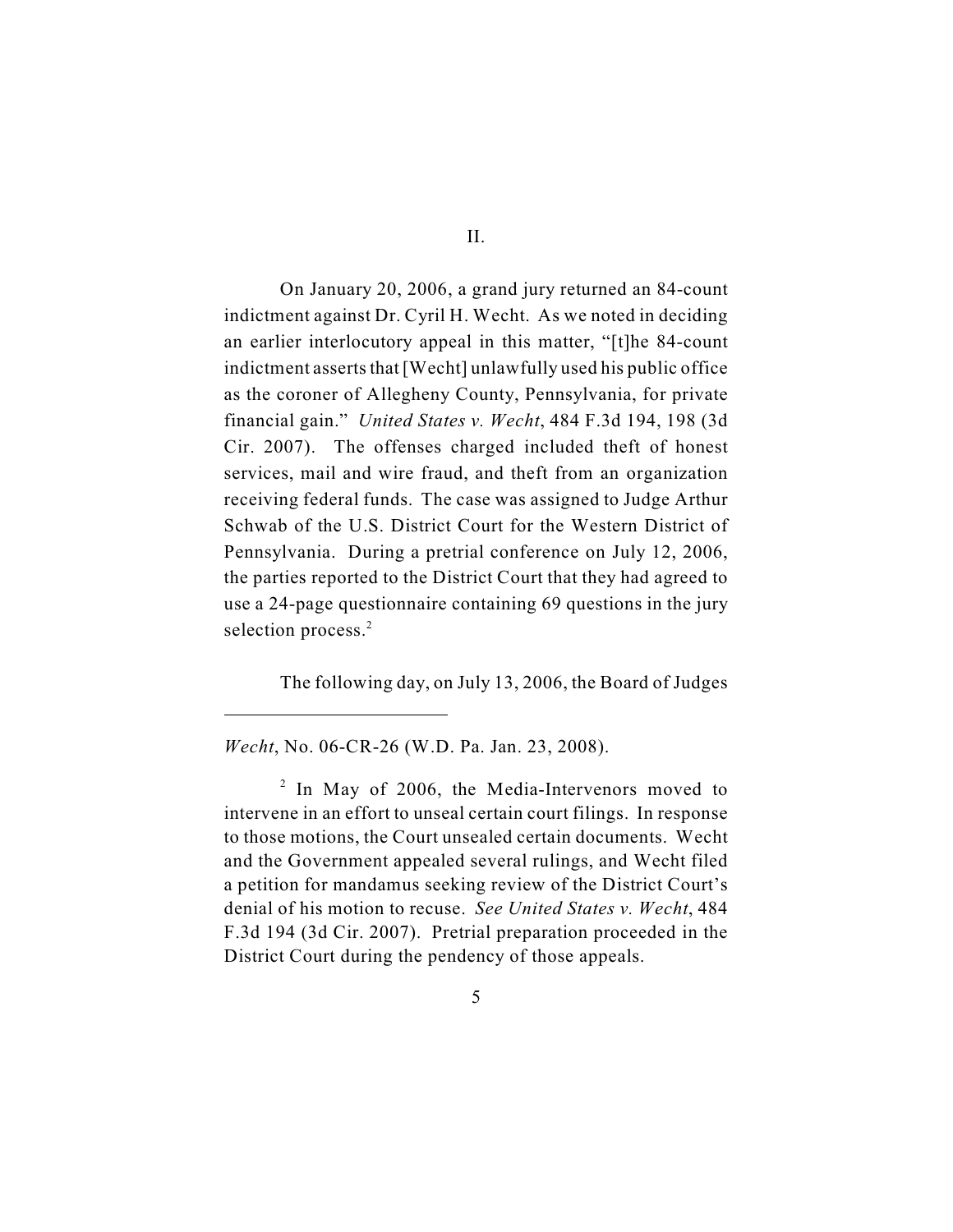for the Western District of Pennsylvania entered an administrative order directing that "all jurors shall be identified in court during the jury selection process by his/her assigned juror number ONLY. A prospective juror shall no longer be identified by or identify himself or herself by name." *In re Jury Administration Procedures*, Misc. 06-211 (W.D. Pa. July 13, 2006). The order further provided that "any and all juror lists generated by this Court for use in the jury selection process shall be deemed confidential and property of the Court and shall not be removed from the Court at any time." *Id.* The juror lists were available only to counsel who were required to execute a receipt for the list and to return it upon completion of jury selection.

A day later, on July 14, Judge Schwab issued a pretrial order addressing the use of the jury questionnaire and establishing procedures to be employed during *voir dire*. Section A of the order noted that the summons to be issued to prospective jurors would be mailed together with the final juror questionnaire, a cover letter from the Court, and instructions. Section B of the order pertained to the jury questionnaire procedure. Paragraph 5 of Section B of the order stated: "Pursuant to the decision of the Board of Judges of this District, counsel shall not have access to the names and addresses of the prospective jurors. Therefore, Jury Administrator Morder is instructed to remove and retain the last page of the Jury Questionnaire setting forth the prospective jurors' names and current addresses." Although this directive was more restrictive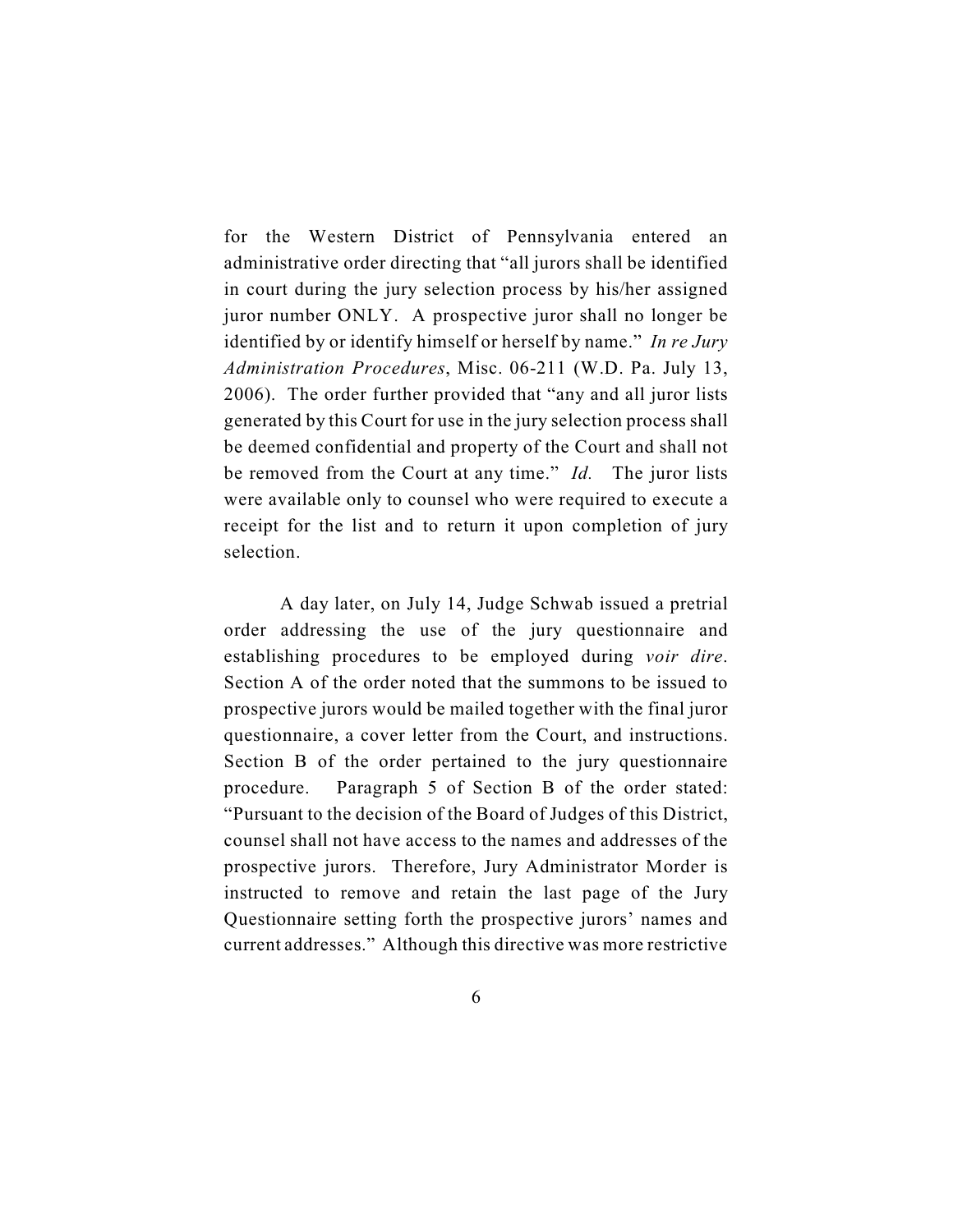than the July 13, 2006 standing order, neither Wecht nor the Government objected. Paragraph 6 of Section B of the order scheduled a hearing for September 19, 2006, to permit counsel to review the completed jury questionnaires, albeit without the names and addresses of the jurors, and to confer among themselves as to prospective jurors that they did not believe should be part of the venire. Jury selection was scheduled for October 11, 2006.

In mid-September, after hearing oral arguments in the first Wecht appeal, this Court granted a stay of the trial pending its resolution of the various appeals. *United States v. Wecht*, No. 06-3098 (3d Cir. Sept. 15, 2006). As a result, the 300 venire members who had been summoned were released. After we issued our mandate, Judge Schwab entered an order on November 26, 2007, announcing the jury selection procedures he would follow. The order stated in the first paragraph that the "jury will be anonymous." The Court directed the jury administrator to issue 400 summonses. This time, however, the summons would not be accompanied by the juror questionnaire. Instead, the venire members would be called in groups of sixty to appear in the jury assembly room where they would receive the standard jury orientation and complete the jury questionnaire fashioned for this case. During the afternoon of each session, the jury administrator would provide four copies of the completed jury questionnaire to the District Court. The Court would then provide the questionnaire to counsel to review for the purpose of making challenges for cause and obtaining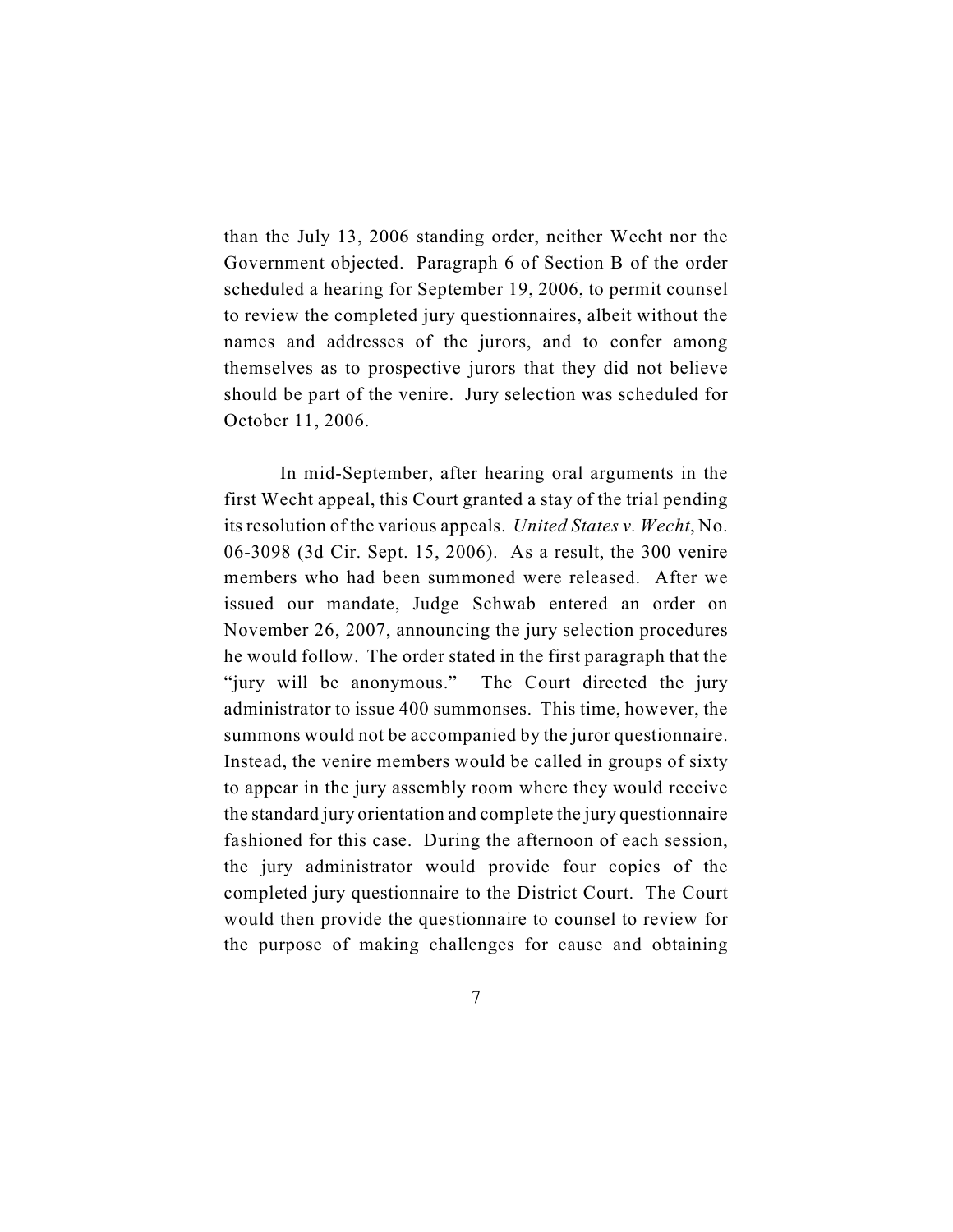information for peremptory challenges. The District Court instructed that it would rule on any challenges for cause each afternoon or the following morning. Final selection of the petit jury was tentatively scheduled to begin on January 23, 2008, during which the parties would exercise their peremptory challenges.

Wecht objected *inter alia* to jury anonymity, the limitation on access to the questionnaires, and the fact that the District Court's order did "not indicate whether the voir dire questions will be given to each group in open court or even at all prior to the for cause determinations . . . . " In a subsequent filing, Wecht objected to the removal of the signature page from the jury questionnaire and requested that each prospective juror be subject to voir dire in open court. On December 4, the Media-Intervenors filed a petition with the District Court objecting to the anonymous jury and the lack of in-person, public voir dire in open court.

On December 21, 2007, Judge Schwab issued a 64-page order reviewing the procedural history relative to jury selection and voir dire. Order of Court Re: Jury Selection, Voir Dire, And Other Pretrial Issues, No. 2:06-cr-00026-AJS (W.D. Pa. Dec. 21, 2007) ("Dec. 21 Order"). In this order, Judge Schwab reiterated his earlier declaration that the "jury will be anonymous," but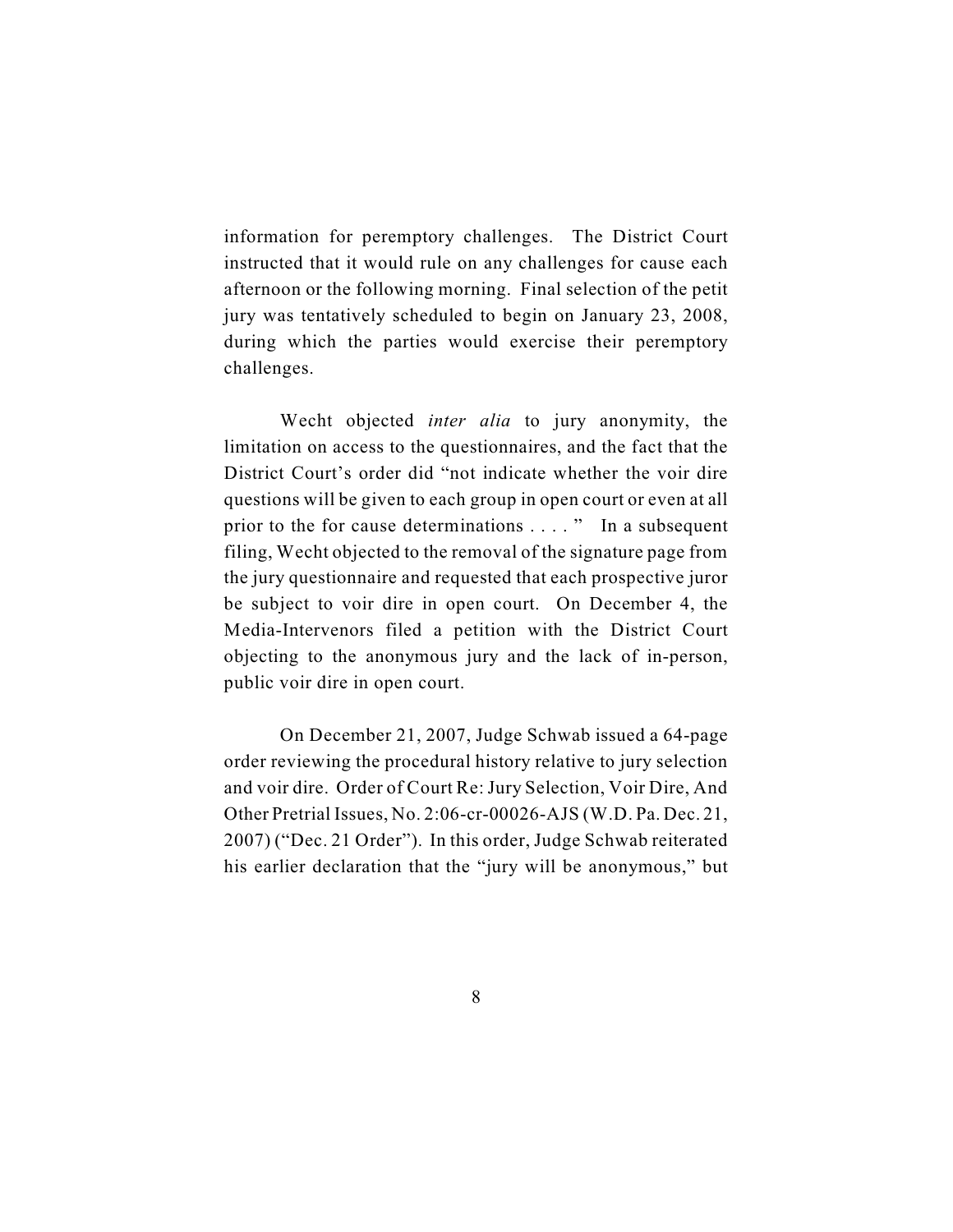noted that he preferred the term "innominate jury."<sup>3</sup> Dec. 21 Order at 21 n.5. Additionally, Judge Schwab opined that the voir dire process would provide the parties with ample information about the jurors. Dec. 21 Order at 21 n.5. After setting forth the factors to be considered in deciding whether to empanel an anonymous jury, Judge Schwab adhered to his earlier ruling to empanel such a jury. Dec. 21 Order at 28–30. Noting that the Media-Intervenors had challenged the Board of Judges' order (Misc. 06-211) as unconstitutional, he disclaimed any reliance on this order as the basis of his decision. Dec. 21 Order at 18 n.4.

In his December 21 order, Judge Schwab also explained that "[t]he court will be reviewing the Jury Questionnaire in open court at the same time as counsel, so rulings may be made on the record, with media in attendance to hear the reason(s) for

<sup>&</sup>lt;sup>3</sup> Judge Schwab provided two reasons for his preference for this term. First, he said that the term "anonymous" inappropriately connoted a "clandestine, forbidden, and obscure" jury panel." Dec. 21 Order at 21 n.5 (quoting *United States v. Carpa*, 271 F.3d 962, 963 n.1 (11th Cir. 2001)). Second, he suggested that the jury was not really anonymous because the parties knew everything about the jurors but their names. *Id.* (citing *United States v. Bowman*, 302 F.3d 1228, 1236 (11th Cir. 2002)). Judge Schwab nonetheless uses the terms "anonymous" and "innominate" interchangeably in his December 21 order. In this opinion, we will use the term "anonymous."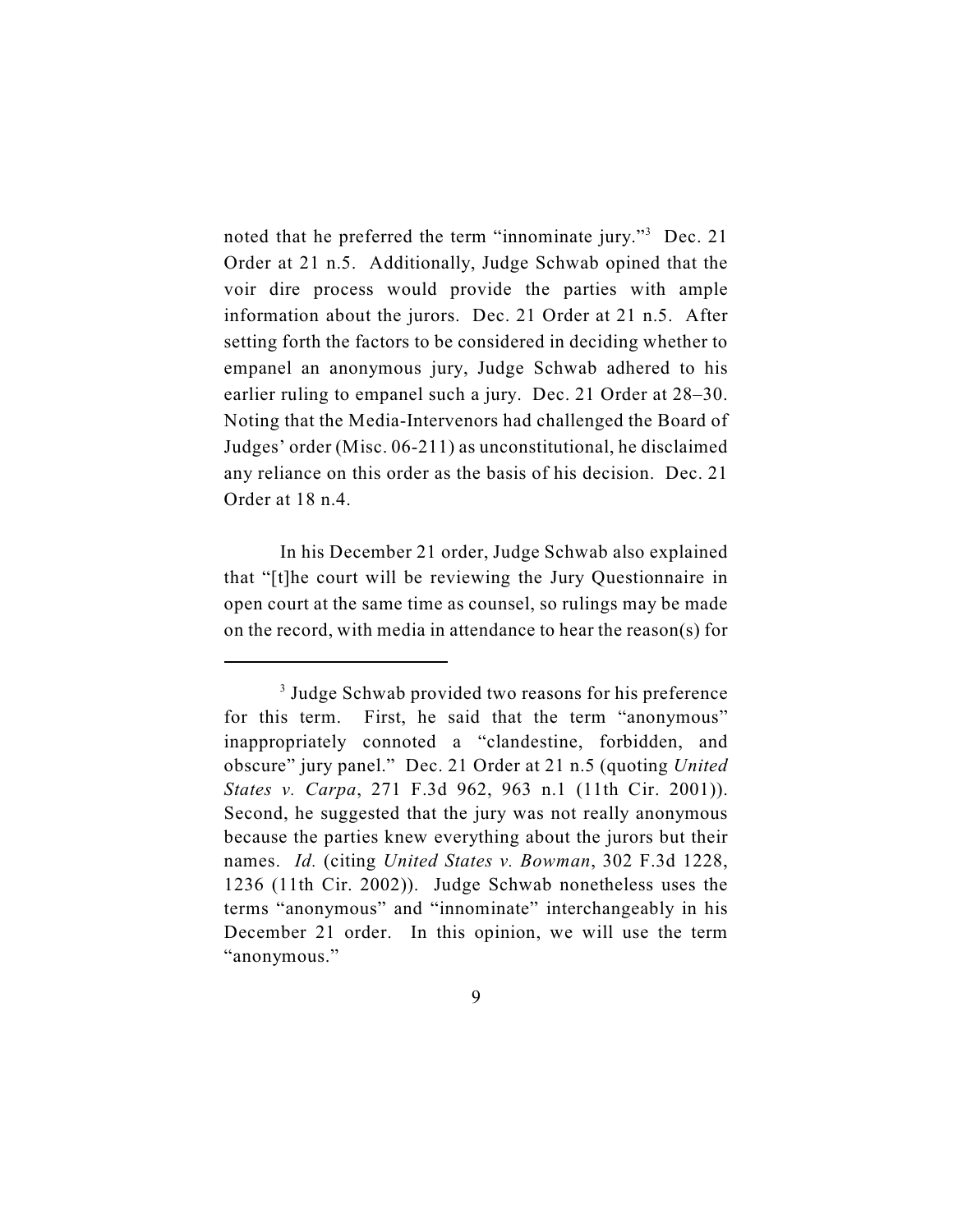each 'for cause' dismissal, by juror number." Dec. 21 Order at 33. The order further noted that "the Court, as it always has done throughout this case, will provide the media access to the Courtroom during the six (6) day initial jury selection process (including all rulings on the record re: 'for cause' decisions); and during voir dire process of the pool of 40 jurors using the individual voir dire questions . . . ." Dec. 21 Order at 37.

Judge Schwab explained that "the final jury selection process will commence on January 23, 2008, and copies of the completed Jury Questionnaires of the pool of 40 prospective jurors will be returned only to the counsel, parties, and the Court (with a copy of the last page of the Jury Questionnaire identifying the names and addresses in order by juror number)." Dec. 21 Order at 44. During this final stage of the process, the District Judge noted that he would ask ten voir dire questions of each prospective juror. Dec. 21 Order at 40–41 (listing the questions). The order specified that the Media-Intervenors would, at the conclusion of the trial, be given access to review the jury questionnaire, excluding the last page which contained the juror's name and address. Dec. 21 Order at 34–35. The order contains no indication that the Media-Intervenors would be given access to the names or addresses of the prospective and trial jurors at any time before or after Wecht's trial.

The Media-Intervenors timely appealed the December 21 order. They moved for summary reversal under Third Circuit Internal Operating Procedure ("I.O.P.") 10.6 or, in the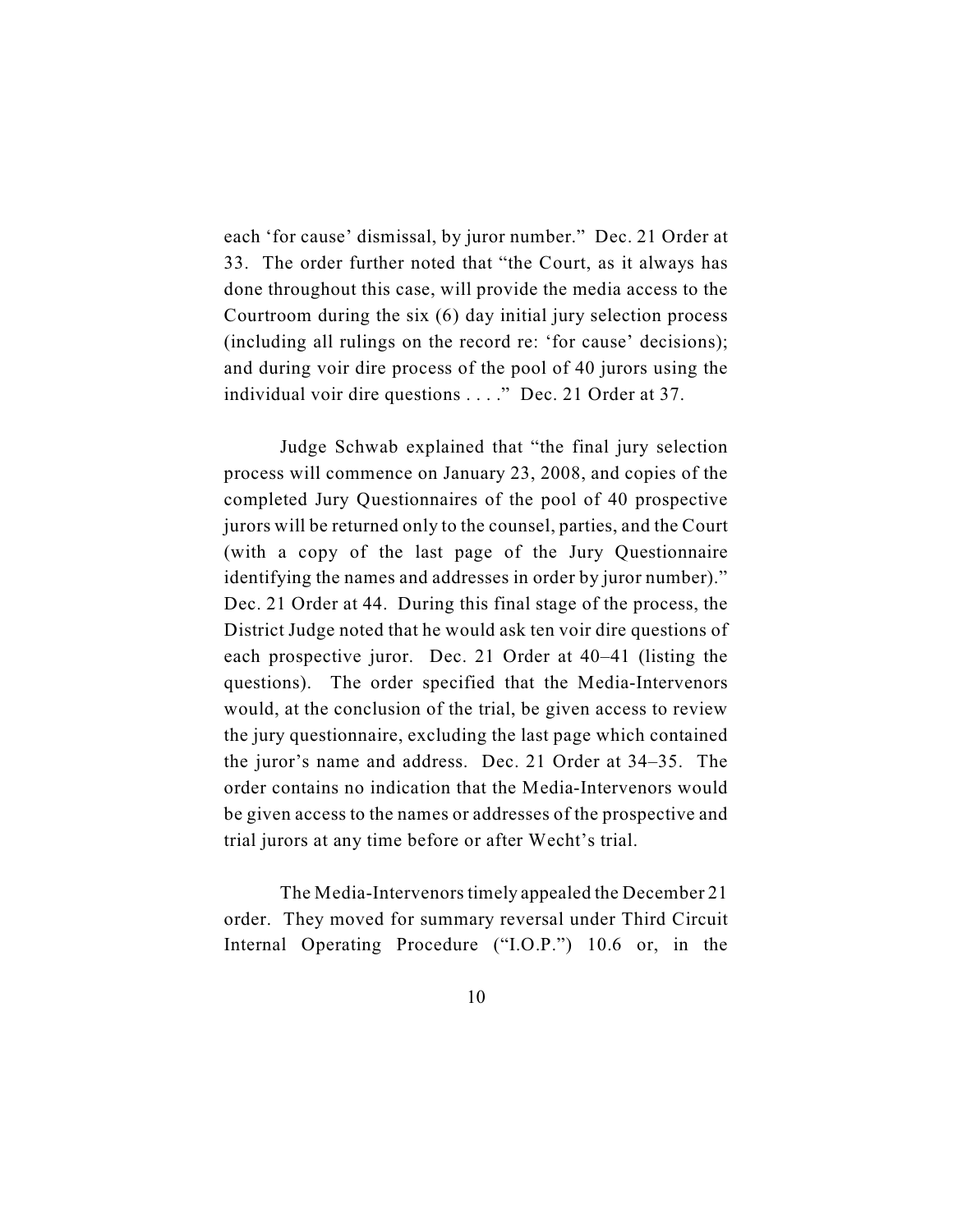alternative, for a stay of jury selection. *See* Media's Emergency Motion, United States v. Wecht, No. 07-4767 (3d Cir. Dec. 26,  $2007$ .<sup>4</sup> The Government filed a response opposing the motion (Government's Response, United States v. Wecht, No. 07-4767 (3d Cir. Jan. 2, 2008)<sup>5</sup>), and Wecht filed a Response supporting it (Wecht's Response, United States v. Wecht, No. 07-4767 (3d Cir. Jan. 2, 2008)<sup> $\degree$ </sup>). The motions panel referred the matter to a merits panel on January 2, 2008, deeming the parties' submissions on the motion to be their legal briefs and offering

 $<sup>4</sup>$  The full title of this application is "The Media's</sup> Emergency Motion For Summary Reversal Of The District Court's Order Dated December 21, 2007, Or, In The Alternative, Expedited Relief In The Form Of A Stay Of Jury Selection And Trial Proceedings Pending Disposition Of This Appeal."

 $<sup>5</sup>$  The full title is "Government's Response To The</sup> Media's Emergency Motion For Summary Reversal Of The District Court's Order Dated December 21, 2007, Or, In The Alternative, Expedited Relief In The Form Of A Stay Of Jury Selection And Trial Proceedings Pending Disposition [Of] This Appeal."

 $6$  The full title is "Cyril H. Wecht's Response To The Media's Emergency Motion For Summary Reversal Of The District Court's Order Dated December 21, 2007, Or, In The Alternative, Expedited Relief In The Form Of A Stay Of Jury Selection And Trial Proceedings Pending Disposition Of This Appeal."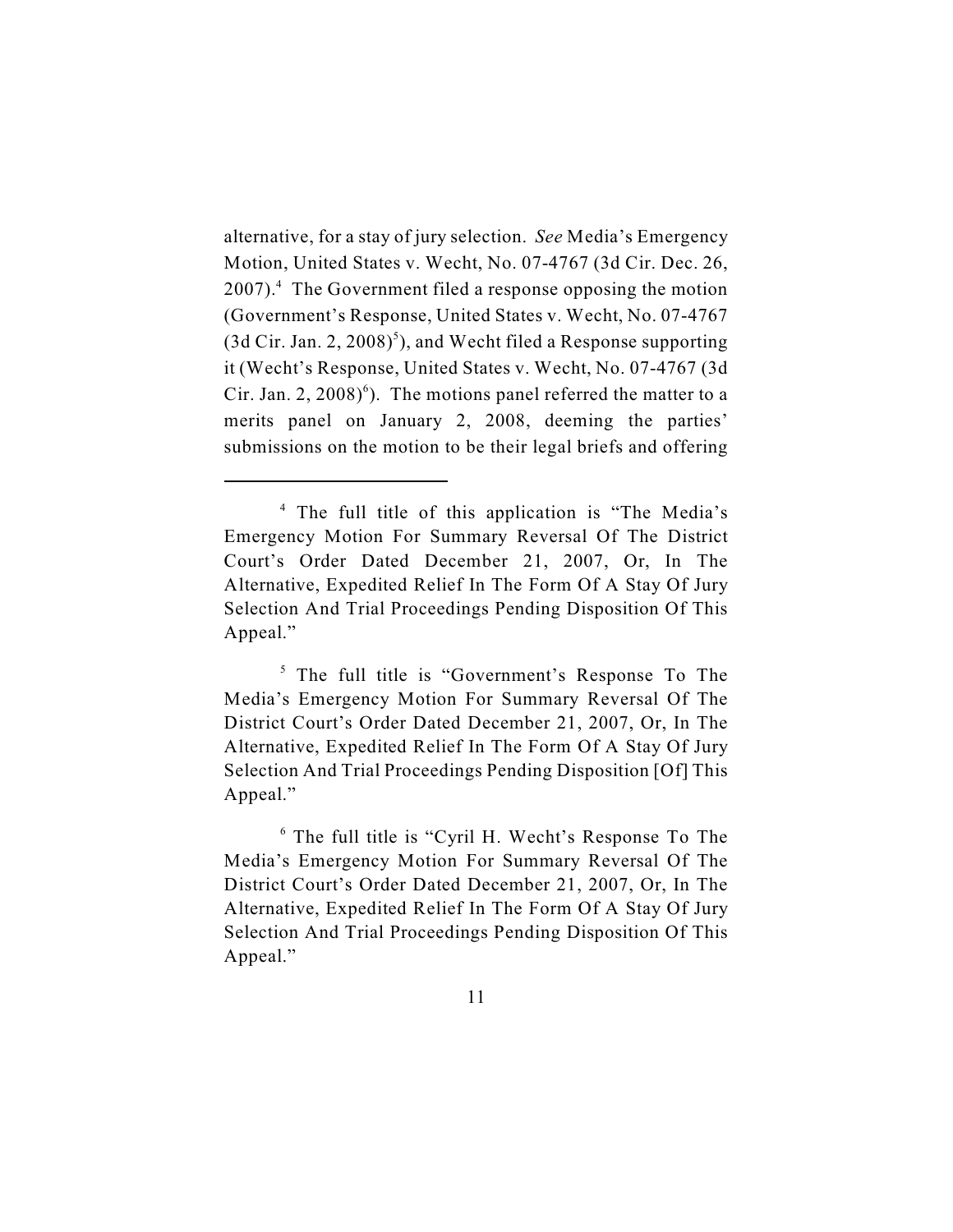the parties an opportunity to file supplemental briefs. *See* Order, *United States v. Wecht*, No. 07-4767 (3d Cir. Jan. 2, 2008). After the Media-Intervenors filed a Reply to the Government's Response (Media's Reply, United States v. Wecht, No. 07-4767  $(3d Cir. Jan. 4, 2008)^7$ , all of the parties submitted letters stating that they would rely on their previous filings as their briefs on the merits. $\delta$  In an order filed on January 9, 2008, we declared that

> [t]o the extent that the District Court's order restricts access of Media Intervenor-Appellants and defense counsel to the names of prospective jurors who participate in the selection process prescribed by the District Court, those provisions

 $\frac{7}{7}$  The full title of the Media's Reply is "The Media's Reply in Support of Emergency Motion for Summary Reversal of the District Court's Order dated December 21, 2007, or, in the Alternative, Expedited Relief in the Form of a Stay of Jury Selection and Trial Proceedings Pending Disposition of this Appeal."

<sup>&</sup>lt;sup>8</sup> The dissent argues that we would have benefitted from "additional briefing" given the fact that the parties' original filings focused on the Media-Intervenors' request for summary reversal or a stay. Dissent, *infra*, at 58 n.44. As noted above, we offered the parties an opportunity to file supplemental briefs after the matter was referred to a merits panel, and they chose to rely on their previous filings.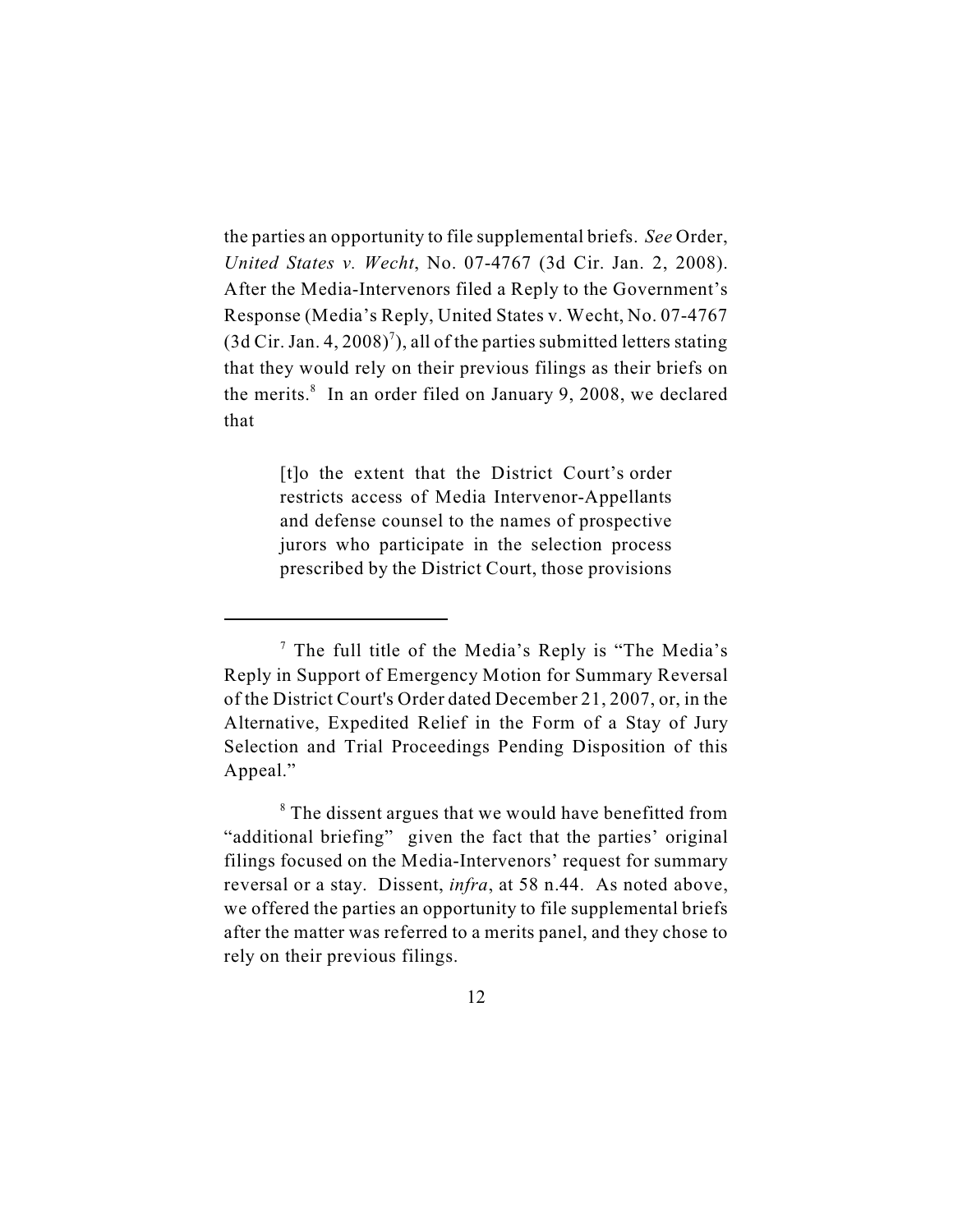of the order are VACATED. We leave to the discretion of the District Court the method and timing of disclosure of juror and prospective jurors' names, except that disclosure of those names shall be made prior to the swearing and empanelment of that jury.<sup>9</sup>

Order, *United States v. Wecht*, No. 07-4767 (3d Cir. Jan. 9, 2008). We denied any other relief relative to the voir dire proceedings. *Id.* We denied the motion for a stay as moot because our order was issued prior to the commencement of trial. *Id.*

### III.

We have jurisdiction to review the Media-Intervenors' motion under 28 U.S.C. § 1291 and the "collateral order" doctrine.<sup>10</sup> See Cohen v. Beneficial Indus. Loan Corp., 337 U.S.

<sup>&</sup>lt;sup>9</sup> We noted that Media-Intervenors were "not seeking" access to the jurors' home addresses or the actual jury questionnaire." Order at 2 n.1, *United States v. Wecht*, No. 07- 4767 (3d Cir. Jan. 9, 2008). For that reason, we do not address those issues here.

 $10$  In our January 9 order, we stated: "Appellate jurisdiction exists under the collateral order doctrine." Order at 2, *United States v. Wecht*, No. 07-4767 (3d Cir. Jan. 9, 2008) (citing *Cohen v. Beneficial Indus. Loan Corp.*, 337 U.S. 541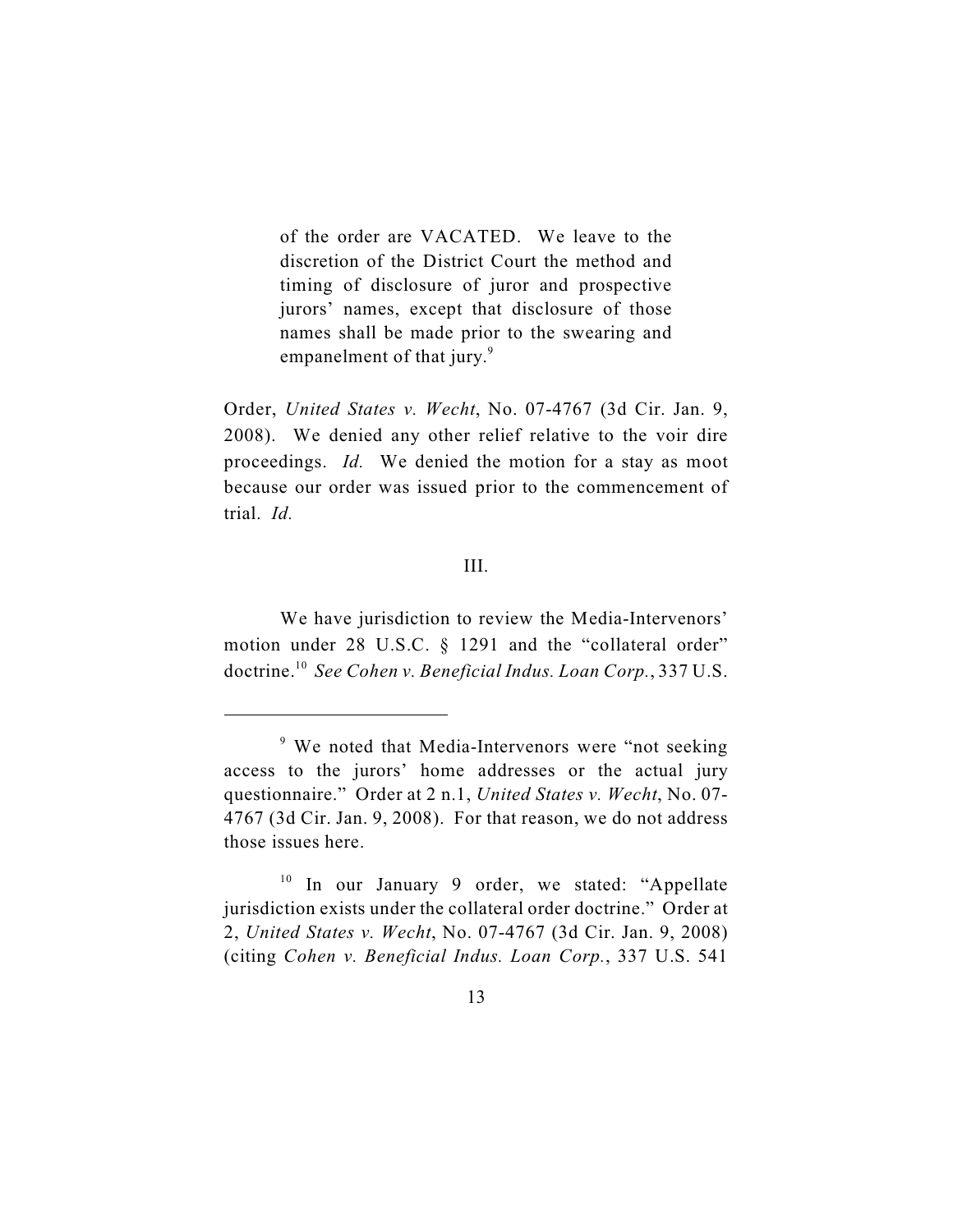541, 546–47 (1949). Under 28 U.S.C. § 1291, "[t]he courts of appeals . . . shall have jurisdiction of appeals from all final decisions" of district courts. Ordinarily, this rule "prohibits appellate review until conviction and imposition of sentence" in a criminal case. *Flanagan v. United States*, 465 U.S. 259, 263 (1984). The category of "final decisions" subject to appellate review under § 1291 also includes, however, "collateral orders" that (1) "conclusively determine the disputed question," (2) "resolve an important issue completely separate from the merits of the action," and (3) are "effectively unreviewable on appeal from a final judgment." *Coopers & Lybrand v. Livesay*, 437 U.S. 463, 468–69 (1978). When deciding whether an order is appealable as a collateral order under  $\S$  1291, we give this provision of the statute a "practical rather than a technical construction." *Cohen*, 337 U.S. at 546.

In *United States v. Schiavo*, we held that a District Court's order restricting the media from publishing certain information about a criminal trial was appealable under the collateral order doctrine because it "determined a matter independent of the issues to be resolved in the criminal proceeding itself, bound persons who were non-parties in the

<sup>(1949)).</sup> Our dissenting colleague now argues that the collateral order doctrine did not provide us with jurisdiction to hear this appeal. *See* Dissent, *infra*, at 2–19. We are surprised that he did not raise this purported jurisdictional defect in his dissent to our January 9 order.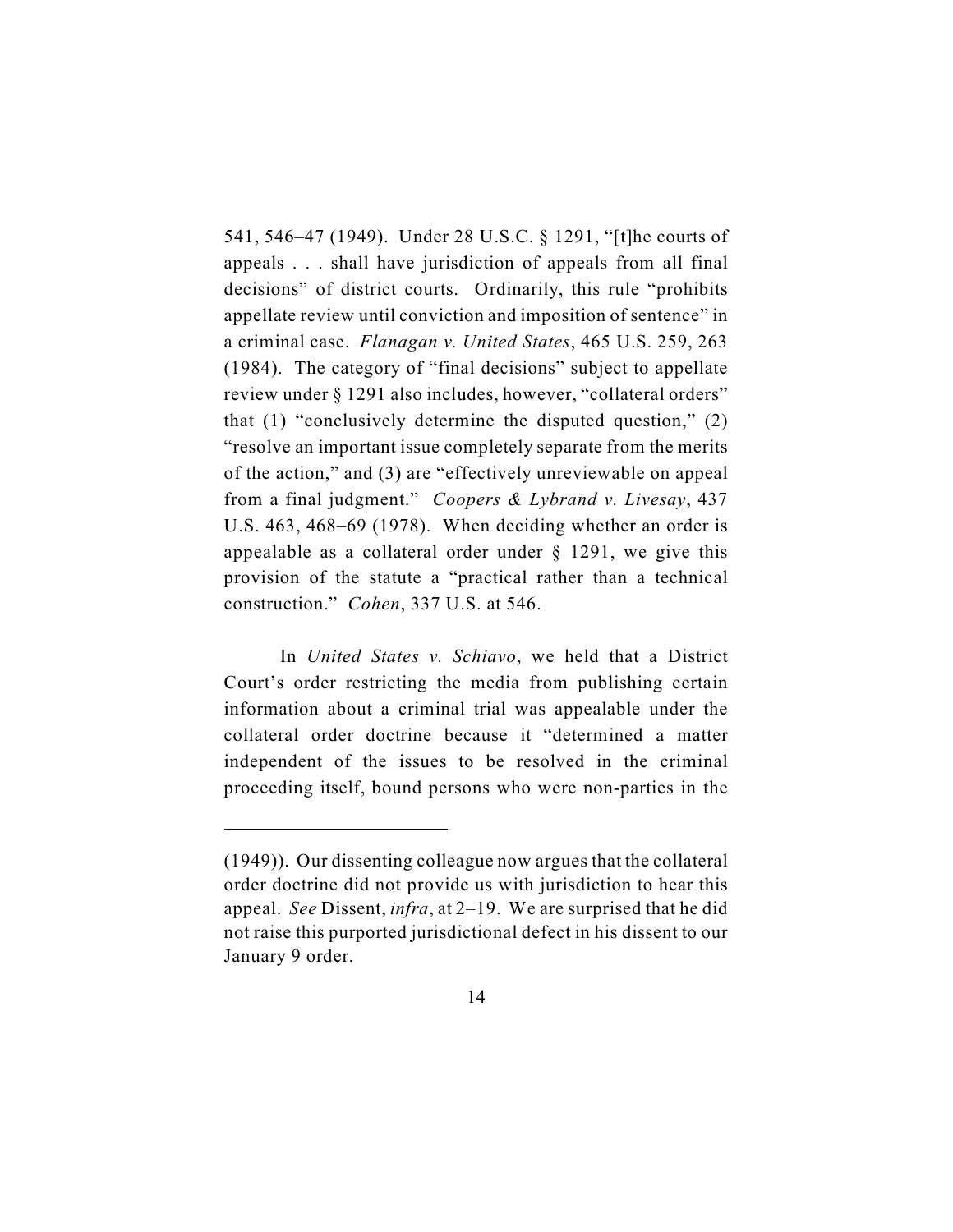underlying criminal proceeding and had a substantial, continuing effect on important rights." 504 F.2d 1, 4–5 (3d Cir. 1974) (en banc). In *United States v. Cianfrani*, we applied *Schiavo* to permit collateral order jurisdiction over the media's challenge to orders excluding the public and the press from a pretrial hearing and sealing the record. 573 F.2d 835, 845 (3d Cir. 1978) (citing *Schiavo*, 504 F.2d at 4). The Government has challenged our exercise of jurisdiction, relying in large part on *Flanagan*, in which the Supreme Court held that we must interpret the requirements of the collateral order doctrine "with the utmost strictness in criminal cases" because of "the compelling interest in prompt trials" and the delays that an appeal is likely to create.<sup>11</sup> 465 U.S. at 265. *Flanagan* instructs us to defer appeal until final judgment in a criminal case unless the matter involves "an asserted right the legal and practical value of which would be destroyed if it were not vindicated before trial." *Id.* at 266 (citations and internal quotation marks omitted). At the time *Flanagan* was decided, the Supreme Court had found only three types of pretrial orders to meet the requirements of the collateral order doctrine: (1) an order denying a motion to reduce bail; (2)

 $11$  We note that our decision to grant review in this case does not threaten "the compelling interest in prompt trials." 465 U.S. at 265. Because we declined to grant the media's request for a stay, and because releasing the jurors' names did not create a time-consuming burden for the District Court, our ruling has posed no danger to the interests of either Wecht or the public in a speedy trial.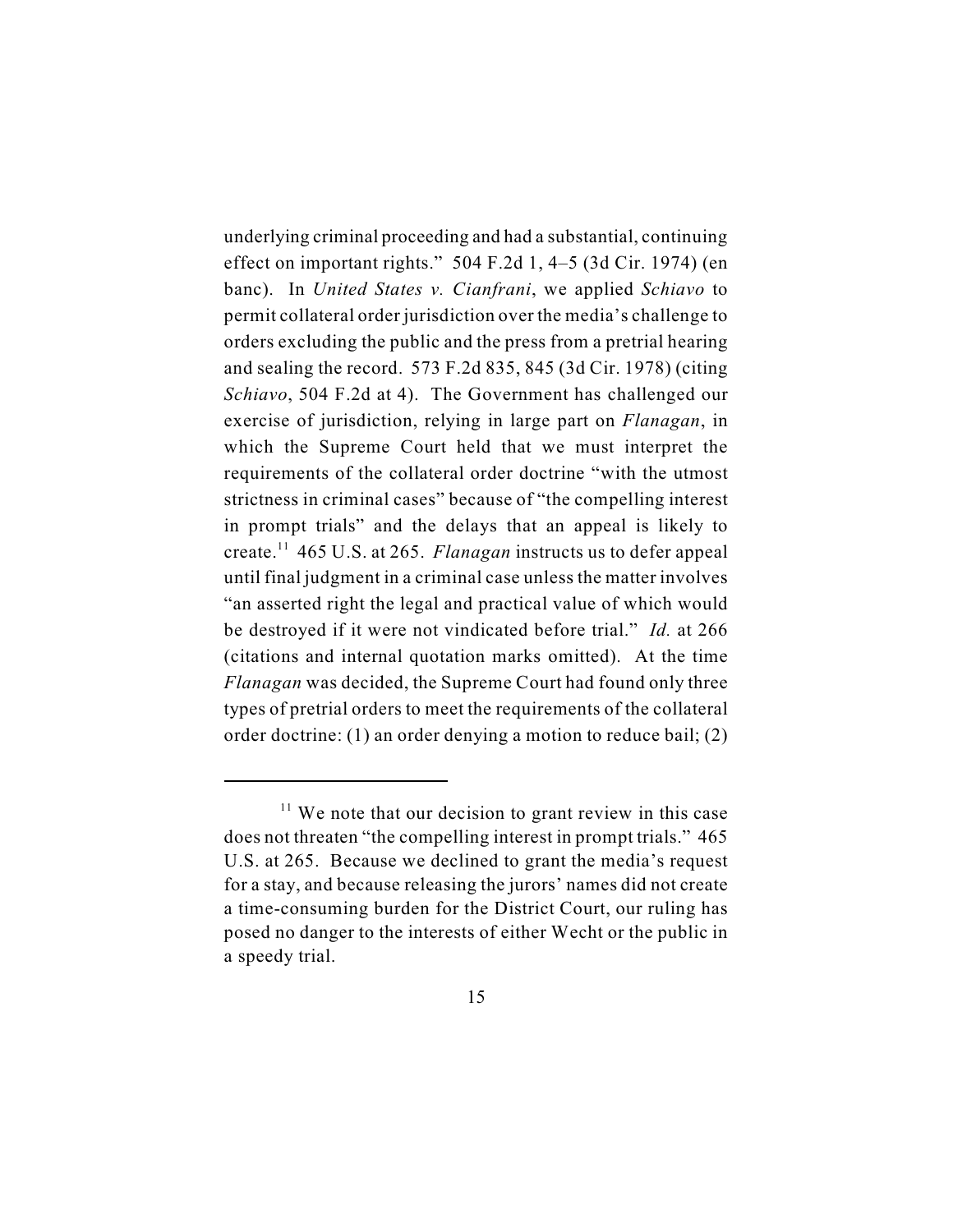an order denying a motion to dismiss an indictment on double jeopardy grounds; and (3) an order denying a motion to dismiss an indictment on speech or debate grounds. *Id.* at 265–66. In *Sell v. United States*, 539 U.S. 166, 176–77 (2003), the Court recognized that an order to forcibly medicate a defendant during trial also meets the requirements for collateral order jurisdiction. What these orders have in common is that neither an acquittal, a post-trial reversal of a conviction, nor any other result can adequately redress the harm that these orders cause. *See Flanagan*, 465 U.S. at 266–67. The Supreme Court has not addressed, post-*Flanagan*, whether a right of access claim raised by a media outlet in a criminal case would satisfy the collateral order doctrine.<sup> $12$ </sup> The issue before us, therefore, is not only

 $12$  In *ABC*, *Inc. v. Stewart*, 360 F.3d 90 (2d Cir. 2004), the Second Circuit held that an order affecting the right of access in a criminal case was appealable under the collateral order doctrine. *Id.* at 97. Without mentioning *Flanagan*, the court deemed the order appealable for two reasons. First, the court said that the district court had "in effect allowed the Media Coalition to intervene in the pending criminal proceeding for the limited purpose of challenging" the order, and that the order was therefore final and appealable as to the intervenors. *Id.* (citing *In re Herald Co.*, 734 F.2d 93, 96 (2d Cir. 1984)). Second, the court said that because the Media Coalition's claims "could have been treated by the district court as a new civil case, as opposed to an intervention in the pending criminal case, and the orders would have been final in that case[,] [n]o jurisdictional significance should attach simply because the district court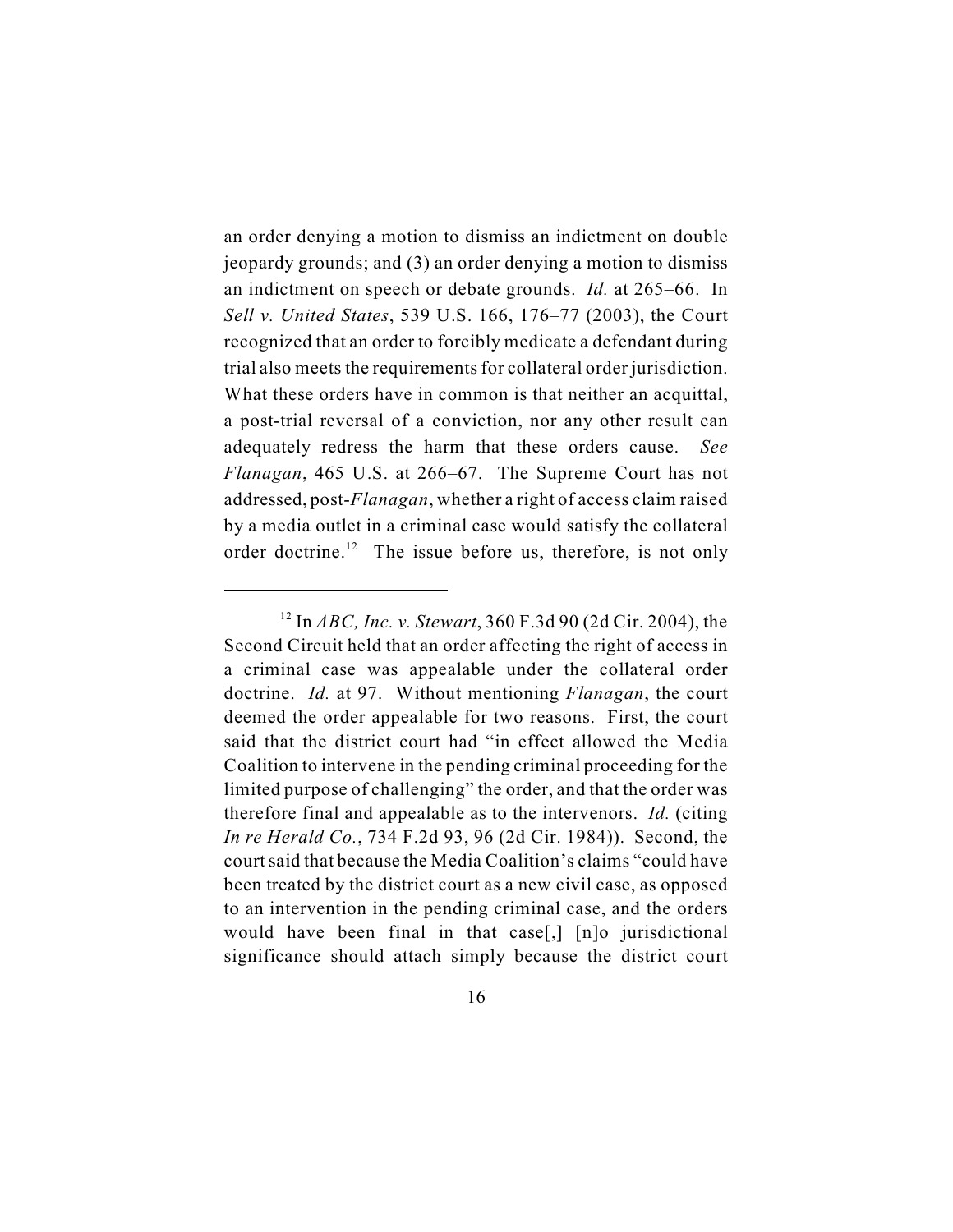whether the instant order would be appealable under the principles of *Schiavo* and *Cianfrani*, but also whether *Flanagan* has effectively overruled these cases.

Because *Flanagan* has its greatest impact on the third requirement of the collateral order doctrine (*i.e.*, that the decision must be "effectively unreviewable on appeal from a final judgment"), we address this requirement first. We conclude that it would be impossible for us to vindicate the public's asserted right of access if we foreclosed appeal of this matter until after the final judgment. As with the orders discussed in *Flanagan* and *Sell*, the potential harm caused by an improper order restricting the public's right of access to a criminal trial is not adequately redressable on appeal after final judgment, regardless of the trial's outcome. We have observed in similar cases that "contemporaneous review [of judicial proceedings] by the public 'is an effective restraint on possible abuse of judicial power.'" *United States v. Smith*, 787 F.2d 111, 113 (3d Cir. 1986) (quoting *Richmond Newspapers, Inc. v. Virginia*, 448 U.S. 555, 596 (1980) (Brennan, J., concurring in the judgment)); *see also Republic of Philippines v. Westinghouse Elec. Corp.*, 949 F.2d 653, 660 (3d Cir. 1991); *United States v. Criden*, 648 F.2d 814, 821 (3d Cir. 1981). Knowledge of jurors' identities aids public review by enabling

chose to treat appellants as intervenors in the criminal proceeding." *Id.* (citing *In re New York Times Co.*, 828 F.2d 110, 113 (2d Cir. 1987)).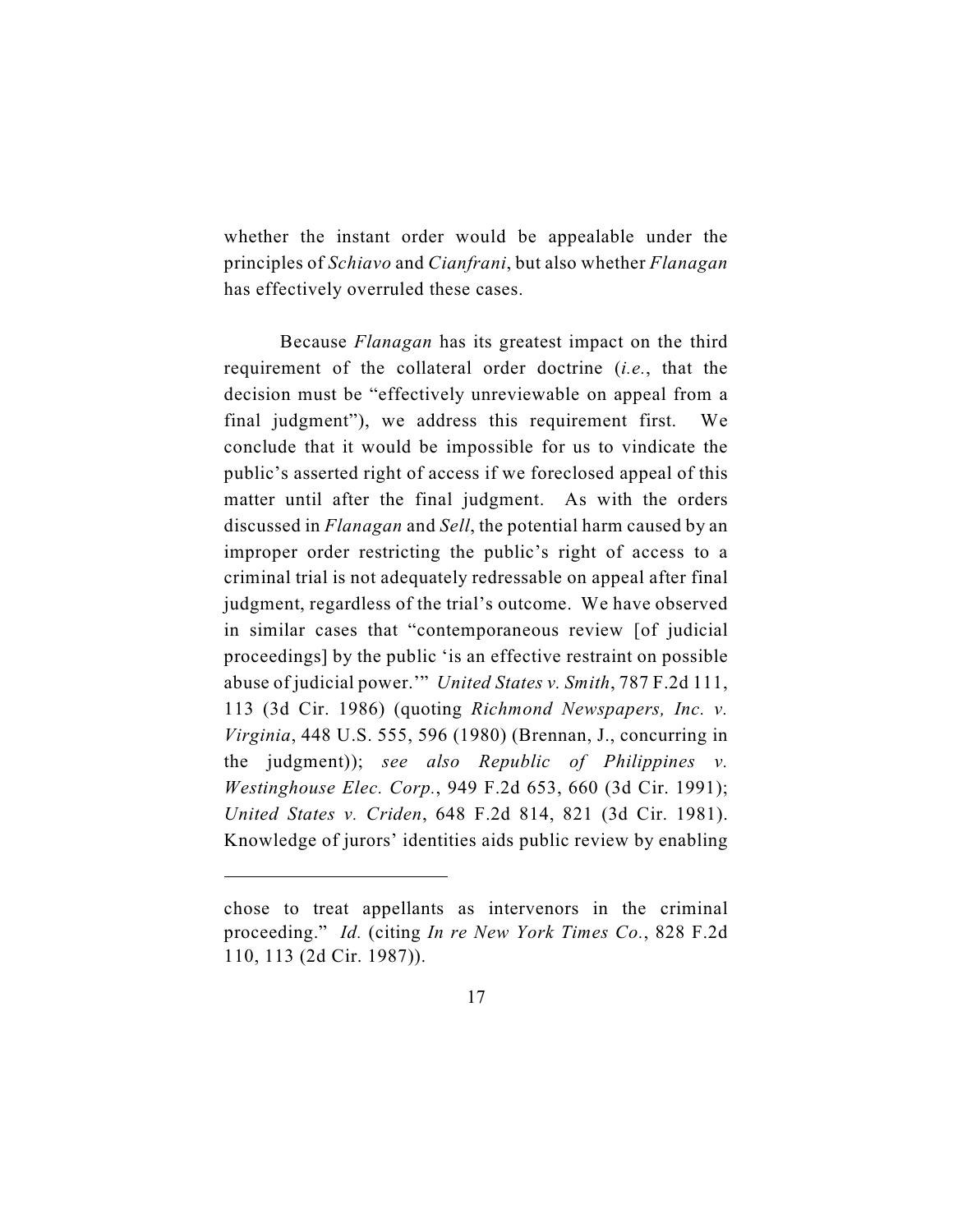the public to "verify the impartiality of key participants in the administration of justice." *In re Globe Newspaper Co.*, 920 F.2d 88, 94 (1st Cir. 1990).

The Government argues that we can fully vindicate any such right via post-trial release of information, allowing us to defer review until the final judgment. Although post-trial release of information may be better than none at all, the value of the right of access would be seriously undermined if it could not be contemporaneous. *See, e.g.*, *Grove Fresh Distribs. v. Everfresh Juice Co.*, 24 F.3d 893, 897 (7th Cir. 1994) ("To delay or postpone disclosure undermines the benefit of public scrutiny and may have the same result as complete suppression."). We do not suggest, of course, that public disclosure of information related to judicial proceedings must always be contemporaneous, given the interests in security and the other grave concerns that might outweigh the right of access in a particular case. Indeed, "stronger reasons to withhold juror names and addresses will often exist *during* trial than *after* a verdict is rendered." *Globe Newspapers*, 920 F.2d at 91 (emphasis in original). But the value of contemporaneous disclosure, as opposed to post-trial disclosure, is significant enough to justify our immediate review of the matter under the collateral order doctrine. Accordingly, we decline to hold that *Flanagan* undermines our conclusion in *Schiavo* and *Cianfrani* that right of access claims are immediately appealable.

We turn now to the other requirements for application of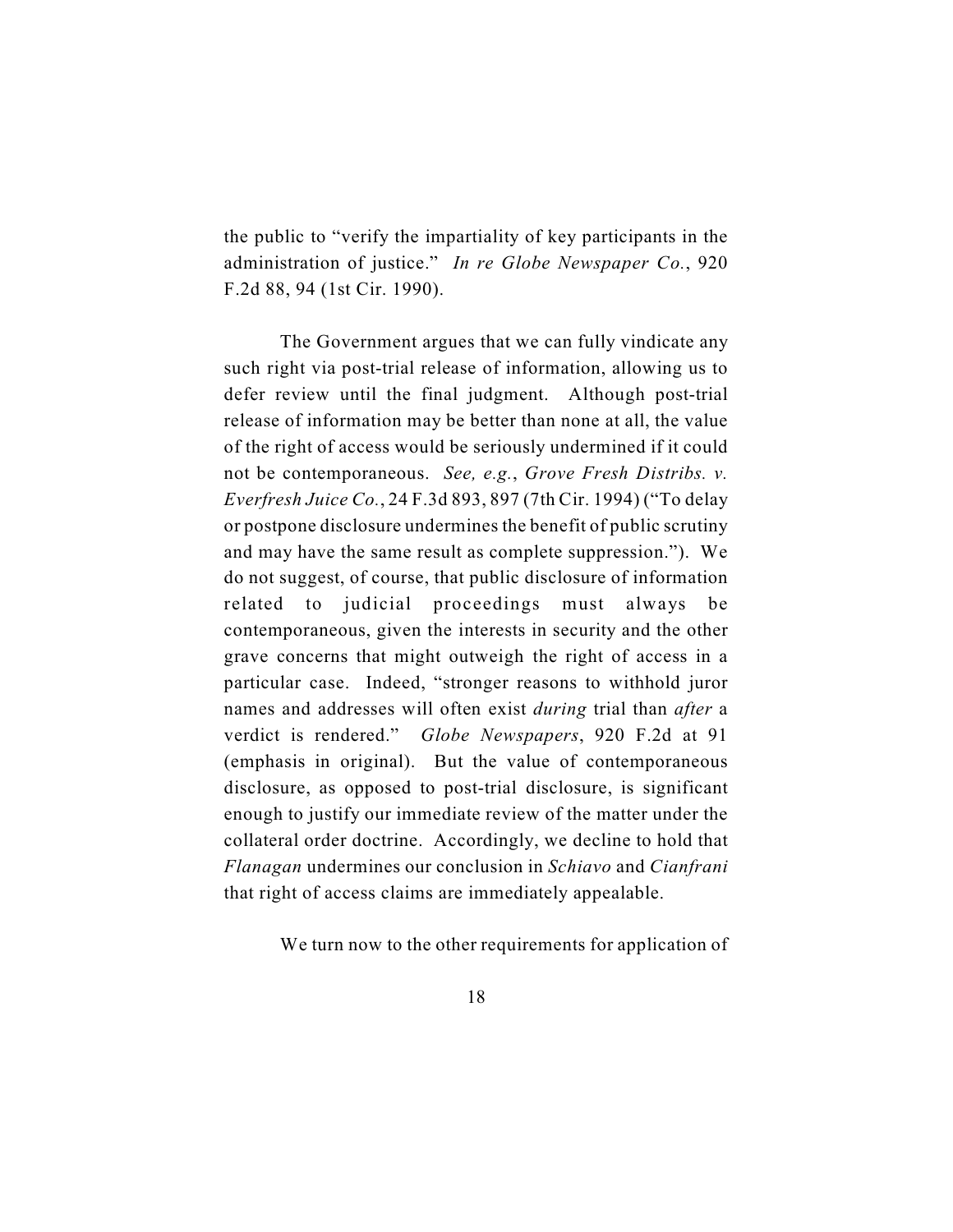the collateral order doctrine. The first requirement is that the order must "conclusively determine the disputed question." *Coopers & Lybrand*, 437 U.S. at 468. We cannot review any decision that is "tentative, informal or incomplete." *Cohen*, 337 U.S. at 546. The District Court's December 21, 2007 order is a conclusive determination that the names of prospective jurors will not be available to the Media-Intervenors at any time before or after the trial and that *voir dire* will be conducted by written questionnaire until the pool of jurors is reduced to forty.<sup>13</sup> We reach this conclusion based on the fact that the 64-page order explicitly considers and rejects the Media-Intervenors' objections to this procedure. There is no reason to believe that any subsequent developments would have led the District Court to reconsider its conclusion.<sup>14</sup> The Government does not dispute

 $13$  The Dec. 21 Order does not explicitly address whether the venirepersons will be present when counsel reviews the jury questionnaire in open court.

 $14$  The dissent argues that the December 21 order was not final because if the Media-Intervenors or the defendant had petitioned for modification of the December 21 order, "they may well have been successful." Dissent, *infra*, at 9. Given the fact that the District Court had already considered and rejected their arguments, we find it unlikely that they could have achieved the desired modification by making these arguments again. Of course, it was theoretically possible that the District Court would have modified the December 21 order, either in response to a petition for modification or *sua sponte*. This possibility does not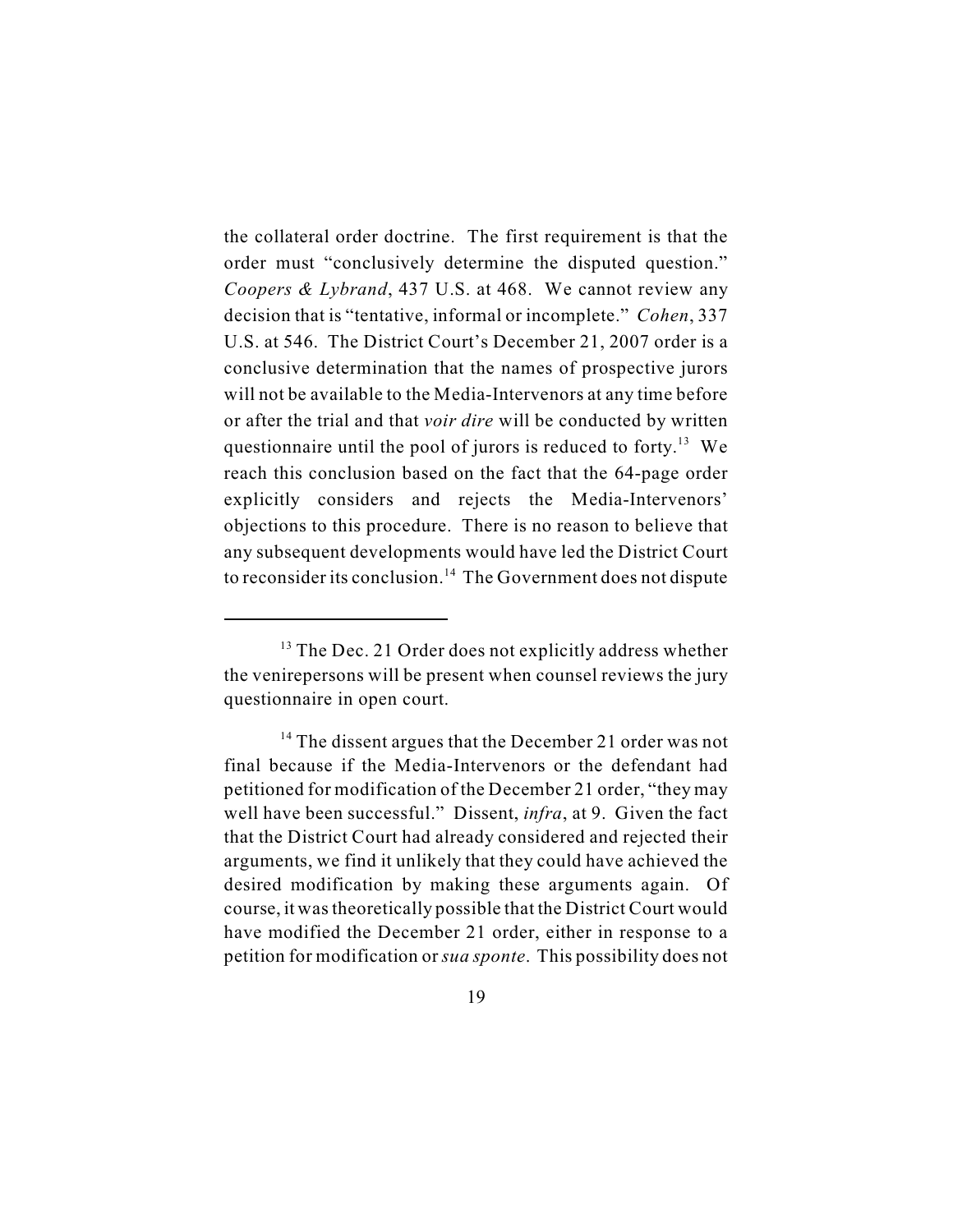that the District Court's order conclusively determined the question.<sup>15</sup> See Government's Response at 8–9 ("the order regarding jury selection procedures may satisfy the first requirement of the collateral order doctrine, *i.e.*, conclusively determining the disputed question . . ."). Accordingly, we conclude that the District Court's order satisfies the first requirement of the collateral order doctrine.

The second requirement is that the order "resolve an important issue completely separate from the merits of the

eliminate finality, however, because the first requirement of the collateral order doctrine may be satisfied when "there is no basis to suppose that the District Judge contemplated any reconsideration of his decision." *Moses H. Cone Mem. Hosp. v. Mercury Constr. Corp.*, 460 U.S. 1, 12–13 (1983). Because the District Court's December 21 order indicates that it is intended to be the final word on the Media-Intervenors' objections, it was final for purposes of the collateral order doctrine.

 $15$  We recognize that the Government's failure to challenge the finality of the order is not dispositive, since it is always our duty to ensure that we are properly exercising jurisdiction. To the extent that the finality of the order is a factual issue, however, the Government may be in a better position than we are to evaluate whether the District Court would have considered a request for modification. Therefore, its decision not to challenge this requirement of the collateral order doctrine is notable.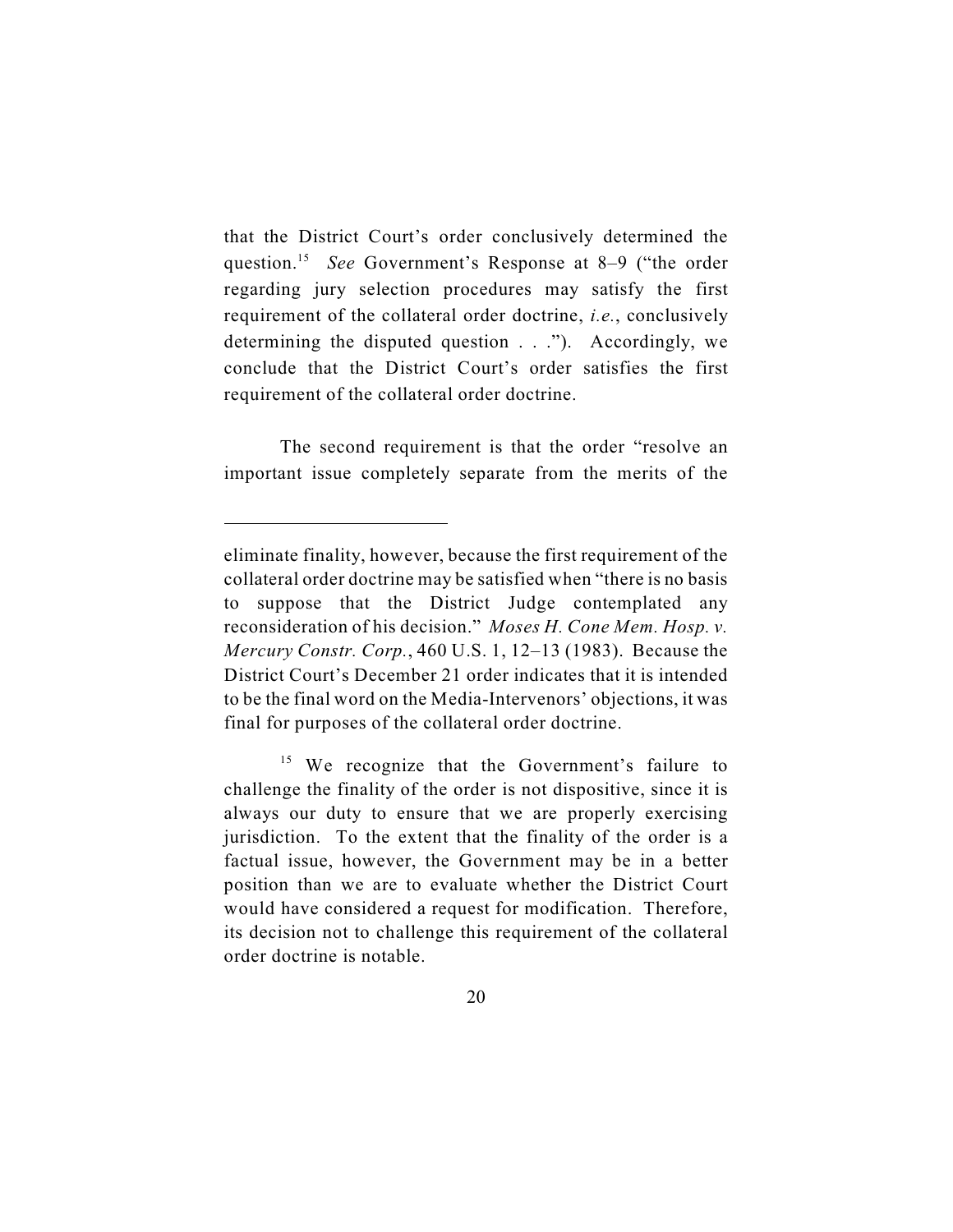action." *Coopers & Lybrand*, 437 U.S. at 468. This is sometimes divided into two sub-requirements: (a) the issue must be important; and (b) the issue must be completely separate from the merits of the action. The Supreme Court has defined an important issue as one involving interests that are "weightier than the societal interests advanced by the ordinary operation of final judgment principles," *Digital Equip. Corp. v. Desktop Direct*, 511 U.S. 863, 879 (1994), or one that is "serious and unsettled," *Cohen*, 337 U.S. at  $547<sup>16</sup>$  We believe that the question of when a district court may withhold the names of jurors and the content of *voir dire* proceedings from the public during a criminal trial is important enough to satisfy the first sub-requirement. The District Court's order implicates the public's right of access to judicial proceedings, which is a constitutional interest of sufficient weight to permit the possibility of departing from ordinary final judgment principles. Like the orders at issue in *Schiavo* and *Cianfrani*, the instant

 $16$  At times, courts have treated importance as a fully independent requirement of the collateral order doctrine. *See, e.g.*, *Nixon v. Fitzgerald*, 457 U.S. 731, 742 (1982) ("As an additional requirement, *Cohen* established that a collateral appeal of an interlocutory order must '[present] a serious and unsettled question.'" (quoting *Cohen*, 337 U.S. at 547)). The exact role of the importance requirement in the analysis has been the subject of debate. *See generally* 15A Charles Alan Wright, *et al.*, *Federal Practice and Procedure* § 3911.5 (2d ed. 1992).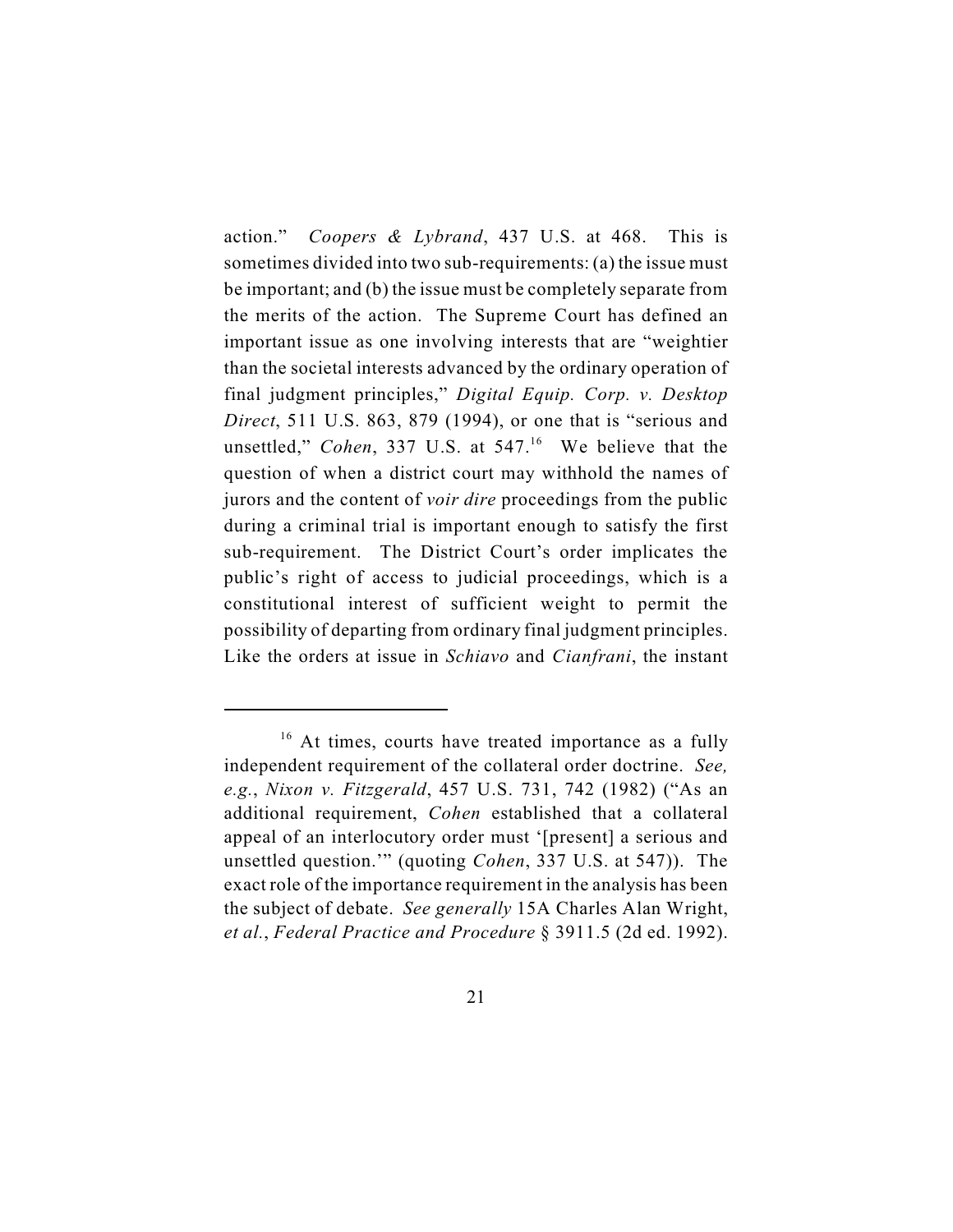order has "a substantial, continuing effect on important rights."<sup>17</sup> *See Cianfrani*, 573 F.2d at 845; *Schiavo*, 504 F.2d at 5. Moreover, as we make clear in our substantive discussion below, the precise question in this case is unsettled. Thus, the sub-requirement that the issue must be "important" is satisfied.

The issue is also completely separate from the merits of the action, *i.e.*, Wecht's guilt or innocence. We have repeatedly held that orders restricting public access to information are separate from the underlying issues in criminal trials. *See, e.g.*, *Cianfrani*, 573 F.2d at 841 (concluding that the media's appeal of an order barring the public from a pretrial suppression hearing and sealing the record of that hearing was separate from the merits of the underlying criminal proceeding); *Schiavo*, 504 F.2d at 5 (concluding that an order purporting to enjoin newspapers from publishing information "determined a matter

 $17$  In a footnote, the Government "questions the importance of the Media's ability to write articles that include jurors' names as opposed to articles without them." *See* Government's Response at 9 n.6. As we explain below, however, the release of juror names can be an important part of the public's right of access. In the words of the First Circuit in *In re Globe Newspaper Co.*, "[k]nowledge of juror identities allows the public to verify the impartiality of key participants in the administration of justice, and thereby ensures fairness, the appearance of fairness and public confidence in that system." 920 F.2d 88, 94 (1st Cir. 1990).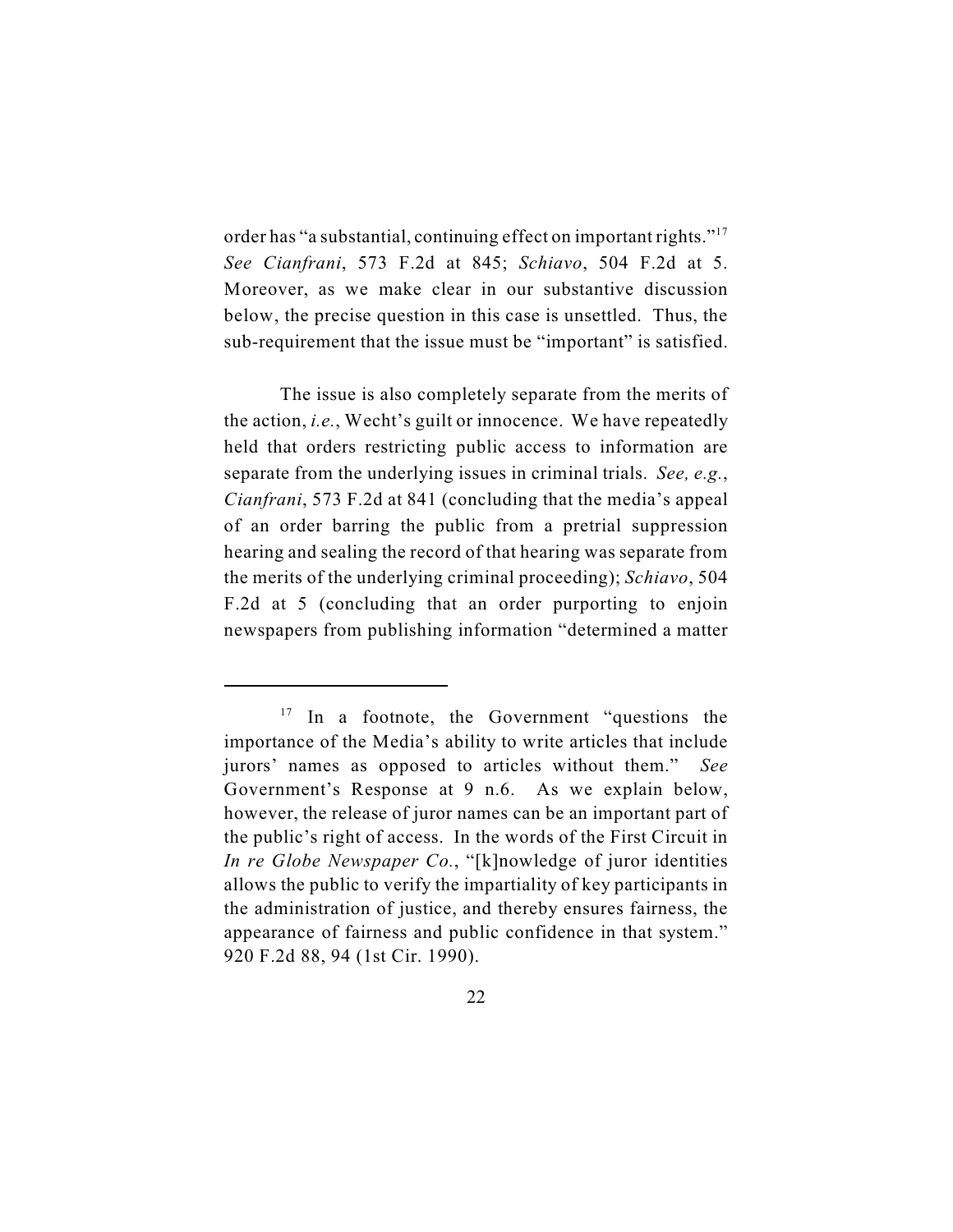independent of the issues to be resolved in the criminal proceeding itself"). The Government objects that the anonymity of the jury is "intimately tied to the merits" because "the jury is the entity that will decide the ultimate issues of guilt or innocence in this case." Government's Response at 9. But the relevant question is whether the issues presented in the Media-Intervenors' right of access claim are tied to Wecht's guilt or innocence, not whether the appealed issue and the merits involve the same "entity." In *Sell v. United States*, the Supreme Court found that the issue of whether the defendant must be forcibly medicated in order to stand trial was separate from the merits, even though the District Court had found that the medication served "the government's compelling interest in obtaining an adjudication of defendant's guilt or innocence." 539 U.S. 166, 174–76 (2003); *see also* 539 U.S. at 192 (Scalia, J., dissenting) (agreeing that the medication order resolved "an important issue separate from the merits" despite concluding that the order did not satisfy the third prong). Similarly, in this case, the District Judge may have believed that establishing jury anonymity would aid the determination of guilt or innocence, but the anonymity issue is nonetheless separate from any issue presented by the merits. Thus, we believe that the subrequirement that the issue be "completely separate from the merits of the action" is satisfied in this case. $18$ 

 $18$  The Government cites several cases in support of a contrary conclusion. First, it cites *Sell* for the proposition that an issue satisfies the "completely separate" requirement only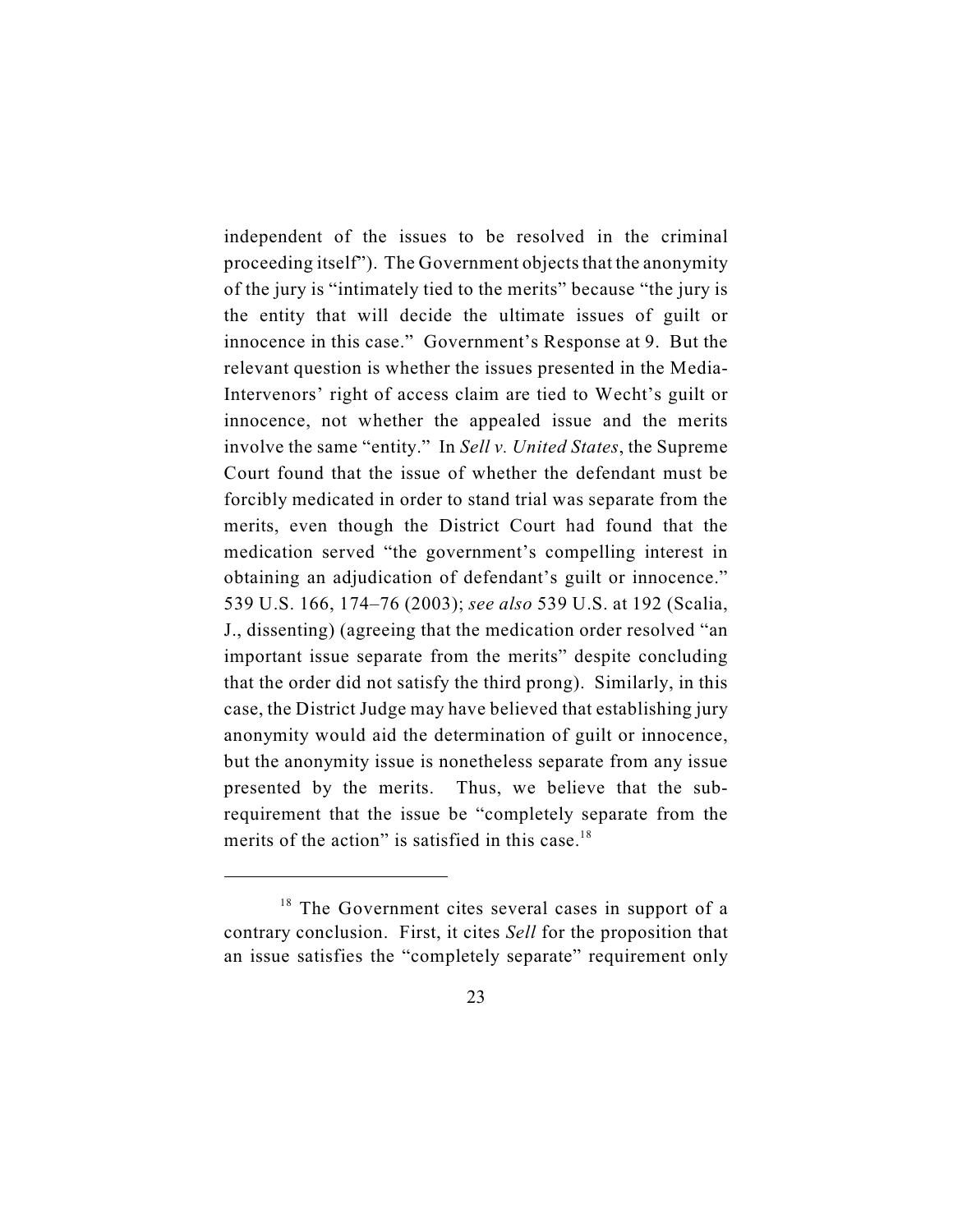The Government presents two additional challenges to our ability to hear this appeal. First, the Government argues that the media lacks standing because it "does not have a public right of access under the First Amendment or the common law to the jurors' names and/or the jurors' questionnaires" and thus suffered no "injury in fact." Government's Response at 11–12.

when it is separate "from questions concerning trial procedures." 539 U.S. at 176. *Sell* does not define a "trial procedure" or explain whether this means something different from being separate from the merits. In any case, we have discussed *Sell* above and concluded that it supports the conclusion that jury anonymity is completely separate from Wecht's guilt or innocence. Second, the Government cites *United States v. McVeigh*, 106 F.3d 325, 332 (10th Cir. 1997), which held that an order barring victim-impact witnesses from observing the guilt phase of a capital trial was not separate from the merits of the action. We decline to rely on *McVeigh*, however, because it interprets the Criminal Appeals Act, 18 U.S.C. § 3731, rather than the collateral order doctrine. 106 F.3d at 329; *see also id*. at 331 (". . . when the government seeks review in a criminal case, concerns unaddressed by *Cohen* come into play."). Third, the Government cites dicta from *United States v. Green*, 407 F.3d 434, 438 (1st Cir. 2005), which addresses the government's attempt to appeal from a pretrial order establishing two separate juries for guilt and sentencing. Like *McVeigh*, *Green* involves a government appeal in a criminal case, and thus would not be controlling even if it were a holding from our own circuit rather than dicta from another.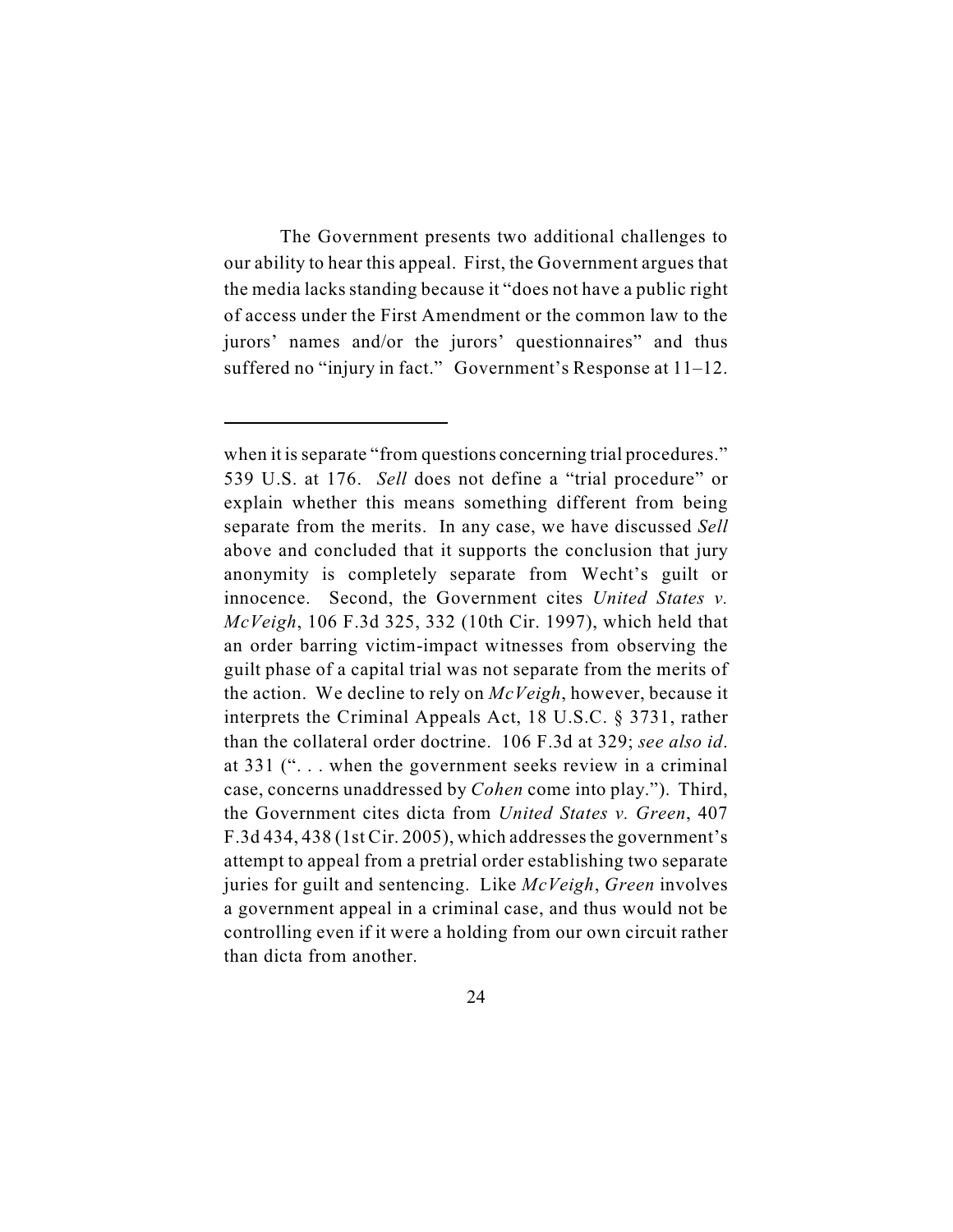Because we conclude that the Media-Intervenors have a right to the jurors' names, for the reasons discussed below, we reject this argument and conclude that the Media-Intervenors have standing. $^{19}$  The Media-Intervenors do not have standing, however, to challenge directly the constitutionality of the Board of Judges' order (Misc. 06-211), because the District Court did not rely on this as a basis for its decision.<sup>20</sup> See Dec. 21 Order at 18 n.4. Second, the Government argues that as a prudential matter, we should dismiss the Media-Intervenors' appeal as

 $19$  Contrary to the Government's suggestion, the Media-Intervenors are not seeking access to the questionnaires, so we need not consider whether they have a "right" to access them for standing purposes. Pursuant to *Press-Enterprise I*, the Media-Intervenors have at least a presumptive right of access to *voir dire* proceedings, so we conclude that they have standing to the extent that they claim that they challenge the District Court's *voir dire* rulings on right of access grounds.

 $20$  The District Court states later in its order that "in accordance with Misc. Rule 06-211, the Court (and no counsel or party) will neither read nor state the names or addresses of prospective jurors in open court, nor will they provide the media or any person or party access to the names or addresses of the prospective or empaneled jurors." Dec. 21 Order at 37. Despite this, it appears that the District Court did not *rely* on Misc. 06- 211 even if it might have acted "in accordance with" it. Thus, we will not consider the constitutionality of Misc. 06-211 in our evaluation of the District Court's order.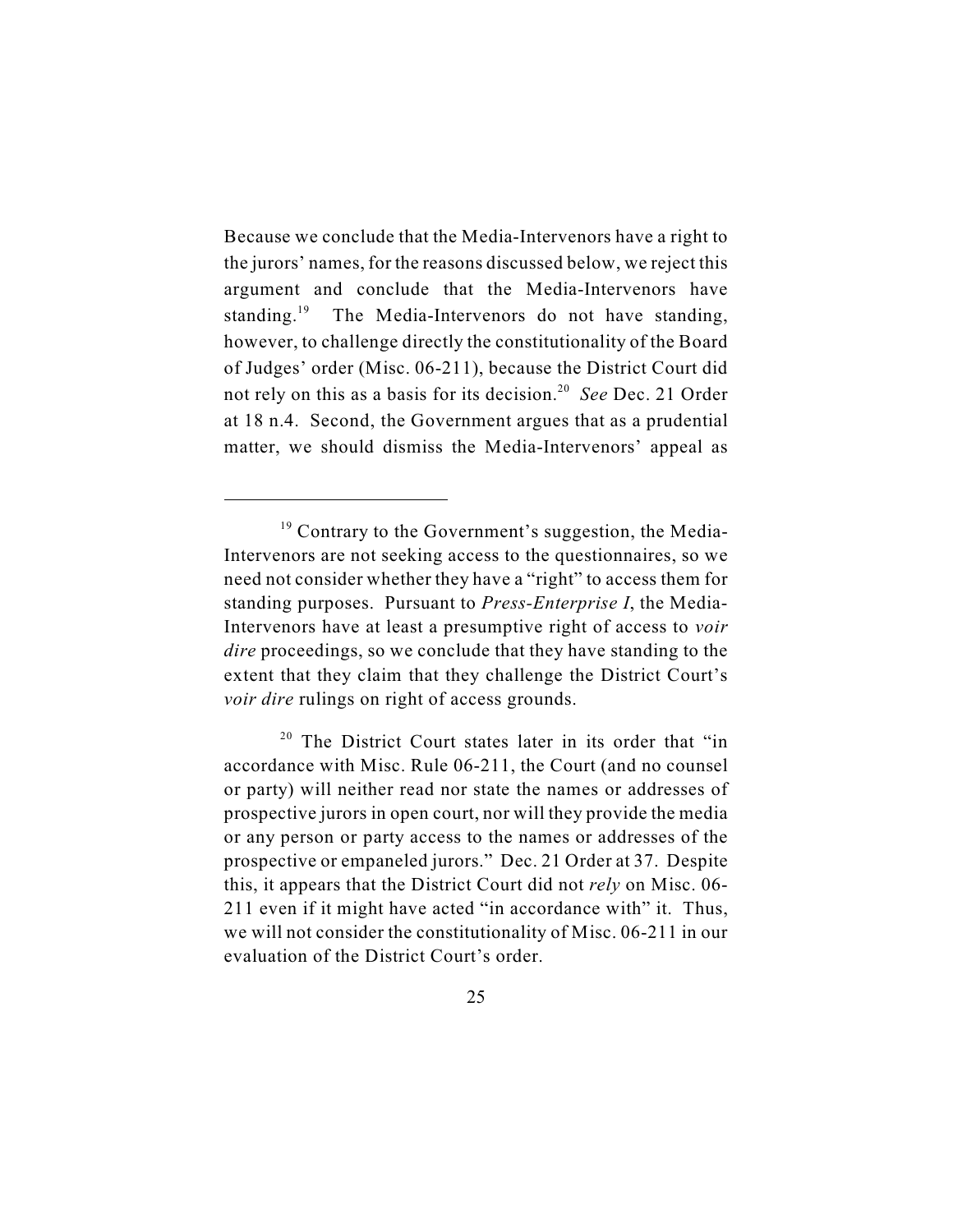untimely because they did not appeal until December 2007, shortly before trial was scheduled to begin in January 2008. Government's Response at 12–13. The Government asserts that the District Court had made its intention to establish an anonymous jury clear in July 2006, one-and-a-half years before the Media-Intervenors appealed. The Media-Intervenors respond that the July 2006 order did not clearly establish that the jury would be anonymous, and in any event was not a final order since it explicitly indicated that it was subject to modification. Media's Emergency Motion at 6–7. Because the media acts as a surrogate for the public in asserting a right of access, *see Richmond Newspapers v. Virginia*, 448 U.S. 555, 572 (1980), we decline to reject the appeal even assuming *arguendo* that the Media-Intervenors were not diligent in asserting this right.

### IV.

The Media-Intervenors seek reversal of the order because it requires that the prospective and trial jurors be anonymous and because it creates a *voir dire* process that relies solely on written questionnaires without jurors being physically present in the courtroom prior to reduction of the venire to a pool of forty. Because they rely primarily on arguments that the First Amendment creates a right of access that requires disclosure of jurors' names and the conducting of *voir dire* in open court,<sup>21</sup> we

 $21$  The Media-Intervenors also state that the common law or the Third Circuit's supervisory powers establish a right of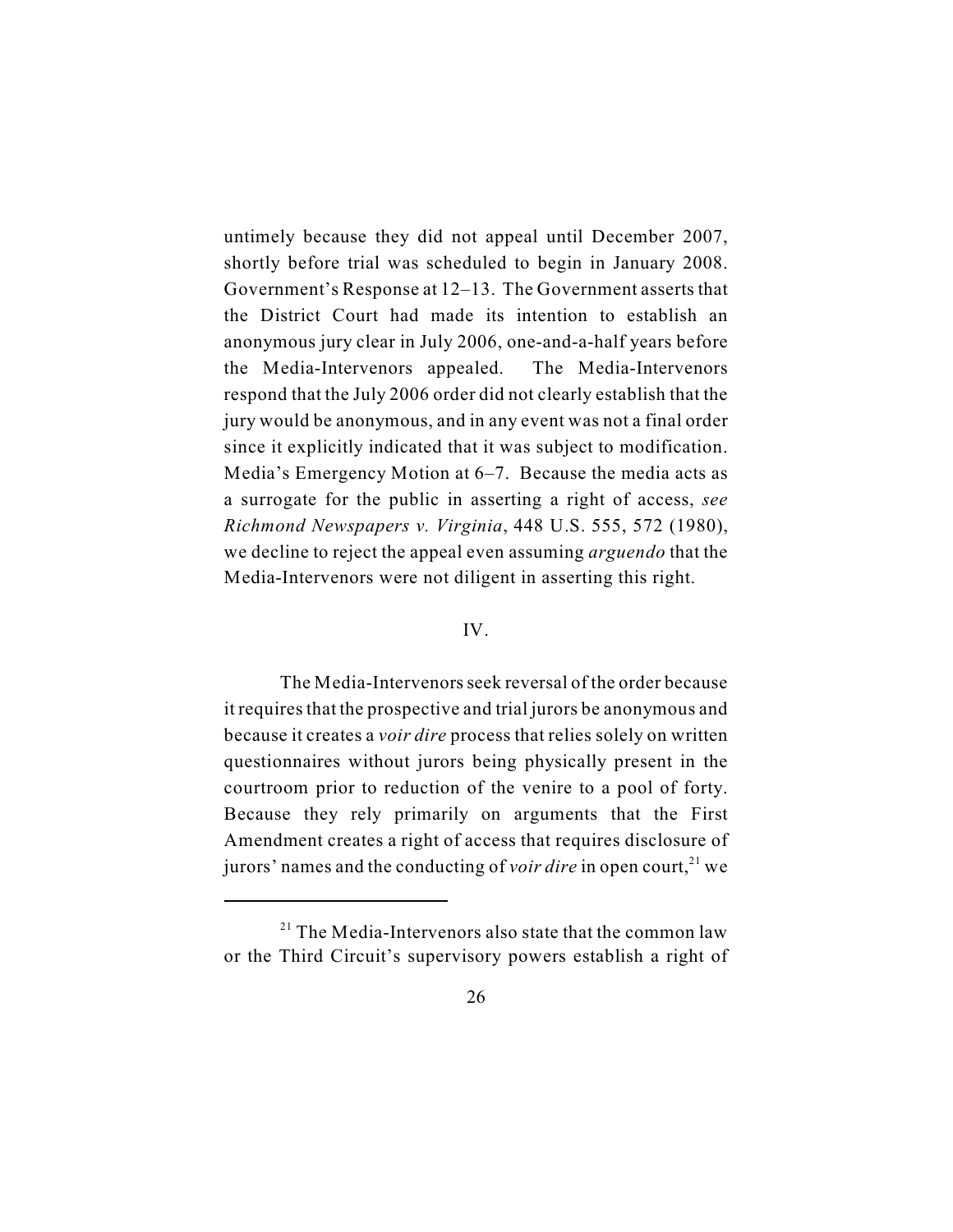briefly review the right of access jurisprudence of the Supreme Court and our court.

In *Richmond Newspapers, Inc. v. Virginia*, 448 U.S. 555 (1980), the Supreme Court<sup>22</sup> held that "the right to attend criminal trials is implicit in the guarantees of the First Amendment" because "without the freedom to attend such trials, which people have exercised for centuries, important aspects of freedom of speech and 'of the press could be eviscerated.'" 448 U.S. at 580 (quoting *Branzburg v. Hayes*, 408 U.S. 665, 681

access to criminal proceedings that includes disclosure of the jurors' names and voir dire in open court. Media's Emergency Motion at 10–11 (citing *In Re The Baltimore Sun Co.*, 841 F.2d 74 (4th Cir. 1988) (common law); *United States v. Criden*, 675 F.2d 550 (3d Cir. 1982) (supervisory powers)). They do not, however, make a serious effort to develop these alternative grounds for a right of access aside from their citations to these cases. Thus, we will focus only on their argument that a right of access exists under the First Amendment.

<sup>&</sup>lt;sup>22</sup> Although no opinion in *Richmond Newspapers* commanded a majority, seven of the eight justices who participated in the case recognized that the First Amendment embodies a right to attend criminal trials. *See* 448 U.S. at 558–81 (plurality opinion); *id.* at 584–98 (Brennan, J., concurring in judgment); *id.* at 598–601 (Stewart, J., concurring in judgment); *id.* at 601–04 (Blackmun, J., concurring in judgment).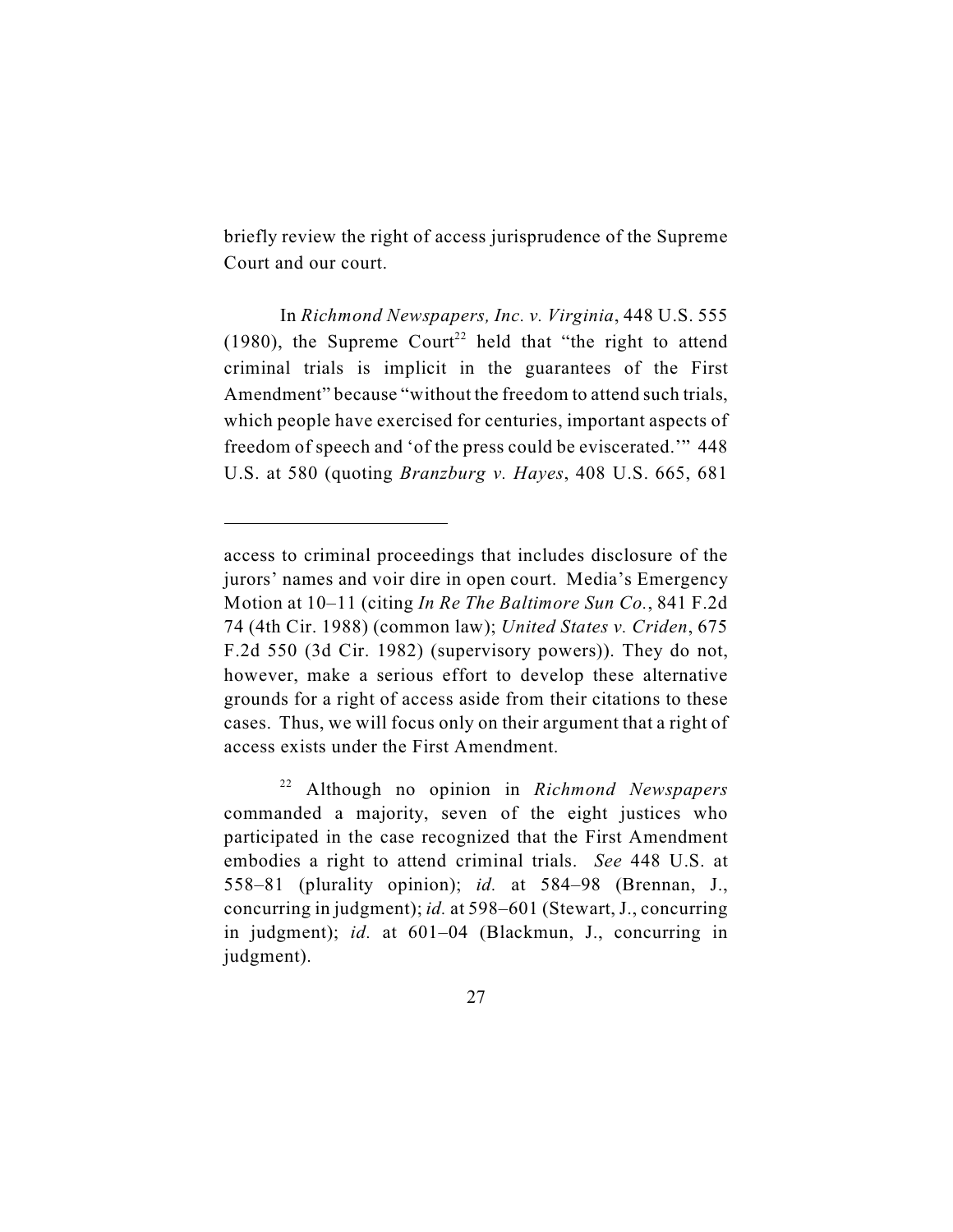(1972)). The Court said that this right encompassed both a "right of access" and a "right to gather information," and that the media's right is no less important than that of the general public. *Id.* at 576–77 & n.12. In *Press-Enterprise Co. v. Superior Court*, 464 U.S. 501 (1984) ("*Press-Enterprise I*"), the Supreme Court held that this right of access and to gather information applies to *voir dire* in criminal trials as well. 464 U.S. at 508. The Court explained that "[t]he presumption of openness may be overcome only by an overriding interest based on findings that closure is essential to preserve higher values and is narrowly tailored to serve that interest" and that "[t]he interest is to be articulated along with findings specific enough that a reviewing court can determine whether the closure order was properly entered." 464 U.S. at 510.

To determine what aspects of a criminal trial are subject to a presumptive right of public access under the First Amendment, the Court created the "experience and logic" test in *Press-Enterprise Co. v. Superior Court*, 478 U.S. 1, 8–9 (1986) ("*Press-Enterprise II*"). This test requires courts to weigh two "complementary considerations." *Id.* at 8. Under the "experience" prong, a court considers "whether the place and process have historically been open to the press and general public." *Id.* Under the "logic" prong, a court considers "whether public access plays a significant positive role in the functioning of the particular process in question" by, *inter alia*, enhancing "both the basic fairness of the criminal trial and the appearance of fairness so essential to public confidence in the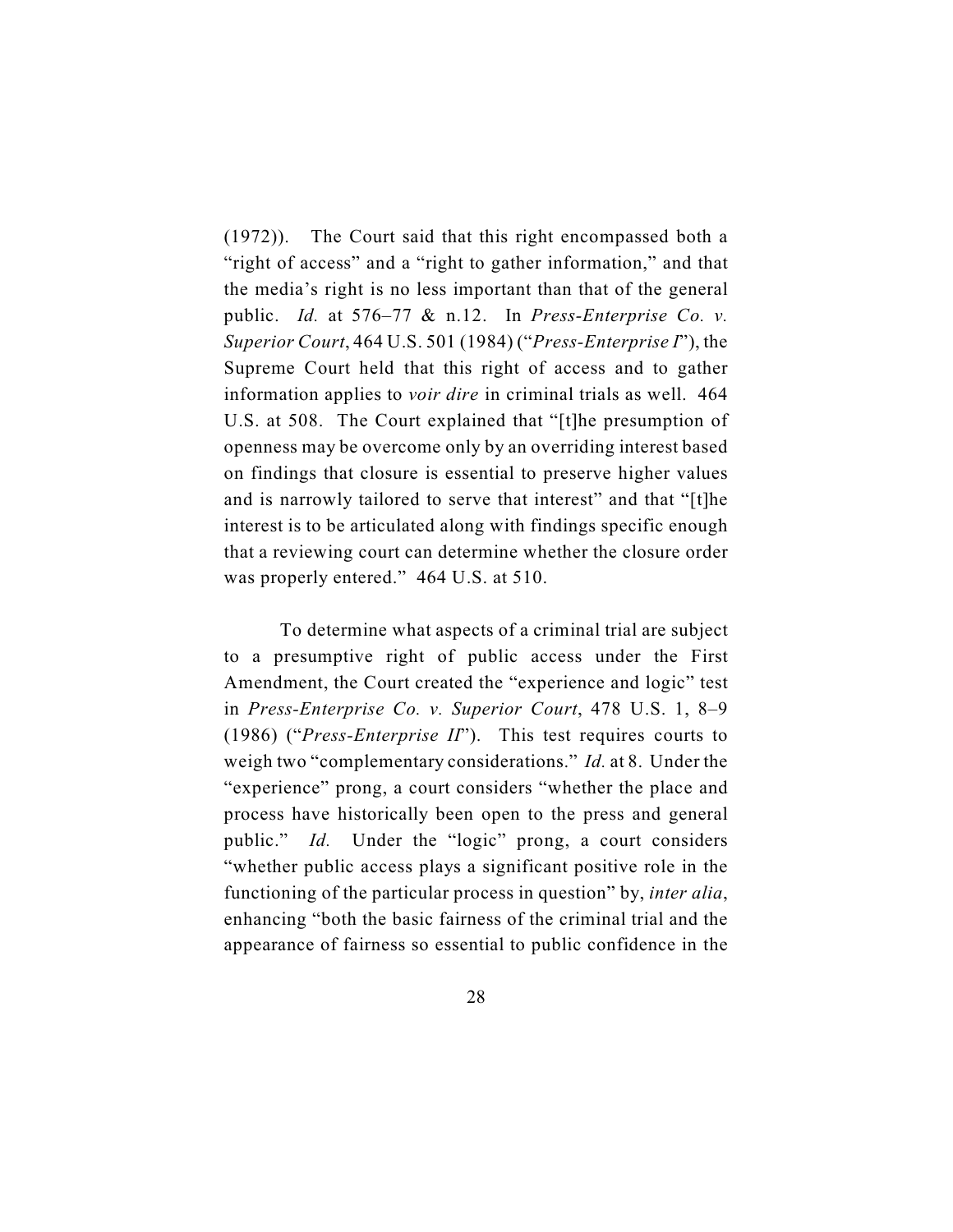system." *Id.* at 8–9 (citation omitted). If an aspect of a criminal trial "passes these tests of experience and logic, a qualified First Amendment right of public access attaches." *Id.* at 9–10. As *Press Enterprise I* made clear, even when such a right of access exists, it is merely presumptive and may be overcome if the District Court articulates specific facts that justify closure.

Whether there is a First Amendment right to have access to a particular aspect of a judicial proceeding is a question of law that we review *de novo*. *See United States v. Antar*, 38 F.3d 1348, 1356–57 (3d Cir. 1994). Outside of the First Amendment context, we use an abuse of discretion standard to review a District Court's decisions regarding jury anonymity, *United States v. Scarfo*, 850 F.2d 1015, 1023 (3d Cir. 1988), and its conduct of *voir dire*, *Butler v. City of Camden*, 352 F.3d 811, 815 (3d Cir. 2003).<sup>23</sup> To the extent that we consider whether the District Court has articulated findings sufficient to overcome a presumptive right of access under the First Amendment, however, we conduct "substantially broader" review that "includes independent consideration of the district court's order and the factual findings inferred from the evidence before it." *In re Capital Cities/ABC, Inc.*, 913 F.2d 89, 92 (3d Cir. 1990) (citing *Bose Corp. v. Consumers Union*, 466 U.S. 485, 499

 $23$  We point out that the First Amendment right of access that the Media-Intervenors assert is distinct from a defendant's Sixth Amendment right to challenge the use of an anonymous jury.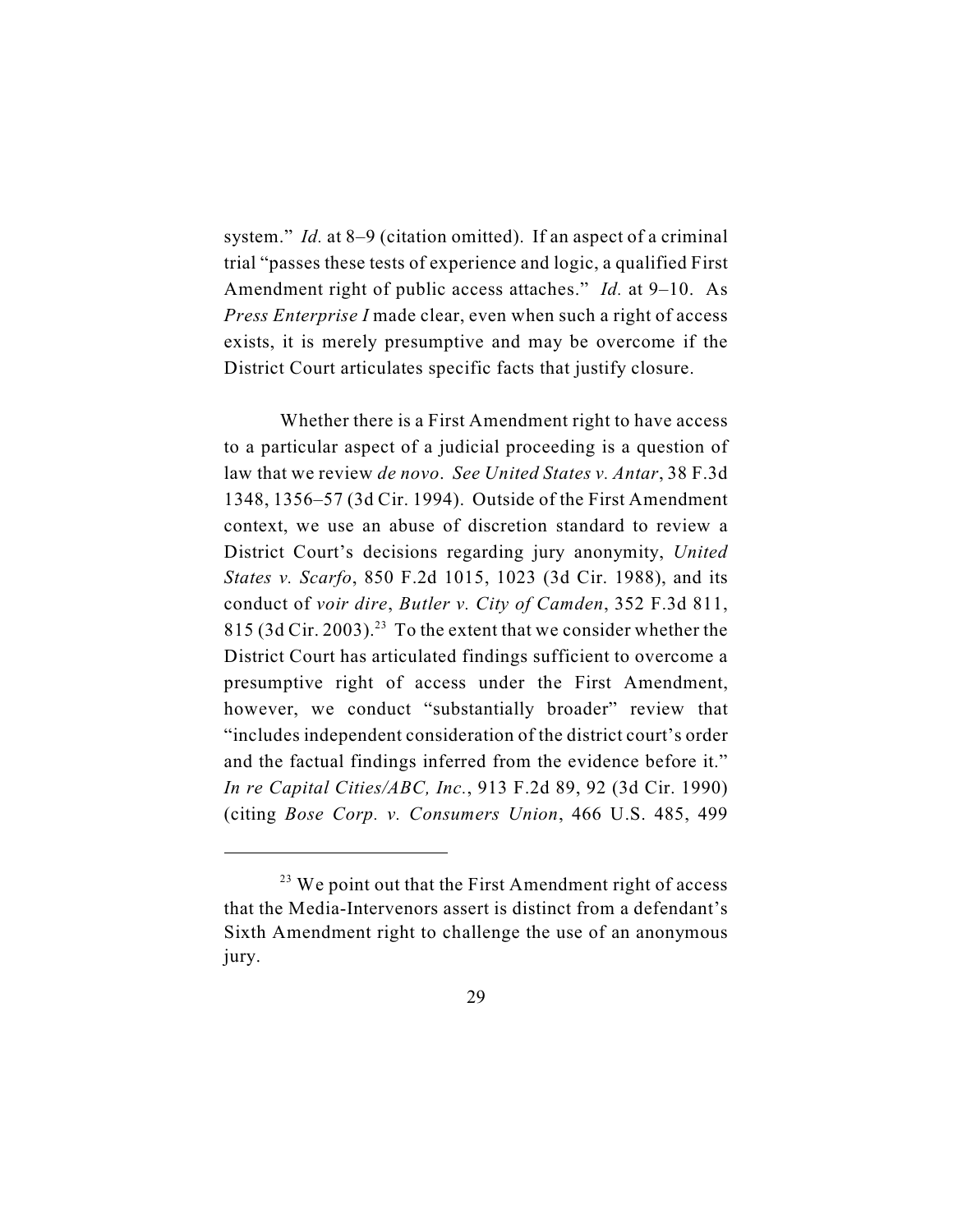(1984); *New York Times Co. v. Sullivan*, 376 U.S. 254, 285 (1964)); *see also Antar*, 38 F.3d at 1357; *United States v. Smith*, 787 F.2d 111, 113 n.1 (3d Cir. 1986).

### V.

The Media-Intervenors argue that the First Amendment requires disclosure of the jurors' names prior to empanelment of the jury in this case. This question is one of first impression in our circuit.<sup>24</sup> Following the framework established in *Press-*

When limited closure [of *voir dire*] is ordered, the constitutional values sought to be protected by holding open proceedings may be satisfied later by making a transcript of the closed proceedings available within a reasonable time, if the judge determines that disclosure can be accomplished while safeguarding the juror's valid privacy interests. Even then a valid privacy right may rise to a level that part of the transcript should be sealed, *or the name of a juror withheld*, to protect the person from embarrassment.

 $24$  Some have argued that the Supreme Court settled this question in *Press-Enterprise I* by implying that jurors' names are an inseparable component of *voir dire*. Discussing a potential conflict between the First Amendment presumption of openness for *voir dire*, and jurors' privacy interests, the Court said: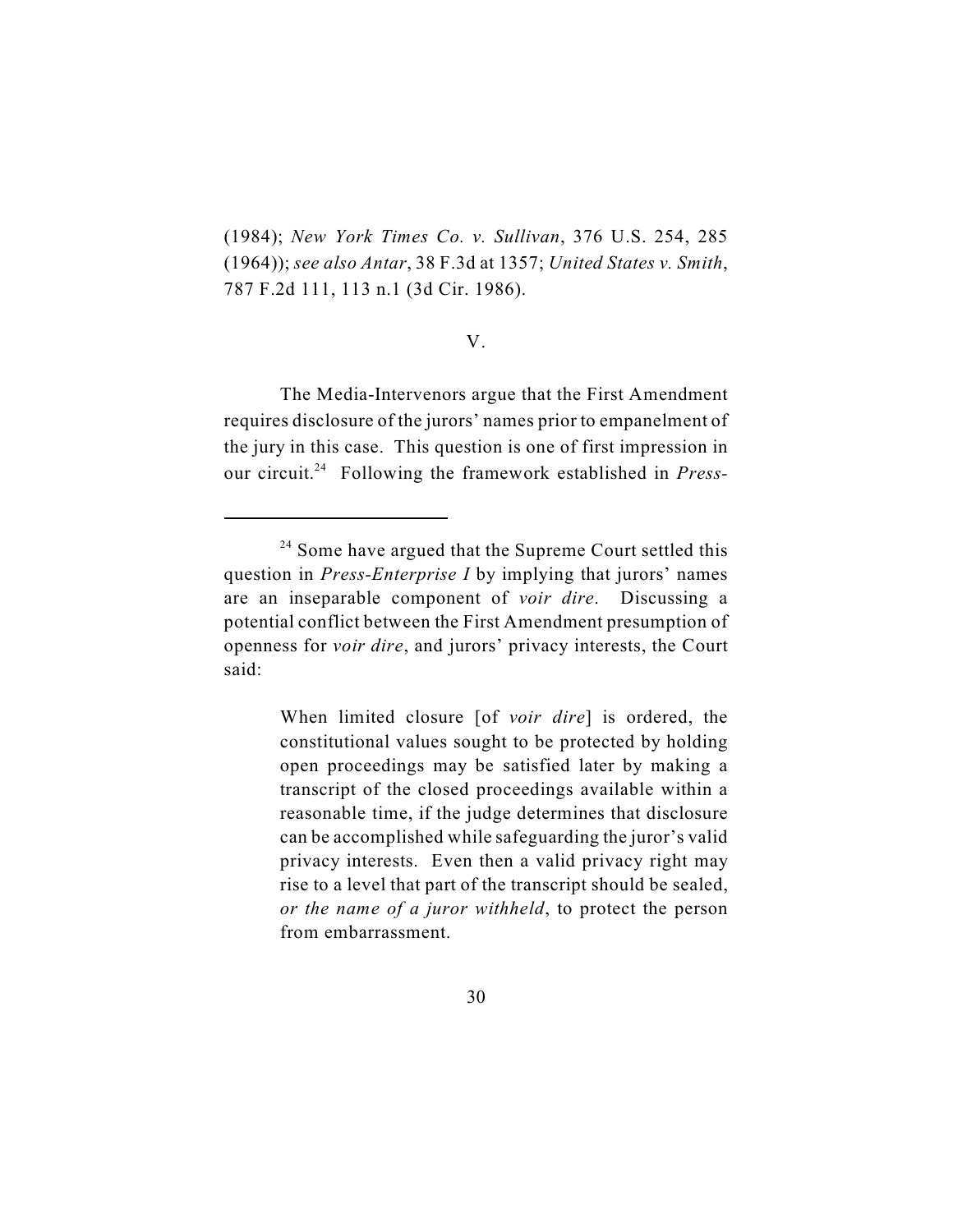*Enterprise II*, we will examine first whether the "experience and logic" test supports a conclusion that the presumptive right of access to criminal proceedings includes a right of access to jurors' names. *See Press-Enterprise II*, 478 U.S. at 7–10. If so, we will examine whether this presumption of openness is overcome by particularized findings in the record "establishing the existence of a compelling government interest," and "demonstrating that absent limited restrictions on the right of access, that other interest would be substantially impaired." *Antar*, 38 F.3d at 1359 (citing *Press-Enterprise II*, 478 U.S. at 15).

#### A.

The first question before us is whether the "experience

<sup>464</sup> U.S. at 512 (emphasis added). Arguably, this passage can be "read to imply that jurors' identities are part and parcel of voir dire, and as such are governed by the same principles of presumptive access." *Beacon Journal v. Bond*, 781 N.E.2d 180, 192 (Ohio 2002) (quoting David Weinstein, *Protecting a Juror's Right to Privacy: Constitutional Constraints and Policy Options*, 70 TEMPLE L. REV. 1, 30 (1997)). *See also Gannett Co., Inc. v. State of Delaware*, 571 A.2d 735, 755 (Del. 1990) (Walsh, J., dissenting). Although this argument is plausible, we will not conclude from a single passage of Supreme Court dicta that the question is decisively settled. Rather, we treat the question as unsettled and proceed with the "experience and logic" analysis required by *Press-Enterprise II*.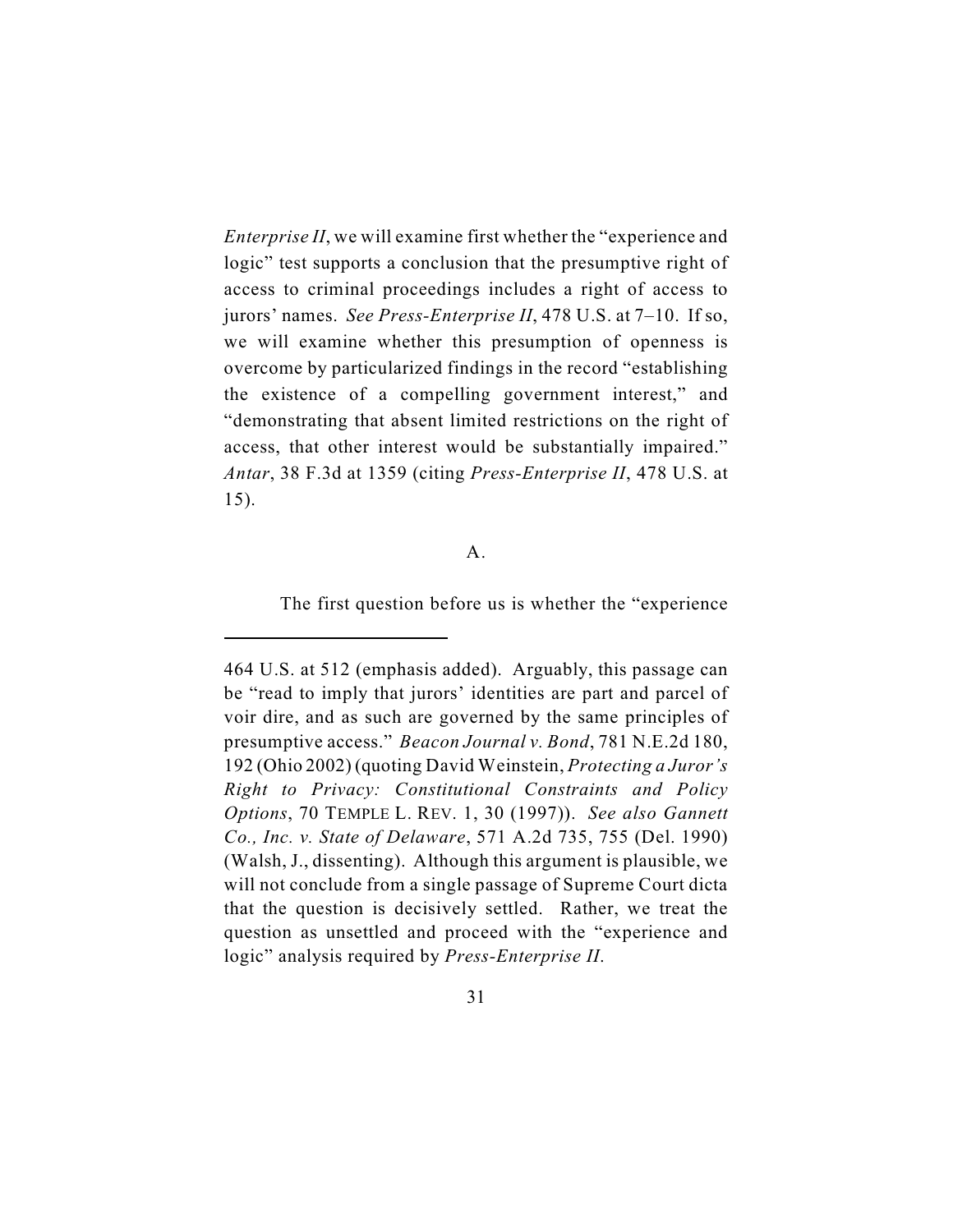and logic" test establishes the existence of a presumptive First Amendment right of access to obtain the names of both trial jurors and prospective jurors prior to empanelment of the jury. We conclude that it does.

## *1. Experience*

In *Press-Enterprise I*, the Supreme Court traced the development of the jury selection process from the days "before the Norman Conquest," and concluded that "since the development of trial by jury, the process of selection of jurors has presumptively been a public process with exceptions only for good cause shown." 464 U.S. 505–08. Although this historical evidence helps to show that *voir dire* is traditionally a public process, it does not necessarily establish that the jurors' names were also known to the public. The Media-Intervenors point out that "there is no suggestion in . . . *Press-Enterprise I* that the names of the jurors were not equally open to the public as the other parts of the *voir dire* process." Media's Emergency Motion at 11–12. This is true, but the opinion contains no suggestion to the contrary, and we are reluctant to draw conclusions solely based on the Court's silence about a question that was not before it.

Because juries have historically been selected from local populations in which most people have known each other, however, the traditional public nature of *voir dire* strongly suggests that jurors' identities were public as well. Case law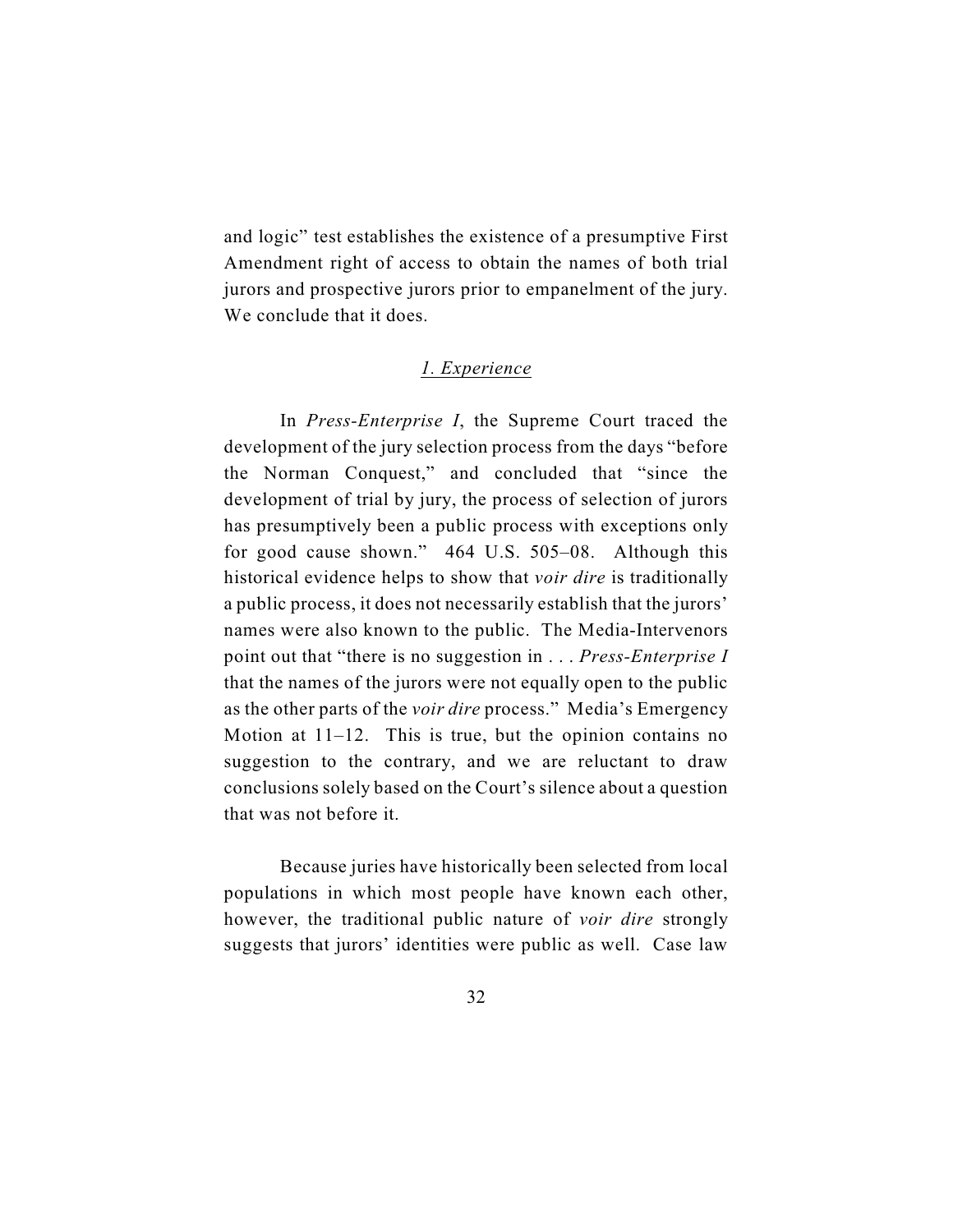and legal commentary confirm this suggestion. *See In Re Baltimore Sun Co.*, 841 F.2d 74, 75 (4th Cir. 1998) ("When the jury system grew up with juries of the vicinage, everybody knew everybody on the jury . . . ," so requiring the public disclosure of the names of trial and prospective jurors upon empanelment is "no more than an application of what has always been the law . . . . .")<sup>25</sup>; David Weinstein, *Protecting A Juror's Right to Privacy: Constitutional Constraints and Policy Options*, 70 TEMP. L. REV. 1, 30 (1997) ("The names of jurors have been available to the public throughout the history of the common law.... Moreover, the records of early jury trials evince little concern for protecting juror anonymity."); Robert Lloyd Raskopf, *A First Amendment Right of Access to a Juror's Identity: Toward a Fuller Understanding of the Jury's Deliberative Process*, 17 PEPP. L. REV. 357, 370 (1990) ("An examination of historical tradition indicates that jurors' identities and places of residence traditionally have been known to the public."). We find it significant that instances of courts withholding jurors' names appear to be very rare before the 1970s. *See, e.g.*, Ephraim Margolin & Gerald F. Uelmen, *The Anonymous Jury: Jury Tampering By Another Name?*, 9 CRIM JUST. 14, 14 (1994) ("Juror anonymity is an innovation that was unknown to the common law and to American jurisprudence in

<sup>&</sup>lt;sup>25</sup> The Fourth Circuit's *Baltimore Sun* opinion ultimately rests on the common law rather than on the First Amendment. 841 F.2d at 76 n.4. Nonetheless, its historical evidence is useful for our analysis of the "experience" prong.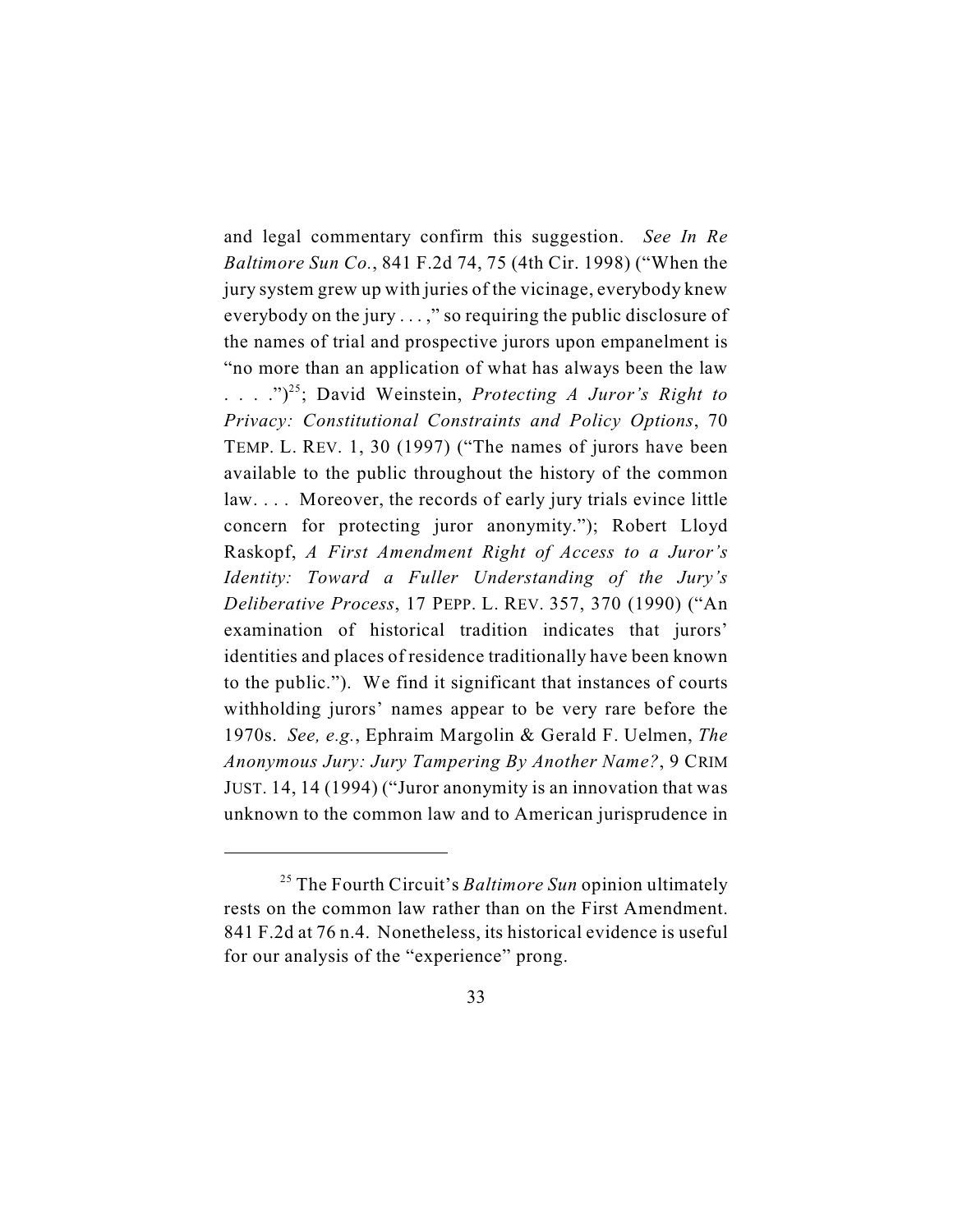its first two centuries."). Neither the District Court nor the Government cite any such cases in their discussion of the "experience" prong. *See* Dec. 21 Order at 26; Government's Response at 16–18. Moreover, none of the federal and state opinions that analyze the "experience" prong have cited any pre-1970s cases in which jurors' names were not publicly known prior to empanelment. *See, e.g.*, *United States v. Black*, 483 F. Supp. 2d 618, 623–26 (N.D. Ill. 2007); *Commonwealth v. Long*, 922 A.2d 892, 901–03 (Pa. 2007); *Beacon Journal v. Bond*, 781 N.E.2d 180, 193 (Ohio 2002); *Gannett Co., Inc. v. State of Delaware*, 571 A.2d 735, 743–48 (Del. 1990). Such cases exist,  $26$  but they are rare. <sup>27</sup> Based on the evidence before

<sup>&</sup>lt;sup>26</sup> For example, in *Hamer v. United States*, 259 F.2d 274 (9th Cir. 1958), the Ninth Circuit upheld a 1951 order of the United States District Court for the Southern District of California that prohibited revelation of the names and addresses of jurors and prospective jurors to anyone, including the defendant, prior to trial. *Id.* at 277–80.

 $27$  We agree with the observation of the dissenting judge in *Gannett Co.*, 571 A.2d at 757–58, that even if a few cases exist in which courts kept jurors' names private, this would not by itself prove that no tradition of openness exists. In that judge's words:

One cannot conclude with certainty that in the entire history of Anglo-American jurisprudence an anonymous jury was *never* impanelled [*sic*] prior to the 1970s. Yet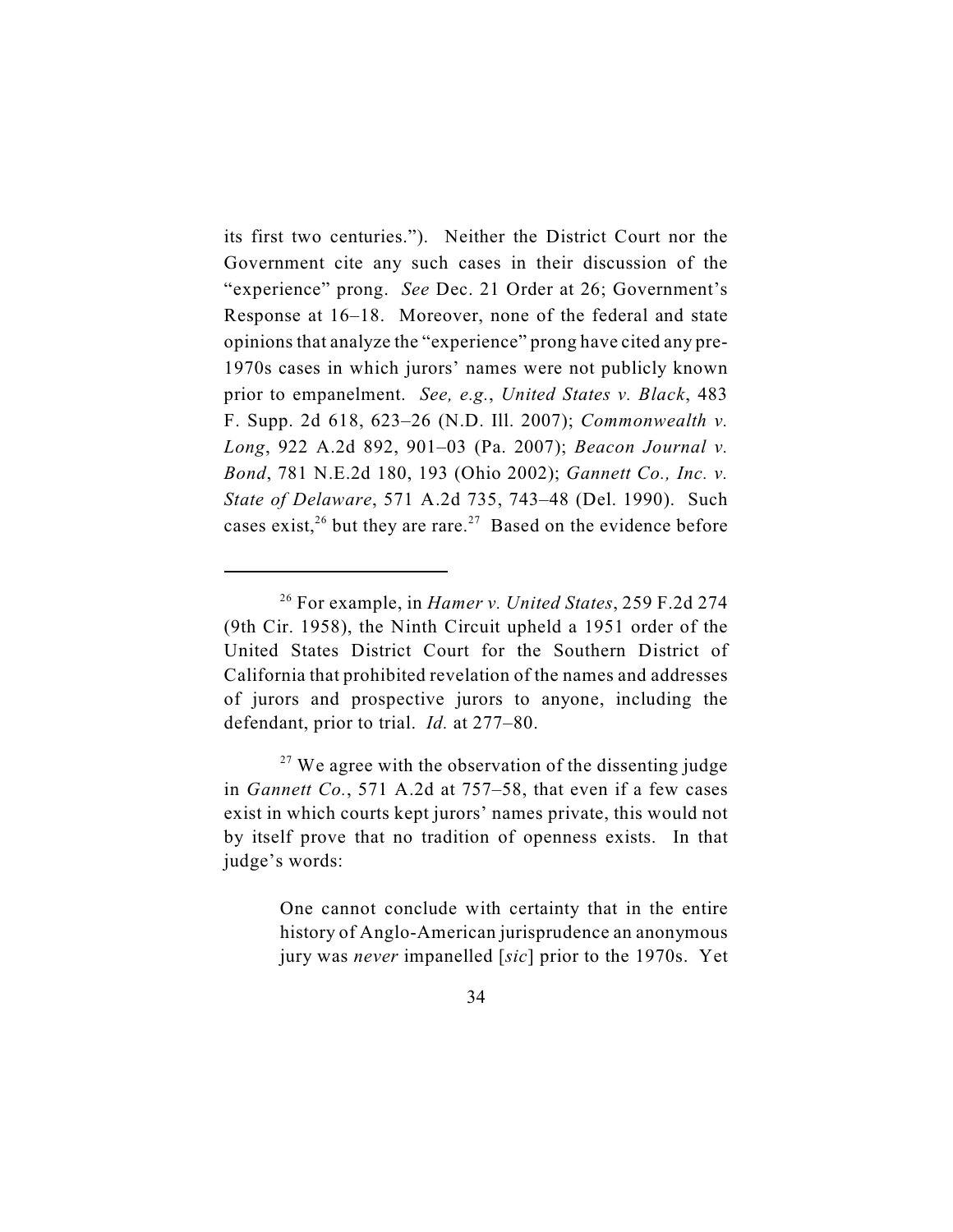us, it appears that public knowledge of jurors' names is a wellestablished part of American judicial tradition.

The Government's strongest argument that there is no such tradition of openness is based on 28 U.S.C. § 1863(b)(7), which instructs District Courts to put into effect a jury selection plan that will

> fix the time when the names drawn from the qualified jury wheel shall be disclosed to parties and to the public. *If the plan permits these names to be made public*, it may nevertheless permit the chief judge of the district court, or such other district court judge as the plan may provide, to keep these names confidential in any case where the interests of justice so require.

28 U.S.C. § 1863(b)(7) (2000) (emphasis added). When

571 A.2d at 757–58 (Walsh, J., dissenting).

the majority appears to demand that degree of certainty before it would be willing to recognize a tradition of openness. Rather than requiring Gannett to show that a strong presumption of openness exists, the majority would ask it to prove that restrictions have never and could never have been imposed. By contrast, the United States Supreme Court has never required such an impossible standard of proof.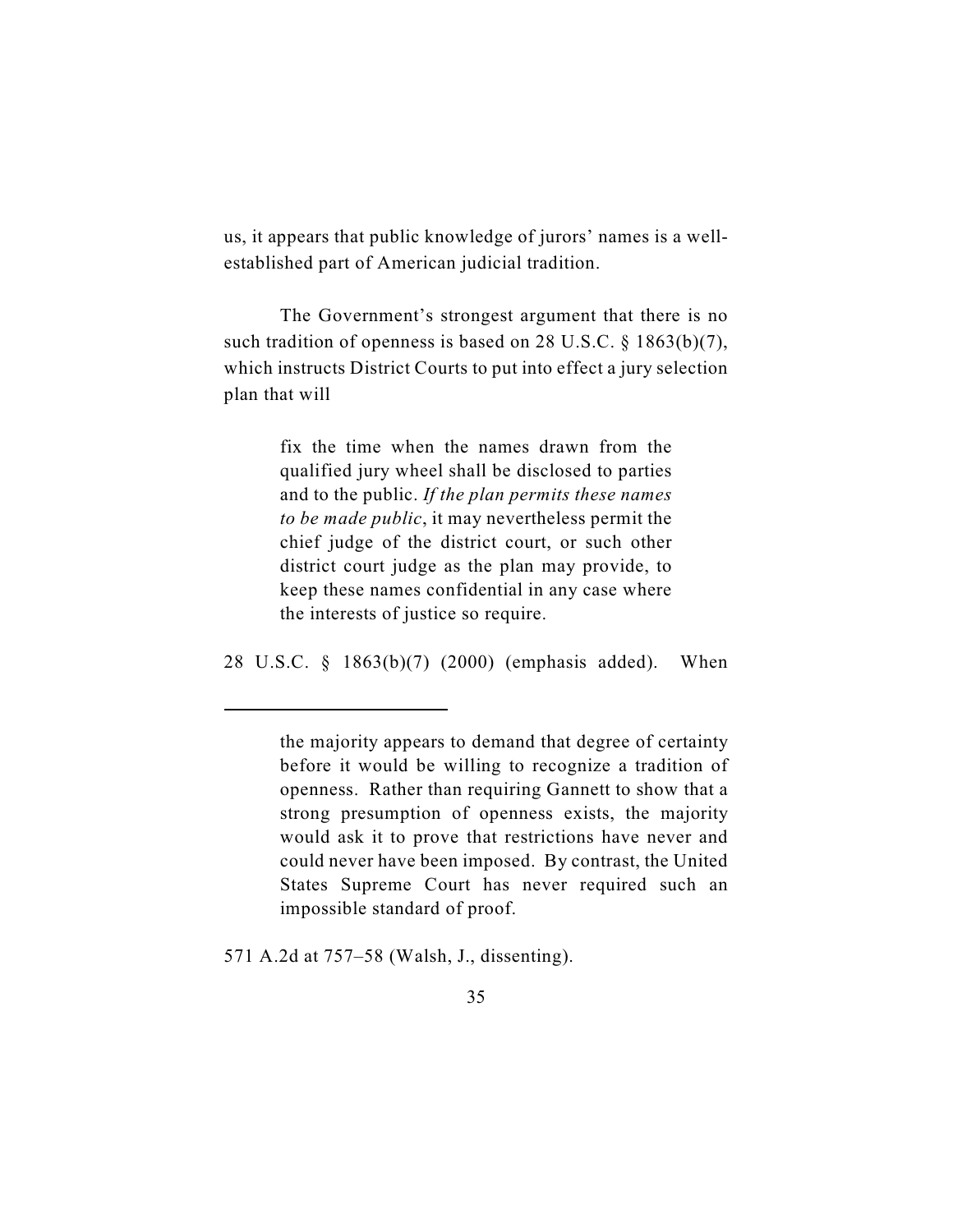Congress enacted this provision in 1968, the accompanying legislative history explained that it "permits the present diversity of practice to continue. Some district courts keep juror names confidential for fear of jury tampering. Other district courts routinely publicize the names." *See In re Globe Newspaper*, 920 F.2d 88, 92 (1st Cir. 1990) (quoting H.R. Rep. No. 1076, 90th Cong., 2d Sess., *reprinted in* 1968 U.S.C.C.A.N. 1792, 1801). The Government argues that the statute and this passage from its legislative history suggest that, at least as of 1968, no strong tradition of juror name disclosure existed. Government's Response at 16–17.

We are reluctant to afford the relevant language of the statute significant weight in this context. Nothing in the statute itself indicates whether Congress believed that allowing federal courts to withhold juror names was consistent with historical practice or a significant departure. The House Report is more explicit on this point, stating that the statute was merely intended to preserve the "diversity of practice" that existed in federal courts as of 1968. But the House Report is not an official expression of Congress's views, and its persuasive value is limited because it provides no evidence to support its claim that such a "diversity of practice" existed at the time. Moreover, even if the House Report accurately characterizes the practices of federal district courts in 1968, it is nonetheless consistent with the proposition that withholding the names of jurors is a relatively recent phenomenon. Given the Supreme Court's suggestion that a proper analysis of "experience" will evaluate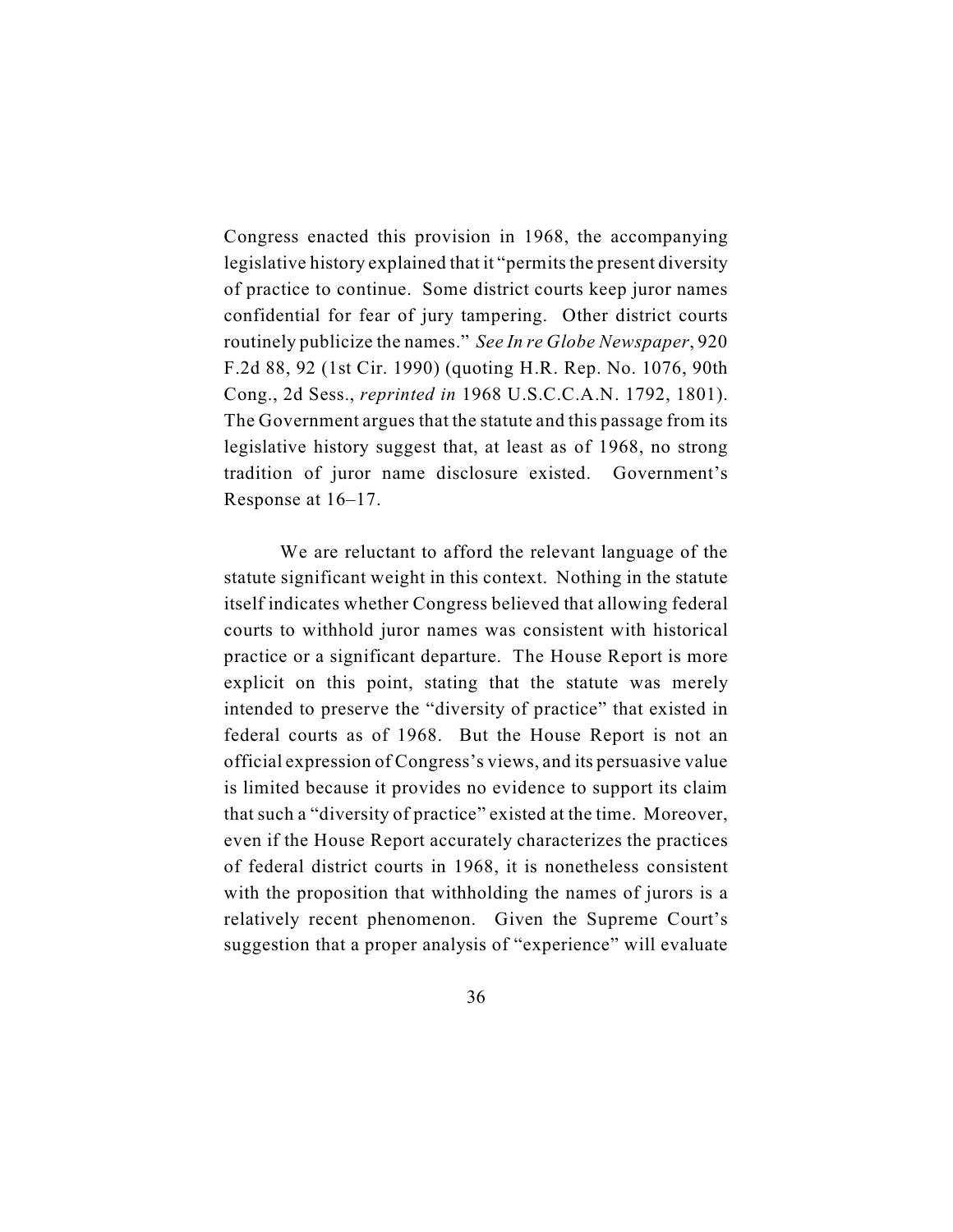trial practices as they have developed over the past millennium in courts at all levels, *see Press-Enterprise II*, 478 U.S. at 8, we cannot discern whether jurors' names have traditionally been public based on an assertion in legislative history forty years ago that some degree of "diversity of practice" existed in the federal system.

The reports published in 1968 and 1980 by the Committee on the Operation of the Jury System of the Judicial Conference of the United States are not to the contrary. *See* Report of the Committee on the Operation of the Jury System on the "Free Press-Fair Trial" Issue, *reprinted in* 45 F.R.D. 391 (1968); Revised Report of the Judicial Conference Committee on the Operation of the Jury System on the "Free Press-Fair Trial" Issue, *reprinted in* 87 F.R.D. 519 (1980). Both of the Committee's reports recommend that District Courts adopt a rule that allows judges, "in a case which is likely to attract unusual publicity," to issue a "special order" that "might be addressed" to a variety of subjects, including a direction that "the names and addresses of jurors or prospective jurors not be publicly released except as required by statute."<sup>28</sup> 45 F.R.D. at

 $28$  The dissent states that "[t]he Committee recommended that each District Court adopt a rule providing for special measures to be taken in cases likely to receive significant media attention, including" a direction that jurors' names and addresses be withheld. Dissent, *infra*, at 26. The dissent's language ("special measures *to be taken*") suggests that the Committee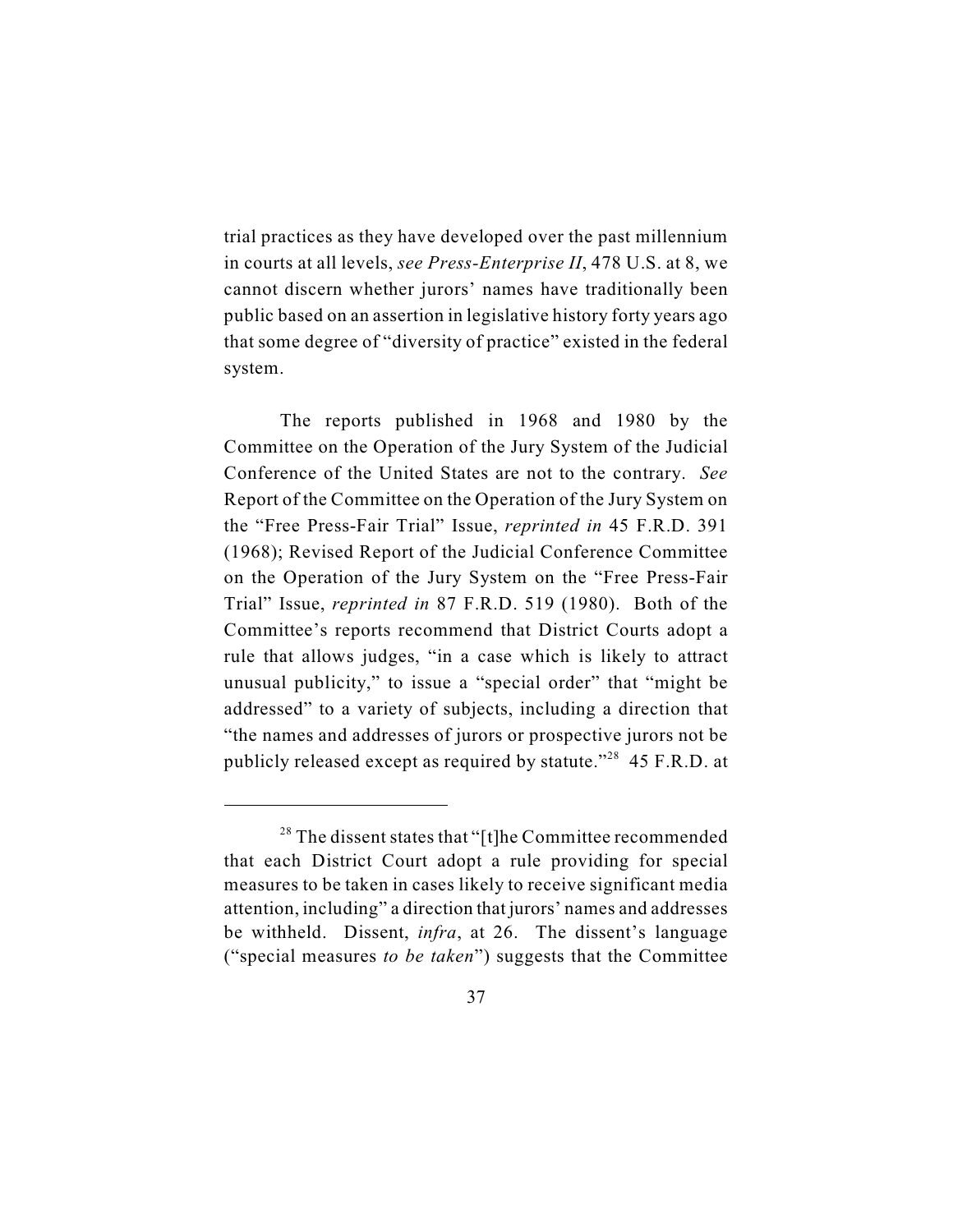409–11; 87 F.R.D. at 529–31. We do not dispute that a trial judge has historically had the power to issue such an order in special cases. We conclude only that a tradition of openness exists and that anonymous juries have been the rare exception rather than the norm.

In short, we believe that the "experience" prong of the *Press-Enterprise II* test favors a conclusion that jurors' names have traditionally been available to the public prior to the beginning of trial. If any significant evidence to the contrary exists, we have not discovered it in our review of case law and commentary on this question.

# *2. Logic*

We next consider whether presumptive public access to jurors' names prior to empanelment "plays a significant positive role in the functioning" of the criminal justice system. *See Press-Enterprise II*, 478 U.S. at 8. As the First Circuit explained in *In re Globe Newspaper Co.*, the purposes served by the openness of trials and *voir dire* generally are also served by

recommended that District Courts adopt a rule *requiring* judges to withhold jurors' names and addresses in high-profile cases. For the sake of clarity, we note that the Committee said that "[s]uch a special order *might* be addressed to *some or all* of the following subjects," including the withholding of names and addresses. 45 F.R.D. at 409 (emphasis added).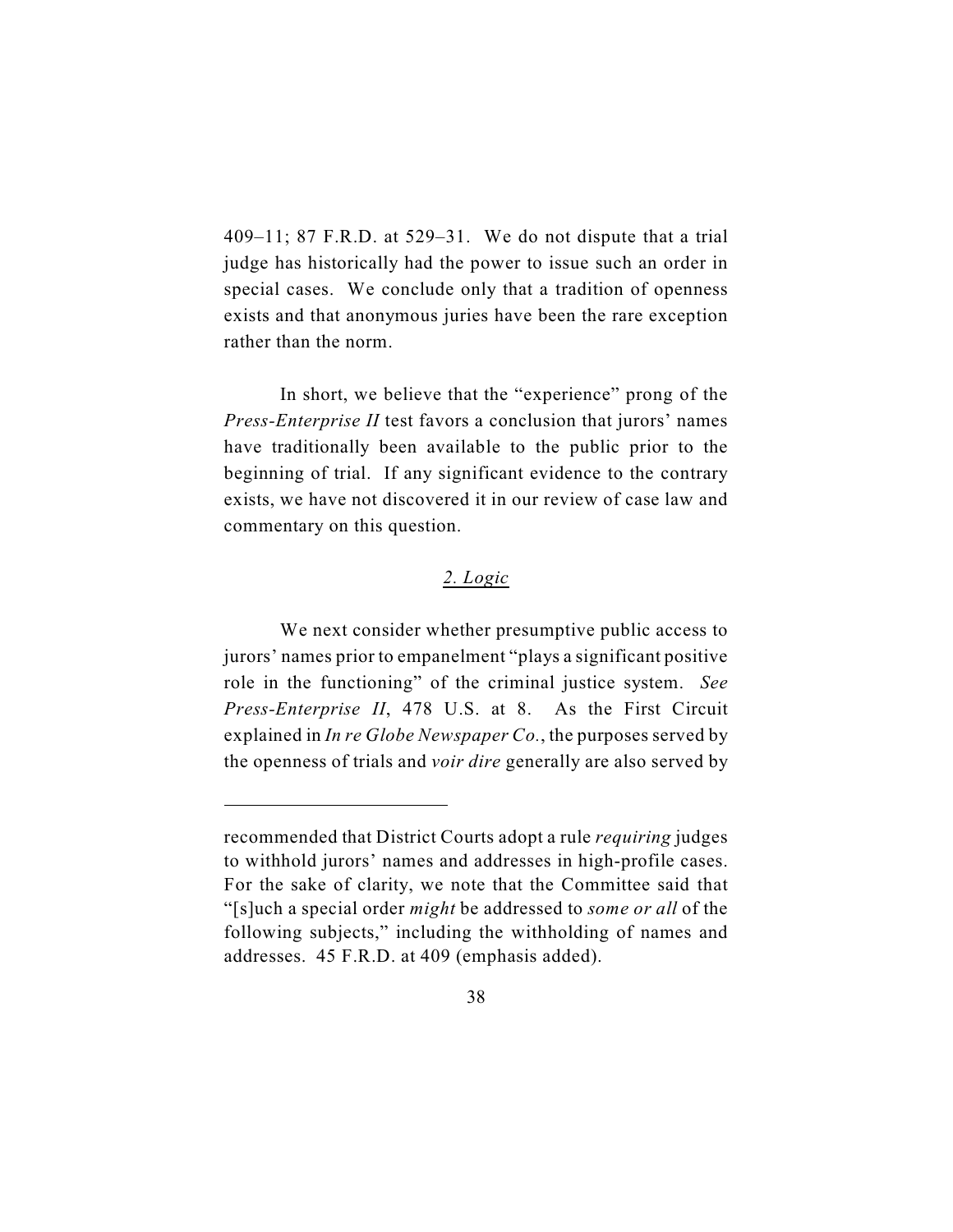public access to the jurors' names:

Knowledge of juror identities allows the public to verify the impartiality of key participants in the administration of justice, and thereby ensures fairness, the appearance of fairness and public confidence in that system. It is possible, for example, that suspicions might arise in a particular trial (or in a series of trials) that jurors were selected from only a narrow social group, or from persons with certain political affiliations, or from persons associated with organized crime groups. It would be more difficult to inquire into such matters, and those suspicions would seem in any event more real to the public, if names and addresses were kept secret. Furthermore, information about jurors, obtained from the jurors themselves or otherwise, serves to educate the public regarding the judicial system and can be important to public debate about its strengths, flaws and means to improve it. . . . Juror bias or confusion might be uncovered, and jurors' understanding and response to judicial proceedings could be investigated. Public knowledge of juror identities could also deter intentional misrepresentation at voir dire.

920 F.2d at 94. Public access to jurors' names is not without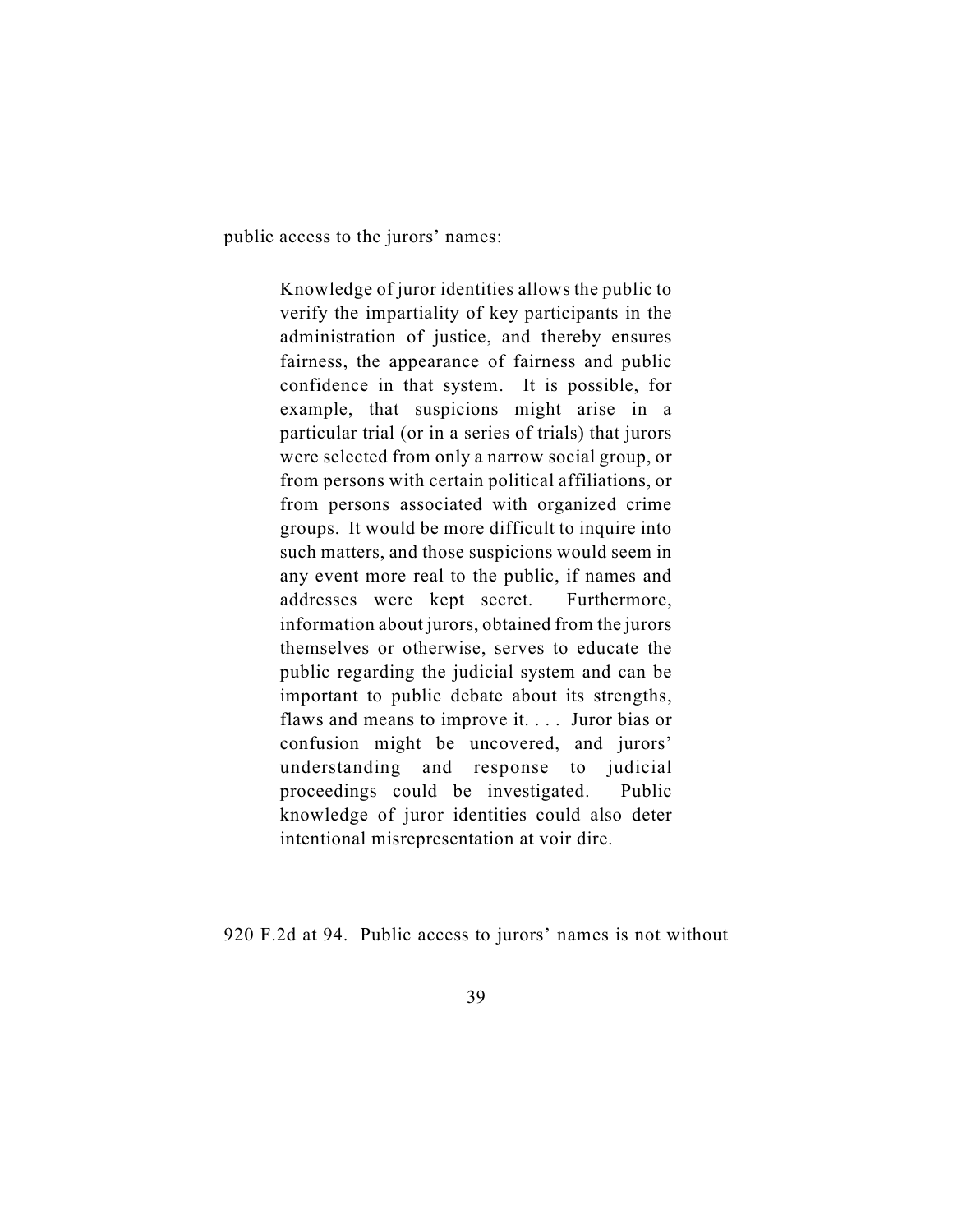risks. First, when the names of jurors are public, friends or enemies of a criminal defendant may find it easier to influence the jury's decision. In an extreme case, this could take the form of threats to the jurors or their family members. Second, if jurors know that the media will attempt to contact them or their families, they may resist serving on high-profile cases at all because they fear that their privacy will be threatened. Third, public knowledge of jurors' identities might actually increase the risk of misrepresentation at *voir dire*, because some jurors will be tempted to lie in order to avoid the disclosure of embarrassing information.<sup>29</sup>

Despite these risks, we believe that the judicial system benefits from a presumption of public access to jurors' names. A criminal jury trial vests twelve randomly-selected citizens with the power to decide the fate of someone who the state has targeted for prosecution. We cannot reconcile the Supreme

 $29$  Although these risks may be greater when the jurors' identities are made public during trial, they often exist even when the jurors' identities will remain secret until the end of trial. First, jurors might be reluctant to convict a defendant who is known to be dangerous for fear of post-trial retaliation from the defendant's friends. Second, jurors might be reluctant to serve on a jury at all if they think that they will be the subject of media attention post-trial. Third, jurors might lie during *voir dire* because they fear that, after the trial, sensitive information will be revealed.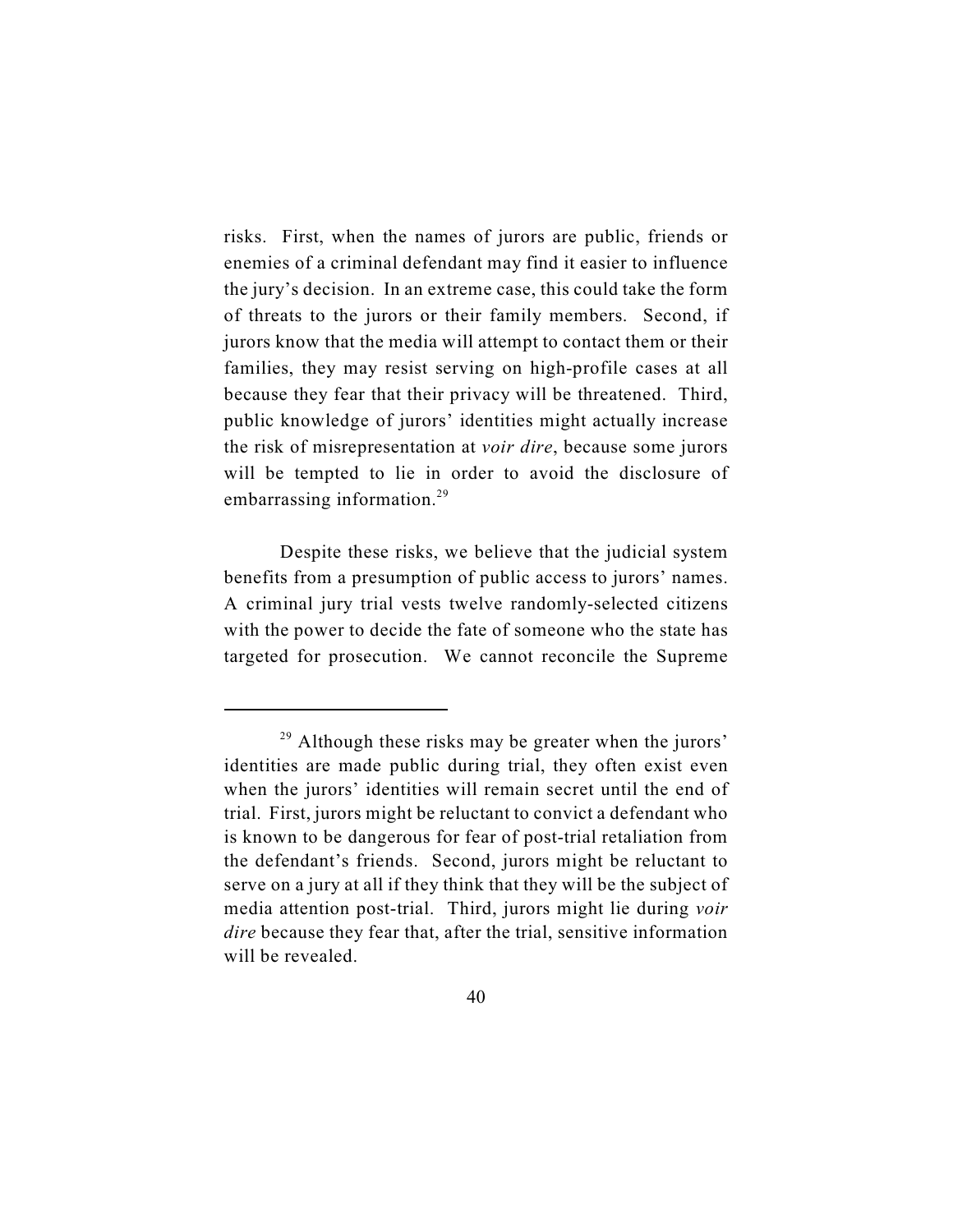Court's conclusion that the public has the right to see the process in which this power is exercised (*Richmond Newspapers*) and to see the process that selects those who will exercise the power (*Press-Enterprise I*), with the conclusion that the public has no right to know who ultimately exercises this power. As the First Circuit said, "the prospect of criminal justice being routinely meted out by unknown persons does not comport with democratic values of accountability and openness." *Globe Newspaper*, 920 F.3d at 98. Of course, in a given case, a risk of jury tampering or excessive media harassment may exist. But we are satisfied that district judges are well-positioned to address these risks on a case-by-case basis, and in such cases, to make particularized findings on the record "establishing the existence of a compelling government interest" and "demonstrating that absent limited restrictions on the right of access, that other interest would be substantially impaired." *Antar*, 38 F.3d at 1359 (citing *Press-Enterprise II*, 478 U.S. at 15). We do not consider these risks so pervasive as to overcome the benefits of public access. We must strike the balance in favor of presumptive public access to jurors' identities. 30

 $30$  We acknowledge that our conclusion in the instant case may be inconsistent with our dicta in *United States v. Scarfo*, 850 F.2d 1015 (3d Cir. 1988), in which we said that "anonymity would seem entirely consistent with, rather than anathema to, the jury concept" and that "the probable merits of the anonymous jury procedure are worthy, not of a presumption of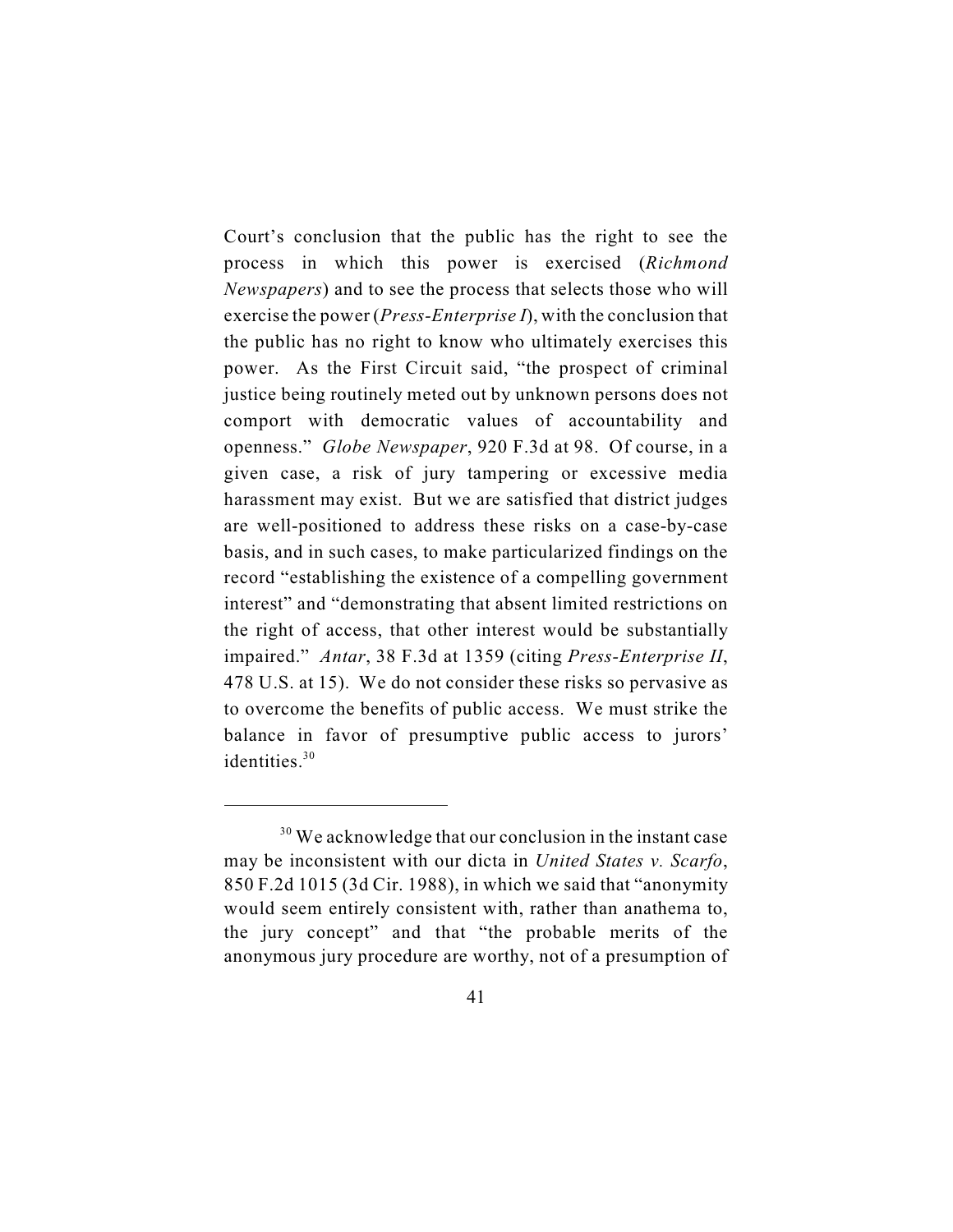Finally, we believe that this presumptive First Amendment right of access to the identities of jurors attaches no later than the swearing and empanelment of the jury. Corruption and bias in a jury should be rooted out before a defendant has to run the gauntlet of trial. Public knowledge of the jurors' identities is desirable in part because it can deter such corruption and bias. The value of any right of access, then, can only be diminished after trial has begun, and diminished even further once a verdict has been rendered by a corrupt or biased jury. $31$  We acknowledge that, in the words of the First Circuit,

irregularity, but of disinterested appraisal by the courts." 850 F.2d at 1023. Unlike the instant case, *Scarfo* did not involve a First Amendment challenge and did not apply the *Press-Enterprise II* test to determine whether jurors' names should be presumptively public. We do not challenge *Scarfo*'s conclusion that a district court's decisions about anonymity should be reviewed for abuse of discretion when no one has raised a valid First Amendment challenge. *See id.*

 $31$  The dissent claims that "[c]orruption could just as easily be rooted out post-trial as it could pre-trial." Dissent, *infra*, at 35. Although we agree that corruption *could* be rooted out post-trial, it is far more desirable to discover it pre-trial. It is neither fair nor efficient to subject a defendant to a second trial because the jury in the first trial was tainted. Moreover, post-trial discovery of corruption shakes public confidence in the validity and finality of criminal jury verdicts. Of course, we do not suggest that a public right of access to jury names is the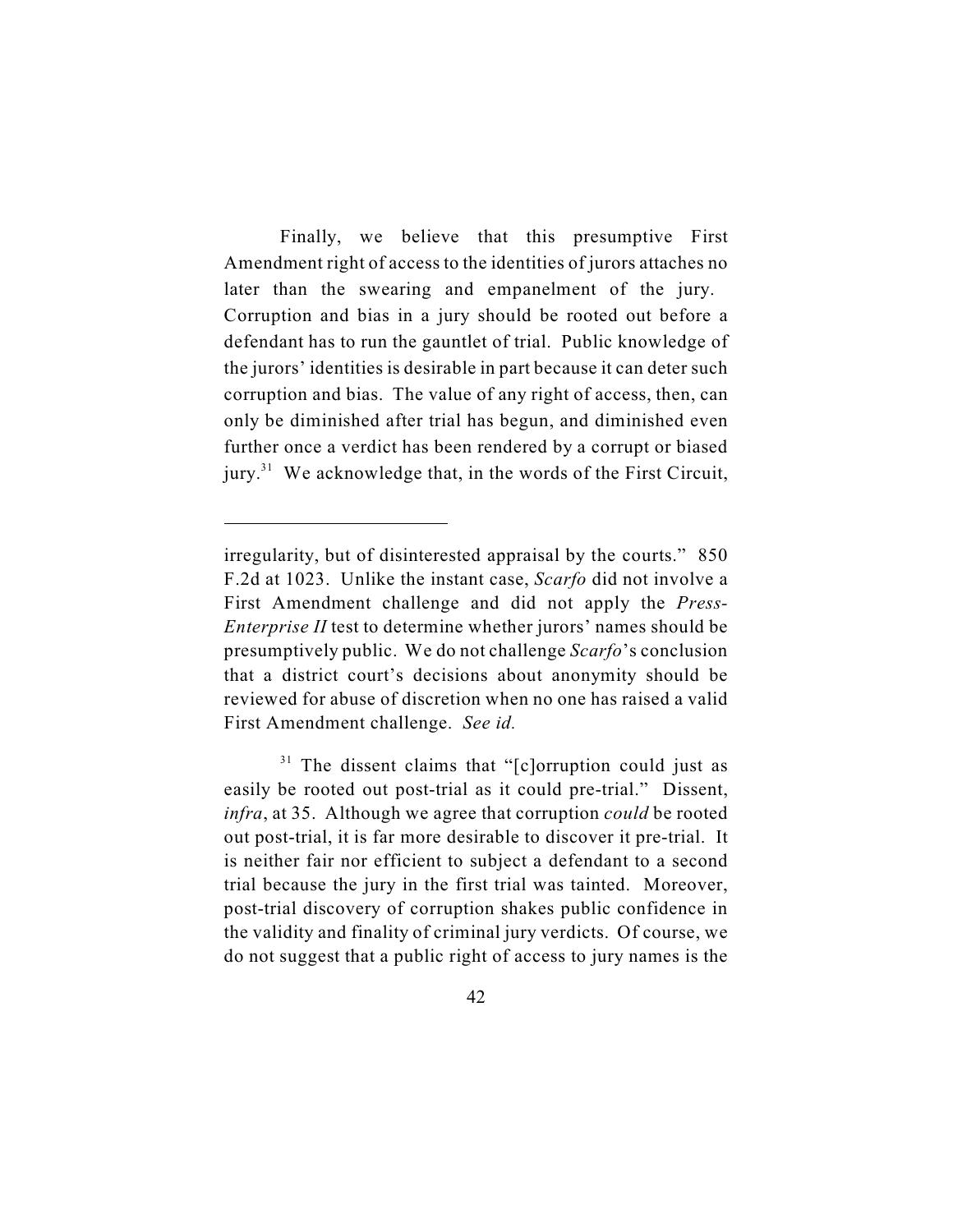"stronger reasons to withhold juror names and addresses will often exist *during* trial than *after* a verdict is rendered." *Globe Newspaper*, 920 F.2d at 91 (emphasis in original). But we do not believe that these reasons are so compelling that they negate altogether the existence of a First Amendment right of access to the names during trial. Rather, a presumption of openness exists at the latest at the time of the swearing and empanelment of the jury, regardless of the fact that a judge may find "stronger reasons" for overcoming this presumption during trial.

B.

We now consider whether the District Court articulated the necessary findings and consideration of alternatives to overcome the presumption that the jurors' names should be publicly available. It provided three reasons for exercising its discretion<sup>32</sup> to empanel an anonymous jury; we discuss these

most effective method for uncovering corruption or bias in jury selection before a trial begins. *Voir dire*, conducted by the parties and the court, has traditionally been the primary method for accomplishing this. Nonetheless, we believe that public access plays an important role in the criminal justice system by allowing the public to verify, before a trial has begun, that the trial will proceed with an impartial jury.

<sup>&</sup>lt;sup>32</sup> The District Court found that the media had no First Amendment right to obtain the jurors' names, and therefore described its decision to withhold the names as an exercise of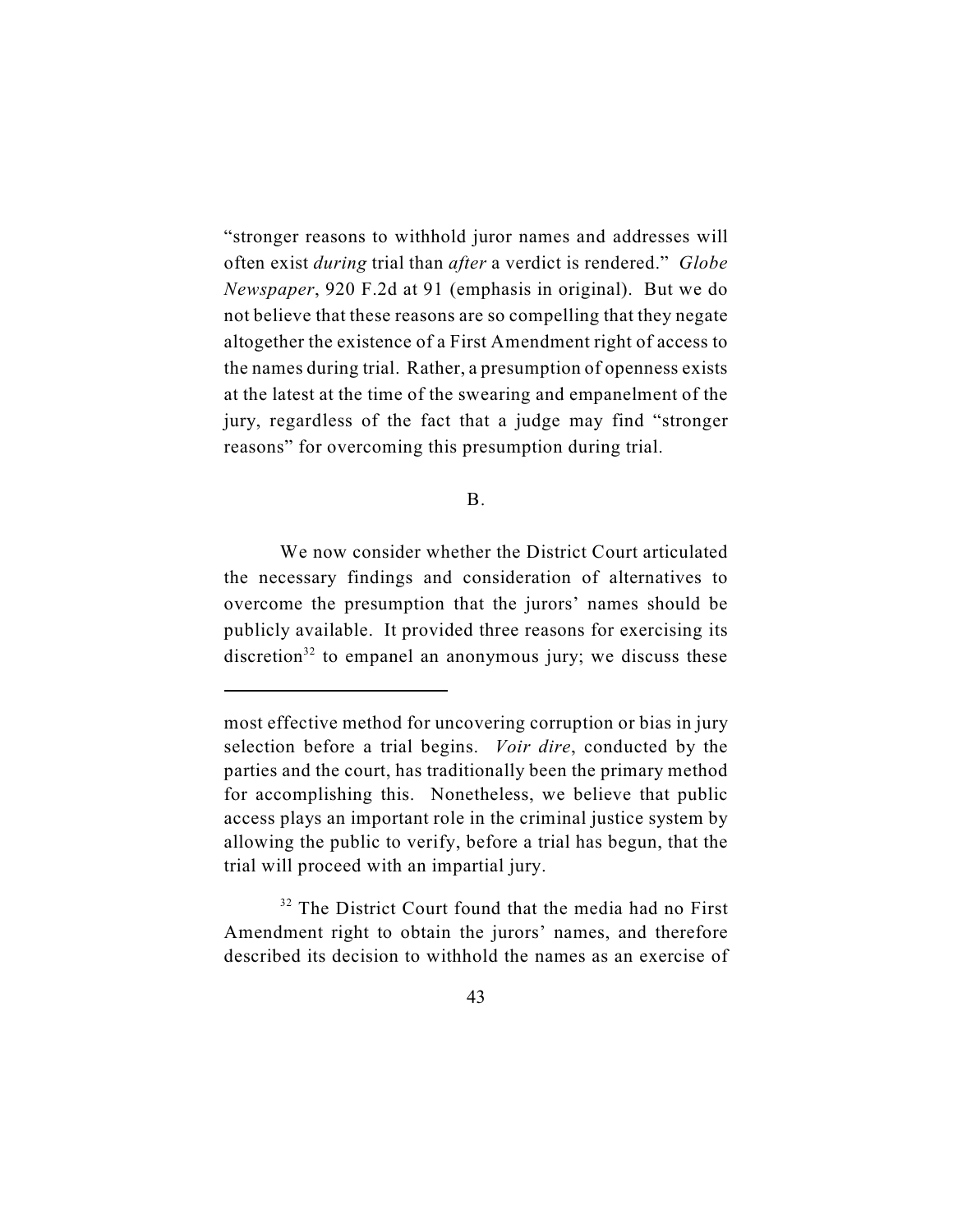reasons in turn.

First, the District Court said that withholding the jurors' names is necessary to prevent the media from publishing stories about them:

> First, from the prospective [*sic*] of the media, because the media requests the names and addresses of the potential jurors, if those requests were granted, there is certainly a real potential that the media would use those names (and addresses) to develop and publish stories about the prospective jurors, coupled with possible interviews of the potential jurors' family members, co-workers, and friends. The media obviously does not want the jurors' names as an intellectual exercise to file in some reporter's electronic desk drawer. If they want the names, they want to do "reporting." If the numerous excellent "investigatory" reporters in Western Pennsylvania obtain the names and home address of the jurors, detailed "background" stories, before and during the trial, are likely. The Court thus has serious concerns that the dissemination of stories about the prospective jurors (and especially the empaneled jury) would have a real

discretion that balanced "competing constitutional interests." Dec. 21 Order at 26–27.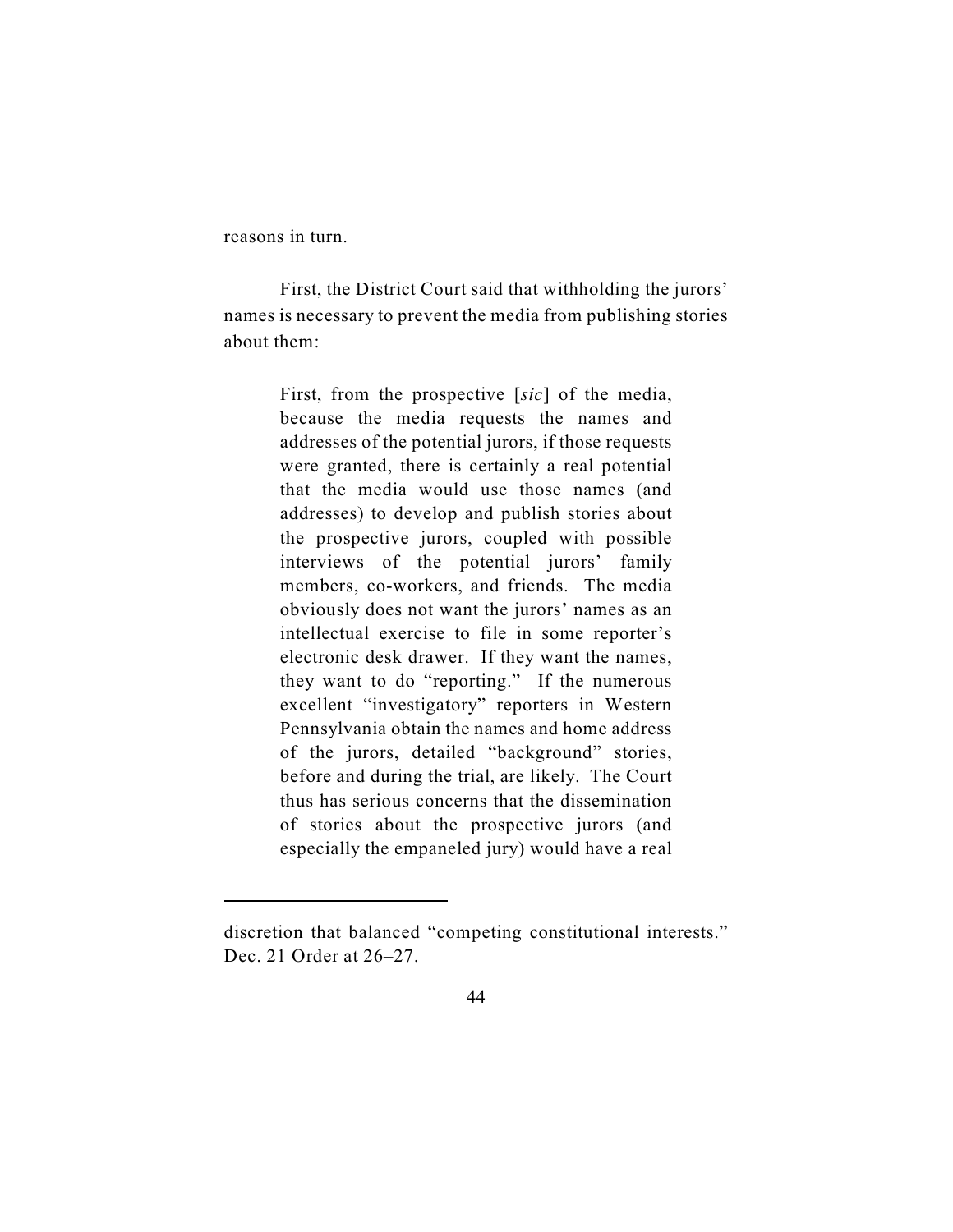impact on the jurors' willingness to serve and, if selected, on the jurors' abilities to remain fair, unbiased, and focused on this case.

Dec. 21 Order at 28–29. The prospect that the press might publish background stories about the jurors is not a legally sufficient reason to withhold the jurors' names from the public. Although such stories might make some jurors less willing to serve or more distracted from the case, this is a necessary cost of the openness of the judicial process.<sup>33</sup> The participation of jurors "in publicized trials may sometimes force them into the limelight against their wishes," but "[w]e cannot accept the mere generalized privacy concerns of jurors" as a sufficient reason to conceal their identities in every high-profile case. *See Globe Newspaper*, 920 F.2d at 98. The District Court has not established that there is anything unusual about this case, aside from a locally prominent defendant, that makes the prospective jurors' hypothetical privacy concerns more compelling than usual. The District Court's statements amount to the sort of "conclusory and generic" finding that we have held to be

 $33$  The District Court appears to believe that no good can come from any story published about a juror. As we noted above, however, press investigation of jurors might be beneficial in some cases by, for example, revealing possible sources of juror bias or deterring misrepresentation during *voir dire*.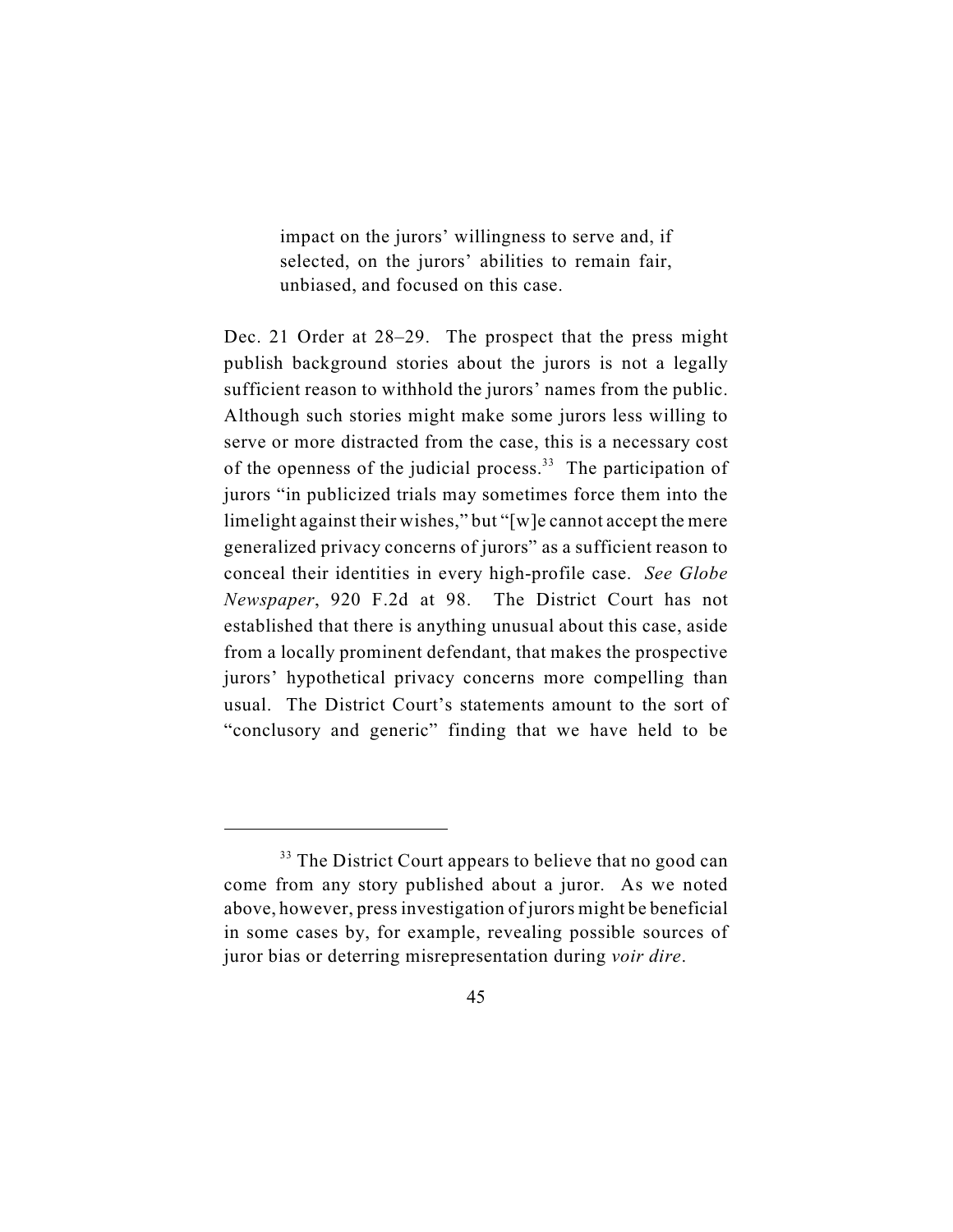insufficient to overcome the presumption of openness.<sup>34</sup> See *Antar*, 38 F.3d at 1363.

Second, the District Court cited the possibility that friends or enemies of Wecht would attempt to influence the jurors:

> Secondly, from the perspective of the defendant, if there is media coverage disseminating the names (and addresses) of the prospective jurors, that coverage would undoubtedly increase the risk of intimidation of those jurors as there is a probability that other individuals (not including the defendant himself) would contact those jurors in an attempt to either hurt or bolster defendant's case. Just like the district court in the *Scarfo* case had concerns that persons hostile to defendant might have been inclined to harass the jurors, this Court also has real concerns that persons who are either hostile to, or enamored with, defendant would attempt to influence the jurors.

<sup>&</sup>lt;sup>34</sup> Taken to its logical conclusion, the District Court's argument would allow judges to withhold the names of jurors in every case that might attract media attention. In fact, aside from the reference to "Western Pennsylvania" reporters, any other court could copy the District Court's statement verbatim to justify an anonymous jury in any high-profile case.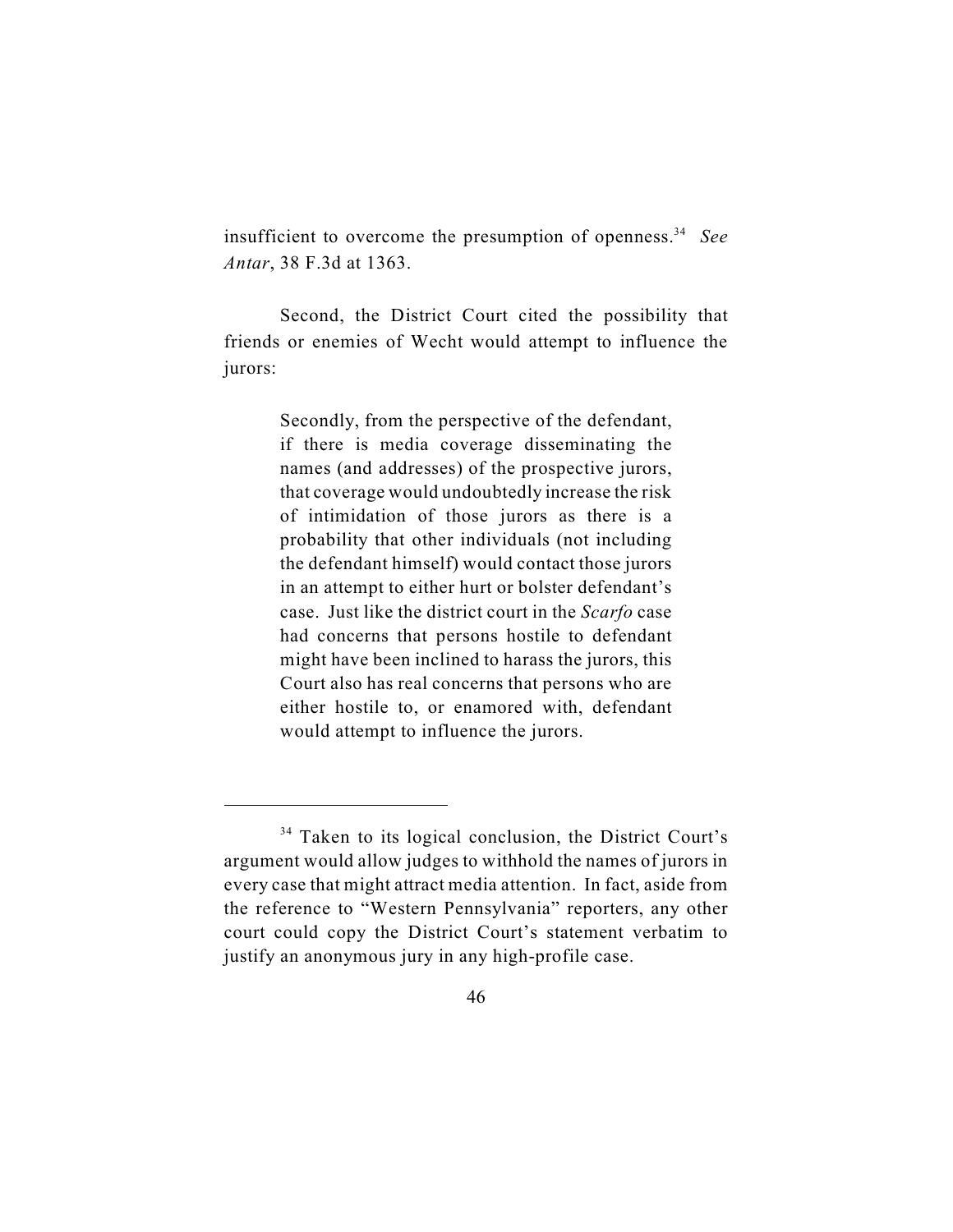Dec. 21 Order at 29. This explanation is insufficient to justify withholding the names in this case. Again, this is a "conclusory and generic" finding that cannot overcome the presumption that jurors' names are public information. In fact, the District Court's reasoning would justify anonymity in virtually every jury trial, whether or not it attracts media attention, since almost all defendants have friends and enemies who might be inclined to influence jurors. The District Court's citation to *United States v. Scarfo*, 850 F.2d 1015 (3d Cir. 1988), is revealing. In *Scarfo*, we noted that the defendant belonged to an "organized crime group," had ordered "several murders" (including those of a judge and a prospective witness), and had attempted to bribe judges. *Id.* at 1017. In short, specific reasons existed in *Scarfo* to believe that friends of the defendant would threaten or bribe the jurors. The District Court in this case has not provided anything closely resembling the specific reasons offered in *Scarfo*. 35

 $35$  The District Court said in a footnote that it was "aware of the arguments made by the government regarding defendant's alleged witness intimidation," and referred to a letter that two individuals sent to the court asking that the jury be anonymous in light of threatening letters that they had received from Wecht. Dec. 21 Order at 30 n.9. But the District Court denied that it was relying on these alleged threats "as the basis for its decision to empanel an innominate jury," *id.*, and did not include any findings of fact about them in the record. Thus, even assuming *arguendo* that these alleged threats provide a justification for an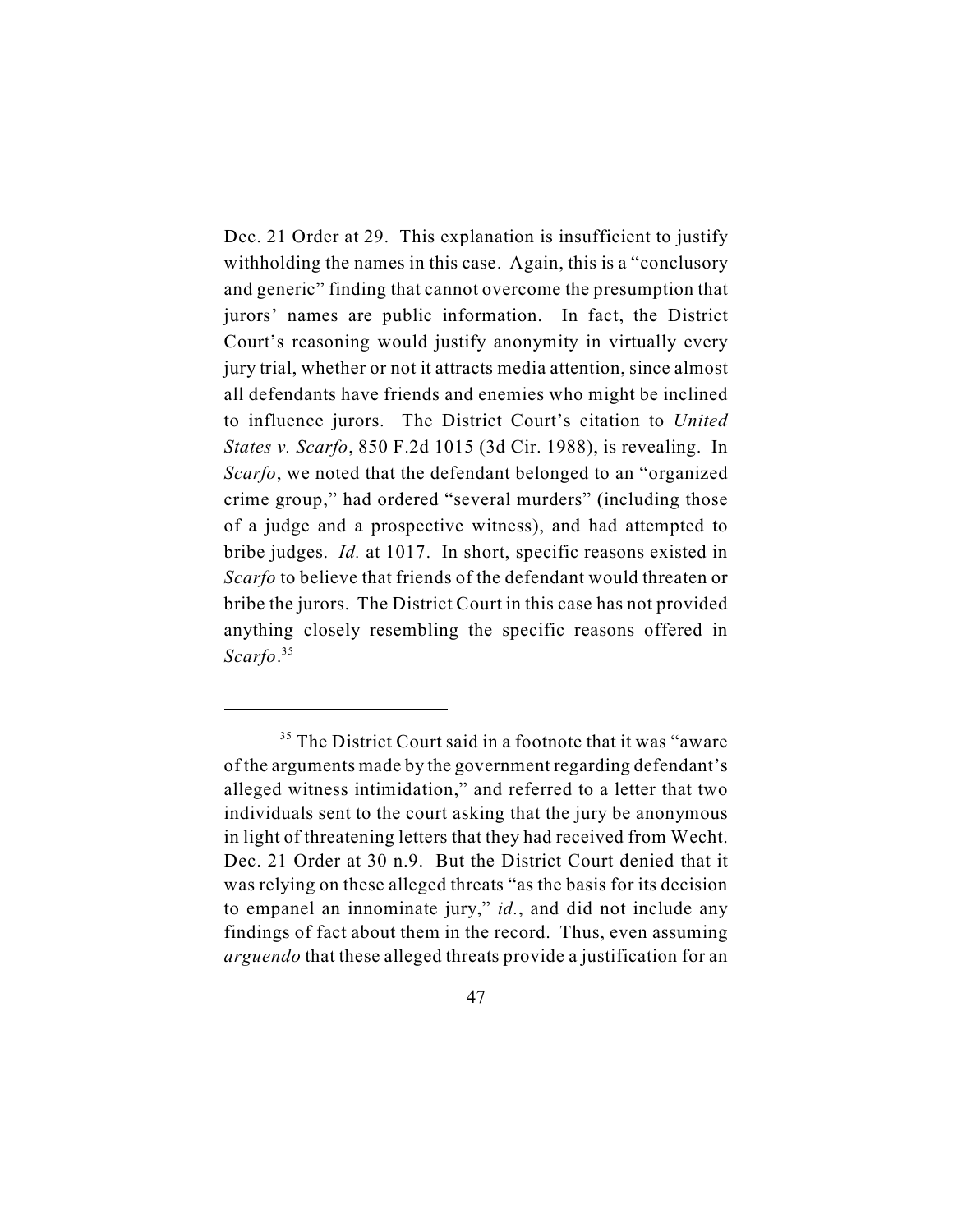Finally, the District Court quoted extensively from a document that Wecht filed that purports to establish that he has acquired many enemies. This document points out that Wecht "has made countless cause and manner-of-death determinations" as a witness in "hundreds of homicide and other criminal trials," some of which involve "the most serious offenders of society—violent criminals," and that he remains a witness in "pending criminal homicide trials." Dec. 21 Order at 29 (quoting Defendant's Brief in Support of Motion For Clarification And/Or Modification of Trial Procedures and Scope of Exhibit and In Limine Rulings at 5, United States v. Wecht, No. 2:06-cr-00026-AJS (W.D. Pa. Dec. 4, 2007) ("Defendant's Brief")). In addition, the document says, he has participated in "high-profile" civil cases, including wrongful death actions. *Id.* at 30 (quoting Defendant's Brief at 6). As a result, many people "may harbor ill will" or "bear animus" toward Wecht. *Id.* (citing Defendant's Brief at 5–6). Moreover, the document says that Wecht's son, as a "sitting family court judge in Allegheny County . . . [,] makes judicial decisions that affect people in the most emotional and passionate areas of their lives," and that some of these people "may feel wronged as a result of his judicial decisions." *Id.* The document points out that "[t]hose individuals may find their way into Dr. Wecht's

anonymous jury, we cannot rely on them because the District Court was required to place "findings on the record which clearly established that closure was necessary to protect an overriding interest." *Antar*, 38 F.3d at 1361.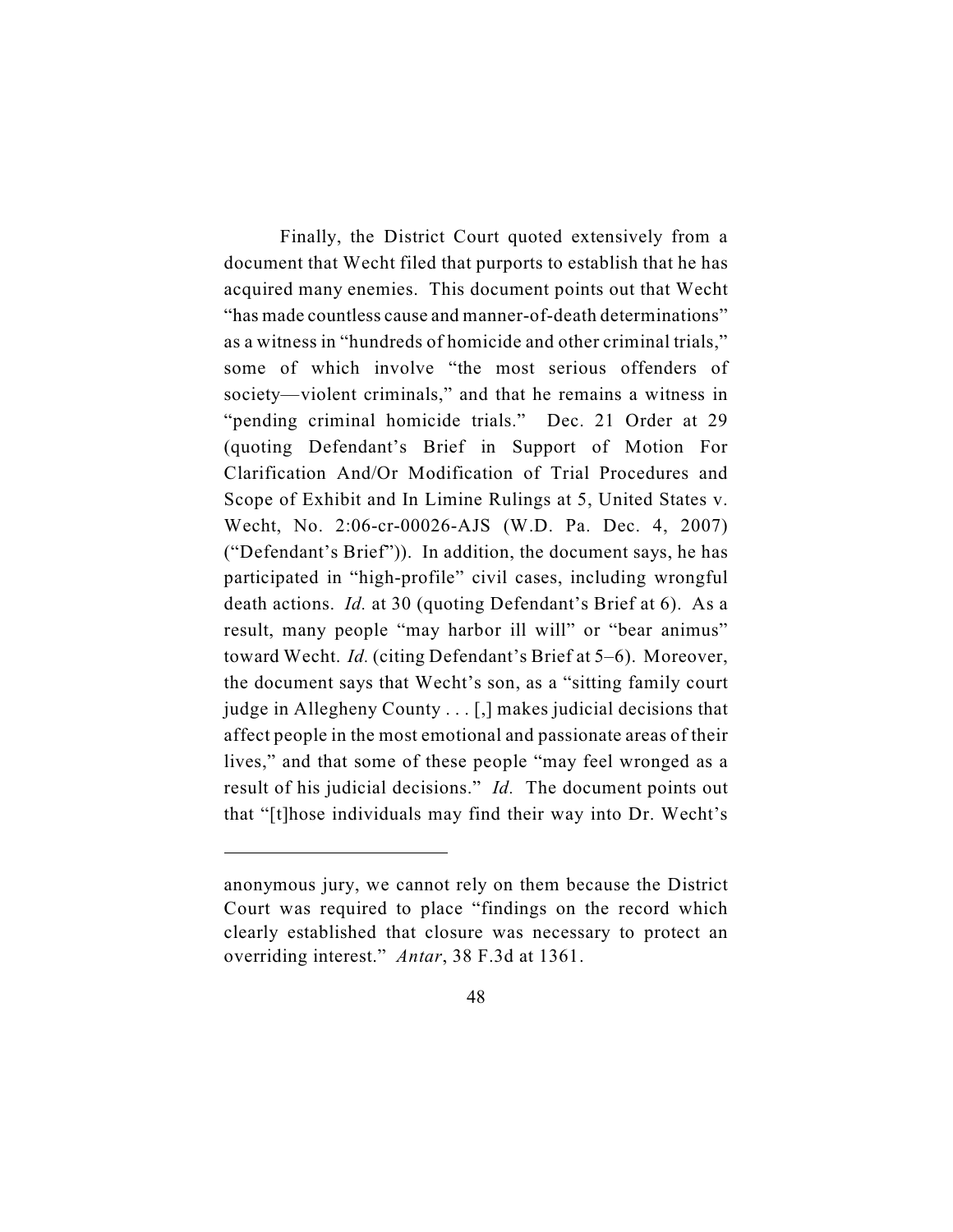pool of jurors." *Id.*

The District Court cited the statements in this document to support its conclusion that, unless the jury is anonymous, Wecht's many enemies might attempt to influence jurors. (The District Court also suggests, without citing any evidence, that "presumably 'unknown' friends" of Wecht might also attempt to influence the jury. Dec. 21 Order at 30.) Wecht made these statements, however, in support of the opposite conclusion: that the jury should *not* be anonymous because the defense and the media must be able to ensure that Wecht's enemies do not enter the jury pool without being detected. Defendant's Brief at 5–11. As we have explained, one of the purposes of access to jurors' names is to make this type of investigation possible.<sup>36</sup> Moreover, the quoted statements consist largely of speculation that people might be hostile toward Wecht; they describe no specific instances in which Wecht's enemies or friends had

<sup>&</sup>lt;sup>36</sup> *Voir dire* may detect prospective jurors with obvious connections to Wecht, even if they are anonymous. But if we accept Wecht's assertion that he has incurred the animus of countless "friends" of those who were affected adversely by his participation in trials, some of these connections might not be obvious. Moreover, any person who feels passionately enough about Wecht to threaten jurors would presumably be willing to lie about his or her connections to Wecht during *voir dire*, protected by anonymity, in order to earn a spot on Wecht's jury.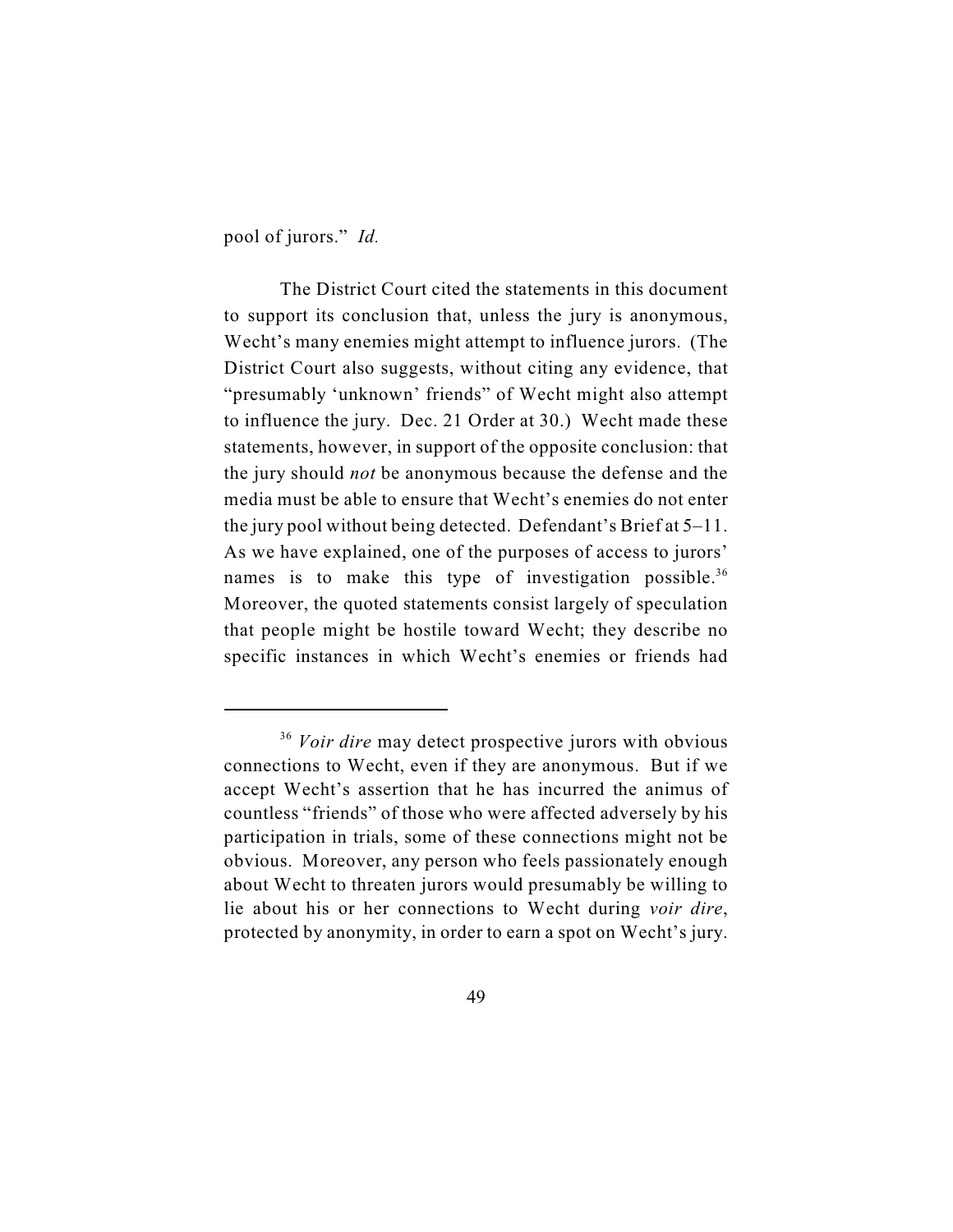threatened or harassed anyone. The mere fact that people might have passionate opinions about a defendant is not enough to justify an anonymous jury. The District Court must articulate some reason to conclude that the risks that such people pose to the jurors are serious and specific enough to justify depriving the public (and, in this case, the defendant) of knowledge of the jurors' identities. Because the District Court did little more in this case than quote factual assertions that Wecht offered in *opposition* to jury anonymity, we conclude that it did not overcome the presumption in favor of disclosure.

## VI.

The Media-Intervenors also challenge the *voir dire* procedure adopted by the District Court. They contend that by using Juror Questionnaires instead of in-court *voir dire* to make "for cause" determinations until the venire has been reduced to forty prospective jurors, the District Court violates their First Amendment right of access to *voir dire* proceedings.<sup>37</sup> They do not request immediate access to the actual questionnaires but instead demand that the District Court conduct *voir dire* in open court in addition to using the questionnaires. Media's Emergency Motion at 4 n.1. According to the Media-

 $37$  We need not conduct an "experience and logic" inquiry into whether a public right of access to *voir dire* proceedings exists, because *Press-Enterprise I* established that this right exists. 464 U.S. at 508.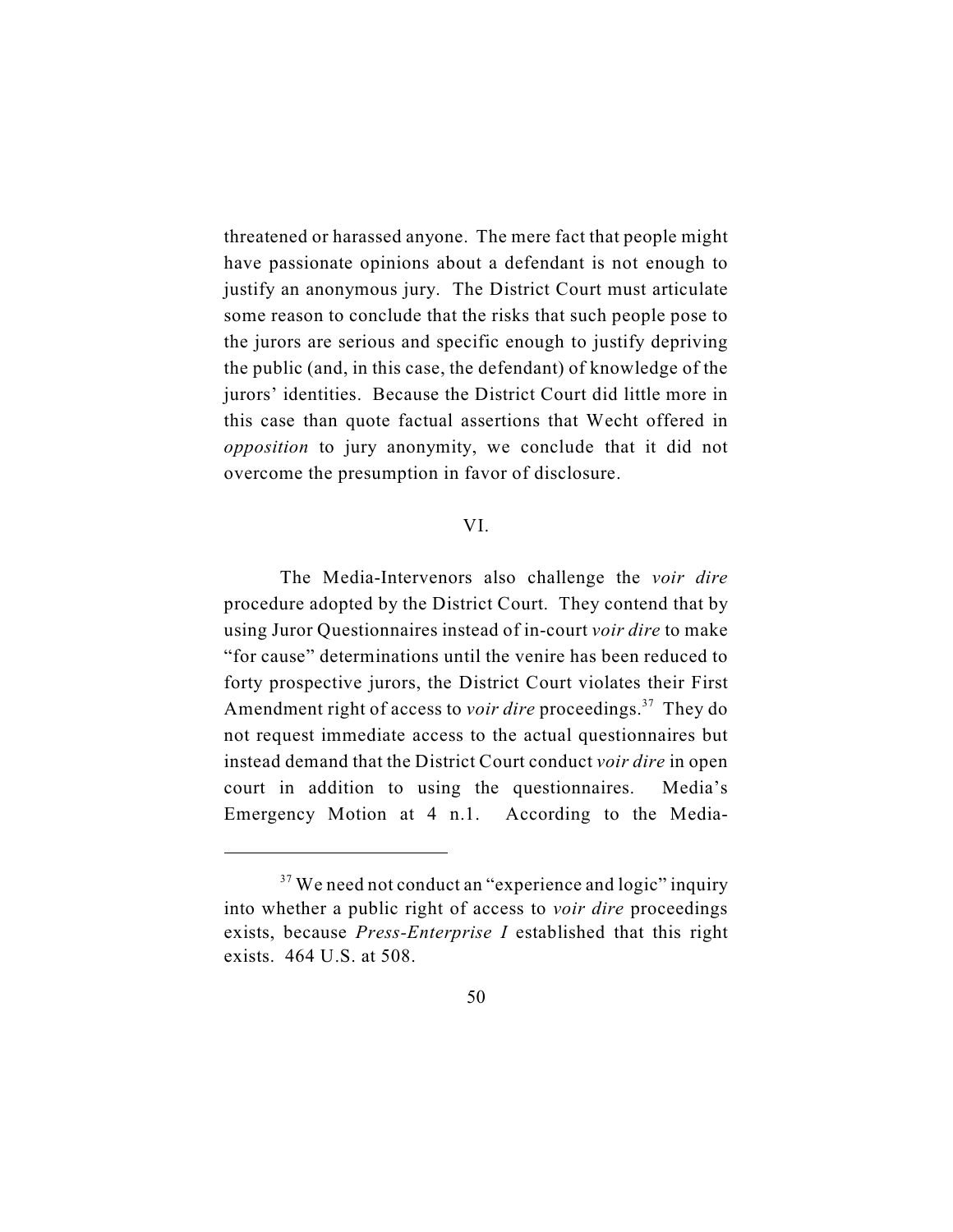Intervenors, they seek in-court *voir dire* in order to allow public access to "information traditionally revealed during *voir dire* (juror names, area where a juror lives, employment, family, etc.)." *Id.* at 16.

We reject the Media-Intervenors' request for two related reasons. First, unlike the Media-Intervenors' request for the names of prospective jurors, the request for in-court *voir dire* is not merely a request for access to information, but a request that the District Court conduct a specific procedure *and* that the Media-Intervenors have access to that procedure. It is wellestablished that "the method of conducting the voir dire is left to the sound discretion of the district court." *Waldorf v. Shuta*, 3 F.3d 705, 710 (3d Cir. 1993). In a *voir dire* process involving 400 prospective jurors, we believe that a trial judge has discretion to conduct part of the process exclusively based on written questionnaires, so long as it is consistent with established procedural rules (e.g., FED.R.CRIM. P. 24). Second, we believe that our order requiring the District Court to release the names of prospective jurors grants the Media-Intervenors most of the relief they seek. Because the prospective jurors will not be anonymous, the Media-Intervenors will have available information to investigate and detect possible improper bias in "for cause" determinations, should they elect to do so.

## VII.

In sum, we have articulated in this opinion the reasons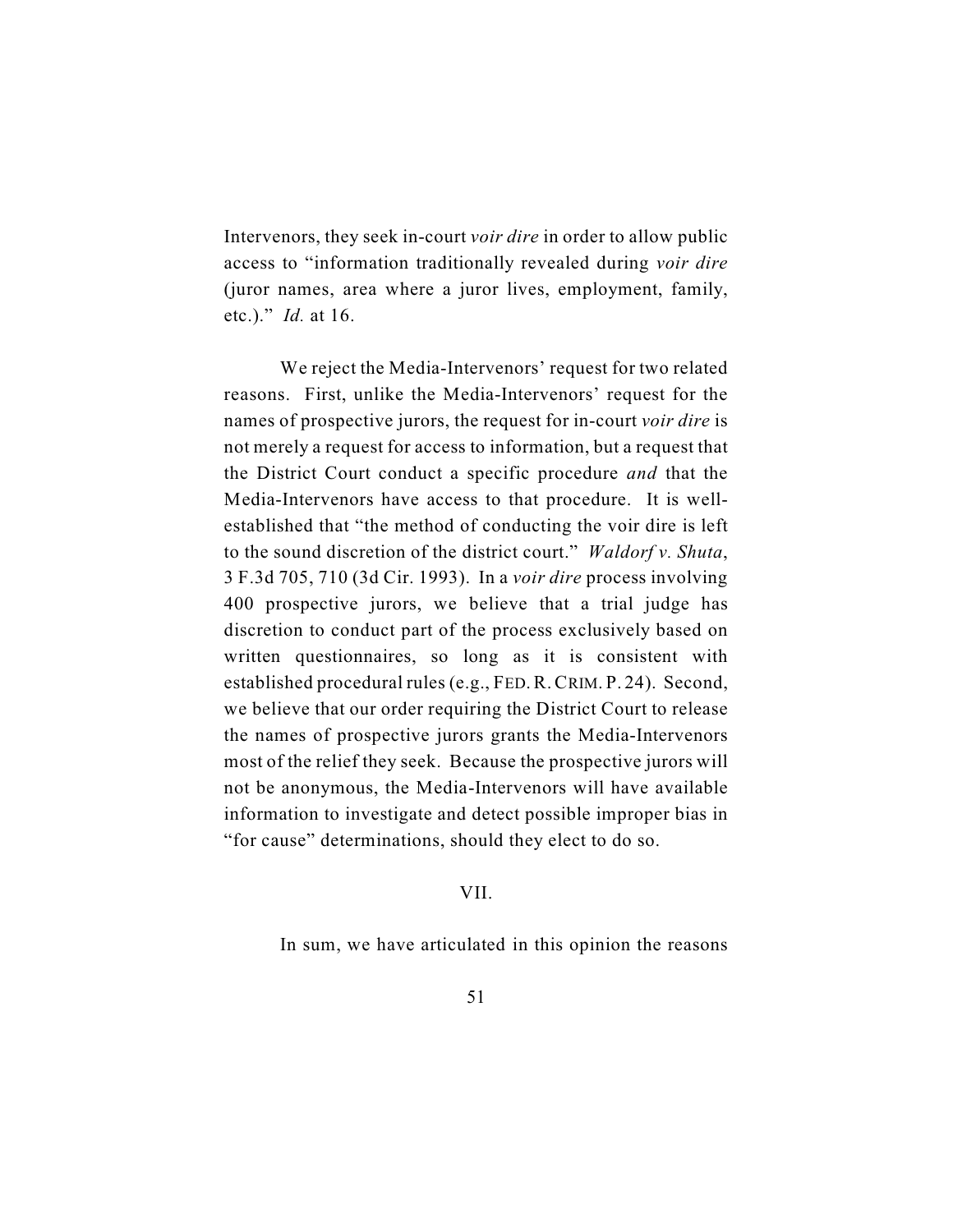supporting our January 9 Order vacating the provisions of the District Court's order that restricted access of Media-Intervenors and defense counsel<sup>38</sup> to the jurors' names.

<sup>&</sup>lt;sup>38</sup> Suffice it to say, the fact that the accused here supports the Media-Intervenors' appeal—which often is not the case, *see, e.g.*, *ABC, Inc.*, 360 F.3d at 98–99; *Black*, 483 F. Supp. 2d at 620—bolsters the result we reach today.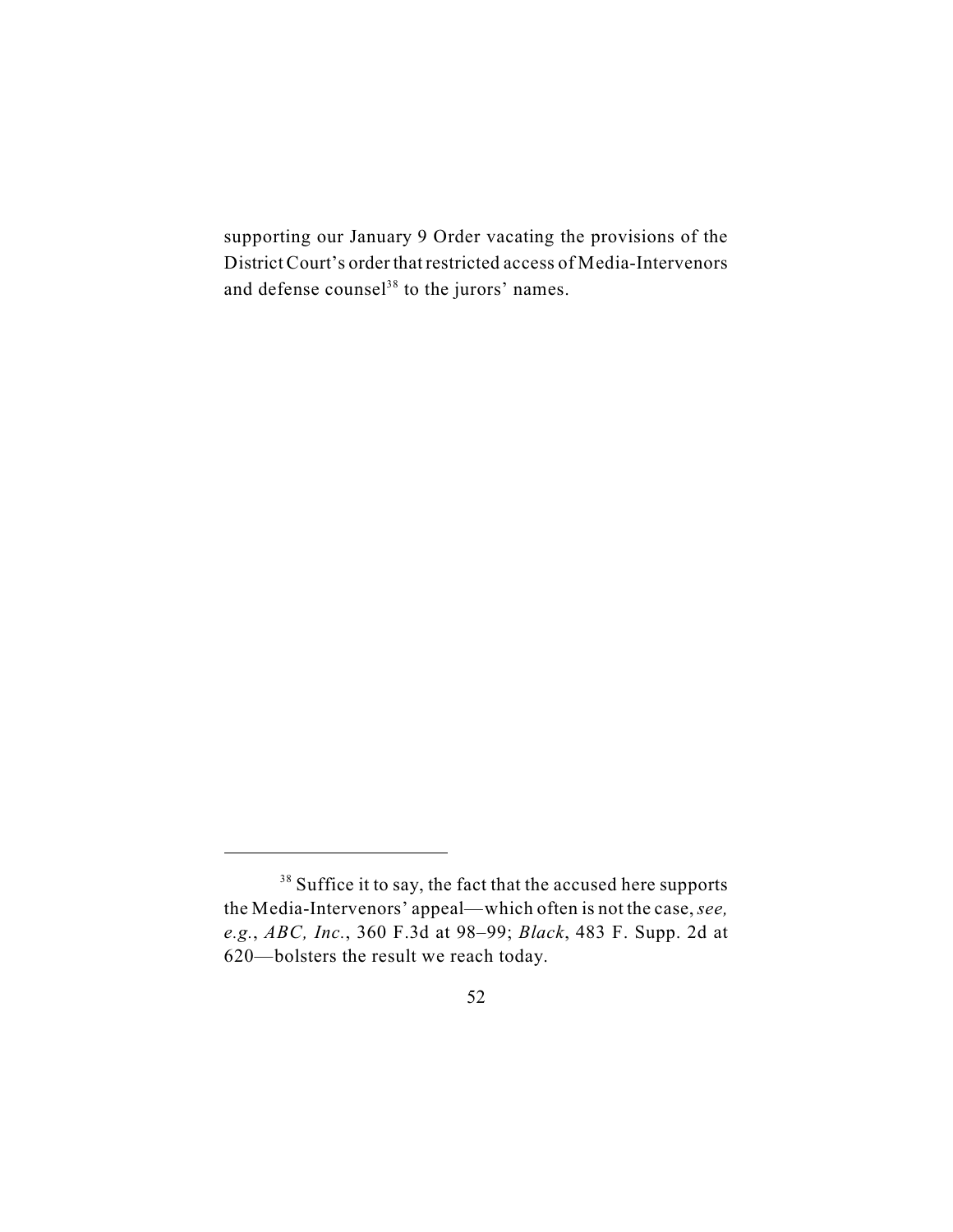#### United States v. Wecht, No. 07-4767

VAN ANTWERPEN, Circuit Judge, *concurring in part and dissenting in part*.

Although I seldom find it necessary to dissent, I write separately today because the Majority's opinion ignores a substantial volume of case law, statutes passed by Congress, and the established practices of many of this country's courts. Today's opinion will undoubtedly cause significant problems and delays in our district courts if the Majority's expansion of the collateral order doctrine and its announcement of a new constitutional right are permitted to stand.

I dissent from the Majority's holding that this Court has jurisdiction at this time to entertain the Media-Intervenors' motion and that the Media-Intervenors are entitled, as a matter of constitutional right, to the names of all of the prospective and trial jurors prior to the empanelment of the trial jury.<sup>39</sup>

 $39$ In this opinion, I adopt the Majority's use of the terms "prospective jurors," which refers to the members of the venire, and "trial jurors," which refers to the members of the venire who are chosen to compose the actual trial jury.

I also note that the jury in this case is not "anonymous," as the parties will know everything about the jurors, including their names and other personal information, and the public will know everything about the jurors except their names. The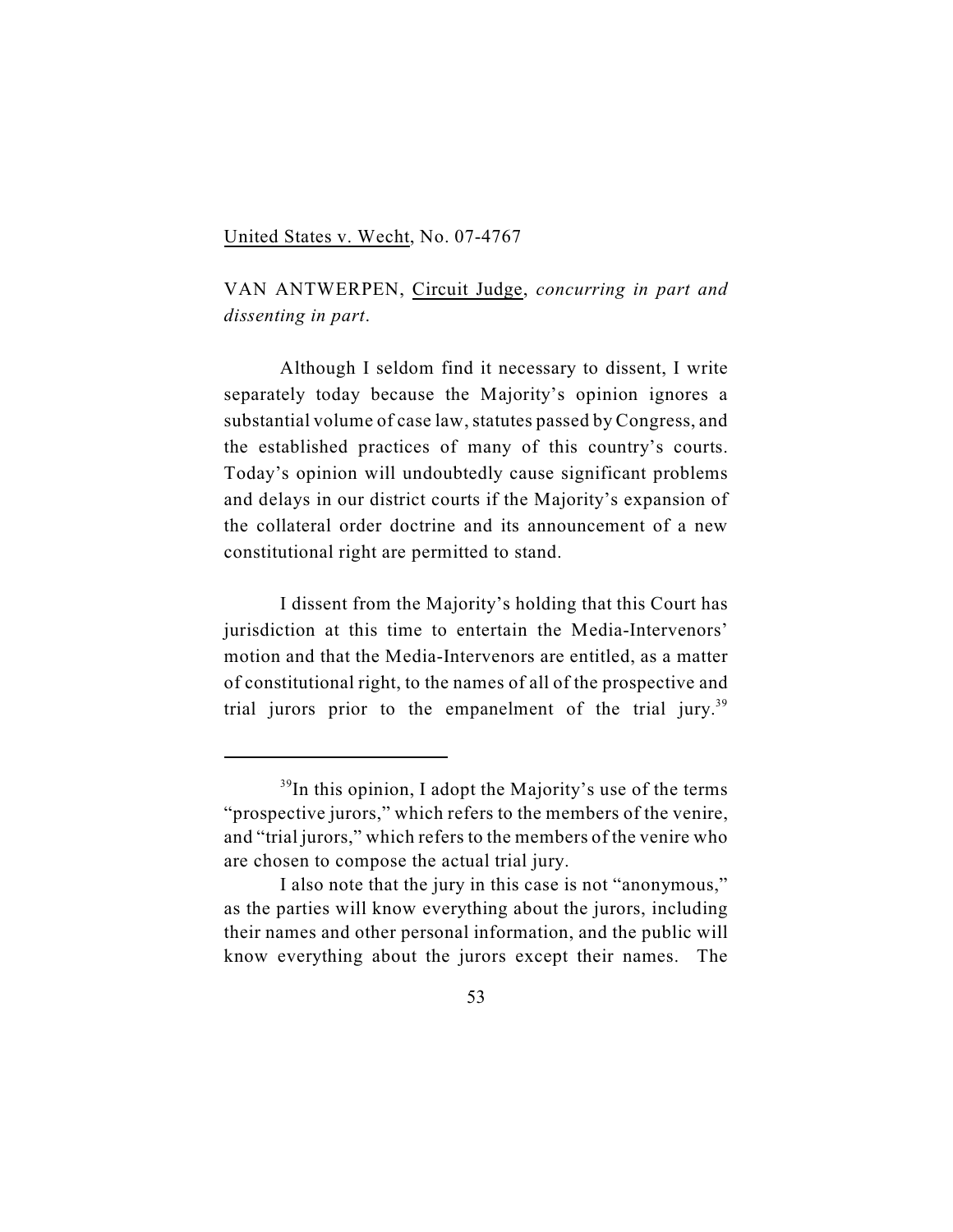Additionally, I disagree with the remedy fashioned by the Majority, as in my opinion it amounts to impermissible micromanagement of procedures and decisions that are properly delegated to the discretion of district judges.<sup>40</sup>

I.

According to the Majority, this Court has jurisdiction

 $^{40}$ I join the Majority's holding that the District Court's use of the questionnaires for jury selection is permissible. I am also of the view that the names of those prospective jurors not selected for jury service should be disclosed once the trial jury is seated. Obviously, such disclosure is contingent on the ability of the parties to keep the names of the prospective jurors confidential, and the District Court should take the actions necessary to ensure the parties do keep the names confidential. The time and manner of disclosure is within the discretion of the District Court, however; it is not constitutionally mandated. Additionally, the unique circumstances of this case likely justify withholding the names of the trial jurors at least until the end of the trial. Insofar as the Majority opinion suggests that the District Court has the discretion to make these disclosures, I join that part of the opinion.

District Court was therefore correct in referring to this jury as "innominate," rather than "anonymous." Furthermore, there has been no indication that the trial jurors' names will not be released following the trial.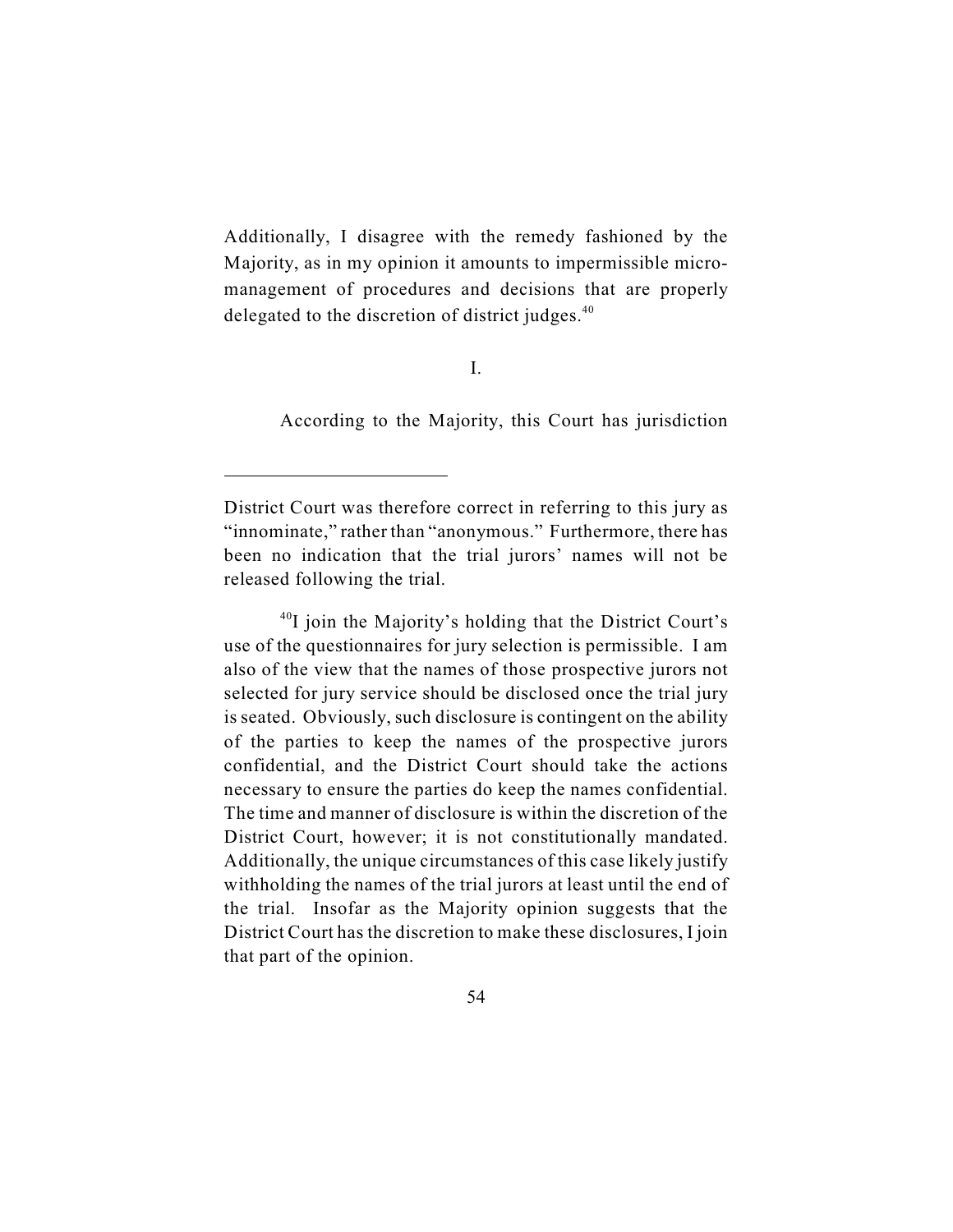over the Media-Intervenors' motion by virtue of the collateral order doctrine. In light of the narrow nature of the collateral order doctrine and the narrow issue presented in the instant case, I respectfully disagree.

*A.*

Collateral orders, those orders that "finally determine claims of right separable from, and collateral to, rights asserted in the action," are a narrow exception to the rule of finality, $41$ and are thus reviewable on an interlocutory basis. *Cohen v. Beneficial Indus. Loan Corp*., 337 U.S. 541, 546 (1949); *see also Bines v. Kulaylat*, 215 F.3d 381, 384 (3d Cir. 2000). This Court considers a district court's decision to be a reviewable collateral order if it meets all of the criteria set forth by the Supreme Court: (1) the order must "conclusively determine the disputed question;" (2) the order must "resolve an important issue completely separate from the merits of the action;" and (3)

 $A<sup>1</sup>$ As a general rule, this Court has jurisdiction to hear appeals only from final decisions of the district courts. *See* 28 U.S.C. § 1291; *see also Cohen v. Beneficial Indus. Loan Corp*., 337 U.S. 541, 545 (1949) (noting that 28 U.S.C. § 1291 "provides . . . for appeal only 'from all final decisions of the district courts,' except when direct appeal to this Court is provided"); *Bines v. Kulaylat*, 215 F.3d 381, 384 (3d Cir. 2000) ("As a general rule, we have no jurisdiction under 28 U.S.C. § 1291 to review interlocutory orders. . . .").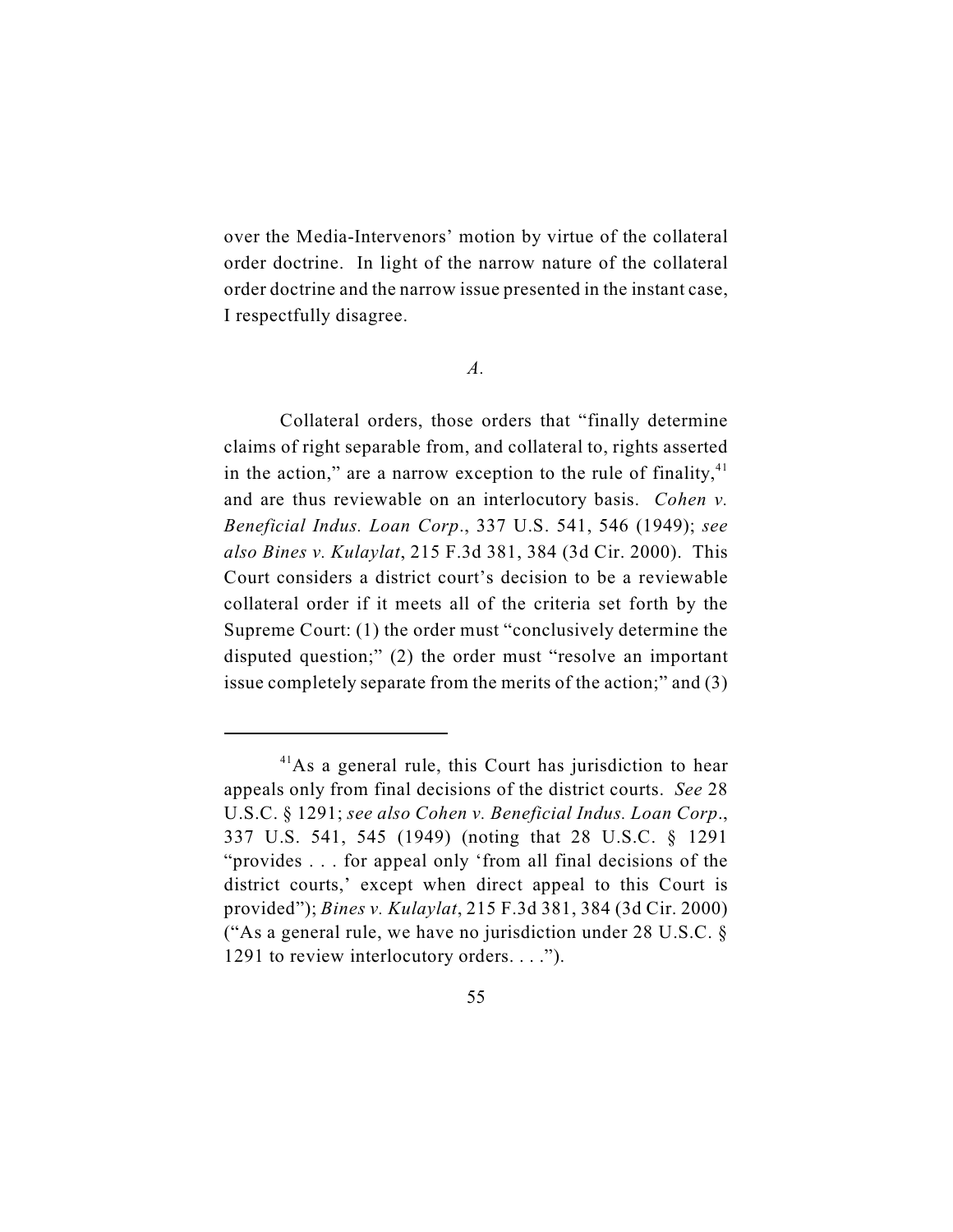the order must "be effectively unreviewable on appeal from a final judgment." *See Coopers & Lybrand v. Livesay*, 437 U.S. 463, 468 (1978); *see also Youngblood v. DeWeese*, 352 F.3d 836, 838 n.1 (3d Cir. 2003).

As both the Supreme Court and this Court have emphasized on numerous occasions, the collateral order doctrine should be construed narrowly, lest this exception to the final judgment rule swallow the rule itself. *See*, *e.g.*, *Digital Equip. Corp. v. Desktop Direct, Inc.*, 511 U.S. 863, 868 (1994) (describing the collateral order doctrine as "narrow" and "stringent"); *We, Inc. v. City of Philadelphia*, 174 F.3d 322, 324 (3d Cir. 1999) ("We have followed [the Supreme Court's] admonition and consistently construed the collateral order exception narrowly.  $\ldots$ ").<sup>42</sup> In defining what orders fall within the narrow scope of the collateral order doctrine, the Supreme

 $42$  Judge Aldisert also expressed concern with the everexpanding scope of the collateral order doctrine in *Borden Co. v. Sylk*, 410 F.2d 843, 845-46 (3d Cir. 1969): "We have detected what appears to be an irresistible impulse on the part of appellants to invoke the 'collateral order' doctrine whenever the question of appealability arises. Were we to accept even a small percentage of these sometime [sic] exotic invocations, this court would undoubtedly find itself reviewing more 'collateral' than 'final' orders." The flood of motions related to this case that we have faced and continue to face bears witness to the wisdom of Judge Aldisert's words.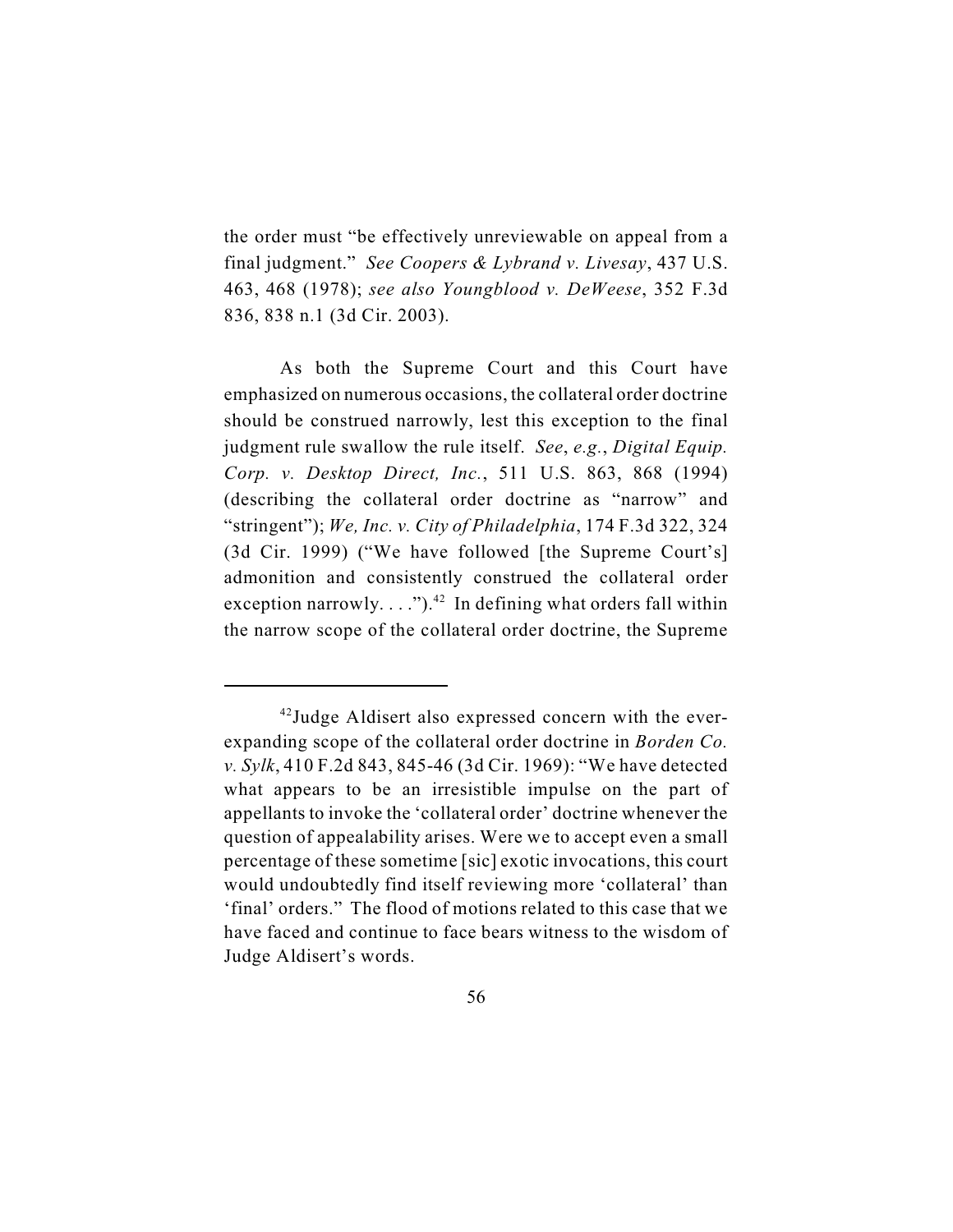Court noted that the collateral order doctrine's "reach is limited to trial court orders affecting rights that will be irretrievably lost in the absence of an immediate appeal." *Richardson-Merrell, Inc. v. Koller*, 472 U.S. 424, 430-31 (1985).

In criminal cases, this Court must be even more vigilant in ensuring that the collateral order exception is construed narrowly, as we have been cautioned by the Supreme Court to apply the collateral order exception "with the utmost strictness" in such cases. *See Midland Asphalt Corp. v. United States*, 489 U.S. 794, 799 (1989); *Flanagan v. United States*, 465 U.S. 259, 265 (1984). Such a strict construction is necessary to avoid delays due to piecemeal appellate litigation, as these delays may work to the detriment of the rights of the defendant or prejudice the prosecution's ability to prove its case. *See United States v. MacDonald*, 435 U.S. 850, 853-54 (1978) (noting that "[t]he rule of finality has particular force in criminal prosecutions because 'encouragement of delay is fatal to the vindication of the criminal law'"); *see also Gov't of Virgin Islands v. Rivera*, 333 F.3d 143, 150 n.16 (3d Cir. 2003) ("In the context of a criminal case, the collateral order doctrine is used sparingly because of the need to effectively and efficiently conclude criminal proceedings, without piecemeal interruptions."). Accordingly, interlocutory appeals in criminal cases are permitted under the collateral order doctrine only in the most rare and exceptional circumstances. *See Flanagan*, 465 U.S. at 270.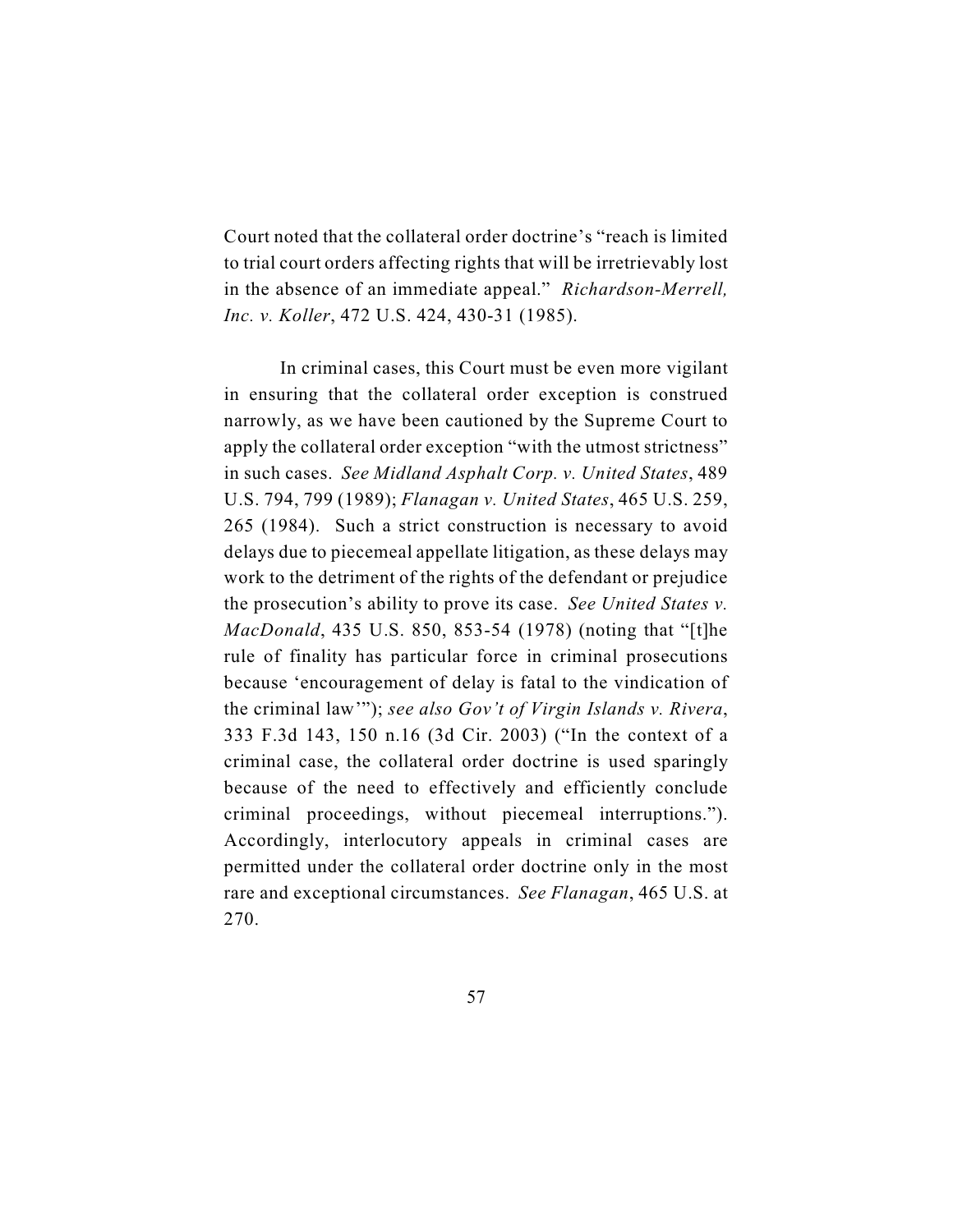*B.*

In light of this Court's practice of construing the collateral order doctrine narrowly, the appeal of the District Court's December 21, 2007 order ("December 21 Order"), which set forth the procedures for selecting the jury, is not one of the "rare" circumstances in which this Court should grant interlocutory review. Appellate review is not justified at this time because the District Court's order does not satisfy either the first or the third prong of the *Coopers & Lybrand* test.<sup>43</sup> See We, 174 F.3d at 324 ("If the order at issue fails to satisfy any one of [the *Coopers & Lybrand*] requirements, it is not an appealable collateral order.").

## *1.*

The first prong of the *Coopers & Lybrand* test requires that the order at issue "conclusively determine the disputed question." *See Coopers & Lybrand*, 437 U.S. at 468. As the Majority correctly notes, this prong of the test is akin to the requirement that the order being appealed be a final order; we will not review an order that is "tentative, informal or incomplete." *See Cohen*, 337 U.S. at 546. The District Court's December 21 Order sets forth what it considered to be the

 $43$ The Majority's thorough analysis of the second prong is correct because the issue of jury selection is sufficiently separate from the merits to satisfy this prong.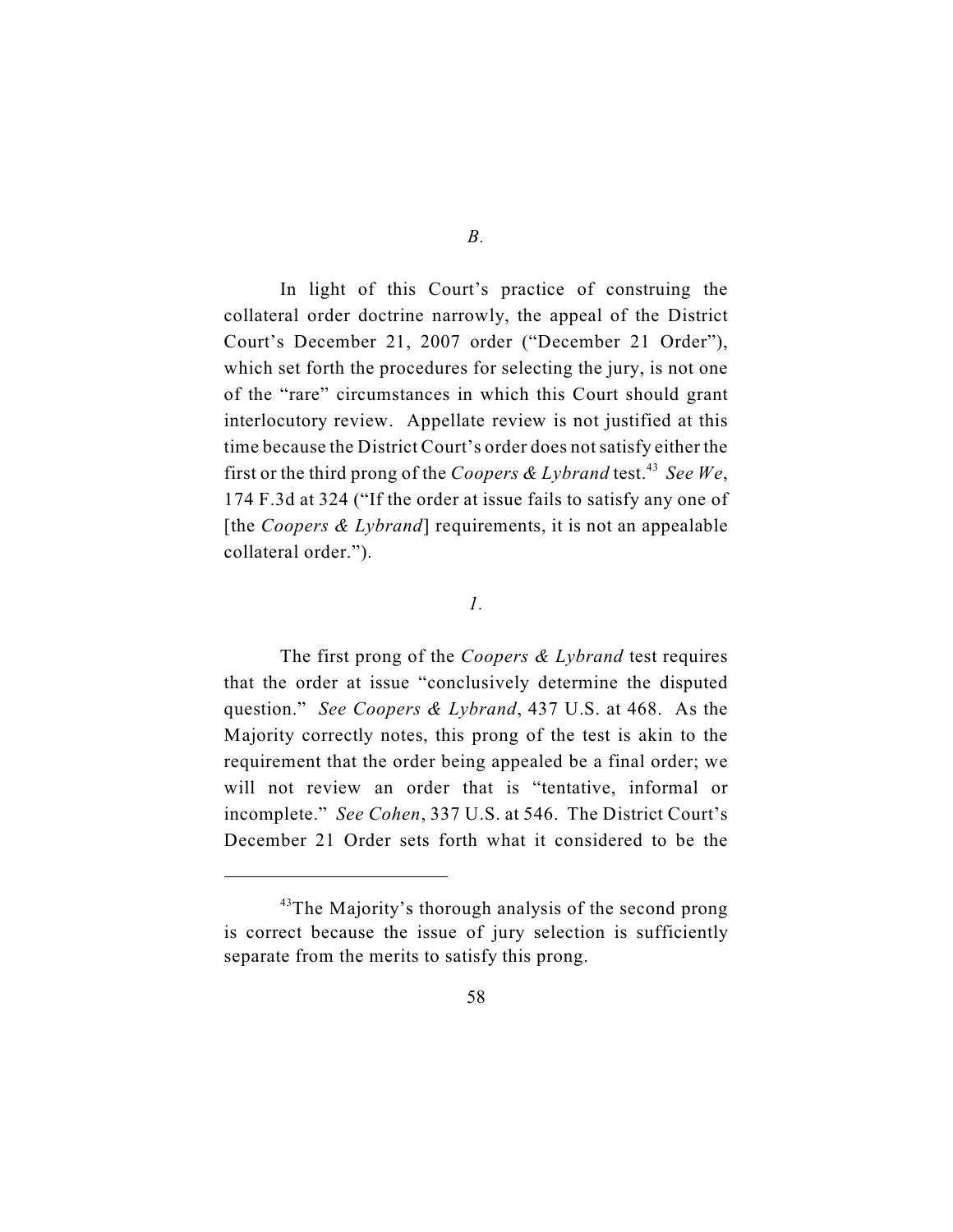finalized procedures for selecting the jury. Although the December 21 Order purports to be a "final order" on the issue of jury selection, it was only one step in a process of modifications and could have been further modified by the District Court up until the time the procedures were actually implemented. Such modifications of trial procedures are clearly within the ample discretion of the District Court. *See, e.g., Waldorf v. Shuta*, 3 F.3d 705, 710 (3d Cir. 1993) (noting that "the method of conducting the voir dire is left to the sound discretion of the district court," and that "[b]ecause voir dire determinations 'rely largely on . . . immediate perceptions,' district courts have been awarded ample discretion in determining how best to conduct the voir dire"). Thus, the December 21 Order did not become a "final order" for the purposes of our review until the process set forth in the Order was actually implemented.<sup>44</sup>

 $44$ At the very least, the District Court should have been given the opportunity to make further modifications in light of the Media-Intervenors' arguments. A better method for challenging these procedures prior to empanelment would have been by way of a stay with an initial application to the District Court. *See* Fed. R. App. P. 8(a). The Media-Intervenors' motion to this Court was for such a stay, or, in the alternative, for summary reversal. Because the Majority granted reversal, it considered the motion for a stay to be moot. As explained in this opinion, reversal of the District Court is inappropriate at this time. Likewise, the motion for a stay of jury selection should have been denied, as the Media-Intervenors did not make that motion before the District Court, nor did they sufficiently allege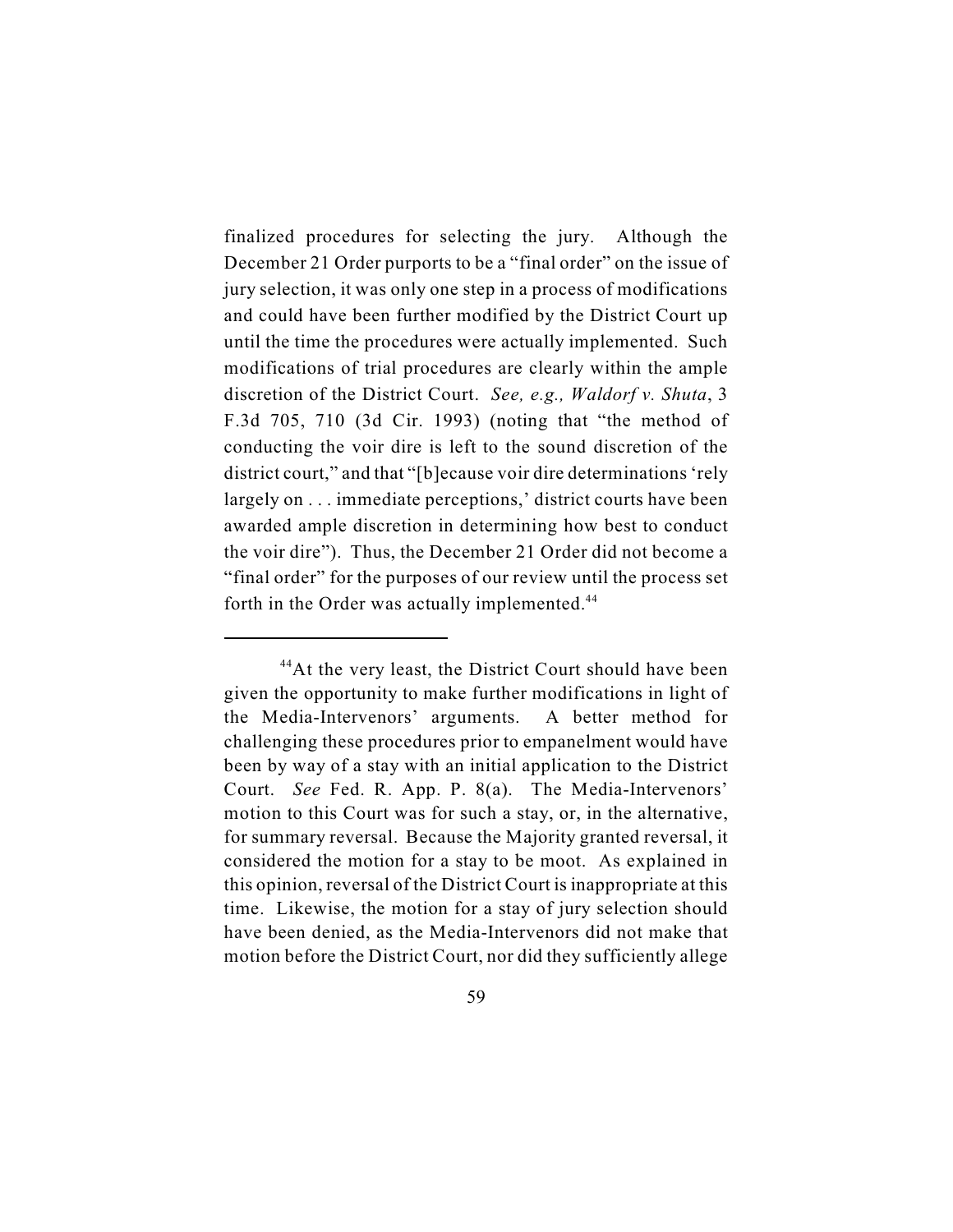As the Majority correctly suggests, the mere fact that an order *could* have been modified does not mean the order is not final. *See* Maj. Op., *supra*, at 19 n.14; *see also Moses H. Cone Mem'l Hosp*. *v. Mercury Constr. Corp.*, 460 U.S. 1, 11-13 & n.14 (1983). As the Supreme Court stated in *Mercury Construction*, "[t]he reasoning of *Coopers & Lybrand* [that some orders that may be subject to revision are not final orders] does not reach all pretrial orders that are formally subject to revision, but only those as to which some revision *might reasonably be expected* in the ordinary course of litigation." *See id*. at 12 n.14 (emphasis added). Given that district courts have significant discretion in fashioning the manner in which a trial will be conducted, it is entirely reasonable and foreseeable that orders establishing jury selection and trial procedures will be subject to modification at any time and for any reason prior to the time the trial actually commences. Thus, the fact that the District Court issued its December 21 Order relating to jury selection almost three weeks before jury selection was set to begin belies the Majority's contention that this order was set in stone.

Although the Majority suggests that the record does not reveal any evidence that the District Court contemplated modifying the Order between December 21 and the beginning of jury selection, the record is replete with evidence that the

why such an application to the District Court would have been impracticable. *See* Fed. R. App. P. 8(a).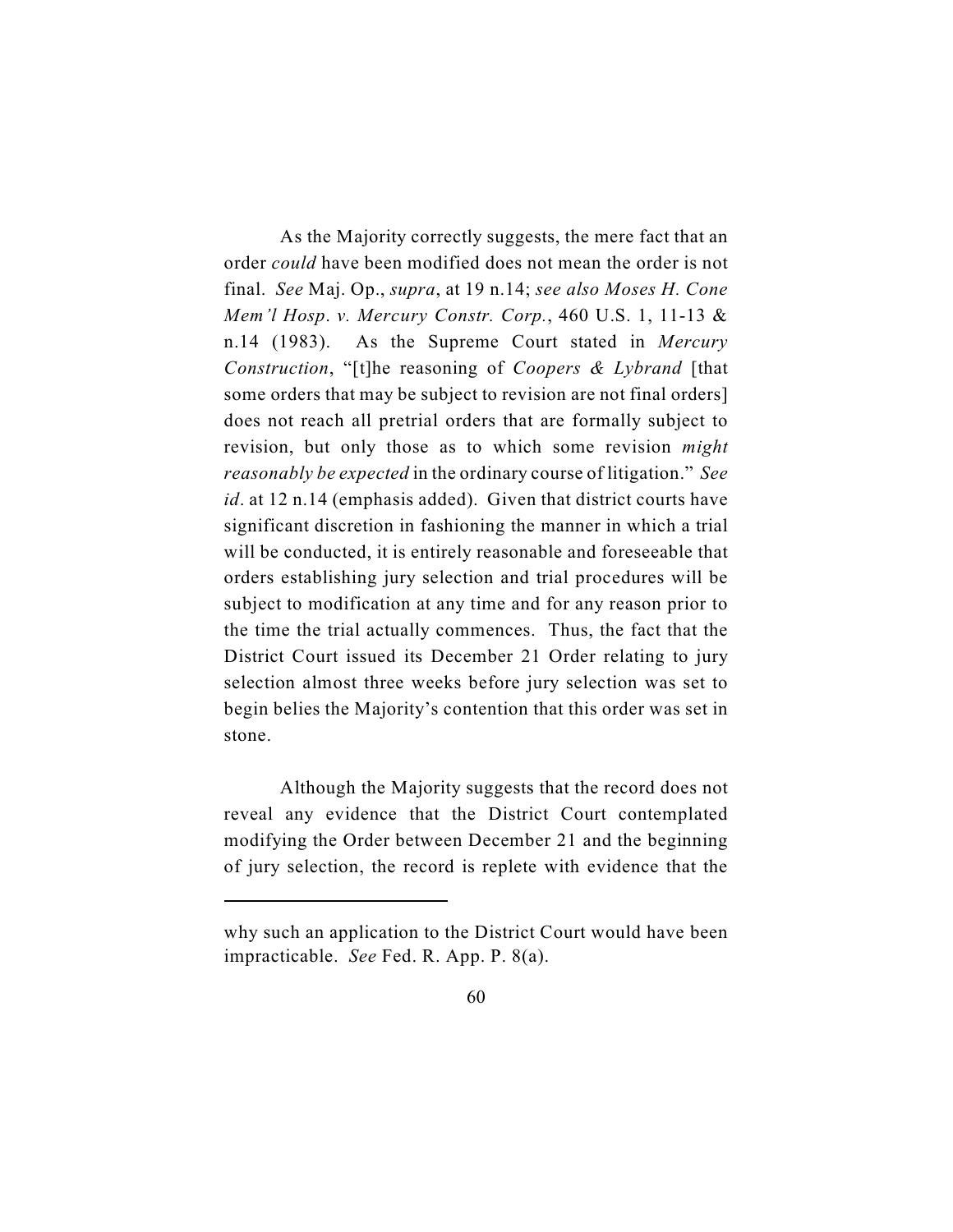District Court had previously been more than accommodating in developing and modifying the procedures for jury selection from the time it first announced those procedures on July 14, 2006. $45$ Because the District Court worked with the parties to develop the jury selection procedures, and because the District Court had significant discretion to modify the order prior to jury selection, it is not reasonable to presume that the December 21 Order was

 $45$  Between July 14, 2006, the date of the original jury selection order, and December 21, 2007, the date of the most recent jury selection order, multiple changes were made to the prescribed process, including: having the Court Administrator, as opposed to the Judge, sign the letter to prospective jurors following an objection by Wecht; having the jurors complete the forms in court, as opposed to at home; including in the District Court's initial order (July 14, 2006) a notation that the proposed plan was subject to modification; opening up the process to the public by including in-court *voir dire* once the venire of 400 has been culled down to 40; releasing the jury questionnaires to the media following the trial; and accommodating the numerous questions submitted by the parties for inclusion in the questionnaire, which was developed during numerous conferences with the parties. In short, the facts do not support the contention that the District Court is so set in its procedures that contemplating modification would be unreasonable. There is nothing on the record or discussed in the Media-Intervenors' brief that suggests the District Court would not have considered accommodating a request to further modify the procedures, had such a motion actually been made.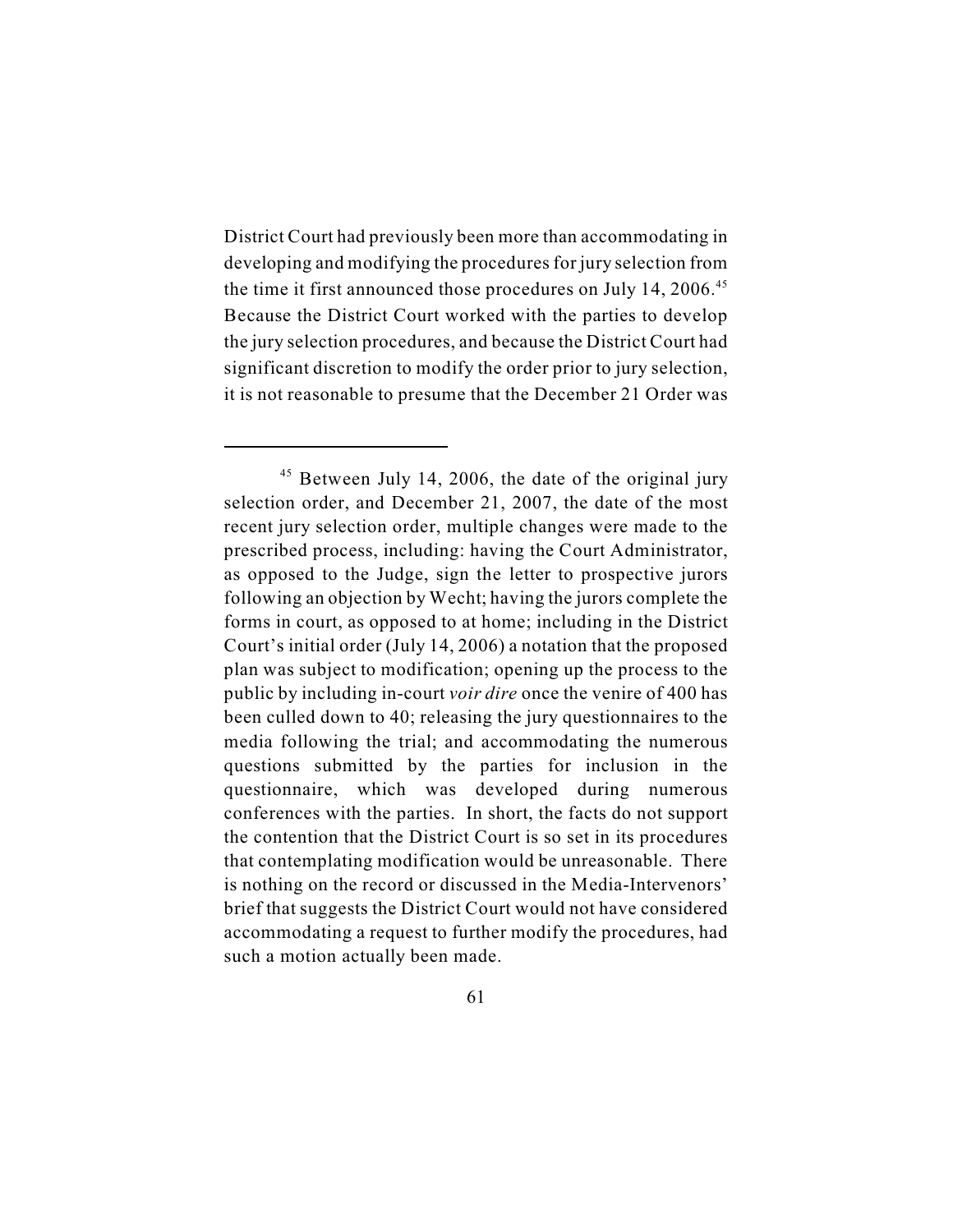the final word on jury selection. If anything, the record indicates that had the Media-Intervenors or the defendant first attempted to seek relief from the District Court, they may well have been successful. Additionally, if the Media-Intervenors or the defendant had petitioned the District Court for modification of the December 21 Order, instead of immediately coming to this Court for relief, there would at least be some evidence on the record as to the District Court's inclination to modify the Order. No such attempt was made, however, and thus no evidence exists as to whether the District Court contemplated modification of the December 21 Order. *See* Maj. Op.*, supra*, 46 at 19 n.14.

Because the Media-Intervenors have not met their burden of demonstrating that the December 21 Order "conclusively determined" the procedures for selecting the jury, $47$  they cannot

<sup>&</sup>lt;sup>46</sup>The Majority suggests that the December 21 Order was final because the District Court ruled against the Media-Intervenors on their previous objections to the Order. This fact alone does not demonstrate that the District Court did not contemplate *any* modification to the December 21 Order; it only suggests that the District Court was unlikely to accommodate the specific modifications requested by the Media.

 $47$ The party asserting this Court's jurisdiction over an appeal or a motion *always* has the burden of demonstrating that such jurisdiction exists. *See, e.g., Samuel-Bassett v. Kia Motors America, Inc.*, 357 F.3d 392, 396 (2004) ("The party asserting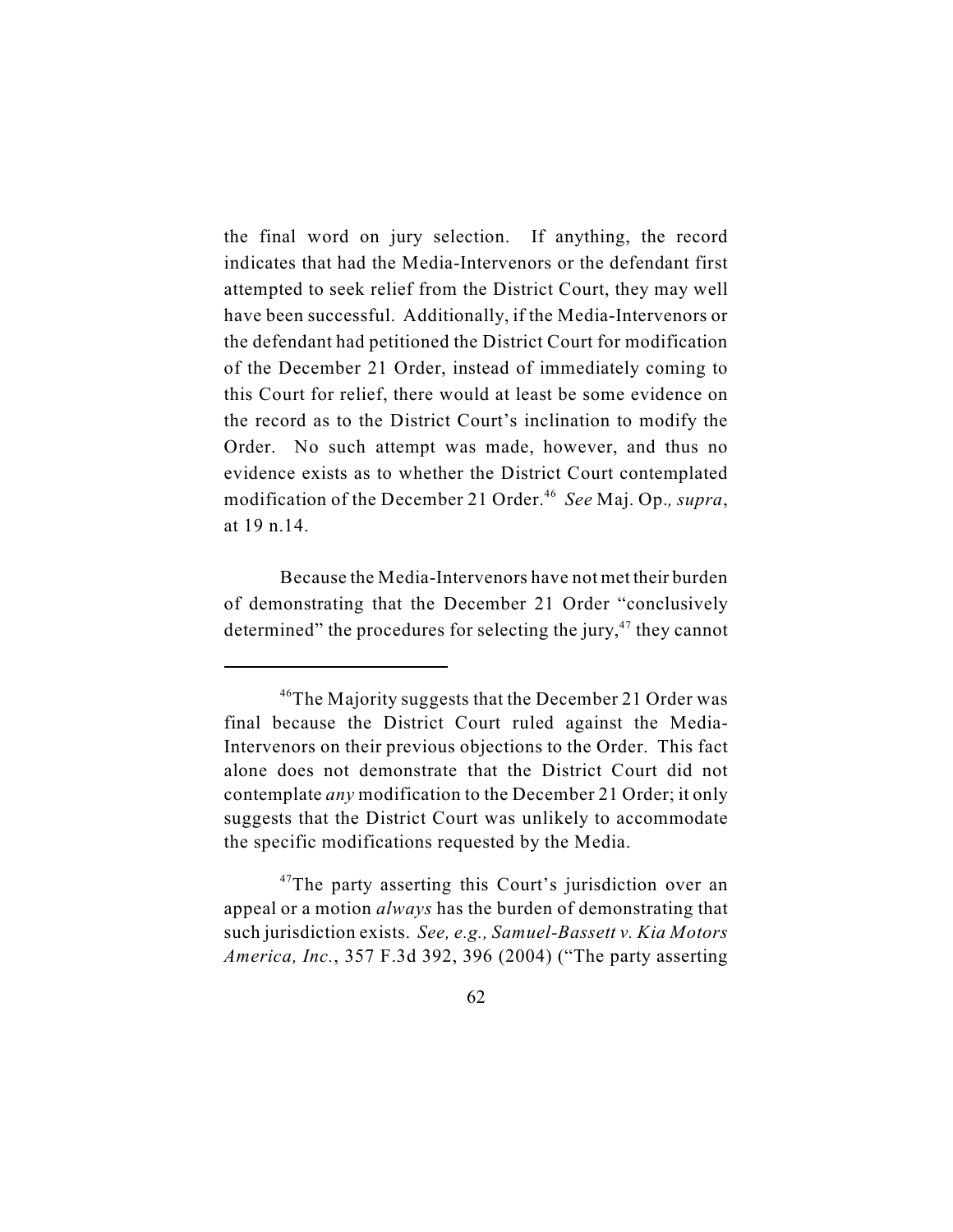satisfy the first prong of the *Coopers & Lybrand* test at this time.

jurisdiction bears the burden of showing that at all stages of the litigation the case is properly before the federal court."). Thus, the Media-Intervenors must point to some evidence that the District Court *did not* contemplate modification of any aspect of the December 21 order, other than suggesting that the District Court was unlikely to modify the December 21 Order merely because it had ruled against the Media-Intervenors in the past. As noted above, the Media-Intervenors cannot satisfy their burden of demonstrating that jurisdiction exists. The evidence that the District Court had previously modified the opinion multiple times and the fact that the District Court has the discretion over trial procedures suggest that it is unreasonable to presume that the December 21 Order was final at any point prior to the beginning of jury selection.

As the Majority correctly notes, the Government suggested that it was not going to contest the first prong of the *Press-Enterprise II* test. *See* Maj. Op., *supra*, at 19-20. However, as the Majority correctly notes, this failure to contest that issue is in no way dispositive of the issue before us: whether collateral order jurisdiction is appropriate. *Id*. at 20 n.15. The Government's response should not be read in such a way as to construe itsfailure to explicitly contest the issue as a concession. *See* Government's Response at 8-9 (noting that "the order regarding jury selection *may* satisfy the first requirement of the collateral order doctrine") (emphasis added). There are any number of reasons why the Government might choose not to contest this issue. Thus, although the Government's failure to explicitly brief this issue may be "notable," as the Majority suggests, it is only mildly so.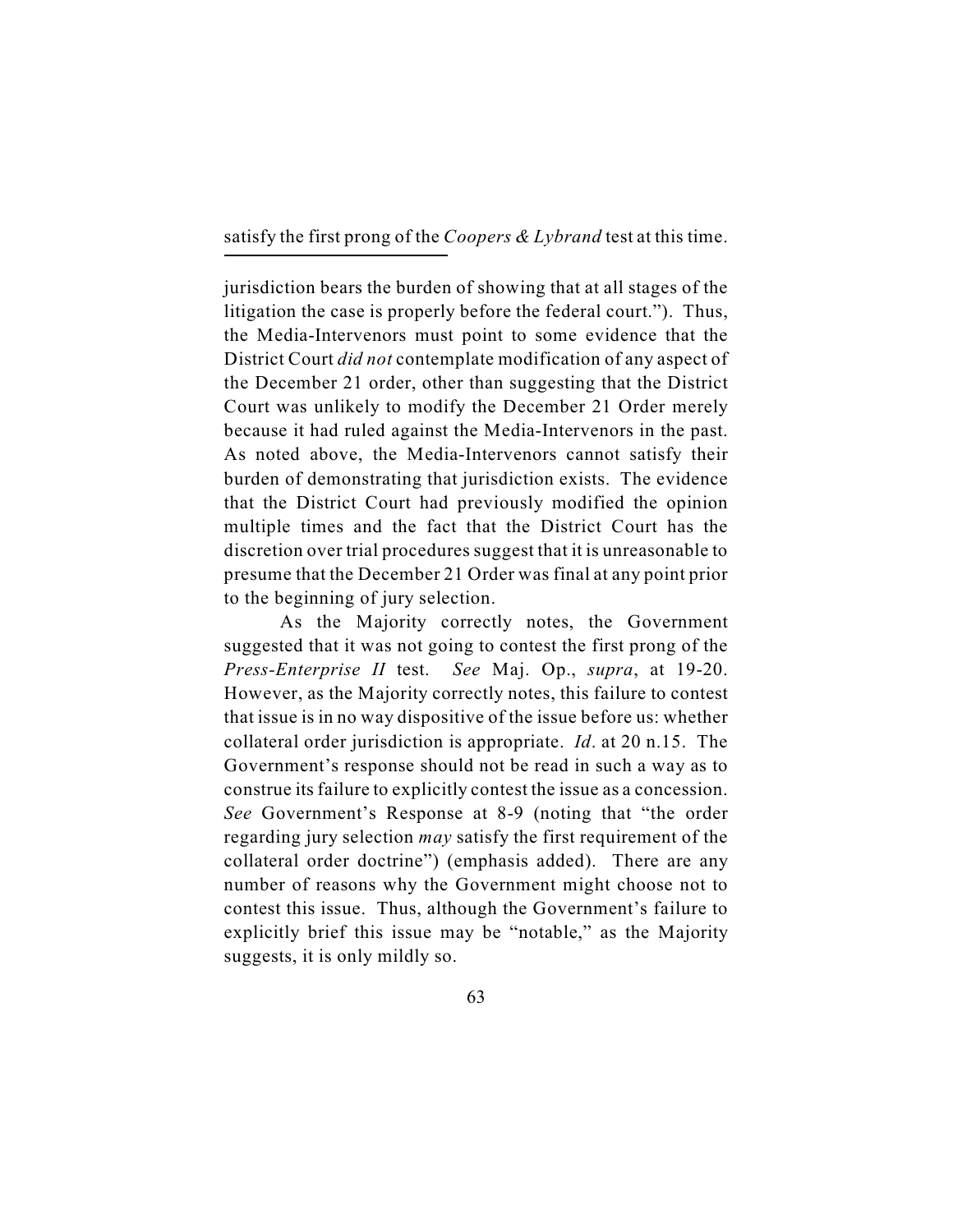Accordingly, this Court does not presently have jurisdiction to entertain the Media-Intervenors' motion.

*2.*

As to the third prong of the *Coopers & Lybrand* test, that the right at issue be effectively unreviewable upon appeal, the Majority holds that it would be "impossible" to vindicate the public's right of access to the proceedings. *See* Maj. Op., *supra*, at 17. The Majority holds that "the potential harm caused by an improper order restricting the public's right to access to a criminal trial is not adequately redressable on appeal after final judgment, regardless of the trial's outcome." *See id*. As discussed further in Part II, *infra*, the Majority characterizes the right at issue in this appeal too broadly when it suggests this case is about the right to access the proceedings in general. What is at issue here is the right to know the names of the prospective and trial jurors *prior to the time the jury is empaneled*. The District Court's December 21 Order already gives the Media-Intervenors access to all other parts of the jury selection process. From the standpoint of jurisdiction, neither the Media-Intervenors nor the Majority today have explained why the public's interest in determining "the impartiality of key participants in the administration of justice" would be *impossible* to satisfy were all the names of the prospective and trial jurors not disclosed until after the trial is over, much less why withholding only the names of the jurors serving in the trial would pose such a problem. *See In re Globe Newspaper Co.*,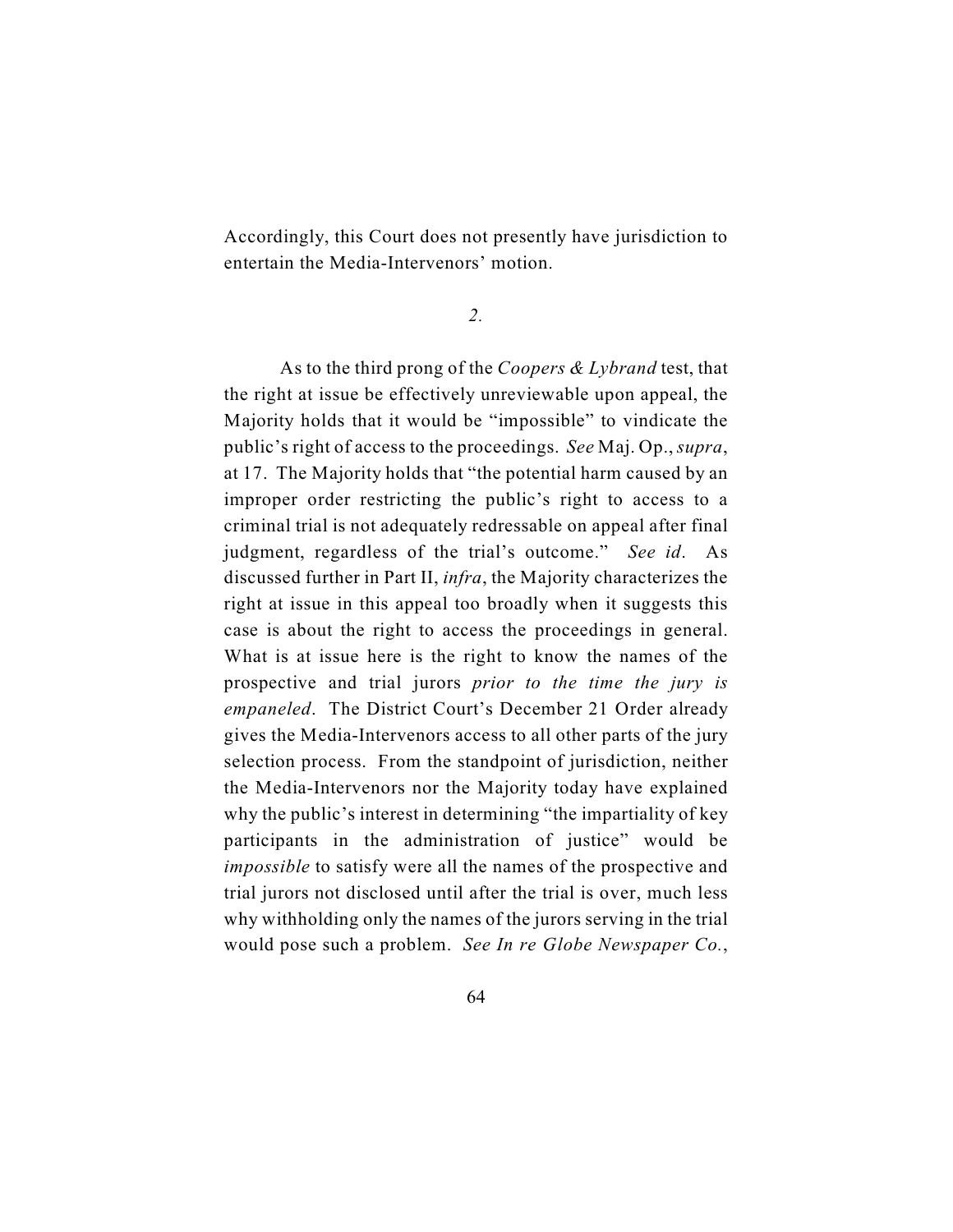920 F.2d 88, 94 (1st Cir. 1990).

As the Supreme Court has noted, the rights that are generally appealable on an interlocutory basis in criminal matters are those rights "the legal and practical value of which would be *destroyed* if [they] were not vindicated before trial." *See MacDonald*, 435 U.S. at 860 (emphasis added). Such rights must be so important that they would be "'*lost, probably irreparably*,' if review had to await final judgment." *See Abney v. United States*, 431 U.S. 651, 658 (1977) (quoting *Cohen*, 337 U.S. at 546) (emphasis added); *see also Flanagan*, 465 U.S. at 265 ("The importance of the final judgment rule has led the Court to permit departures from the rule 'only when observance of it would practically defeat the right to any review at all.'"). The mere fact that contemporaneous disclosure of the names of the prospective and trial jurors would be more convenient for the Media-Intervenors does not, by itself, elevate the right to know and force the disclosure of the names of the prospective and trial jurors to such a level that the right would be destroyed or irrelevant after the trial is complete.

The issue is not, as the Majority repeatedly suggests, about the "value" of the right to know the names of the prospective and trial jurors<sup> $48$ </sup> or whether that right would be

 $48$ The fact that the media may be better able to report on trial proceedings were they given contemporaneous access to the names of the jurors, as opposed to being given access at the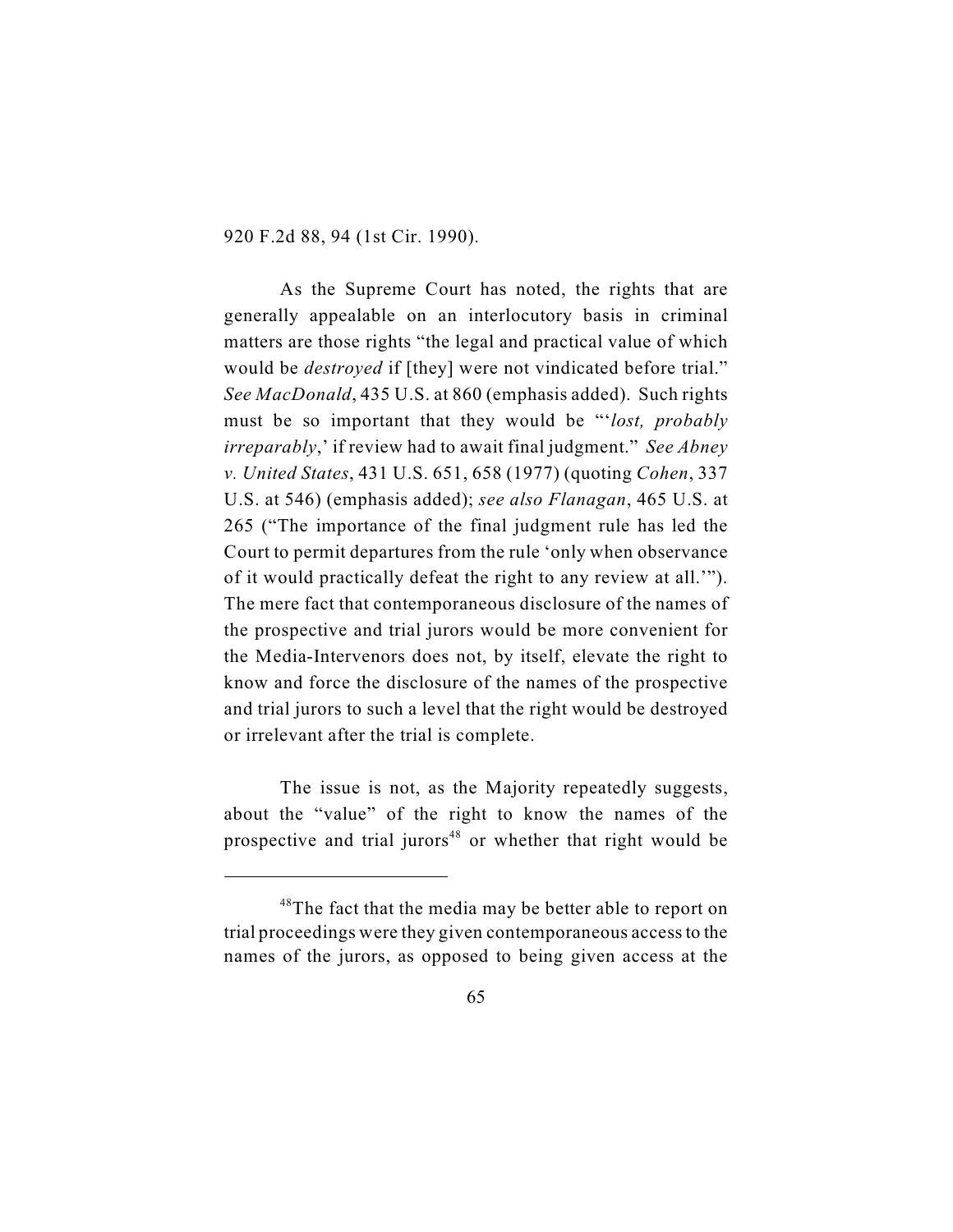"seriously undermined."<sup>49</sup> See Maj. Op., *supra*, at 18. Nor has the District Court here barred the courtroom doors to the Media-Intervenors or sealed transcripts of court proceedings, as was the situation in many of the right-of-access cases cited in the Majority's opinion. *See, e.g., Press-Enterprise Co. v. Superior Court of California*, 464 U.S. 501, 503-04 (1984) ("*Press-*

<sup>49</sup>The Majority quotes the Seventh Circuit's decision in *Grove Fresh Distribs., Inc. v. Everfresh Juice Co.*, 24 F.3d 893, 897 (7th Cir. 1994), for the proposition that denying contemporaneous access to court records may have the same effect as a complete bar to access. *See* Maj. Op., *supra*, at 18. *Grove Fresh*, unlike the instant case, involved a district court's decision to completely seal *all* court records in the case before it. Such a complete bar to the media's access to court documents and proceedings is distinguishable from the case before us, as here the Media-Intervenors have access to a great deal of information relating to jury selection.

conclusion of the trial, is not a sufficient reason to support the Majority's arbitrary line. *See United States v. Doherty*, 675 F. Supp. 719, 725 n.7 (D. Mass. 1987) ("The Globe [newspaper], however, advances the absolutist view that it has a right to immediate access in order to satisfy the public's interest at a time when it is focused on the most dramatic stage of a jury trial - the return of the verdict. With respect, this is little more than an argument that it wants the information to sell more papers. While this is hardly an ignoble end, it flies in the face of the historic traditions of the courts [and] does nothing to enhance the jury system.  $\ldots$ ").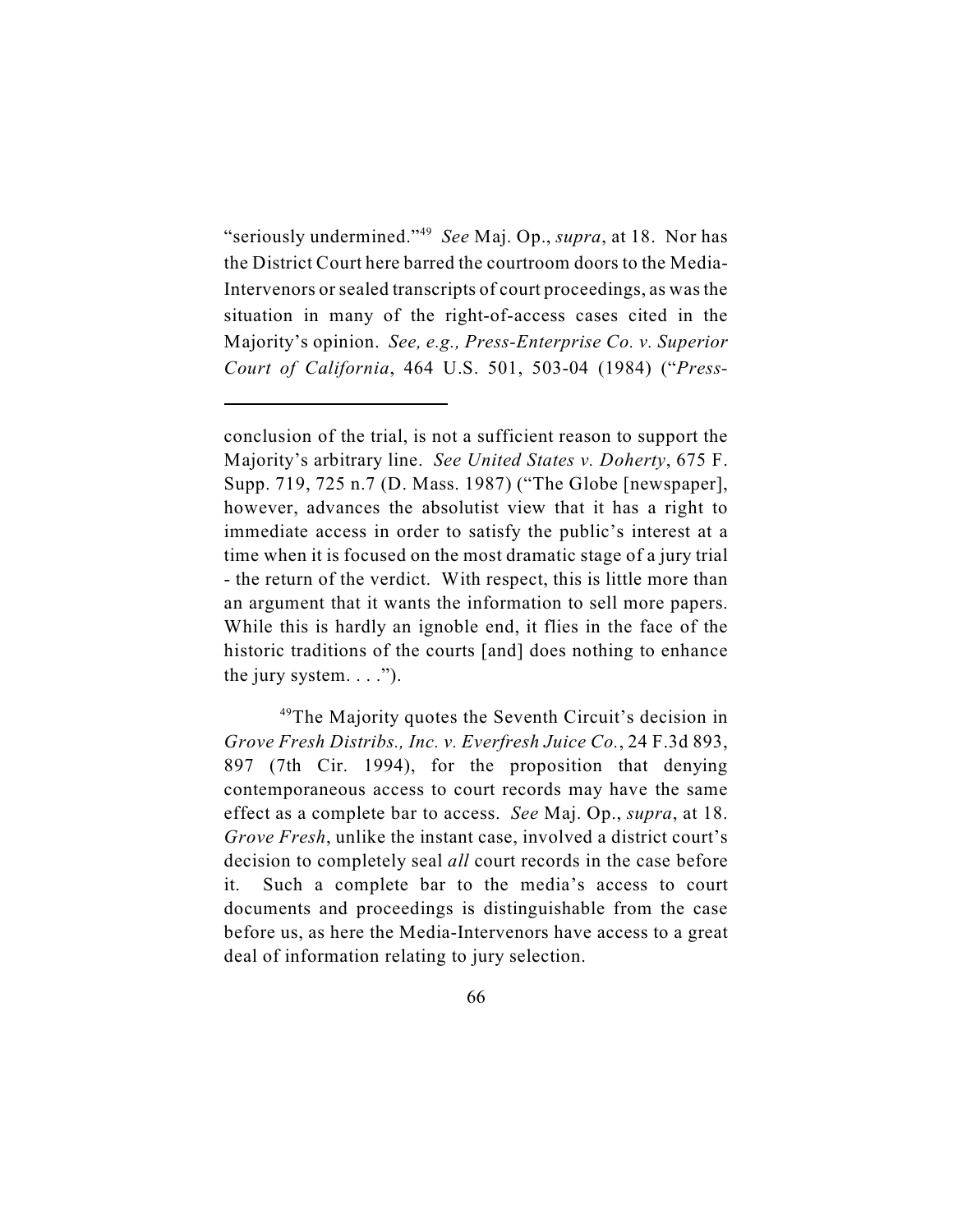*Enterprise I*"); *Globe Newspaper Co. v. Superior Court for Norfolk County*, 457 U.S. 596, 598-99 (1982); *Richmond Newspapers, Inc. v. Virginia*, 448 U.S. 555, 559-61 (1980); *ABC, Inc. v. Stewart*, 360 F.3d 90, 93 (2d Cir. 2004); *United States v. Antar*, 38 F.3d 1348, 1350-51 (3d Cir. 1994) . The only question underlying our ability to exercise our jurisdiction is whether the right of the public to know the names of the prospective or trial jurors would be *virtually impossible* to exercise were the names disclosed after the trial, as opposed to before it. The answer to that question is undoubtedly "no," as nothing in the case law or commentary cited by the Majority indicates that knowledge of the names of prospective or trial jurors is only effective prior to the beginning of the trial.

The Majority relies in part on *Sell v. United States* and *Flanagan v. United States* in holding that the right at issue in this case is reviewable on an interlocutory basis. Both of these cases are distinguishable, however. In *Sell*, the defendant sought interlocutory appeal of an order requiring that he be forcibly medicated in order to stand trial. *See Sell v. United States*, 539 U.S. 166, 171-75 (2003). Upon review of this order, the Supreme Court held that were the Court to wait to review Sell's appeal of the order requiring forcible administration of the anti-psychotic drugs until after the trial, it would be impossible to vindicate Sell's right to not be forcibly medicated in order to stand trial. *See id*. at 176-77 ("By the time of trial Sell will have undergone forced medication – the very harm that he seeks to avoid. He cannot undo that harm even if he is acquitted.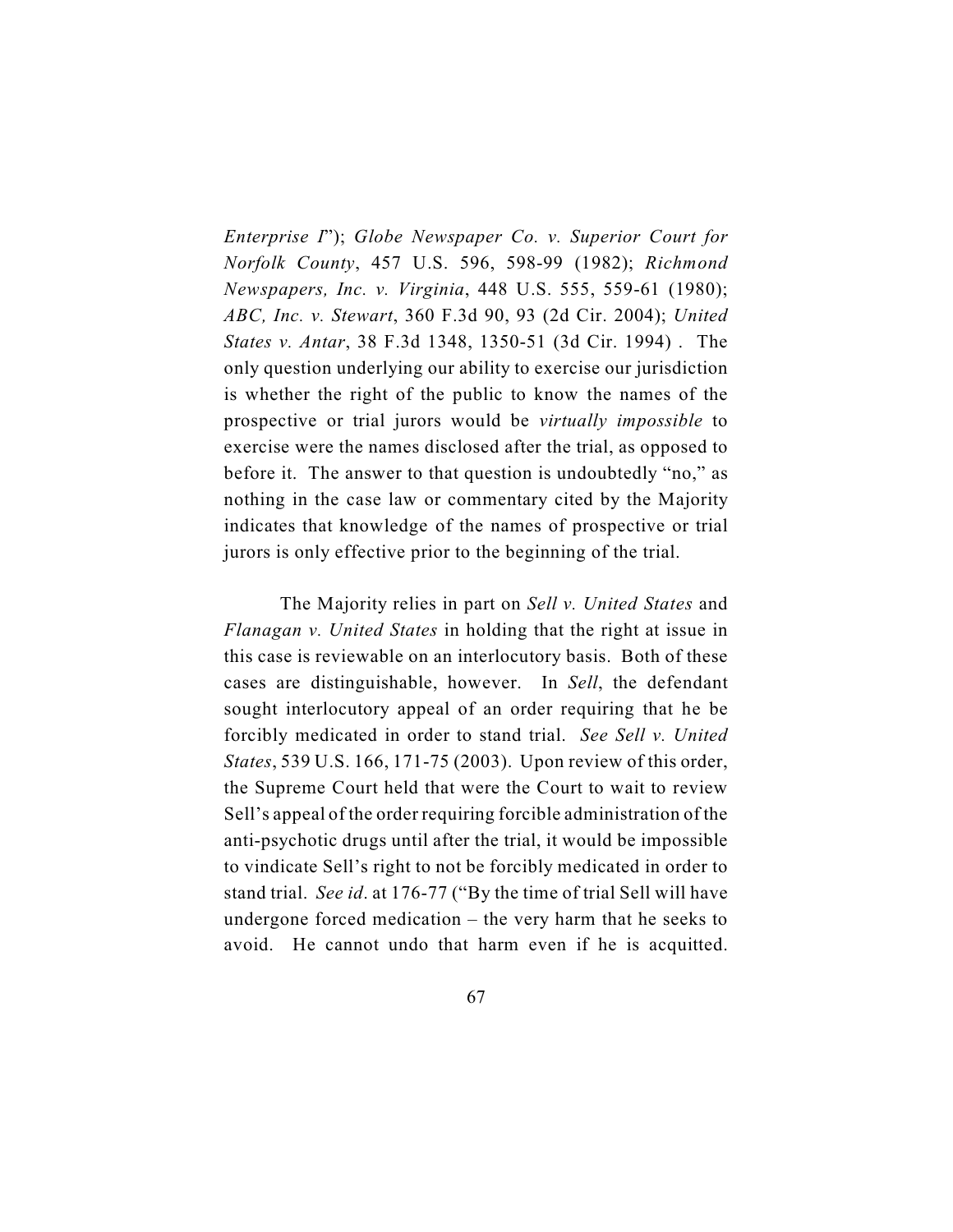Indeed, if he is acquitted, there will be no appeal through which he might obtain review."). Accordingly, the Supreme Court held that Sell's appeal was permissible as an interlocutory matter. *See id*. at 177. In *Flanagan*, the issue before the Supreme Court was whether an order disqualifying the defendants' counsel was appealable as a collateral order. *See Flanagan*, 465 U.S. at 261-63. The Supreme Court held that it was not, as post-conviction review of the alleged deprivation of the defendants' right to choose their own counsel was effective in ensuring that their rights were not violated.<sup>50</sup> See id. at 266-68. In its opinion, the Supreme Court recited the very limited number of orders that are reviewable as interlocutory appeals in criminal cases: an order denying a motion to reduce bail, an order denying a motion to dismiss an indictment on double

 $10^{50}$  In so holding, the Court analogized the right at issue in *Flanagan* to deprivations of the Sixth Amendment right to counsel, which, the Court noted, is fully reviewable even after the trial. *See Flanagan*, 465 U.S. at 268 (citing *Gideon v. Wainwright*, 372 U.S. 335 (1963)). In effect, the Majority's holding today that the Media-Intervenors' request to know the names of the prospective or trial jurors is reviewable as a collateral order seemingly suggests that the right to know the names of the jurors is more important and more fleeting than is the defendant's right to be represented by counsel. *See, e.g., Smith-Bey v. Petsock*, 741 F.2d 22, 26 (3d Cir. 1984) (noting that orders denying appointed counsel, whether in civil or criminal cases, are only reviewable after final judgment has been entered).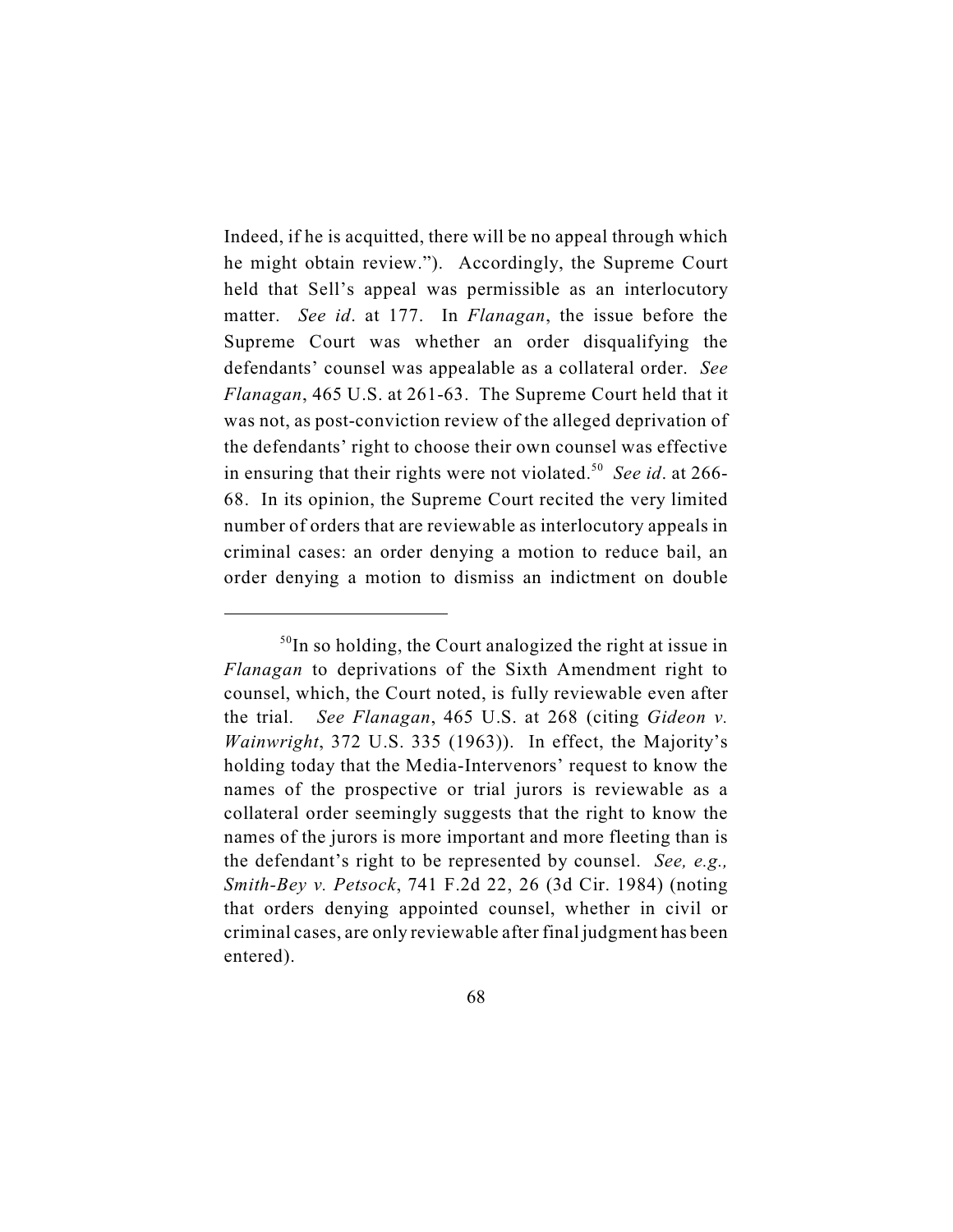jeopardy grounds, and an order refusing to dismiss an indictment for violation of the Speech and Debate Clause. *See id*. at 266; *see also* Maj. Op., *supra*, at 15-16.

Neither the order at issue in *Sell* nor the various orders listed in *Flanagan* as reviewable are similar to the order at issue in the instant case. In *Sell*, once the defendant was medicated, his ability to prosecute his appeal was lost, as there was no remedy a court could give him once the medication order was carried out. Similarly, as the Supreme Court noted in *Flanagan*, once a duplicitous prosecution of a defendant begins, the right to be protected from being twice put in jeopardy is useless. In contrast, the Media-Intervenors do not lose the right to know the names of the jurors once the trial begins, nor does the public lose the ability to observe the participants in the judicial process once the trial commences. Both rights are effectively enforced post-trial; the mere fact that knowing the names of the prospective or trial jurors earlier rather than later is preferable does not, by itself, mean that the right to gather, use, and process the information requested by the Media-Intervenors is completely and irretrievably lost once the trial commences. $51$ 

 $<sup>51</sup>$ In fact, most of the cases cited by the Majority arise</sup> from the media's *post-trial* challenges to the denial of access to information, including transcripts of proceedings that were initially closed. *See, e.g., Antar*, 38 F.3d at 1350-51; *In re Globe Newspaper*, 920 F.2d at 90. Such cases clearly establish that the right to access can be effectively contested and satisfied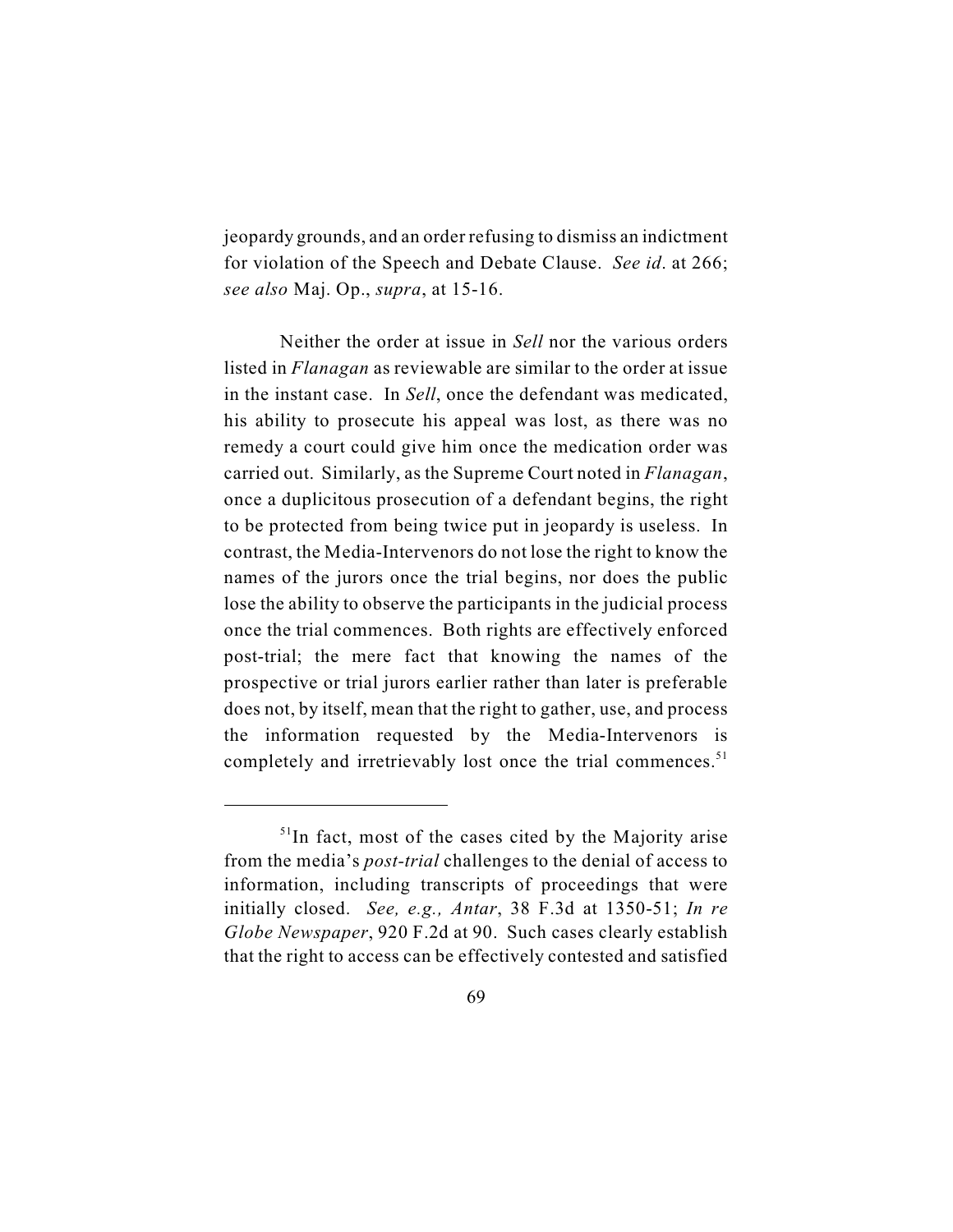Accordingly, the District Court's order is not effectively unreviewable post-trial.<sup>52</sup>

 $52$ The Supreme Court has classified the rights that are "effectively unreviewable" on appeal, and therefore reviewable on an interlocutory basis, as those that would be "practically defeat[ed]" were they not enforced pre-trial, those that are "impossible" to vindicate on post-trial appeal, those that are "destroyed" by the commencement of trial, and those that would be "lost . . . irreparably" once the trial commences. This language indicates just how important and fleeting a right must be in order to qualify under the collateral order doctrine. *See Flanagan*, 465 U.S. at 265; *MacDonald*, 435 U.S. at 860; *Abney*, 431 U.S. at 658. The interest in knowing the names of the jurors and the right of the public to have access to and oversee the judicial process would not be "impossible" to vindicate posttrial, as the Majority alleges, nor would these rights be "destroyed" by the commencement of trial. They may be diminished in value once the trial begins or more convenient if exercised pre-trial, as the Majority suggests, but this is insufficient to warrant the exercise of our jurisdiction under the narrowly-construed collateral order doctrine.

post-trial. Accordingly, these cases do not support the Majority's suggestion that the District Court's order is effectively unreviewable post-trial. Furthermore, none of these cases held that the claims of post-trial access were rendered moot by the completion of the trial, thus suggesting that the right *is* effectively reviewable at a time other than prior to empanelment.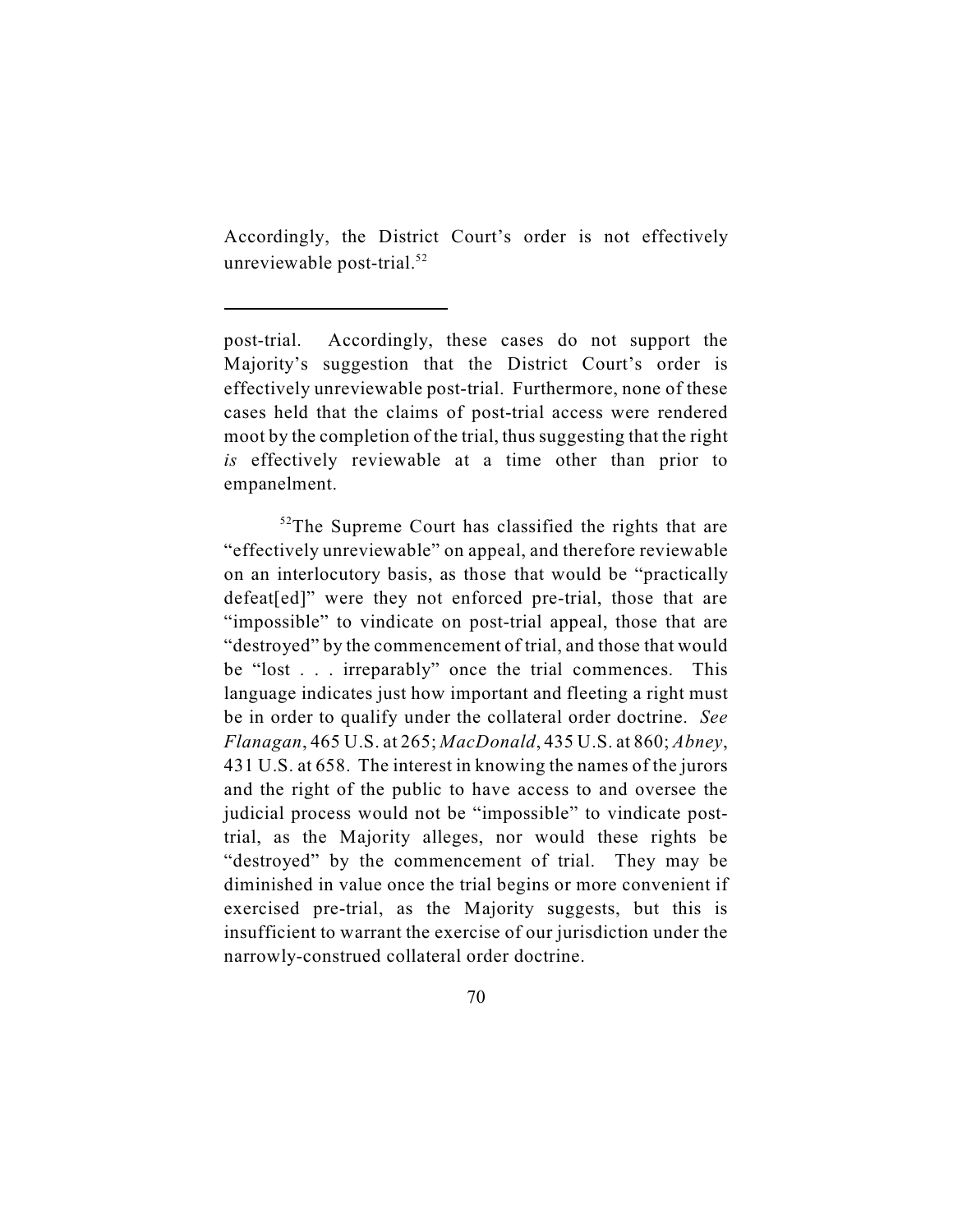Because the Media-Intervenors' interest in knowing the names of the prospective and trial jurors is not destroyed by the commencement of jury selection and the trial, the Media-Intervenors' appeal fails to satisfy the third prong of the *Coopers & Lybrand* test, and we are therefore without jurisdiction to hear this appeal. $53$ 

*D.*

The Majority today errs in holding that we have jurisdiction over the Media-Intervenors' appeal. The order contested by the Media-Intervenors is not a final order that conclusively resolves the jury selection issue, nor is the public's right to know the names of the prospective or trial jurors destroyed by the commencement of the trial. Although the Majority is correct that *some* right of access claims<sup>54</sup> are only

 $54$ As noted in Part II, *infra*, I cannot join the Majority's holding that the First Amendment right of public access to

 $53$ If anything, the Majority opinion today will result in an avalanche of appeals, as the media can now argue that virtually any district court order that hinders their ability to report in the manner they choose is a violation of the First Amendment. Such a result will not only unduly burden this Court and delay the trial process, it will conflict with the Supreme Court's command that the collateral order doctrine is to be construed narrowly. As has previously been noted, we have already had to deal with numerous appeals and motions in this case.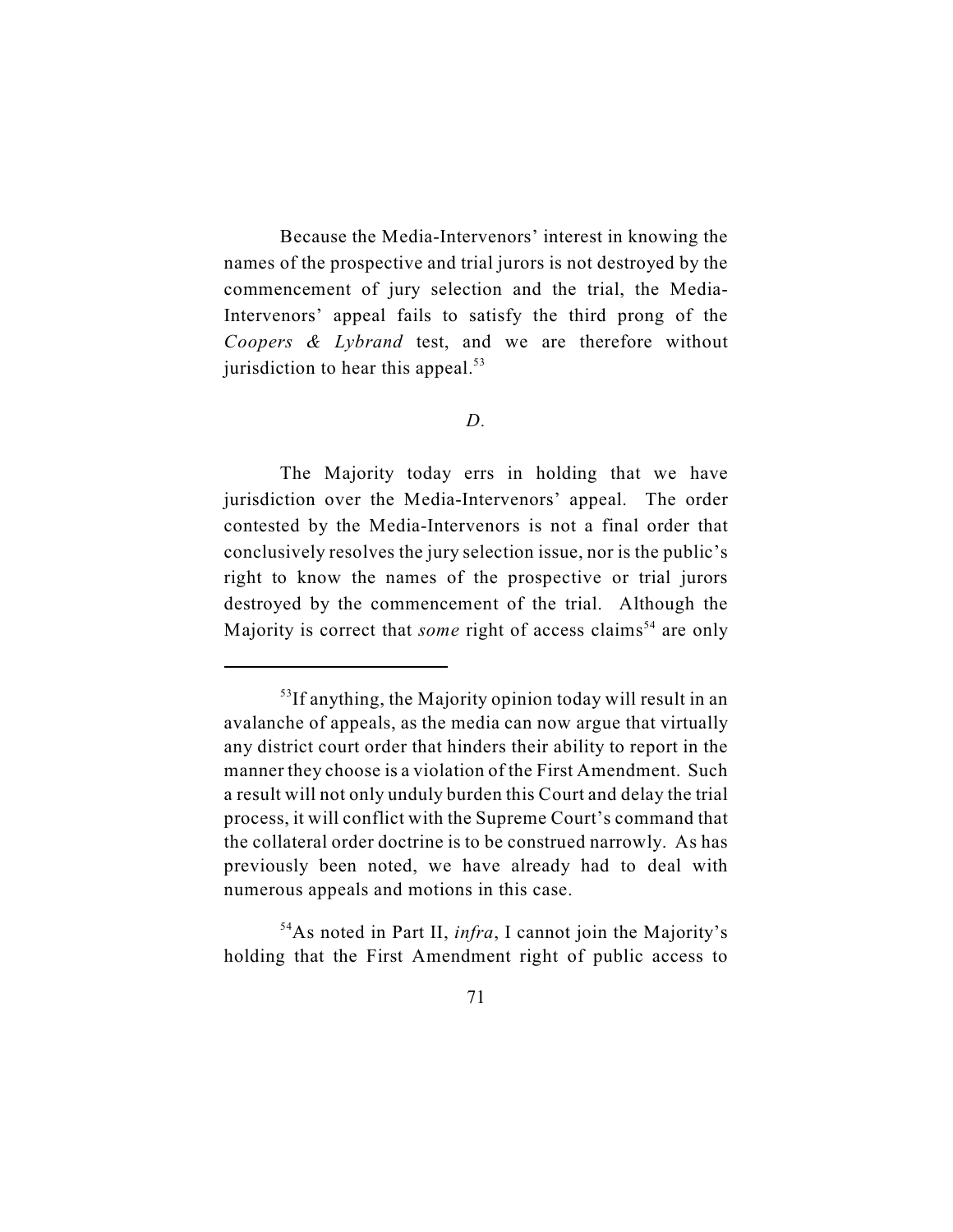effectively enforced contemporaneously, the Majority is incorrect in holding that the media's interest in knowing the names of prospective or trial jurors is reviewable as a collateral order because it can only be vindicated prior to the selection of the jury.<sup>55</sup> The collateral order doctrine is reserved for only the most rare of circumstances, and the issue raised by the Media-Intervenors in this case is not so rare or extraordinary as to warrant creating a new class of collateral orders. Accordingly, the Media-Intervenors' appeal should be denied for lack of this Court's jurisdiction over the District Court's jury selection order.

## II.

Assuming *arguendo* that we have jurisdiction over this matter on an interlocutory basis, the Majority errs in holding that

criminal proceedings necessarily includes a right to know the names of the prospective and trial jurors before the trial even begins.

 $<sup>55</sup>$ Although there are decisions of this Circuit that hold</sup> that certain restrictions on the right to access are appealable as final orders, those cases dealt with *complete* closures of the proceedings or a court's refusal to unseal certain records. *See, e.g., United States v. Smith*, 123 F.3d 140, 145 (3d Cir. 1997); *Antar*, 38 F.3d at 1350-51. The circumstances of those cases are unlike the very limited restriction on the media's access in this case, and thus we are not bound by those distinguishable cases.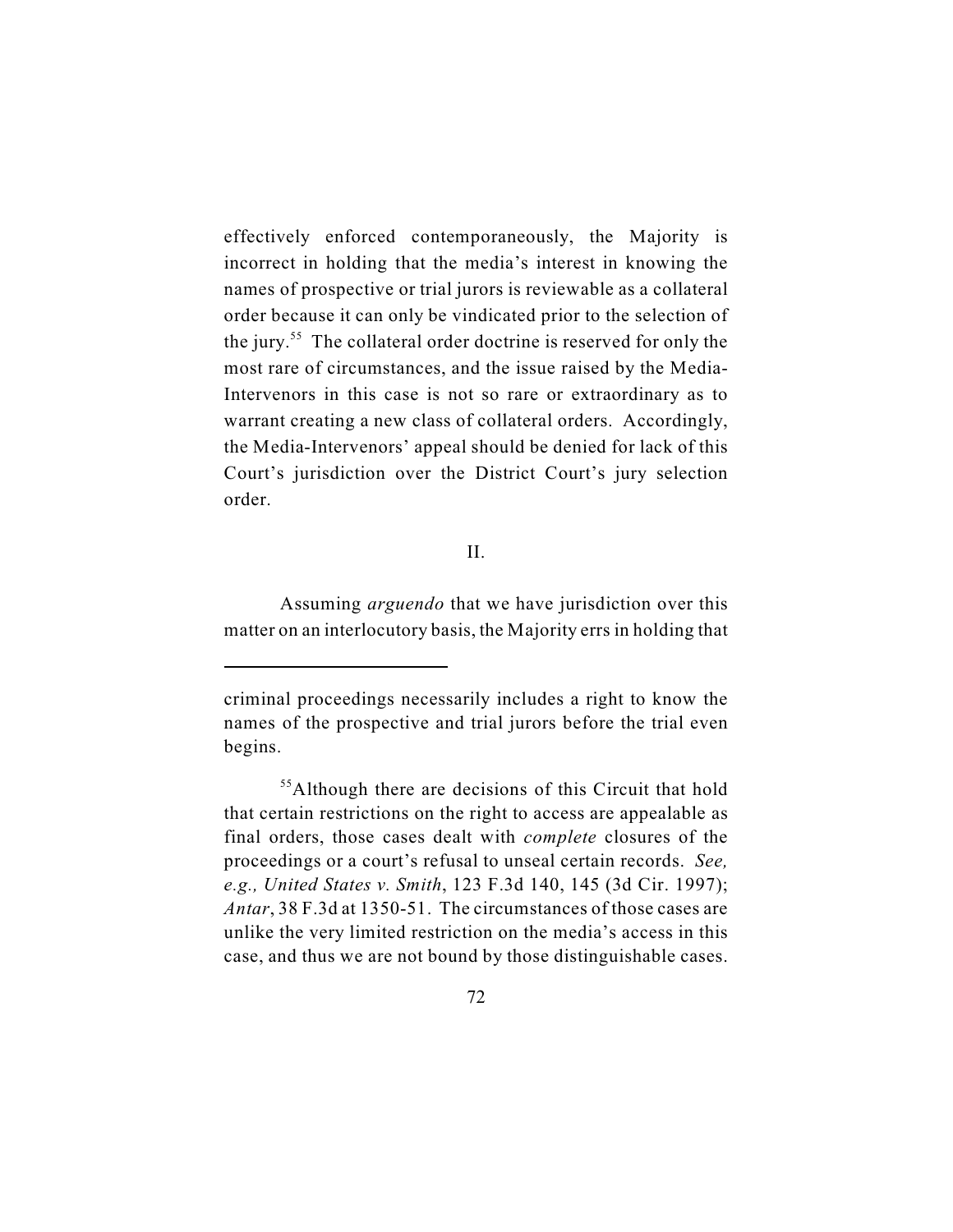the First Amendment requires the District Court to disclose the identities of the prospective and trial jurors to the Media-Intervenors prior to the empanelment of the trial jury. It is wellestablished that the First Amendment protects the right of the public, and the media as its proxy, to have access to criminal proceedings and to gather information. *See Richmond Newspapers, Inc. v. Virginia*, 448 U.S. 555, 576-77 (1980). As the Majority correctly notes, this right protects public and media access to numerous facets of the trial process, including *voir dire*. *See* Maj. Op., *supra*, at 28 (citing *Press-Enterprise I*, 464 U.S. at 508). The question presented in this appeal is not whether the media has a right of access to Dr. Wecht's *voir dire* proceedings, however. The question is far more narrow: whether the First Amendment right of access necessarily includes a constitutional right to know the names of prospective and trial jurors prior to the empanelment of the trial jury. The Majority concludes that the right of access includes a constitutional right to know the identities of all jurors, which in turn requires disclosure by the District Court before the trial begins.

The Majority is incorrect that "access" necessarily includes the identities of the prospective and trial jurors. Additionally, the First Amendment does not require disclosure of the names to the media prior to the empanelment of the trial jury.

*A.*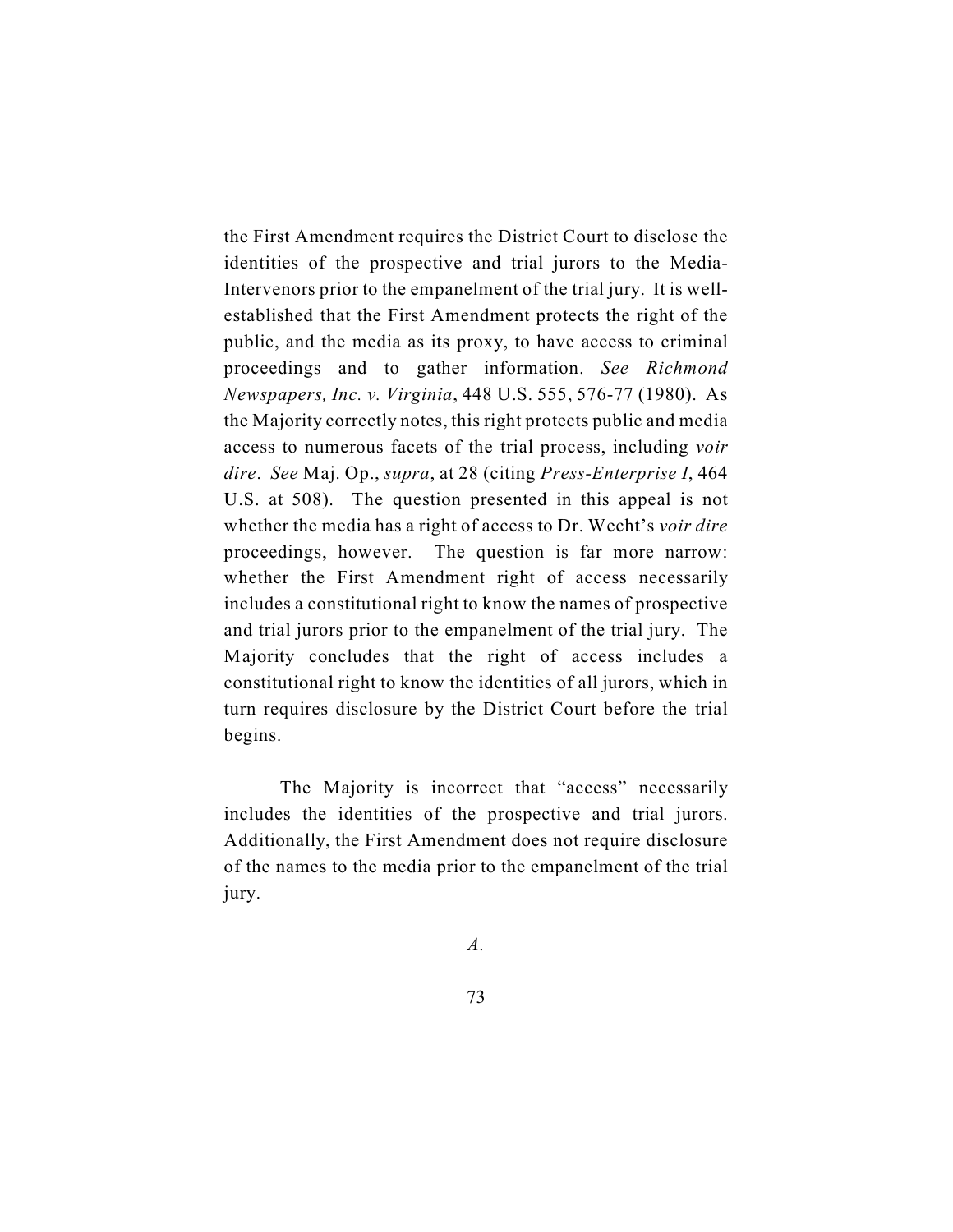The Majority employs the "experience and logic" test set forth in *Press-Enterprise Co. v. Superior Court of California*, 478 U.S. 1, 8-9 (1986) ("*Press-Enterprise II*"), to determine whether the Media-Intervenors are entitled, as a matter of constitutional right, to force the District Court to divulge the names of the prospective and trial jurors prior to the empanelment of the trial jury. The Majority incorrectly concludes that this two-prong test requires disclosure, as the *Press-Enterprise II* test does not yield such an entitlement.

*1.*

The first part of the *Press-Enterprise II* test, the "experience" prong, requires an examination of "whether the *place and process* have historically been open to the press and general public." *See Press-Enterprise II*, 478 U.S. at 8 (emphasis added). According to the Majority, the public has historically had a right to know the names of prospective jurors. In support of this conclusion, the Majority cites the Supreme Court's historical analysis in *Press-Enterprise I*, in which the Court noted that "since the development of trial by jury, the process of selection of jurors has presumptively been a public process with exceptions only for good cause shown." *Press-Enterprise I*, 464 U.S. at 505-08. Although the Majority acknowledges that the *Press-Enterprise I* opinion mentions nothing about whether the identities of prospective jurors were historically available to the public, and although *Press-Enterprise I* deals only with the *complete closure* of *voir dire*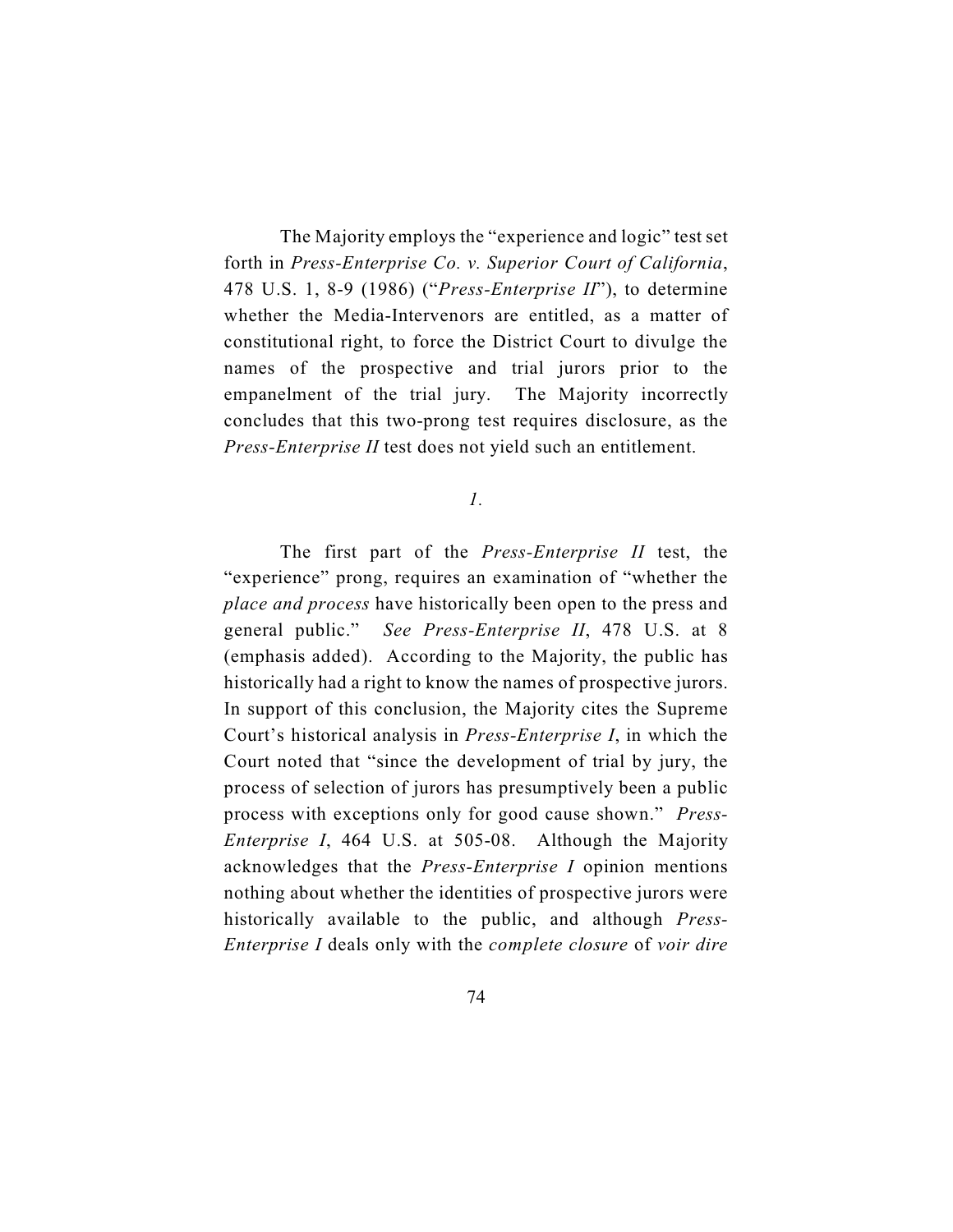proceedings, the Majority nonetheless infers that the *Press-Enterprise I* historical analysis suggests that the names of jurors were also known to the public. The Majority reaches this critical conclusion despite the Supreme Court's silence on this important question<sup>56</sup> and based solely on the assumption that because *voir dire* was traditionally open to the public, the names of jurors must also have been common knowledge. *See* Maj. Op., *supra*, at 32-33. For this reason, according to the Majority, the Media-Intervenors can force the District Court to disclose the names of the prospective and trial jurors before the trial begins.

A review of the case law, legislation, and local court procedures of the courts in our Circuit and that of a variety of other jurisdictions reveals that the "right" to know the names of the jurors is not, as the Majority suggests, clearly defined. If anything, a more thorough review of historical and modern jury

<sup>&</sup>lt;sup>56</sup>The Majority wisely notes that it is "reluctant to draw conclusions solely based on the [Supreme] Court's silence about a question that was not before it." *See* Maj. Op.*, supra*, at 32. Accordingly, the Majority refuses to infer that a tradition of openness existed. It then throws that caution to the wind and holds that, based on the Supreme Court's general statements about the public nature of the *voir dire* process, none of which addresses the issue of whether the identities of jurors were known to the public, the names of jurors were historically known to the general public. *See id* at 32-33.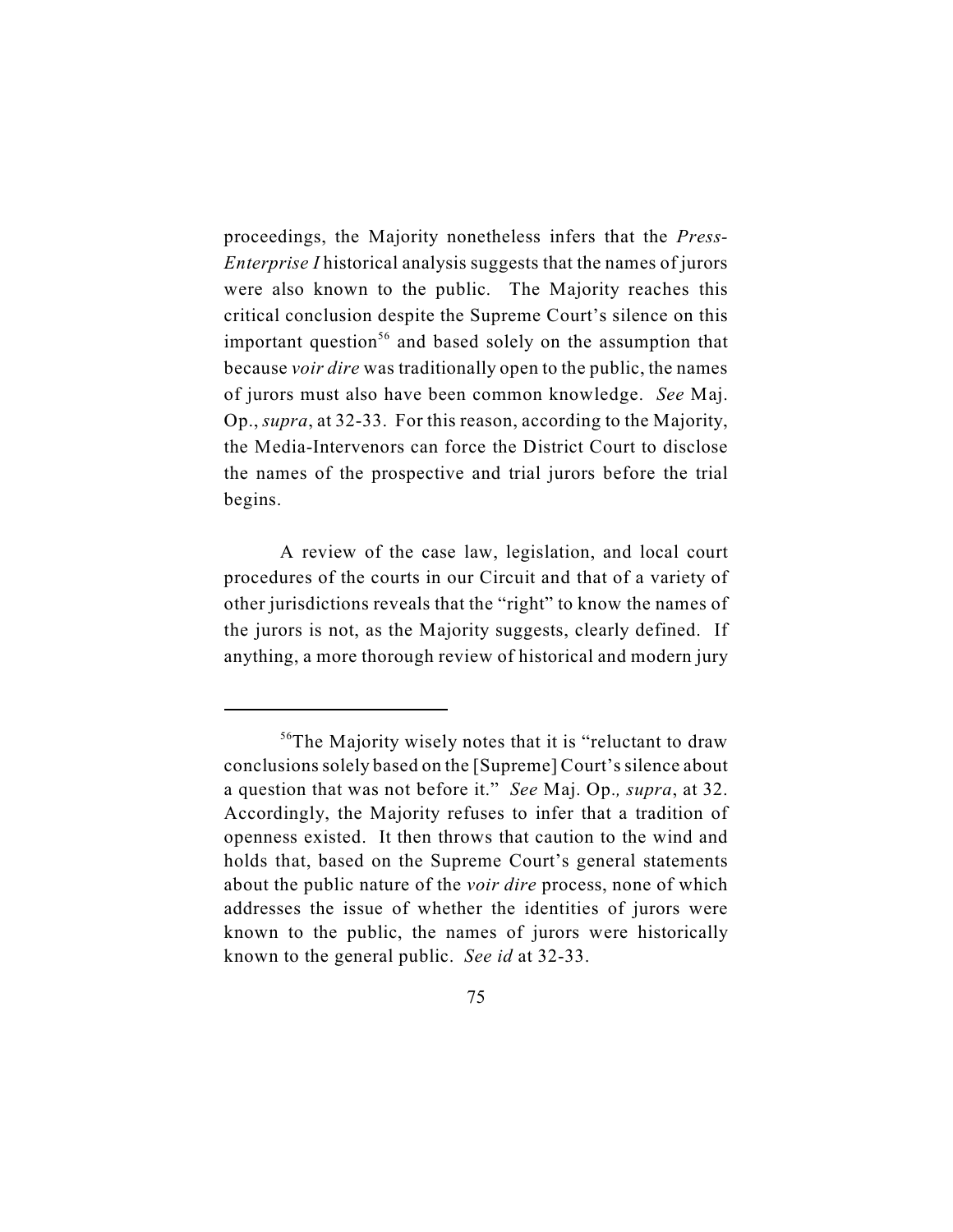practices suggests that the "experience" is one of giving discretion to district judges over the conduct of *voir dire*, including the discretionary ability to withhold the names of prospective and trial jurors.

*i.*

In 1968, following the Supreme Court's decision in *Sheppard v. Maxwell*, 384 U.S. 333 (1966),<sup>57</sup> Congress passed

 $157$ In *Sheppard*, the Supreme Court admonished the trial court for not protecting the rights of the defendant by insulating the jury from prejudicial publicity. The Supreme Court noted the tremendous burden placed on the participants of the trial by the extensive media coverage. *See Sheppard*, 384 U.S. at 342- 45. The Court pointed out that although "[t]he press does not simply publish information about trials but guards against the miscarriage of justice by subjecting the police, prosecutors, and judicial processes to extensive public scrutiny and criticism," some limits could be placed on the media to ensure that the trial process proceeds fairly. *Id*. at 349-51. In holding that the jury may have been unfairly influenced by the media coverage, the Supreme Court noted that the jurors "were subjected to newspaper, radio and television coverage of the trial while not taking part in the proceedings." *Id*. at 353. The Court emphasized that all of the names and addresses of the veniremen were published in the newspapers, and that "anonymous letters and telephone calls, as well as calls from friends, regarding the impending prosecution were received by all of the prospective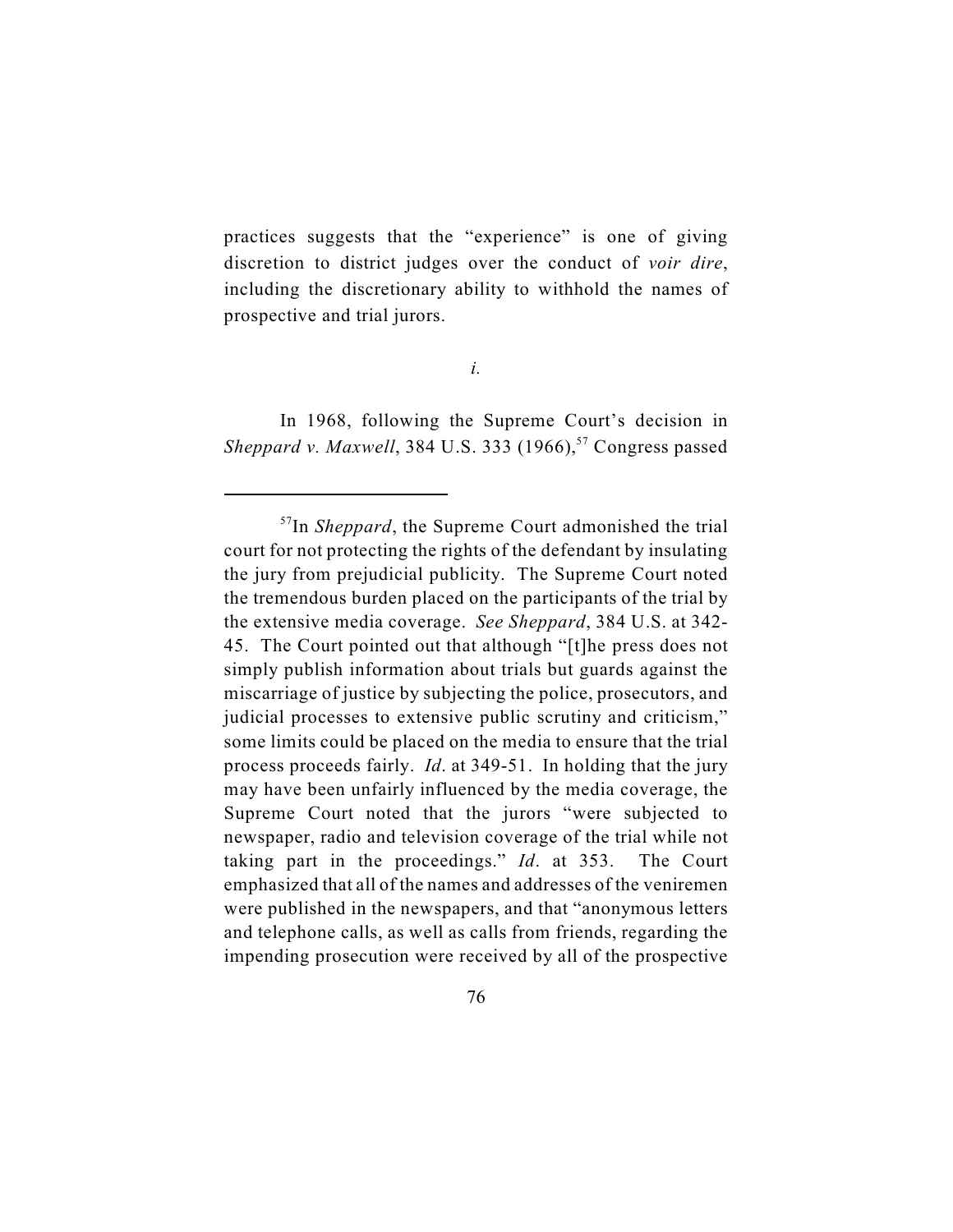a law addressing the concerns raised by the Supreme Court about the pervasive nature of modern media coverage and its effect on the judicial process. The law, codified at 28 U.S.C. § 1863(b)(7), permits the district courts to develop their own individual jury selection plans. *See* 28 U.S.C. § 1863(b)(7); *see also* 28 U.S.C. § 1867(f) (permitting courts to withhold the contents of records relating to jury selection). These plans, if the district courts so choose, may permit the individual judges to keep the names of prospective and trial jurors "*confidential in any case where the interests of justice so require*." *See* 28 U.S.C. § 1863(b)(7) (emphasis added). The legislative history of the statute explains that the statute was intended to permit "the present diversity of practice around the nation to continue. Some district courts keep juror names confidential for fear of jury tampering. Other district courts routinely publicize the names." *See In re Globe Newspaper,* 920 F.2d at 92 (quoting H.R. Rep. No. 1076, 90th Cong., 2d Sess., *reprinted in* 1968 U.S.C.C.A.N. 1792, 1801)). Not only does this statute indicate that the experience of the last 40 years supports giving the district courts great discretion in determining whether to release the names of jurors, it also suggests that there was a significant amount of such discretion *prior to* 1968, which the statute attempted to codify and preserve. Despite its recognition that this statute is strong evidence that no tradition of openness

jurors." *Id*. at 342. The Court also noted that pictures of the prospective jurors appeared in the newspaper during the course of jury selection. *See id*. at 343.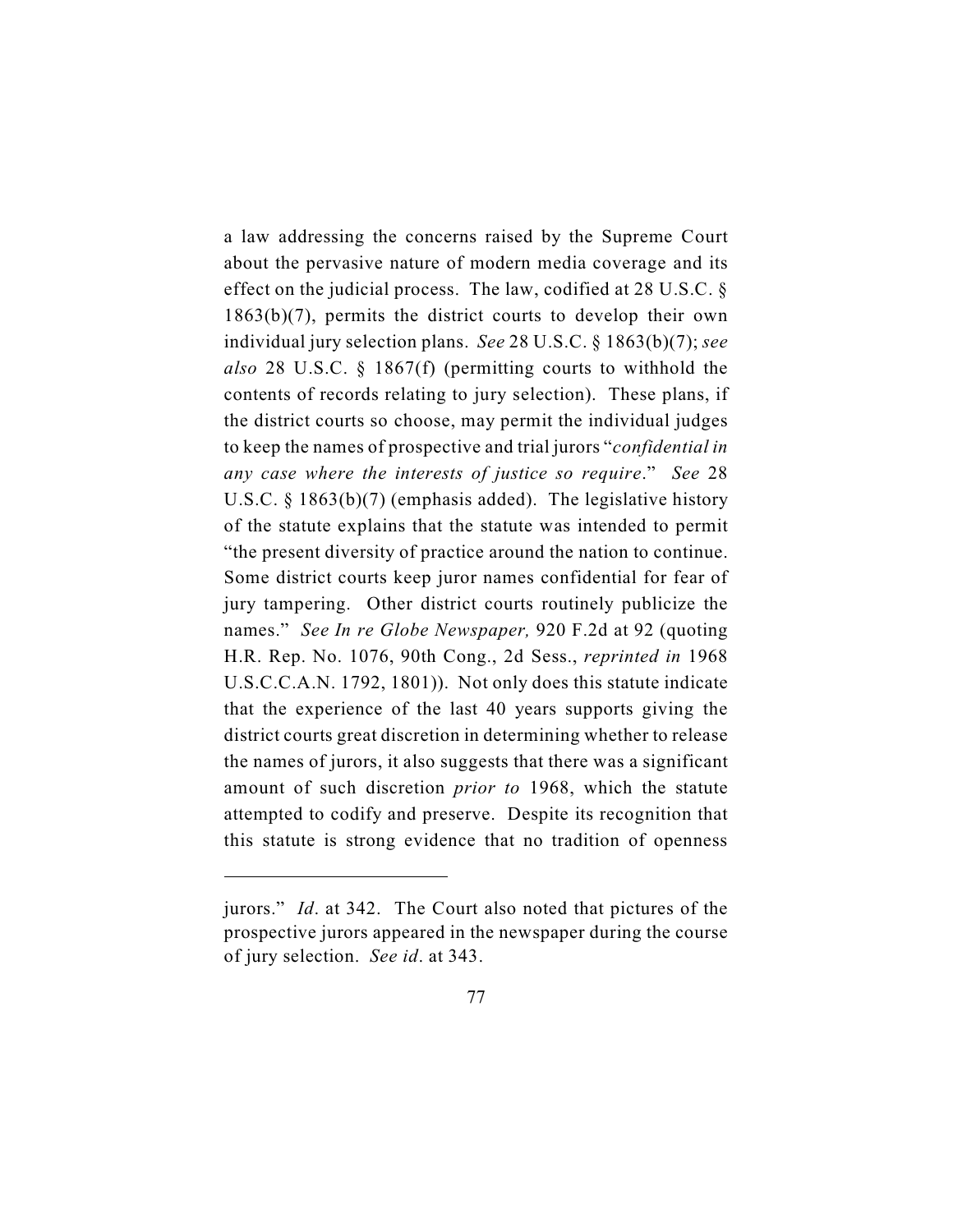existed, the Majority brushes aside the statute, and with it the informed judgment of Congress, suggesting that it should not be given significant weight in determining whether there is an historical right to know the names of the jurors. *See* Maj. Op., *supra*, at 36-37.

The jury selection procedures employed by various jurisdictions in implementing 28 U.S.C. § 1863(b)(7) further undercut the Majority's argument that the "experience" prong supports a determination that the names of jurors were historically available to the media as a matter of right. Following the passage of 28 U.S.C. § 1863(b)(7), numerous jurisdictions across the country implemented, and continue to employ, jury selection plans that permit individual judges to keep the names of jurors confidential. *See, e.g.*, D. Ariz. L.R. Crim. P. 57.2(f)(5); D. La. L. Crim. R. 53.10(E); D. Minn. L.R. 83.2(c)(5); D.N.D. L.R. 77.3(E)(5); N.D. Okla. L. Crim. R. 57.3(A)(5); D.P.R. L. Civ. R. 83.7(g)(5); W.D. Wash. L. Crim. R.  $53(c)(5)$ . Most of the district courts in our Circuit have developed and continue to employ similar plans. *See* United States District Court for the Eastern District of Pennsylvania, Jury Selection Implementation Plan, at ¶ 9(a), *reprinted in* Peter F. Vaira, Eastern District of Pennsylvania Federal Practice Rules Annotated 653 (2003); Juror Selection Plan, United States District Court for the Middle District of Pennsylvania §§ 503, 904, http://www.pamd.uscourts.gov/stando/89-69.pdf (revised Aug. 5, 1999); *In re Jury Administration Procedures*, Misc. 06-  $211$  (W.D. Pa. July 13, 2006),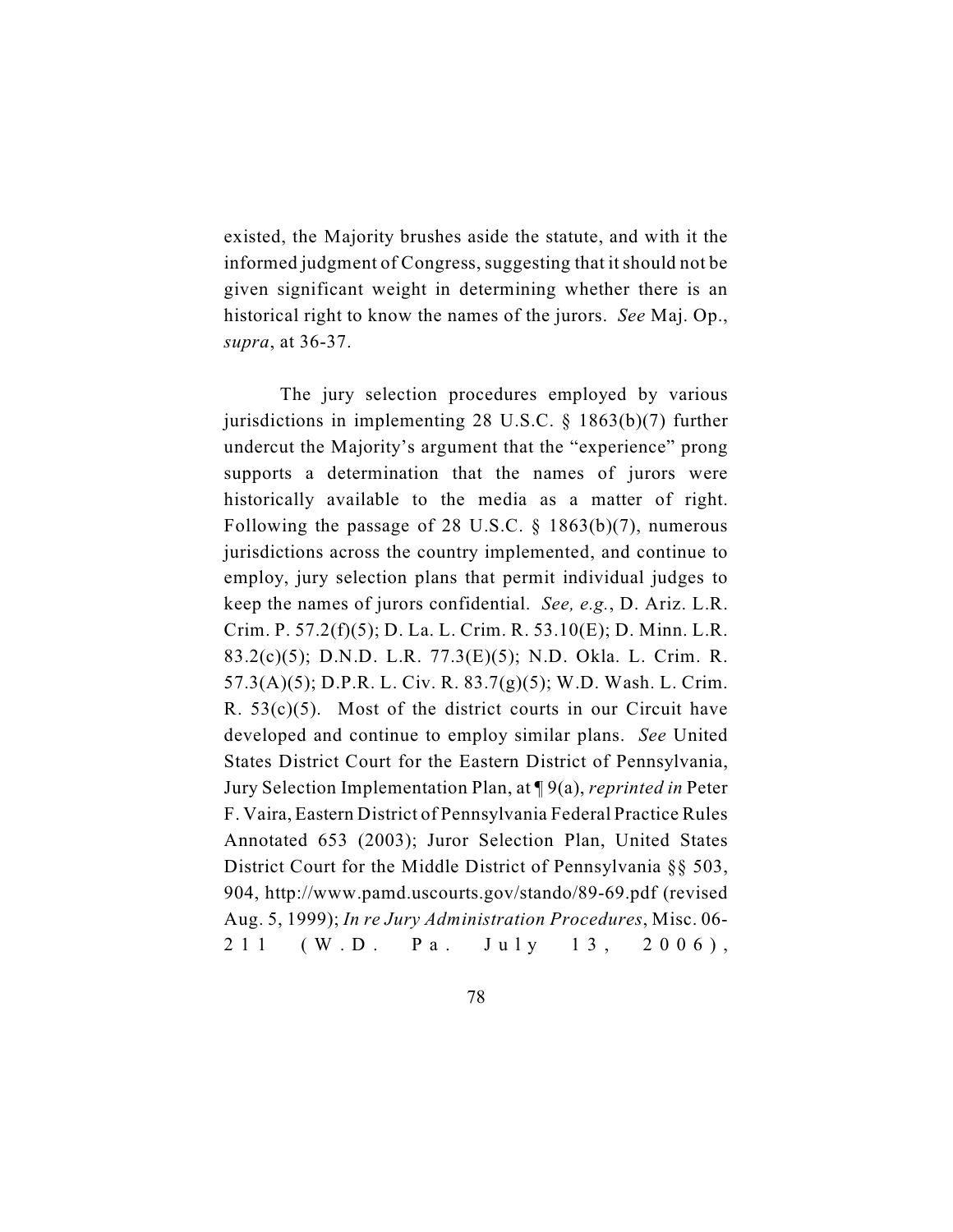http://www.pa.wd.uscourts.gov/Documents/Forms/jury\_06- 211.pdf (July 13, 2006); Revised Jury Plan of the United States District Court for the District of Delaware for the Random Selection of Grand and Petit Jurors[,](http://www.ded.uscourts.gov/jury/juryplan.pdf) at ¶ 8, http://www.ded.uscourts.gov/jury/juryplan.pdf (amended Apr. 10, 2002); Plan of Implementation of the United States District Court for the District of New Jersey Pursuant to the Jury Selection and Service Act of 1968, at  $\P$  I, http://www.njd.uscourts.gov/jury/JURY-PLAN-FINAL-1-31- 03-apprv.pdf (revised November 1, 2002).

### *ii.*

In addition to the plans developed by the courts in this Circuit and those of other jurisdictions, all of which codify a practice of giving the trial court judge discretion whether and when to release the names of prospective and trial jurors, the Judicial Conference of the United States has studied and reported on the issue of how to protect trials from undue influence and harassment by media coverage. In 1968, following "approximately two years of deliberation and research" by various committees and subcommittees of the Judicial Conference on "the necessity of promulgating guidelines or taking other corrective action to shield federal juries from prejudicial publicity," the Committee on the Operation of the Jury System ("Committee") released its report and findings. *See* Report of the Committee on the Operation of the Jury System on the "Free Press-Fair Trial" Issue, *reprinted*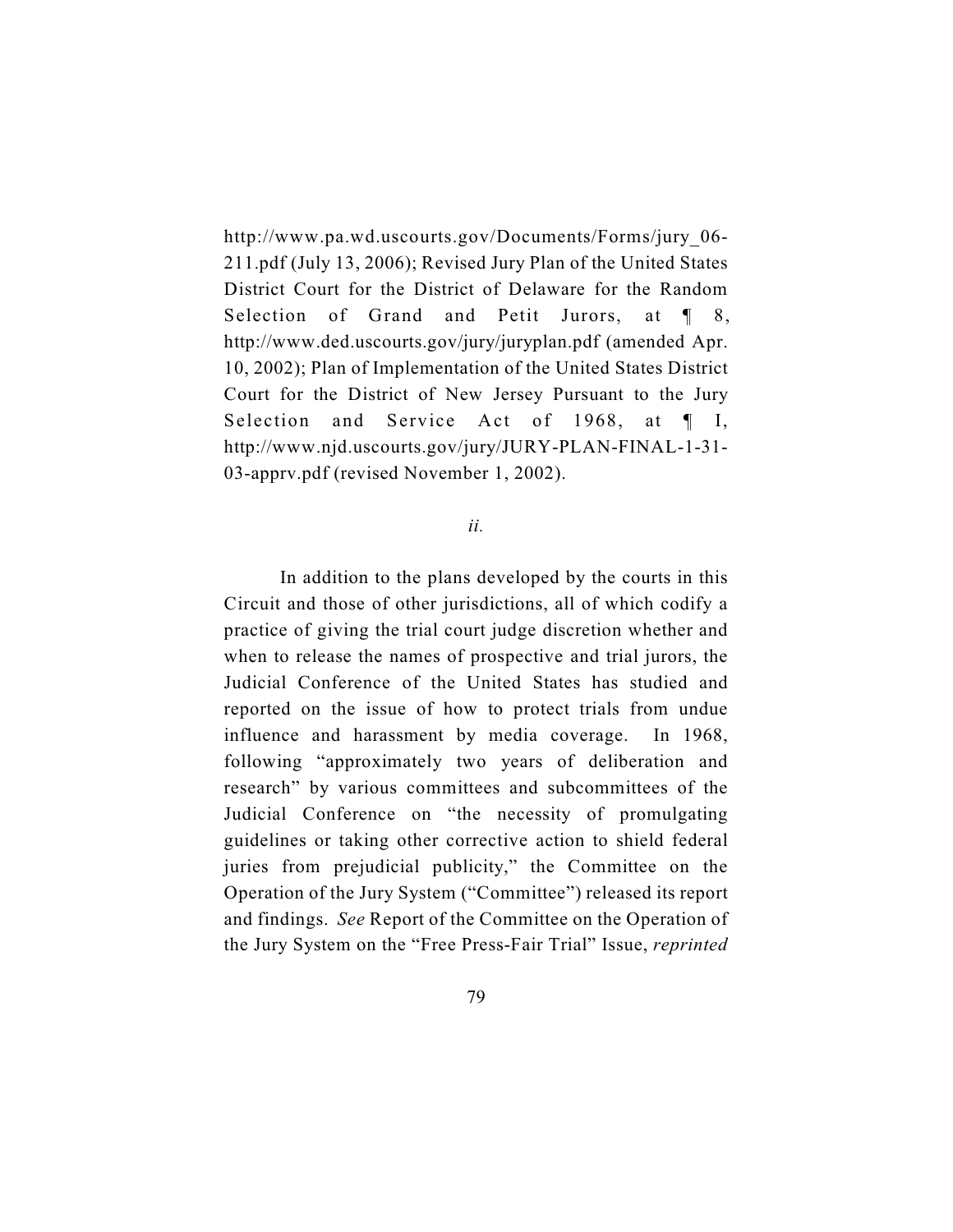*in* 45 F.R.D. 391, 392 (1968) ("1968 Report"). In that report, the Committee noted that with regard to the media, "it is clear that the court has the power and the duty to regulate the conduct of a trial so as to insulate the proceedings from prejudicial influences." *Id*. at 401. The Committee recommended that each District Court adopt a rule providing for special measures to be taken in cases likely to receive significant media attention, including a "[d]irection that the names and addresses of jurors or prospective jurors not be publicly released except as required by statute." *Id*. at 410-11. The Committee noted that an such an order would be consistent with the "traditional" practices of controlling potentially prejudicial publicity. *See id*. at 412-13.

In 1976, the Judicial Conference authorized the Committee to review the 1968 Free Press-Fair Trial Guidelines and determine whether any amendments were necessary.<sup>58</sup> See Revised Report of the Judicial Conference Committee on the Operation of the Jury System on the "Free Press-Fair Trial" Issue, *reprinted in* 87 F.R.D. 519 (1980). Several years later, in its 1980 report, the Committee reaffirmed its support for giving district courts the freedom to develop special orders relating to the conduct of jury trials. *See id*. at 529-30. The Committee maintained the same language concerning such orders as that in the 1968 Guidelines. *See id*. As was the case in 1968, the Committee again noted the ability of the district courts to issue

 $58$ The chairman of the subcommittee that studied these issues was Third Circuit Chief Judge Collins J. Seitz.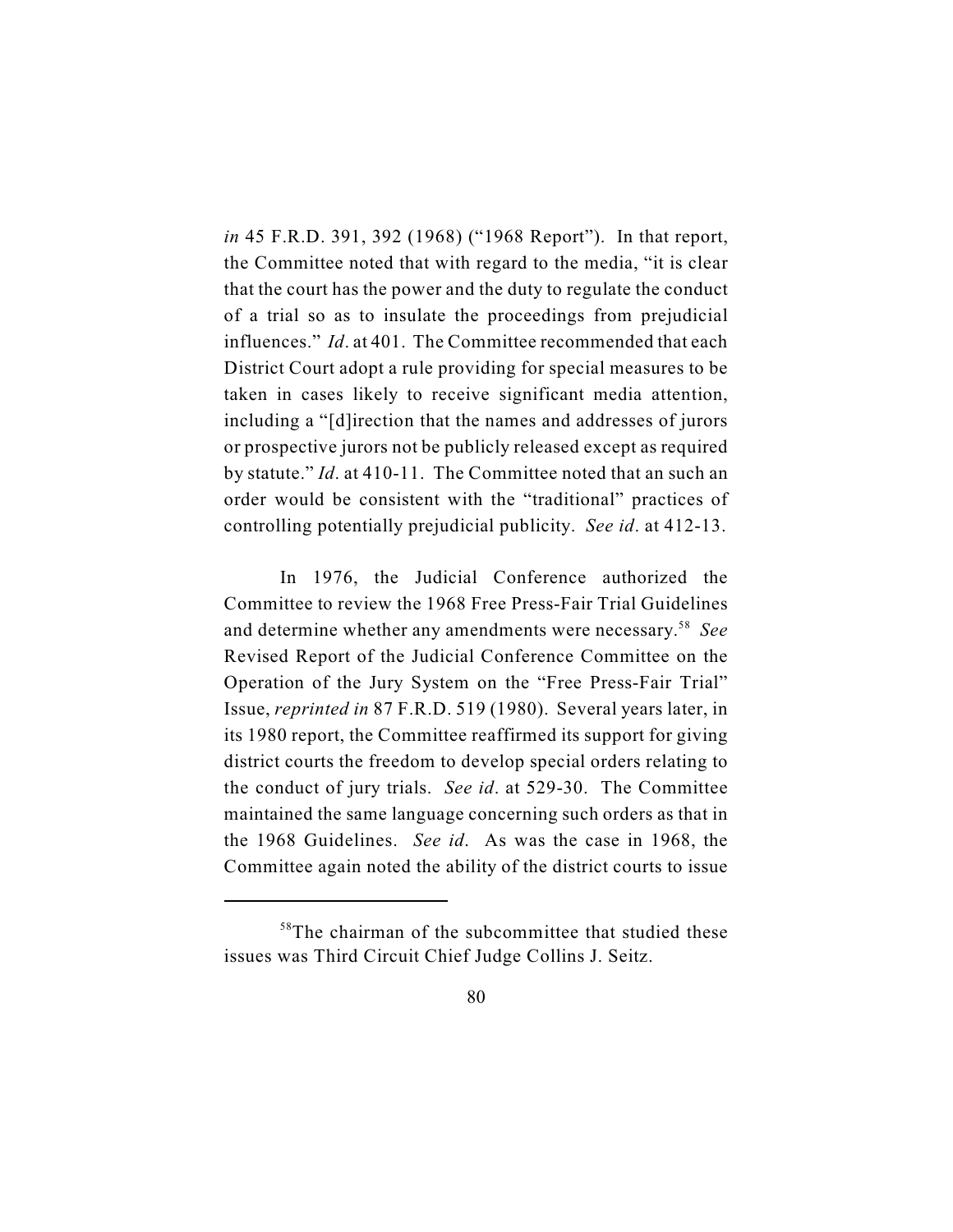orders directing that the identities of prospective and trial jurors not be released. *See id*. at 529-31. Additionally, the Committee recommended that district courts "make more extensive use of existing techniques designed to ensure an impartial jury," which included withholding the names of prospective and trial jurors.<sup>59</sup> *Id*. at 533-35.

#### *iii.*

Various decisions of courts from a variety of jurisdictions, including many of the cases cited by the Majority, have also suggested that keeping the names of prospective and trial jurors confidential is a viable option for dealing with potentially prejudicial media exposure. *See, e.g., Press-Enterprise I*, 464 U.S. at 512 ("Even then a valid privacy right may rise to a level that part of the transcript [of the *voir dire* proceedings] should be sealed, *or the name of a juror withheld*, to protect the person from embarrassment.") (emphasis added); *Stewart*, 360 F.3d at 104-05 ("First, we do not see why simply concealing the identities of the prospective jurors would not have been sufficient. . . . Here, partial closure was an available and an effective means of ensuring the candor of prospective jurors."); *Gannett Co., Inc. v. State of Delaware*, 571 A.2d 735, 751 (Del. 1989); *see also Hamer v. United States*, 259 F.2d 274

 $59$ The Committee's recommendations are also discussed in Edward Devitt, et al., 1 *Federal Jury Practice and Instructions: Civil and Criminal* § 4.05 (4th ed. 1992).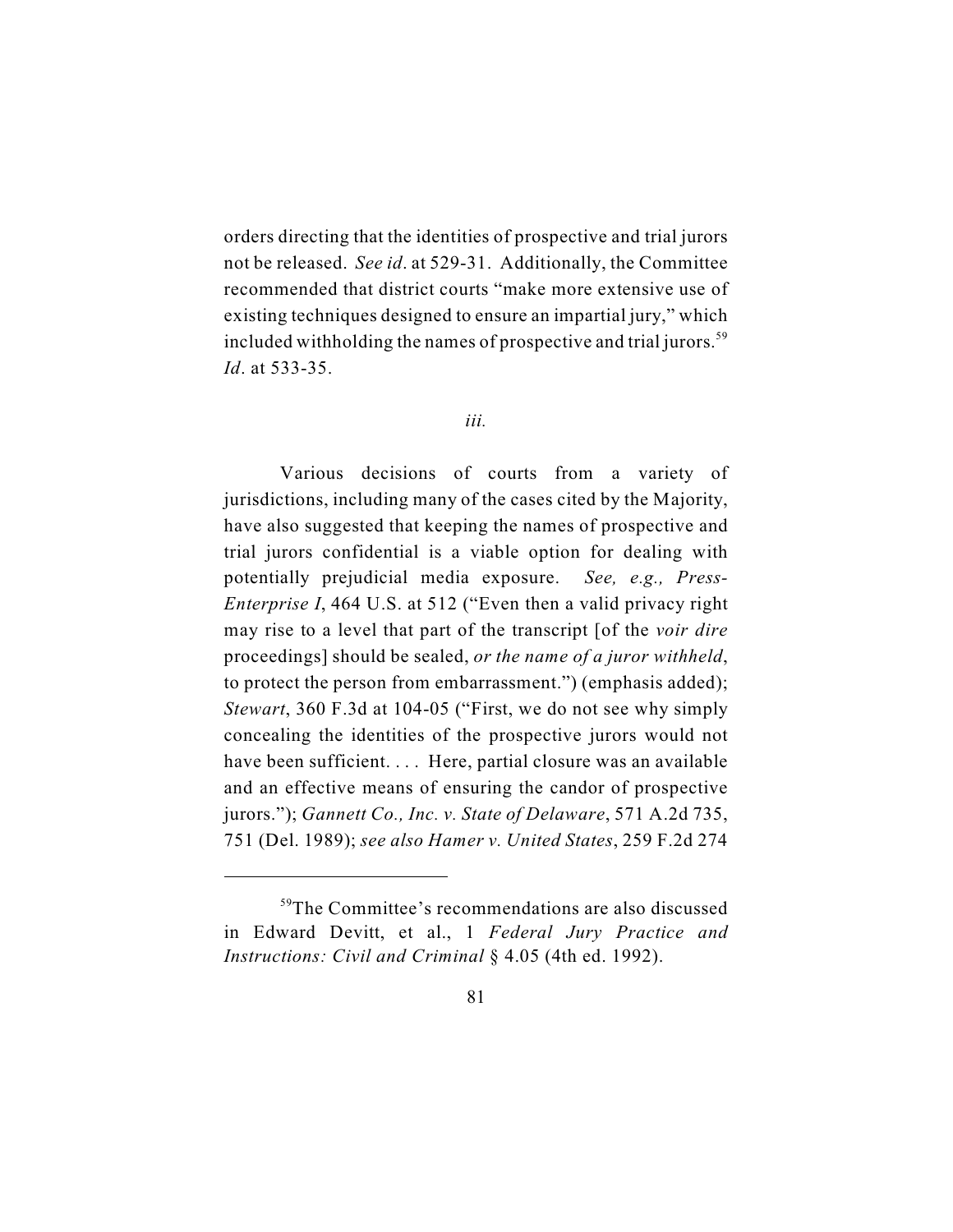(9th Cir. 1958) (upholding trial court's refusal to release the names of jurors to anyone, including the defendant, against the defendant's Sixth Amendment challenge). Moreover, numerous courts have used or upheld the use of anonymous juries or anonymous *voir dire* in cases where media exposure or other prejudicial influences might be a problem. *See United States v. Brown*, 250 F.3d 907, 916-17 (5th Cir. 2001) (upholding refusal to grant post-trial access to juror identities and noting that an anonymous jury is preferable to sequestration because "[a]nonymity protects, in addition to the jurors, the venire persons and the jurors' families from influence exerted by outside parties"); *United States v. Branch*, 91 F.3d 699, 724 (5th Cir. 1996); *United States v. Wong*, 40 F.3d 1347, 1377 (2d Cir. 1994) (noting that the "prospect of publicity militates in favor of jury anonymity to prevent exposure of the jurors to intimidation or harassment"); *United States v. Scarfo*, 850 F.2d 1015, 1023 (3d Cir. 1988); *United States v. Black*, 483 F. Supp. 2d 618, 623-26 (N.D. Ill. 2007) (refusing to release names of empaneled jurors to the media); *United States v. Doherty*, 675 F. Supp. 719 (D. Mass. 1987) (releasing names and addresses of jurors seven days after the conclusion of the trial). Courts have also suggested that the media's request to know the identities of the prospective and trial jurors can be adequately satisfied by posttrial release of the transcripts of the *voir dire* proceedings, thus suggesting pre-trial disclosure is not mandatory. *See, e.g., Press-Enterprise I*, 464 U.S. at 512 ("When limited closure is ordered, the constitutional values sought to be protected by holding open proceedings may be satisfied later by making a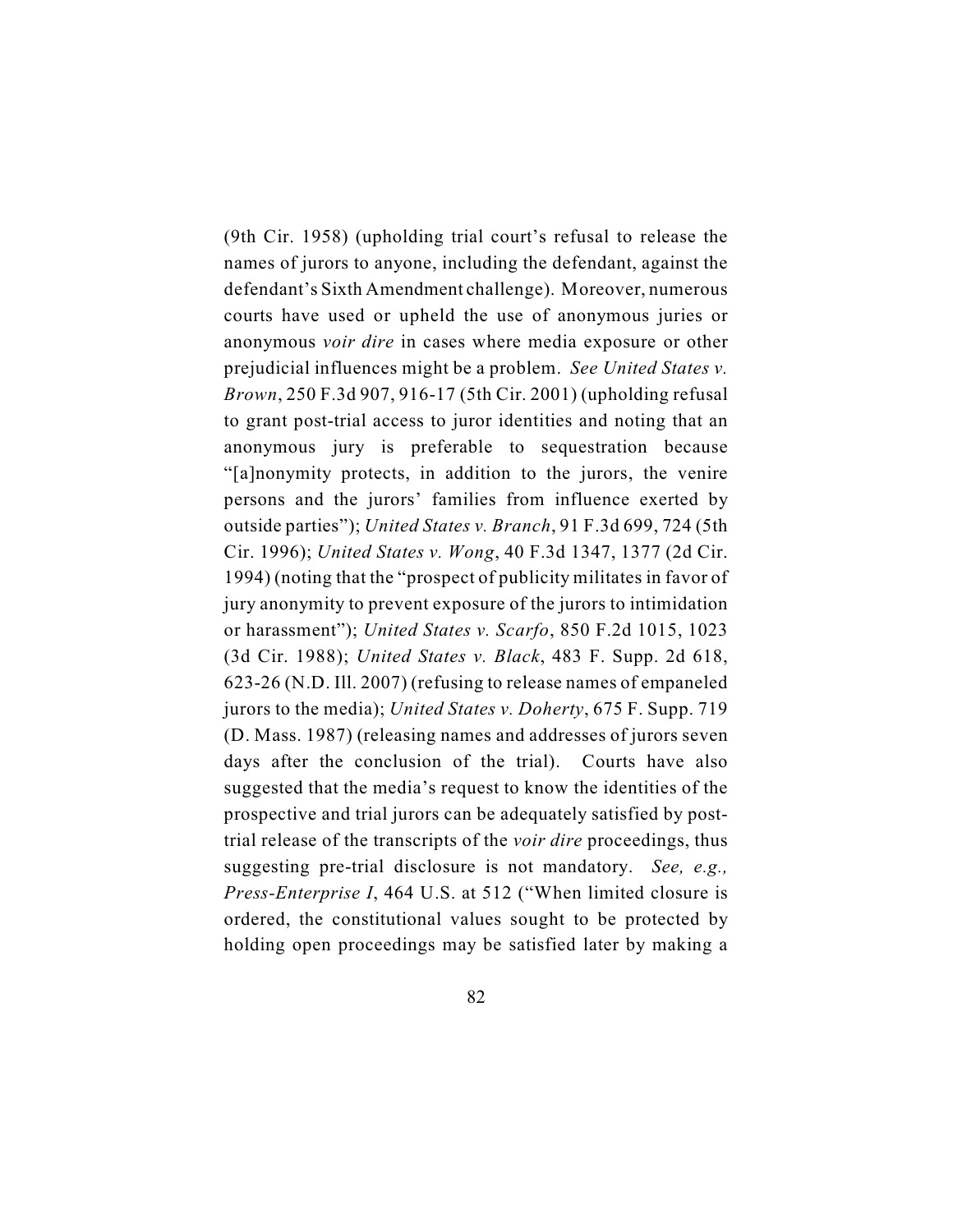transcript of the closed proceedings available within a reasonable time, if the judge determines that disclosure can be accomplished while safeguarding the juror's valid privacy interests."); *In re Globe Newspaper*, 920 F.2d at 91-93, 98 (permitting juror identities to be withheld prior to trial but ordering post-trial release in light of district court's failure to adequately justify decision to withhold).

#### *iv.*

The nature of trial practice has undoubtedly changed over the last few decades, let alone the last millennium. $60$  In

 ${}^{60}$ In particular, it is worth noting that at the origin of the jury system, jurors were selected based on their knowledge of the parties, their prior knowledge of the facts of the case, or their affiliation with one of the parties. *See, e.g.,* Valerie P. Hans and Neil Vidmar, Judging the Jury 21-44 (1986) (discussing the evolution of the modern American jury and noting that "our present conception of justice and the role and functions of the jury have sharply changed over the centuries"); Paula DiPerna, Juries on Trial: Faces of American Justice 21-98 (1984) (discussing the evolution of the jury system and the *voir dire* process). In addition, during the early days of the jury system, jurors were selected from a much smaller area and subset of society. The changes of the composition and purpose of the jury system suggest that more recent experience is far more valuable in evaluating the role of the public in the judicial process than is earlier experience.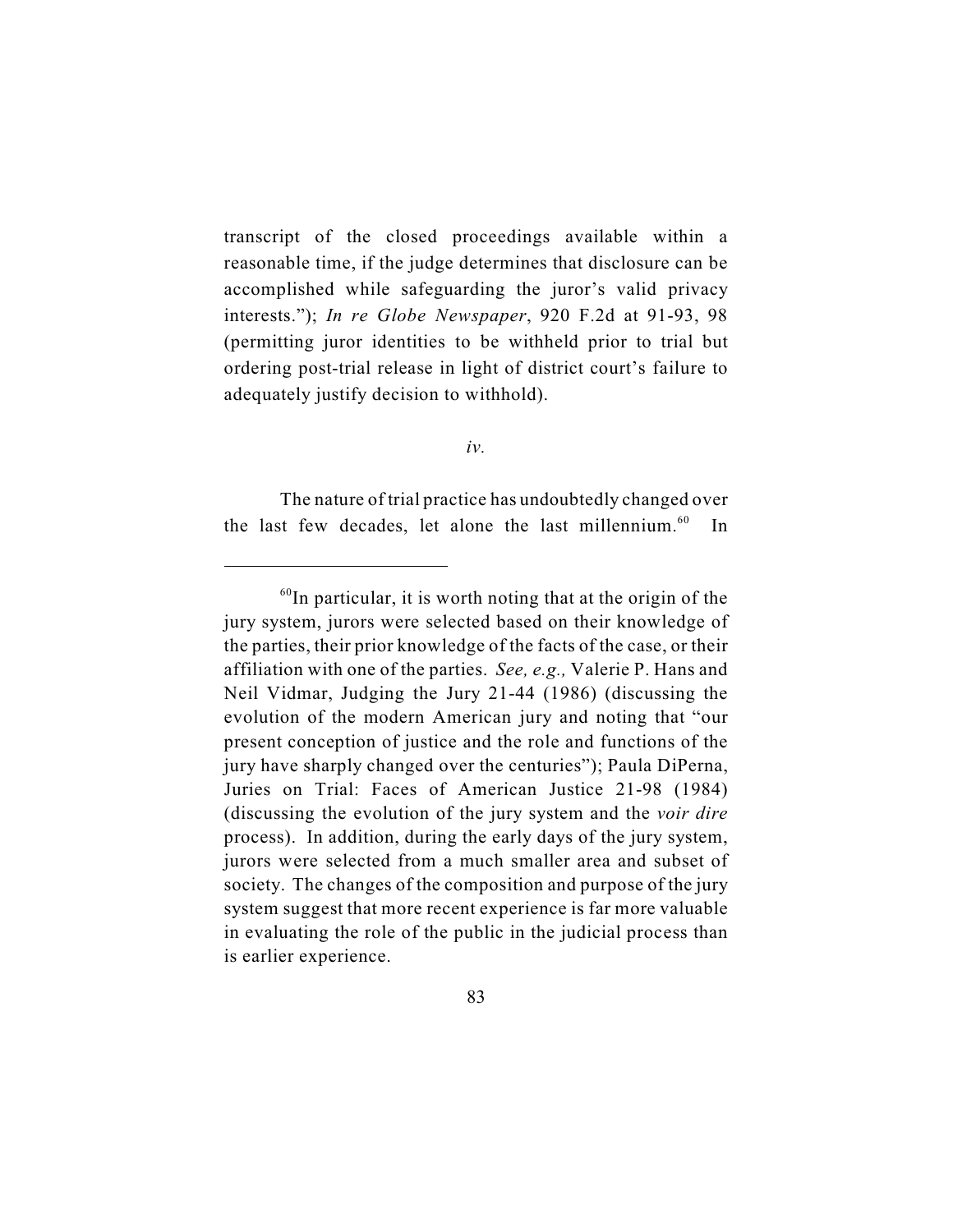particular, the presence of the media, and its increased role as the surrogate of the public's interest in ensuring the justice system functions in a fair and effective way, has presented courts with new challenges as they attempt to balance the interests of the media, the public, the defendant, the Government, the jury, and the courts. *See Sheppard*, 384 U.S. at 362 (discussing the "pervasiveness" of the modern media). Given the increased media presence and role in judicial proceedings, the collective experience of courts over the last few decades in managing high-profile trials is arguably more relevant than is the early development of the jury system on which the Majority bases its holding that jurors names were known to the public as a matter of experience. The Majority either marginalizes or completely ignores recent developments in the law and recent decisions that codify existing practices, and much of the evidence the Majority ignores indicates that the right to force disclosure of the names of jurors is not rooted in either history or practice. The Majority's conclusory statement that jurors' names were known to the public throughout history is further undercut by the statements of Congress and the Judicial Conference of the United States. These bodies, after considerable review of trial court practices as they have developed over the course of history, came to the conclusion that it is permissible for the individual district courts to withhold the names of prospective and trial jurors. The fact that numerous district courts and state courts, exercising their own individual judgment in light of the challenges their judges face, permit the names of jurors to be withheld is strong additional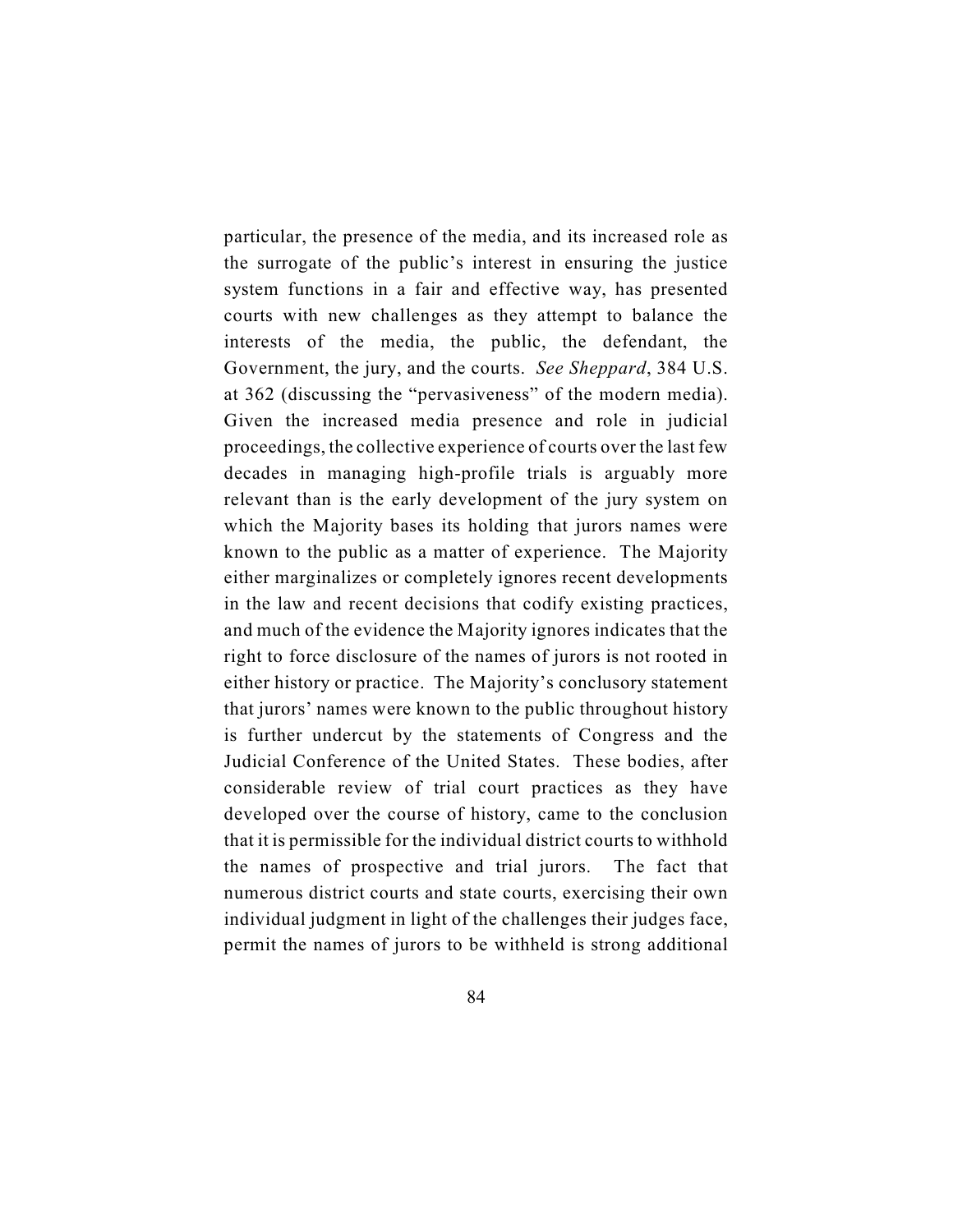evidence that the "right" the Majority announces today is not firmly rooted in history or the collective experience of this nation's courts.<sup>61</sup>

Despite its admonition that any analysis of the "experience" prong of *Press-Enterprise II* must necessarily include the experience as it has developed over the last millennium,  $62$  the Majority largely ignores the last half-century

 $^{62}$ In its discussion of the "experience" prong, the Majority cites the historical analyses in *Press-Enterprise I* and *In re Baltimore Sun Co.*, 841 F.2d 74, 75 (4th Cir. 1998). Although these cases begin their examination of the history of the jury system in the days "before the Norman conquest," nothing in either case or in *Press-Enterprise II* explicitly supports the Majority's suggestion that the whole millennium's worth of experience must be considered. Even if the whole millennium is considered, it makes sense to consider the right in question in context; thus, questions about media access to trials are more properly examined in light of recent history, when the media

 $^{61}$ Presumably, the Majority would have us believe that 28 U.S.C. §§ 1863(b)(7) and 1867(f) are arguably unconstitutional to the extent they restrict the media's right to know the names of the jurors in all but the most unusual of cases. Furthermore, the Majority's holding calls into question the practices of numerous federal and state courts with regard to jury selection and suggests that all of those courts, including many of the district courts in this jurisdiction, are acting in contravention of the Constitution.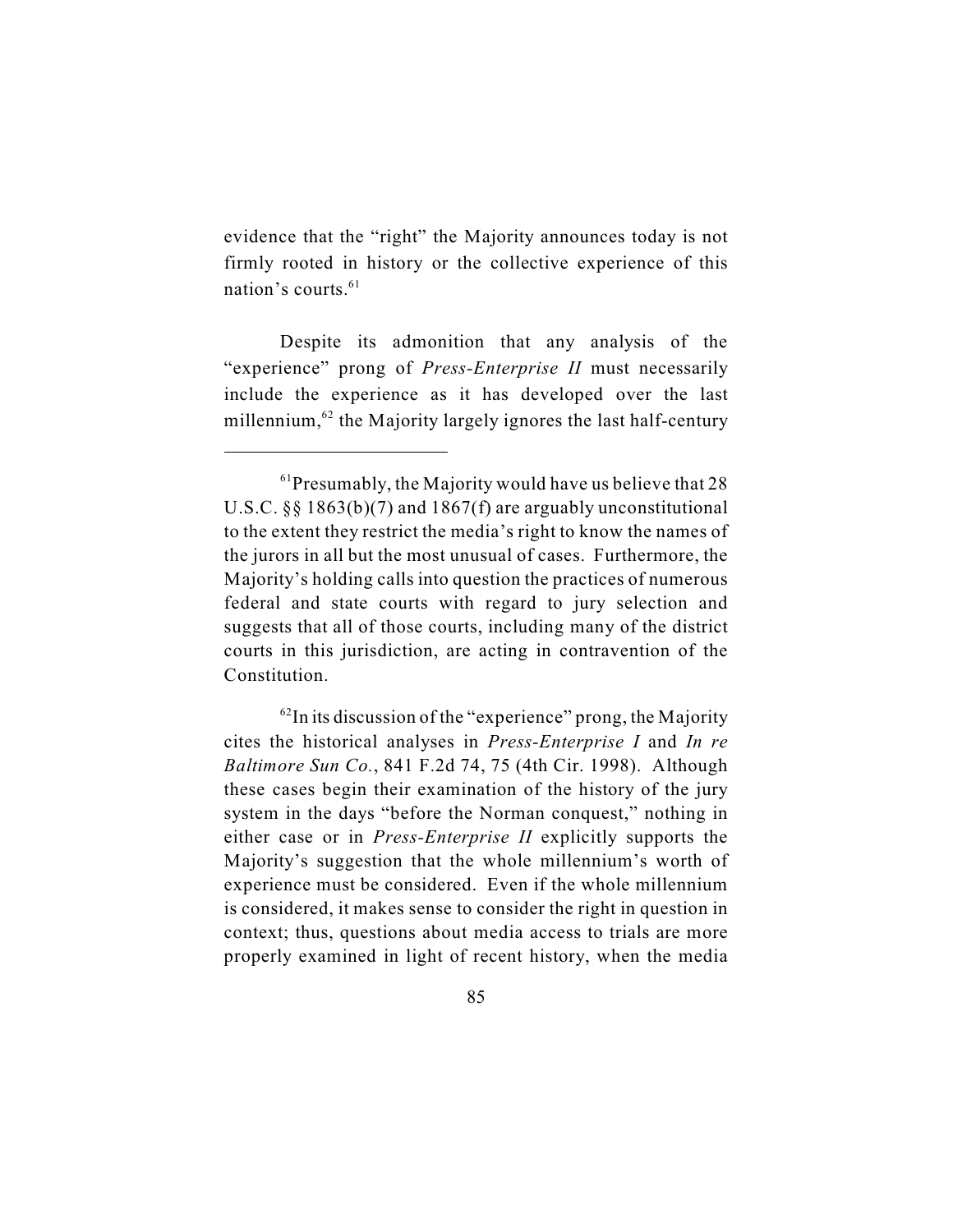of this millennium. The experience over the past half-century, in the context of media outlets that gather information and report twenty-four hours a day, seven days a week, has largely been one of granting increased discretion to district courts in the management of their trial procedures, not one of forcing complete openness. I believe that the courts' collective experience over the last half-century is *highly* persuasive, especially in light of the increased presence of the media and the facts of this case. This experience is not, as the Majority suggests, somehow less persuasive. Accordingly, a properlyconducted analysis of the "experience" prong does not result in a finding that the names of jurors were historically known to the public, and by extension the media, as a matter of right.

### *2.*

The "logic" prong of the *Press-Enterprise II* test requires courts to evaluate whether "public access plays a significant positive role in the functioning of the particular process in question." *Press-Enterprise II*, 478 U.S. at 8. The Majority holds that logic dictates that knowing the names of the jurors prior to empanelment of the trial jury "plays a significant positive role in the functioning" of the criminal justice system. *See* Maj. Op., *supra*, at 38. Accordingly, the Majority holds, the District Court must disclose the names of the prospective and trial jurors prior to the empanelment of the jury as a matter of

became much more pervasive.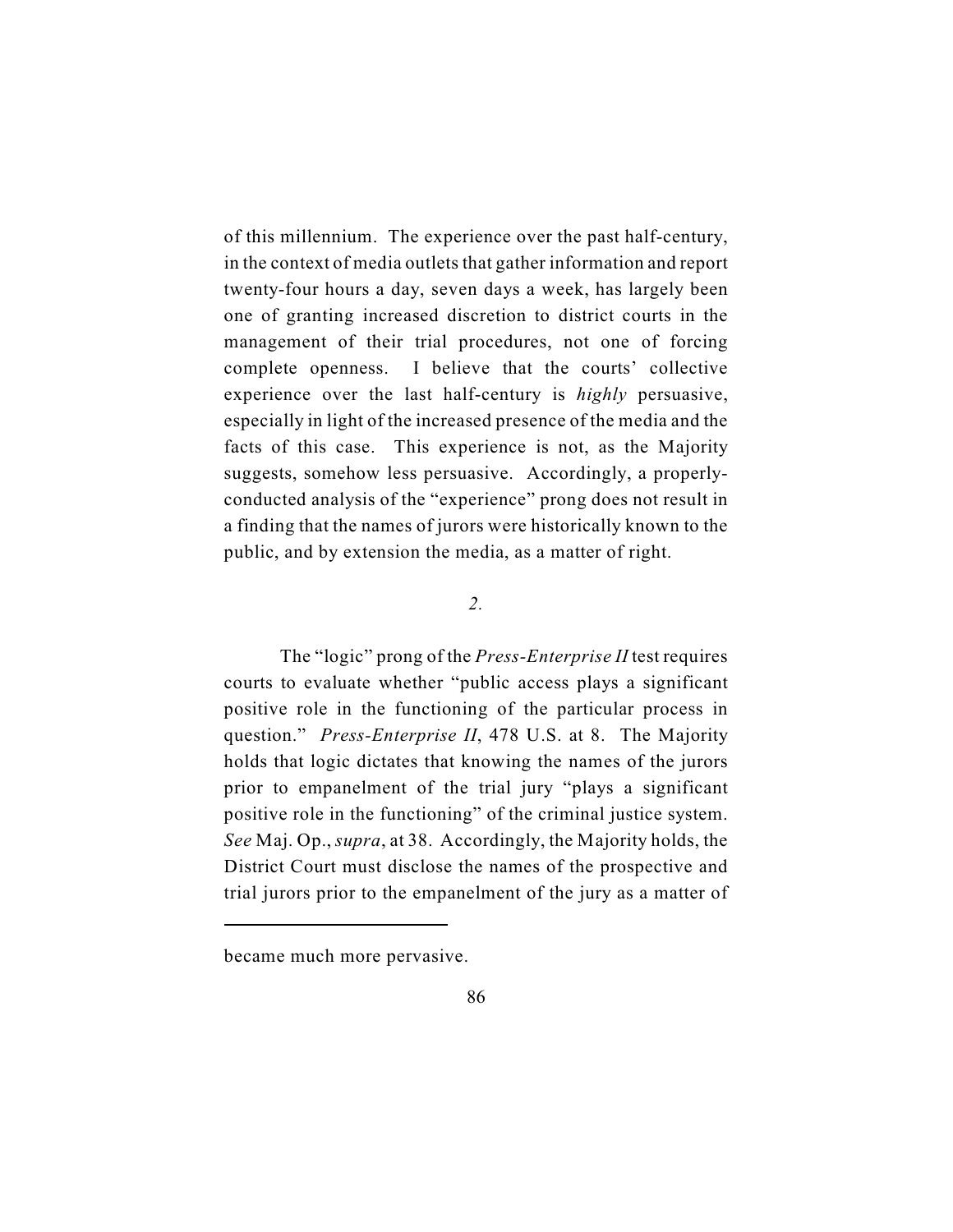constitutional right. The logical considerations underlying the right of access do not require, as a matter of constitutional right, the pre-empanelment disclosure of the jurors' names.

The purpose of the "logic" prong is to determine whether "the historical practice play[s] 'an essential role' in the proper functioning of government . . . since otherwise the most trivial and unimportant historical practices . . . would be chiselled in constitutional stone." *See In re Reporters Comm. for Freedom of the Press*, 773 F.2d 1325, 1332 (D.C. Cir. 1985). Indeed, not every historical practice that plays a positive role in the judicial process is considered a constitutional right. As the Supreme Court has noted, the logic test allows courts to "distinguish between what the Constitution permits and what it requires." *Gannett Co., Inc. v. DePasquale*, 443 U.S. 368, 385 (1979). Put another way, the question is whether announcing the names of the jurors prior to empanelment is significantly important to the public's ability to oversee the jury selection process and to ensure the judicial system functions fairly and effectively. *See also In re Reporters*, 772 F.2d at 1332 (noting that the process in question must play "an essential role").

In determining whether a claim of access satisfies the "logic" test, this Court has set forth a number of factors to consider. These factors include:

> [P]romotion of informed discussion of governmental affairs by providing the public with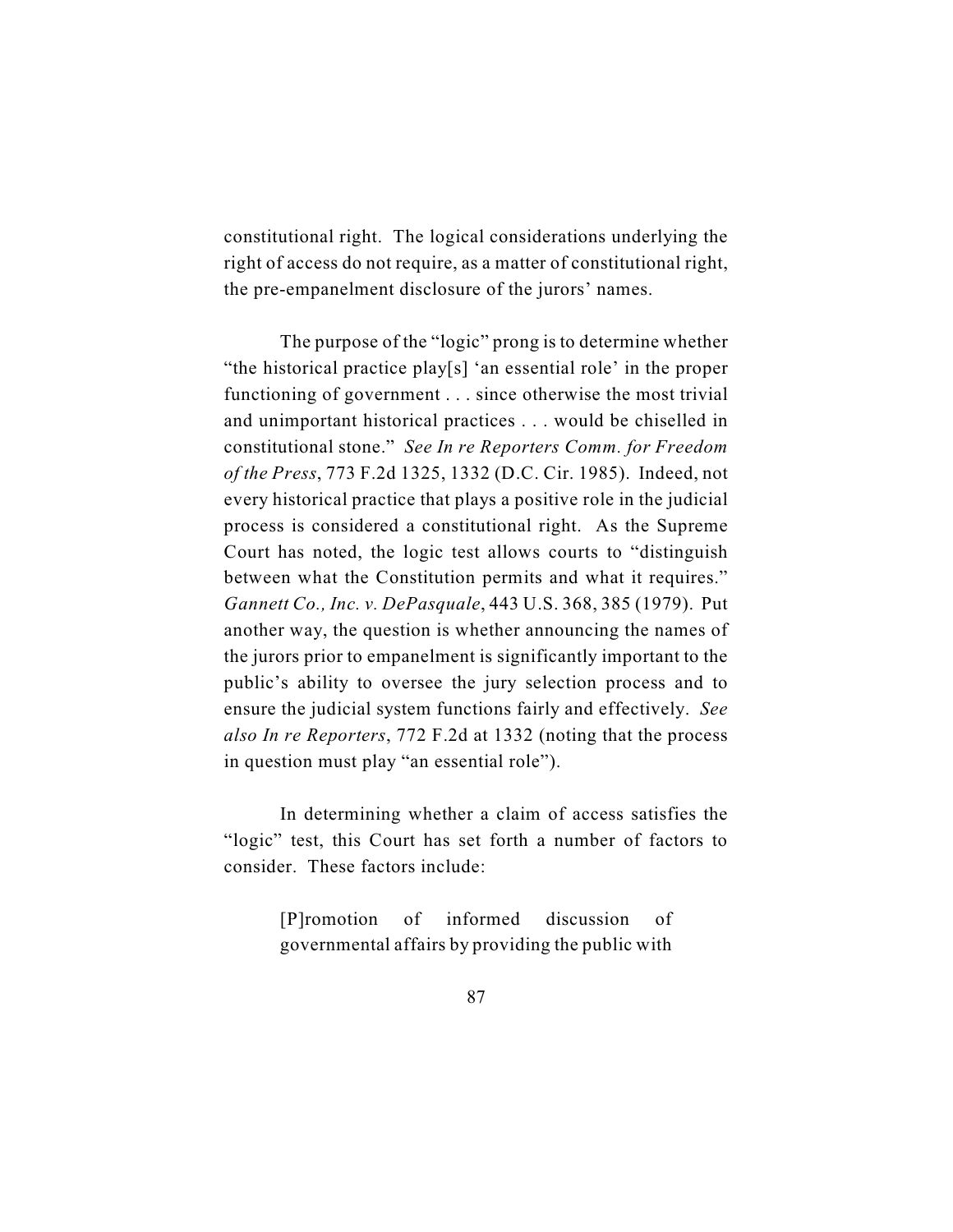the more complete understanding of the judicial system; promotion of the public perception of fairness which can be achieved only by permitting full public view of the proceedings; providing a significant community therapeutic value as an outlet for community concern, hostility, and emotion; serving as a check on corrupt practices by exposing the judicial process to public scrutiny; enhancement of the performance of all involved; and discouragement of perjury.

*United States v. Smith*, 123 F.3d 140, 146-47 (3d Cir. 1997). As has been noted above, the question in this case is not whether the media has a right to access the *voir dire* proceedings; that right has been clearly established in the case law. The actual question presented to us is whether the media is entitled as a matter of constitutional right to know the names of both the prospective and trial jurors *prior to the empanelment of the trial jury*. A review of the Media-Intervenors' demand under the *Smith* factors does not support the conclusion that knowing juror names prior to their empanelment is included in the right of access protected by the First Amendment.

Neither the Majority nor the Media-Intervenors explains why informed discussion or understanding of the judicial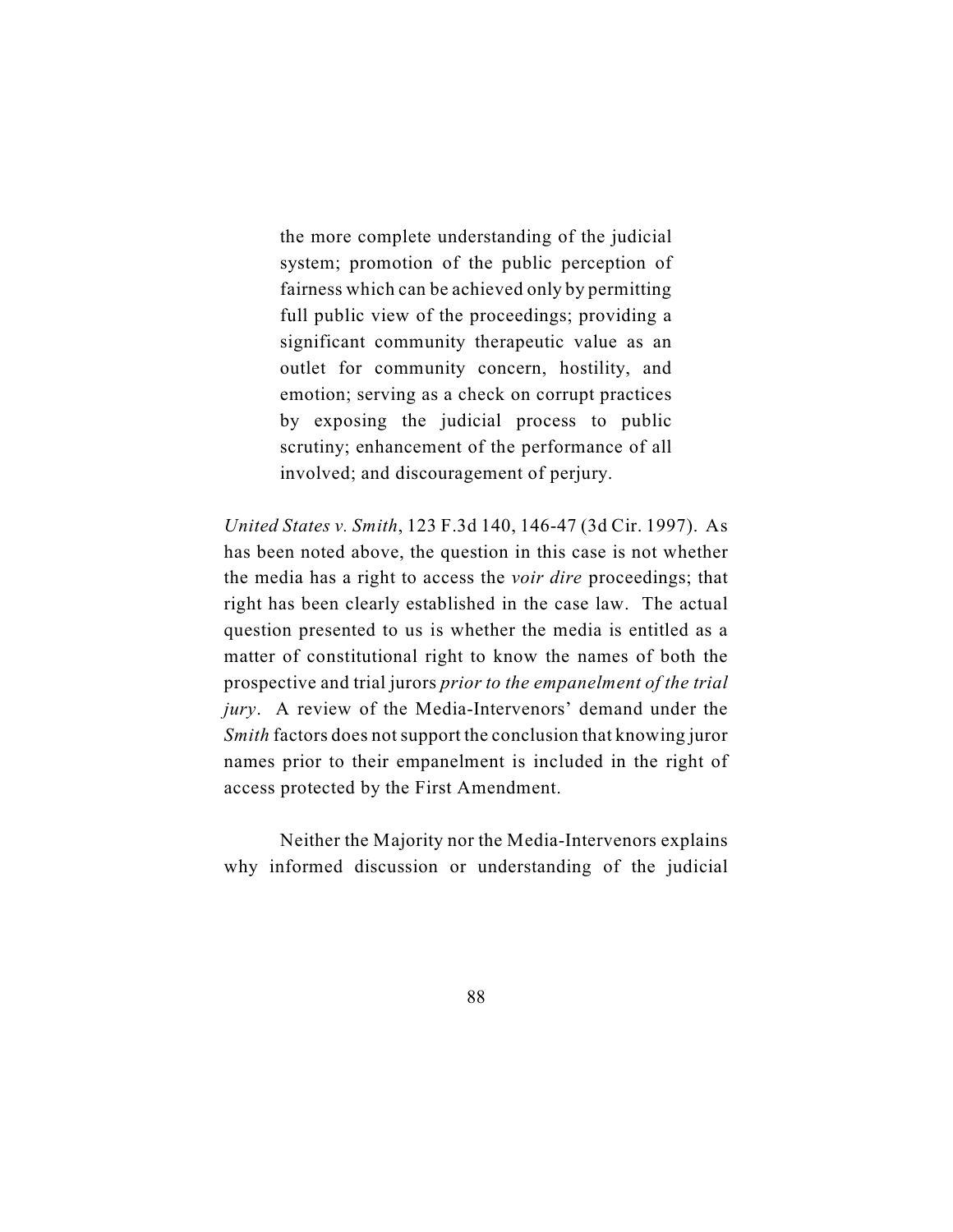process can only take place pre-trial.<sup>63</sup> Corruption could just as easily be rooted out post-trial as it could pre-trial. In addition, rather than making jurors more likely to be candid in their answers during *voir dire*, knowing that their personal lives and opinions will be exposed to the public by the media will more likely make jurors *less* willing to serve and less candid in their responses. *See In re South Carolina Press Assn.*, 946 F.2d 1037, 1044 (4th Cir. 1991) ("[T]he potential jurors will be more candid in their responses if they do not have to worry about what the public's opinion of those responses might be."); *see also Stewart*, 360 F.3d at 104 ("[W]e do not see why simply concealing the identities of the prospective jurors would not have been sufficient to ensure juror candor."). Suggesting that prospective jurors will be less than candid or will perjure themselves absent media scrutiny is entirely too cynical a view of the judicial process and its participants. *See Gannett*, 571 A.2d at 750 ("Gannett's fairness argument is based on the presumption that jurors will not respond truthfully, and therefore, the public requires further safeguard, which it is claimed only the press can provide. We refuse to adopt such a cynical view of the criminal justice system."). Thus, the *Smith*

 $^{63}$ If anything, it would seem that knowing how the jury ruled would put the public in a better position to decide whether the judicial process functioned appropriately. Prior to the actual verdict, the public can only speculate about how the jurors will rule and whether something in their personal lives will affect their verdict.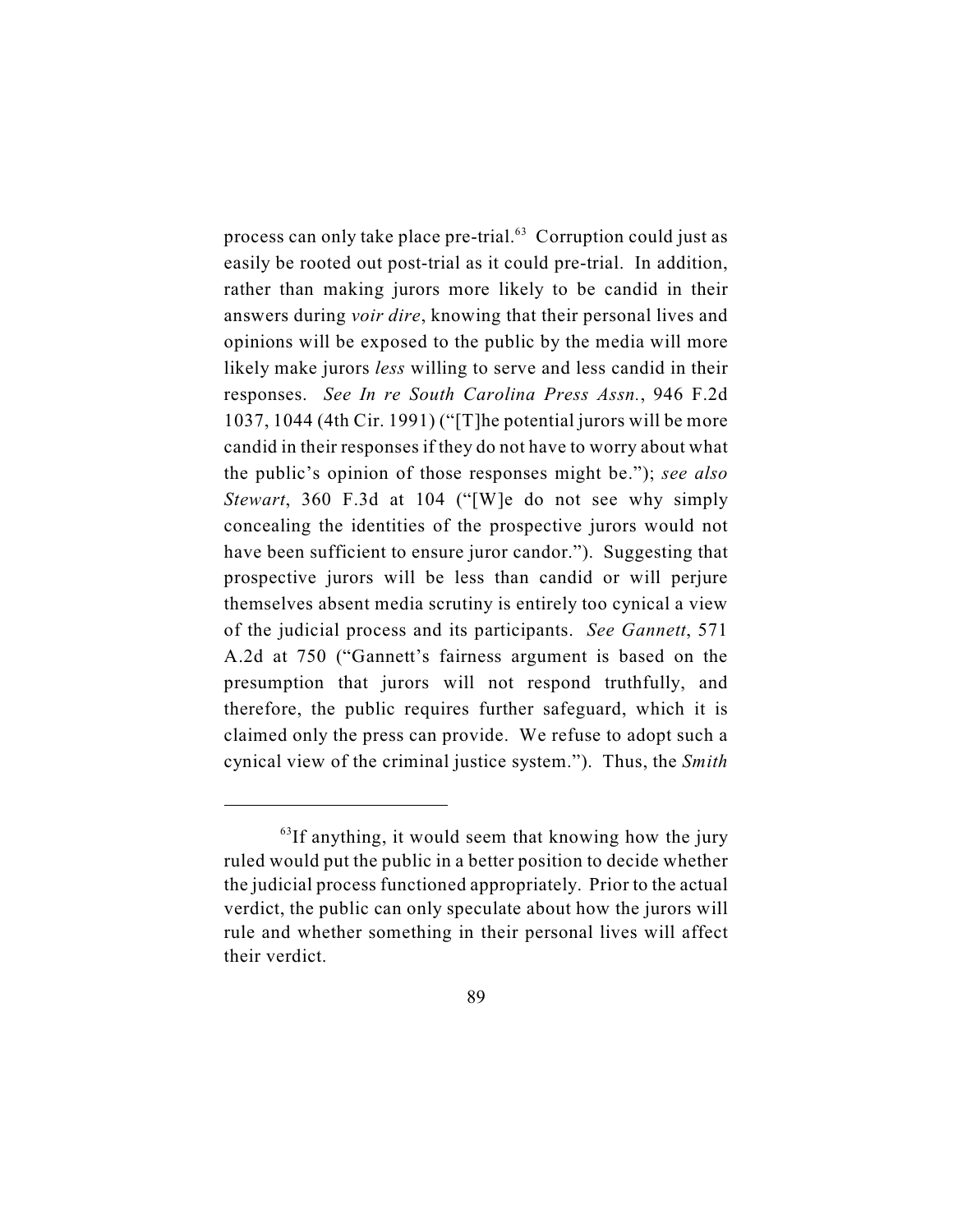factors do not dictate the result the Majority reaches today.

In addition to considering the benefits of public access to the names of the jurors,  $64$  we must also consider the potential dangers of public access. *See North Jersey Media Group, Inc. v. Ashcroft*, 308 F.3d 198, 217 (3d Cir. 2002) (noting that "to gauge accurately whether a role is positive, the calculus must perforce take account of the flip side – the extent to which openness impairs the public good," and that "were the logic prong only to determine whether openness serves some good, it is difficult to conceive of a government proceeding to which the public would not have a First Amendment right of access"). Requiring district courts to bow to media demands to know the names of prospective jurors would certainly impair the public good in many cases. Although the media may desire this information for the avowed purpose of opening the judicial

 $<sup>64</sup>$ In discussing the benefits of openness, the Majority</sup> states that it "cannot reconcile the conclusion that the public has the right to see the process in which this power [to decide the fate of a defendant] is exercised . . . and to see the process that selects those who will exercise the power . . . , with the conclusion that the public has no right to know who ultimately exercises this power." Maj. Op., *supra*, at 41. The question is not whether the public *ever* has a right to know who sits in judgment of a defendant in the vast majority of cases, however, but whether that right to know is only logically exercised, as the Majority suggests, *prior* to the commencement of the trial.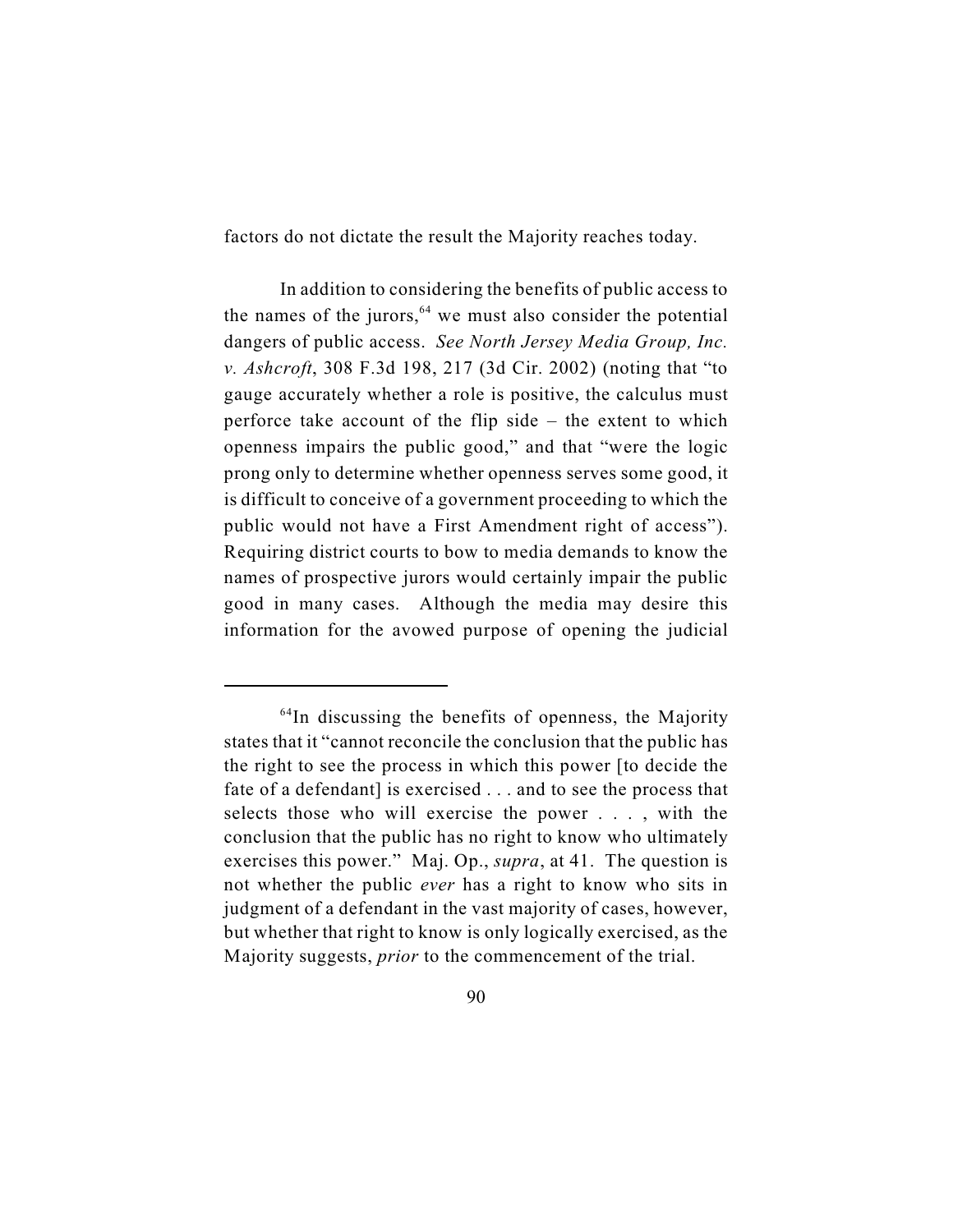process to public scrutiny, the media will likely use the information it possesses for the purpose of writing stories about the prospective jurors. In order to gather further information, there is a strong possibility that the media will make contact with the prospective jurors or their families and friends before the trial begins. Such reporting may require significant and unwarranted invasions of the privacy of the jurors, none of whom had a choice about being called to service. Furthermore, it stands to reason that it is more likely that the parties or their enemies will be able to exert influence over the jurors were they to know their identities. Finally, knowing that jury service will result in potential harassment and invasions of their privacy, citizens will likely be more reluctant to serve and less likely to be candid during jury selection. Thus, requiring preempanelment disclosure of the identities of prospective jurors raises significant concerns about hindering the public interest in fair and orderly trials presided over by unbiased jurors.<sup>65</sup> This,

 $<sup>65</sup>$ The District Court's concerns about juror harassment by</sup> the media are somewhat justified by the experience of the Delaware courts in *Gannett*:

Gannett, nevertheless, immediately published an article in the midst of trial highlighting the names and giving profiles of individual jurors. Apparently, this was the first newspaper article in Delaware to publish such information while a trial was in progress. The article admitted that the "jurors value[d] their privacy highly and became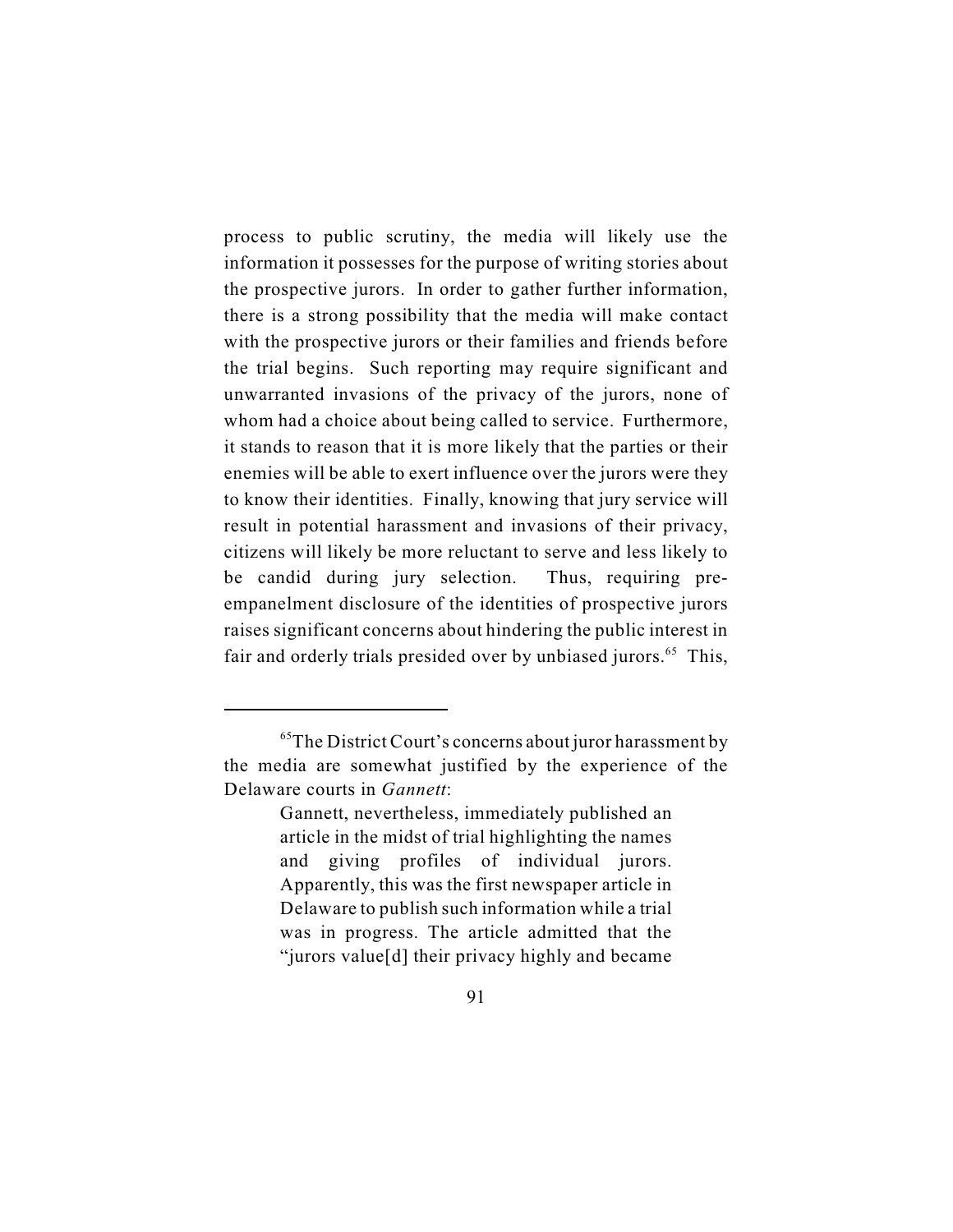ironically, is the very danger the right of access seeks to avoid.

In light of the foregoing analysis, the Majority's argument that the right of access necessarily includes the right to have the identities of the prospective and trial jurors

*Gannett*, 571 A.2d at 738.

I do not mean to suggest that the present Media-Intervenors would consider acting in the same manner as Gannett. *Gannett* merely demonstrates the *possible* disruption that pre-trial disclosure of jurors' names to the media may cause were the media to act inappropriately, and clearly the Media-Intervenors cannot presume to predict what other media sources may do.

extremely upset when a ... television crew followed some of them to lunch and attempted to film them eating." Further, it stated that the jurors "avoid[ed] media, family members of the victims and defendant, and anyone else who appear[ed] recognizable, leaving local restaurants at the sight of a familiar face from the courtroom." The article then continued with detailed profiles of the jurors, giving their names, hometowns, occupations, marital status, number and ages of their children, personal mannerisms and appearance. The latter portrayals were rarely flattering. Jurors were described as having a "stern expression", a "stern demeanor", "stylishly dressed", "admits to a hearing problem", "stout", "mostly bald", "short" and round", and "tall, balding and thin."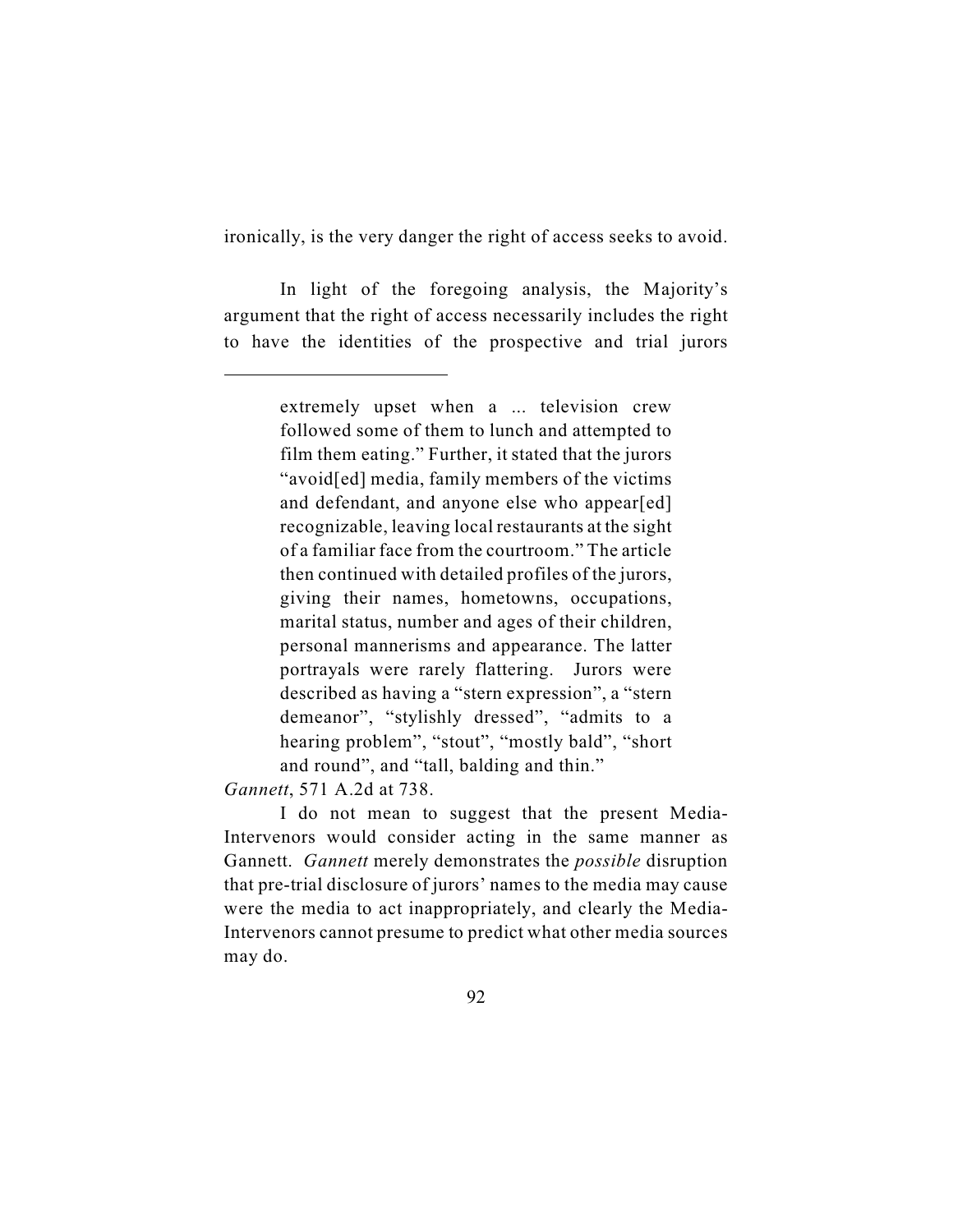announced to the public prior to the empanelment of the trial jury fails to pass the *Press-Enterprise II* logic test. There is no logical support for the line the Majority draws when it requires disclosure as a matter of constitutional right prior to the empanelment of the trial jury.<sup>66</sup> See, e.g., United States v. *Edwards*, 823 F.2d 111, 120 (5th Cir. 1987) (noting that the "usefulness of releasing jurors' names appears to us highly questionable"). The potential that pre-empanelment disclosure will hinder the judicial process, whether by tainting the jury, making it more difficult to select an uninformed jury, or subjecting the jurors to harassment and depredation, far outweighs the benefit to the public of knowing the names of the prospective and trial jurors prior to the commencement of the trial. $67$  Accordingly, I do not believe that logic supports the

 $66$ In fact, many of the cases cited by the Majority concern *post-trial* access to the identities of jurors, which suggests that logic does not require the arbitrary pre-empanelment line drawn by the Majority today. *See, e.g., Press-Enterprise I*, 464 U.S. at 512; *In re Globe Newspaper*, 920 F.2d at 91-93.

 $\rm^{67}$ Determining whether the "logic" prong mandates a First Amendment right of access to the names of the jurors prior to the trial is admittedly a speculative analysis that requires a balancing of the theoretical benefits and detriments of pre-trial release. However, such an analysis of the theoretical benefits and detriments is required by the Supreme Court. If anything, the foregoing analysis makes a strong case that the decision whether to release the names of the prospective jurors should be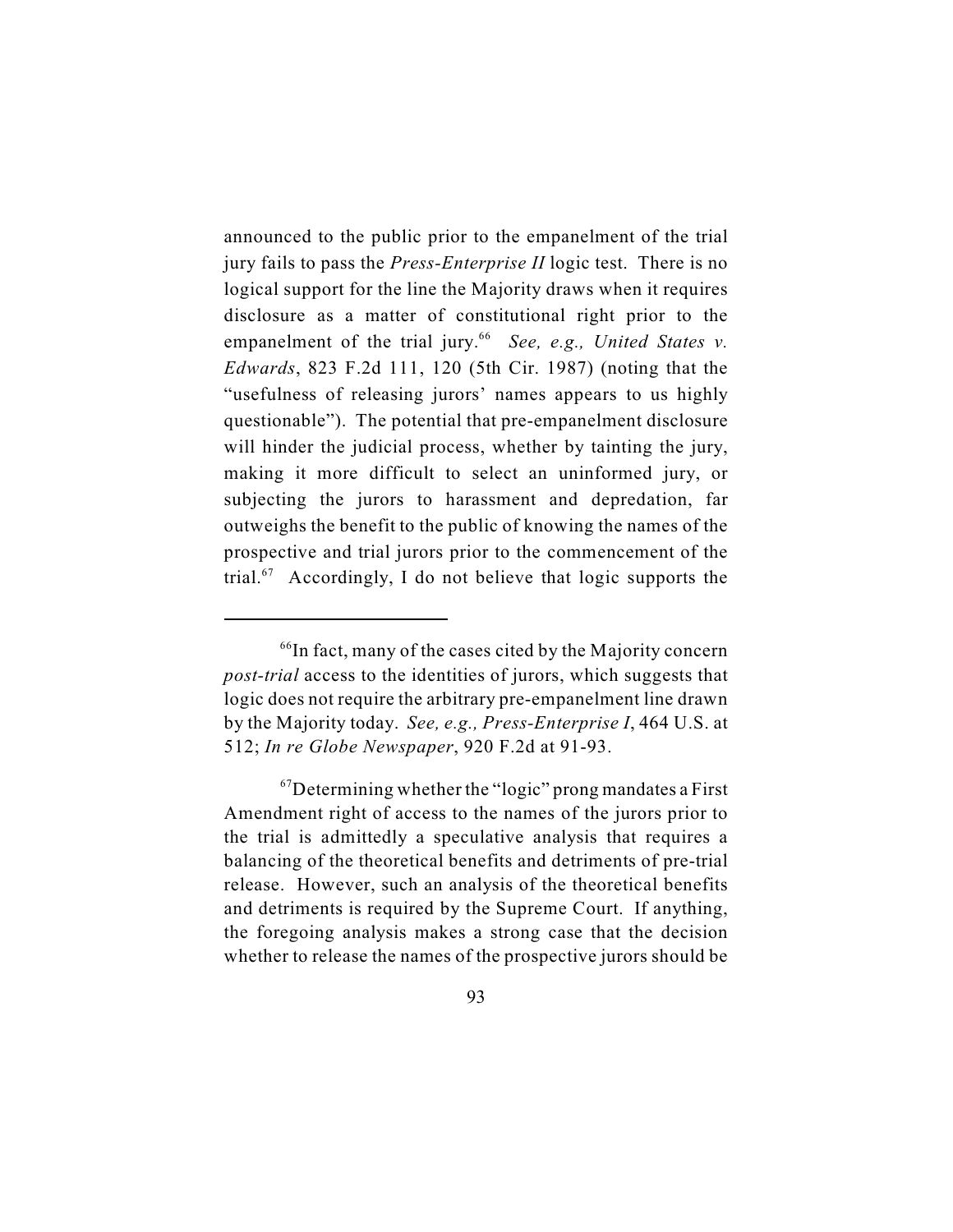constitutional rule announced by the Majority: that courts must disclose the names of prospective and trial jurors to the media prior to empanelment as a matter of constitutional law.

### *B.*

Two cases from other jurisdictions are instructive, although not binding, with regard to the question of whether the First Amendment right of access includes a right to force a district court to disclose the identity of the prospective jurors. Both *United States v. Black*, 483 F. Supp. 2d 618 (N.D. Ill. 2007), and *Gannett Co., Inc. v. State*, 571 A.2d 735 (Del. 1990), addressed factual and procedural circumstances virtually identical to those presented in this appeal.

# *1.*

*Black* involved a high-profile criminal fraud prosecution. In that case, the district court, recognizing the intense media coverage of the trial, held anonymous *voir dire* in open court but entertained the peremptory challenges at sidebar. *See Black*, 483 F. Supp. 2d at 620-21. Following jury selection, the district court disclosed the names of the empaneled jurors and the

left to the measured discretion of the trial judge, who is in the best position to determine whether disclosure, in light of the particular facts of the case, will be more beneficial than detrimental to the public good.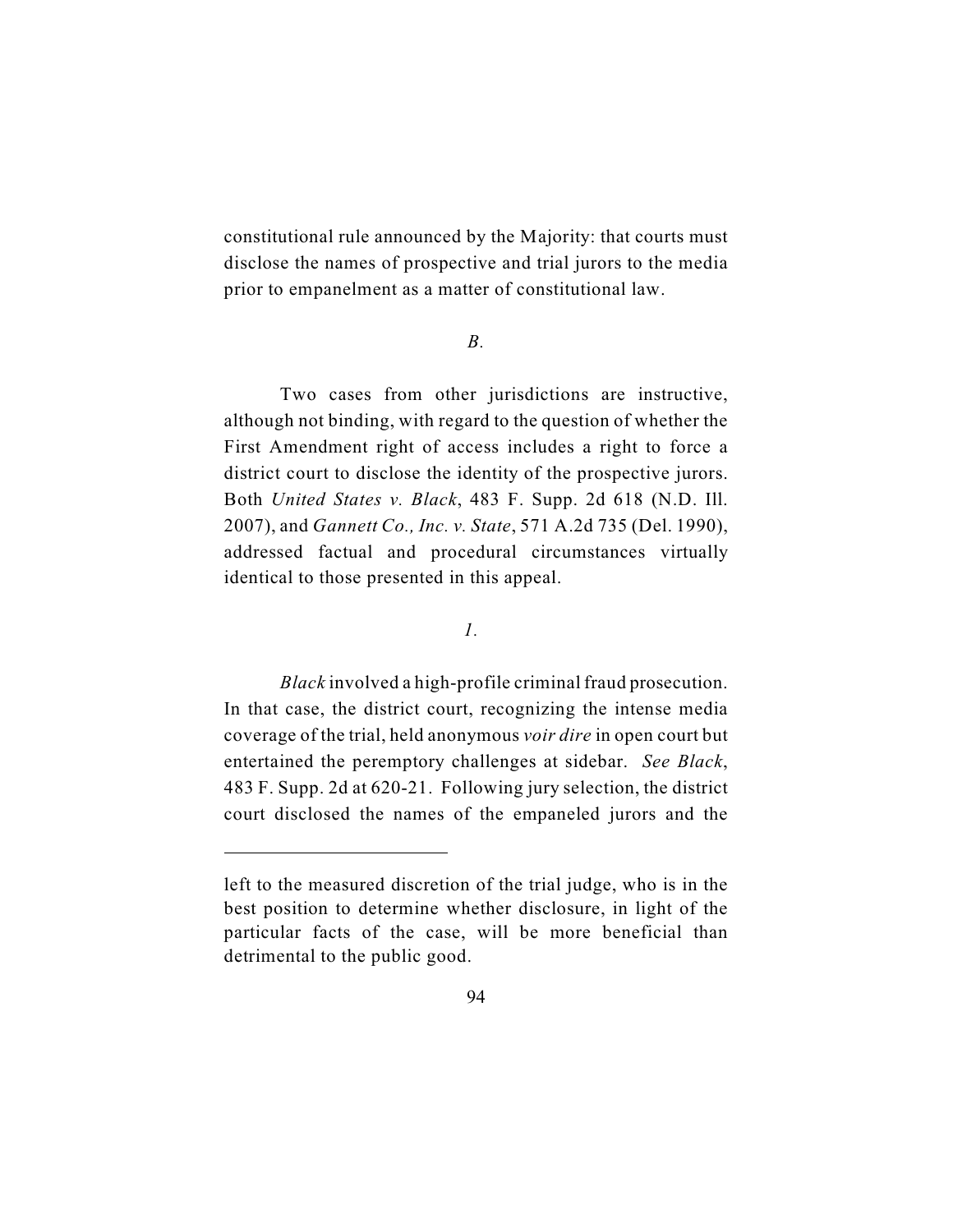alternates to the parties, but it did not release that information to the media. *Id*. at 621. The media filed a motion to compel the district court to release the names of the jurors and alternates prior to trial. *Id*. at 620.

After engaging in an extensive discussion and analysis of the *Press-Enterprise II* factors, the district court denied the motion. *See id*. at 622-30. According to the district court, not all aspects of the criminal trial process are protected by the First Amendment's right of access. *See id*. at 622 (citing circuit court decisions holding "that the First Amendment does not guarantee access to withdrawn plea agreements, affidavits supporting search warrants, or presentence reports"). The court noted that the issue in *Black* was not whether the media had a right of access to the *voir dire* proceedings, as that question was settled, but whether experience and logic dictated that the media had a constitutional right to learn the names of jurors before a verdict was rendered. *See id*. at 624. After reviewing decisions and opinions from other circuit and district courts, all of which upheld varying degrees of restriction on the media's access to the names of prospective jurors, the district court determined that analyzing the voir dire process in light of the "experience" prong of *Press-Enterprise II* did not result in a finding that the media had a constitutional right to the names of the jurors prior to the conclusion of the trial. *See id*. at 626. The district court in *Black* also held that the "logic" prong of the *Press-Enterprise II* test did not establish a constitutional right. In particular, the district court noted that open access to juror names did not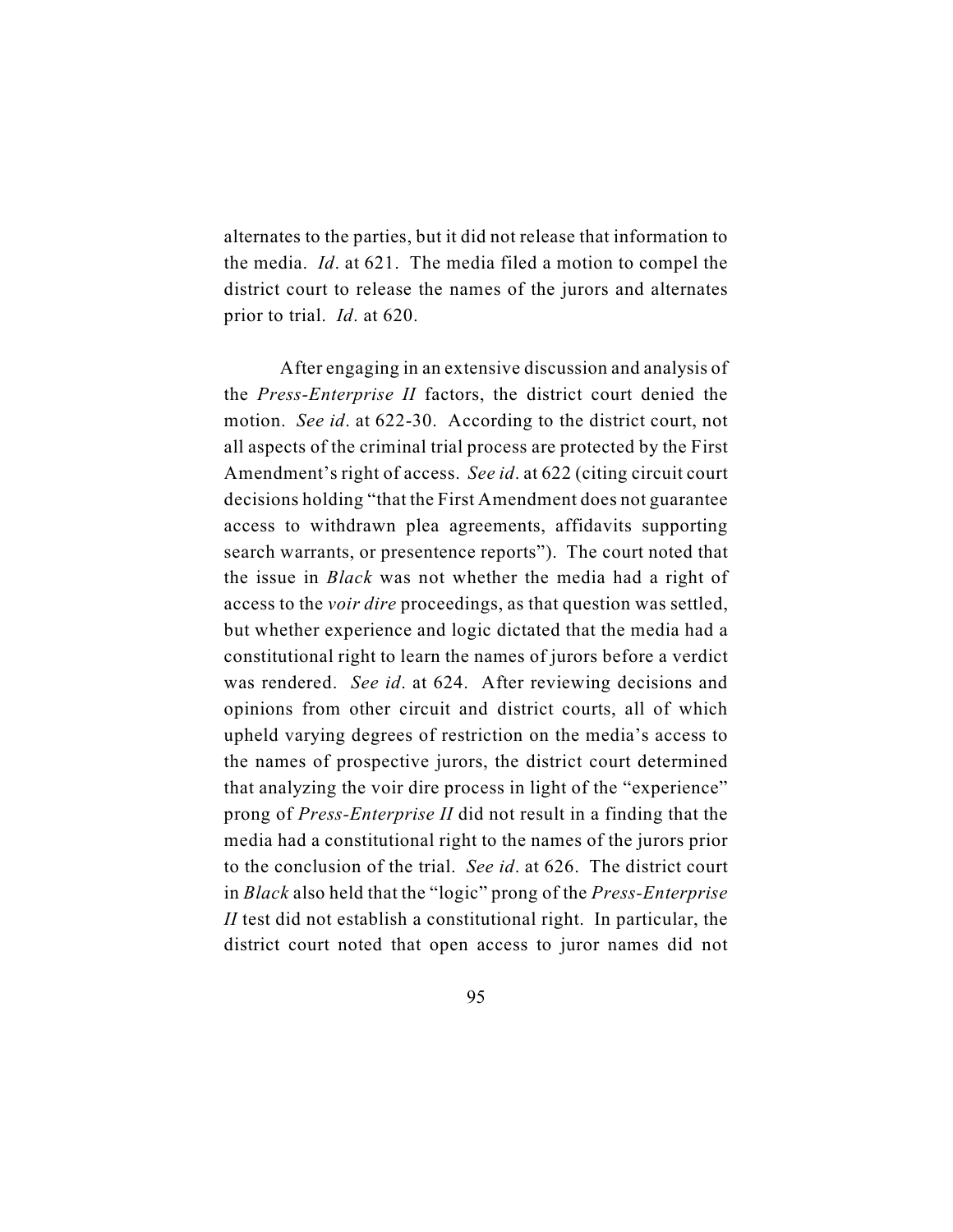achieve the same effect of vindicating the public's right to oversee judicial proceedings as did requiring the process itself to be available to public scrutiny. *See id*. at 628 ("But open access to juror names during the pendency of trial has no similar effect and, in fact, disclosure *enhances the risk* that the jury will not be able to function as it should, in secrecy and free of any outside influence.") (emphasis in original). Accordingly, the court in *Black* refused to release the names to the media, having found no constitutional right to know the names of the jurors prior to the conclusion of the trial.

## *2.*

As in *Black*, the Delaware Supreme Court in *Gannett* had to determine if and when the Constitution requires public disclosure of the names of prospective and trial jurors. *Gannett* involved a high-profile murder case. Based on extensive publicity in the prior trial of a co-defendant and overwhelming pre-trial publicity in the case presently before it, the trial court in *Gannett* decided to withhold the names of prospective jurors from the media during *voir dire*; it permitted the parties to know the identities of the prospective jurors. *See Gannett*, 571 A.2d at 737. Much like the case before us, prospective jurors in the *Gannett* case were only identified by their assigned juror number. *See id*. The media was permitted to be present in the courtroom and to observe and report on the proceedings. *See id*. at 738. Gannett, the publisher of a state-wide daily newspaper, intervened and petitioned the trial court to release the names of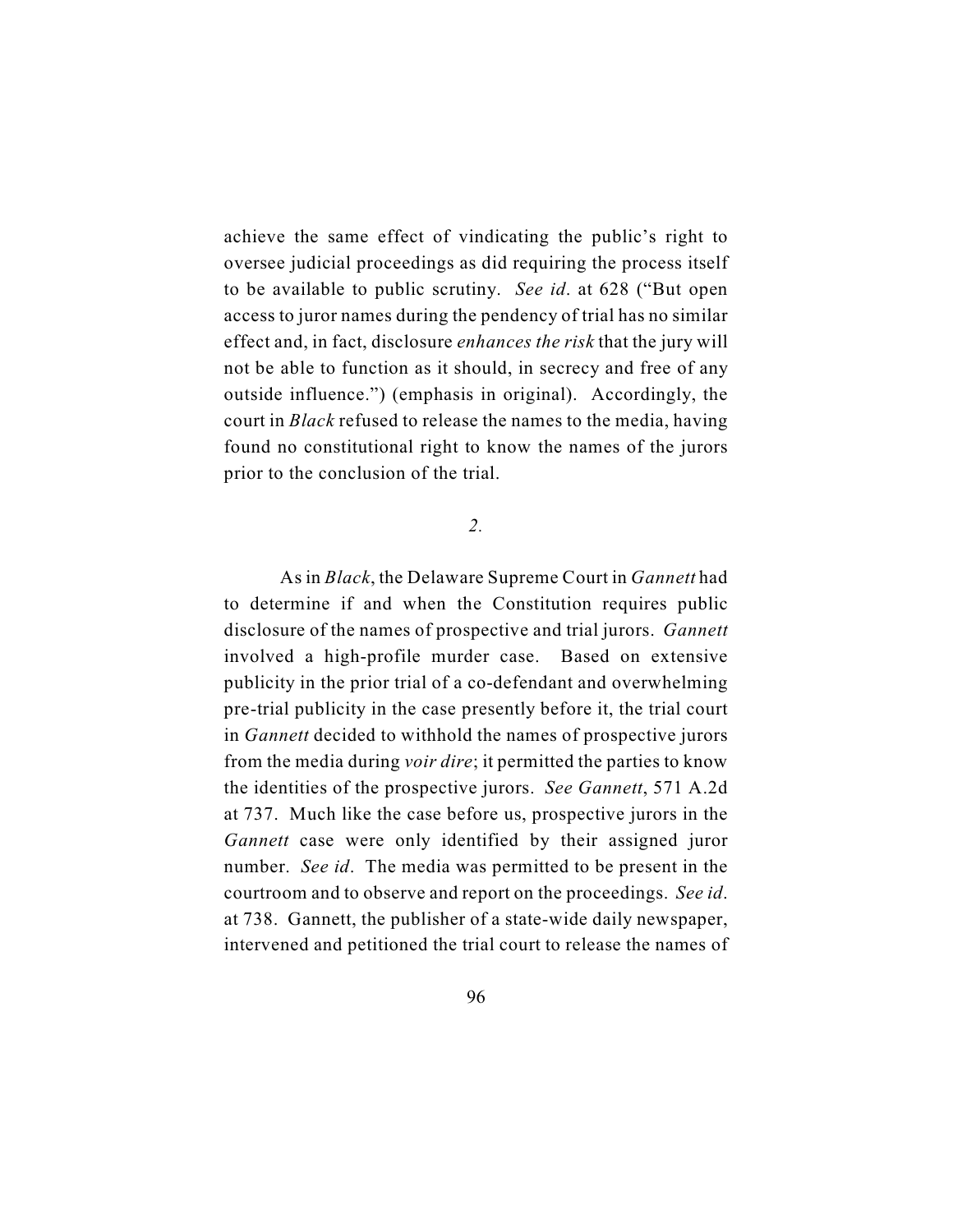the prospective jurors prior to jury selection. *See id*. The trial court refused, and Gannett appealed to the Delaware Supreme Court. *See id*. at 739.

The Delaware Supreme Court upheld the trial court's jury selection procedures, noting that because Gannett failed to satisfy either of the *Press-Enterprise II* requirements, no qualified right to the names of the prospective jurors existed prior to jury selection. *See id*. at 751. According to the Delaware Supreme Court, the issue of whether the right of access included the right to know the names of the prospective jurors was one of first impression, as all of the cases dealing with the right of access concerned restrictions on the right to view court documents or complete closures of the courtroom. *See id*. at 741-42; *see also id*. at 742 ("To our knowledge, however, no court has yet recognized a right of access to jurors' names."). Accordingly, the Court employed the *Press-Enterprise II* test because it was the "most closely analogous basis for disposition of the matter." *Id*. The Court framed the issue in the case as: whether the "announcement of jurors' names has traditionally been open to the press and general public." *Id*. at 743. It concluded that "the historical tradition gives trial courts discretion over [*voir dire*] matters, which is reflected in express statutory provisions enacted by duly elected representatives of the people at the state and national levels." *Id*. at 748.

In addition to determining that experience weighed on the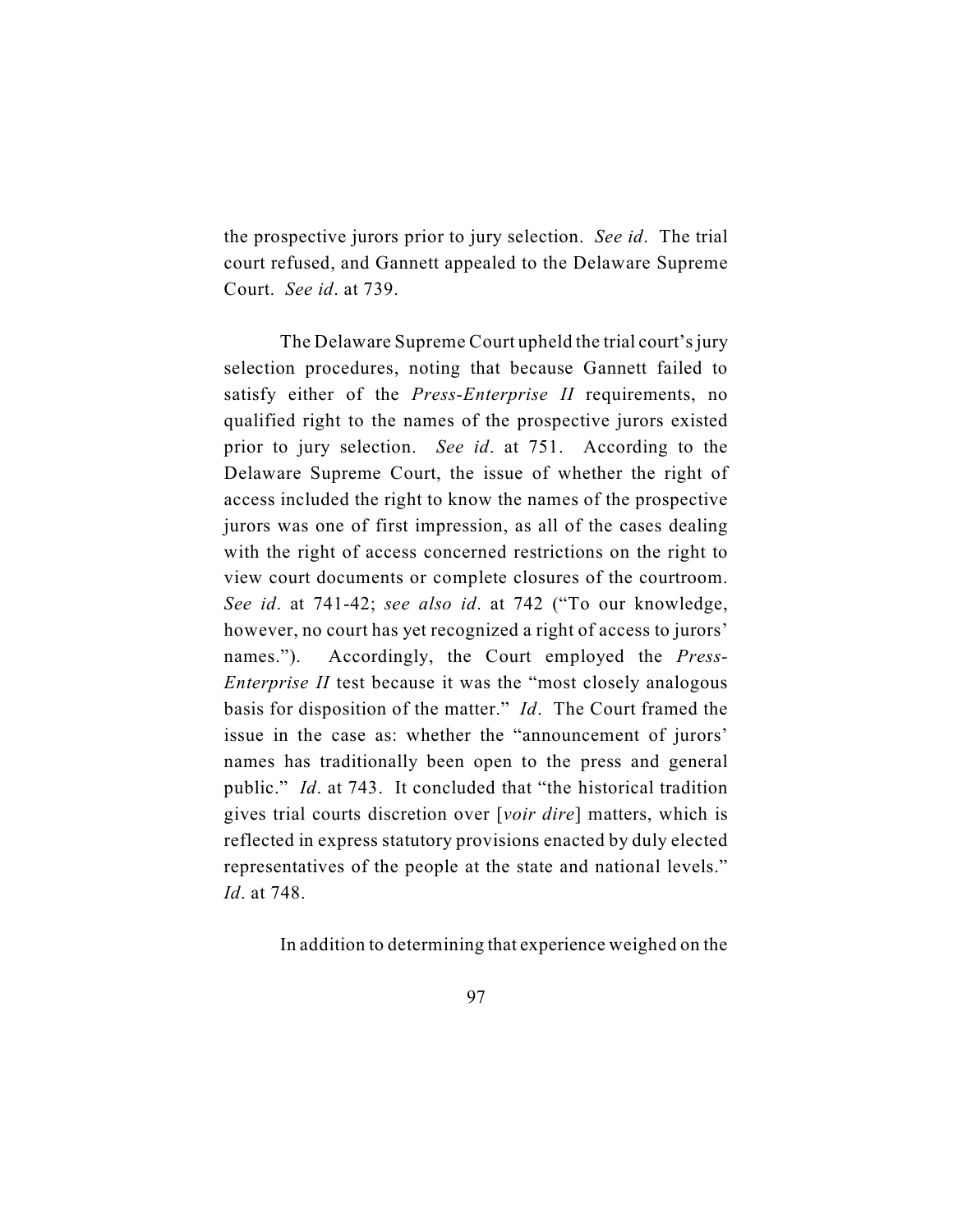side of giving the trial courts discretion to manage *voir dire* procedures, the Court held that announcing the names of the prospective jurors had only a tenuous and insignificant logical connection to the goals of the First Amendment's right of access. *See id*. at 751 (noting that the trial court's procedures "assured the public that the trial was fair without closing the proceedings to anyone," and that "there is nothing to suggest that such actions undermined public trust in the judicial system"). In so holding, the Court rejected the claims put forth by the defendant that announcing the names of the prospective jurors was necessary to ensure that jurors were candid in their responses to *voir dire* questioning. *See id*. at 750. Thus, the Court held, the media was not entitled, as a matter of constitutional right, to the names of the prospective jurors prior to the commencement of the trial. *See id*. at 751.

### *3.*

*Black* and *Gannett* analyzed the precise question before us in virtually identical factual circumstances. Both courts concluded that the First Amendment right of access *does not* include a right to know the names of prospective and trial jurors. The courts in both cases undertook an extensive and thorough analysis of the *Press-Enterprise II* factors in reaching the conclusion that the decision to withhold the names of jurors, whether before or during the trial, is within the discretion of the trial courts. Those courts did not, as the Majority does in its opinion, merely presume that because *voir dire* is generally held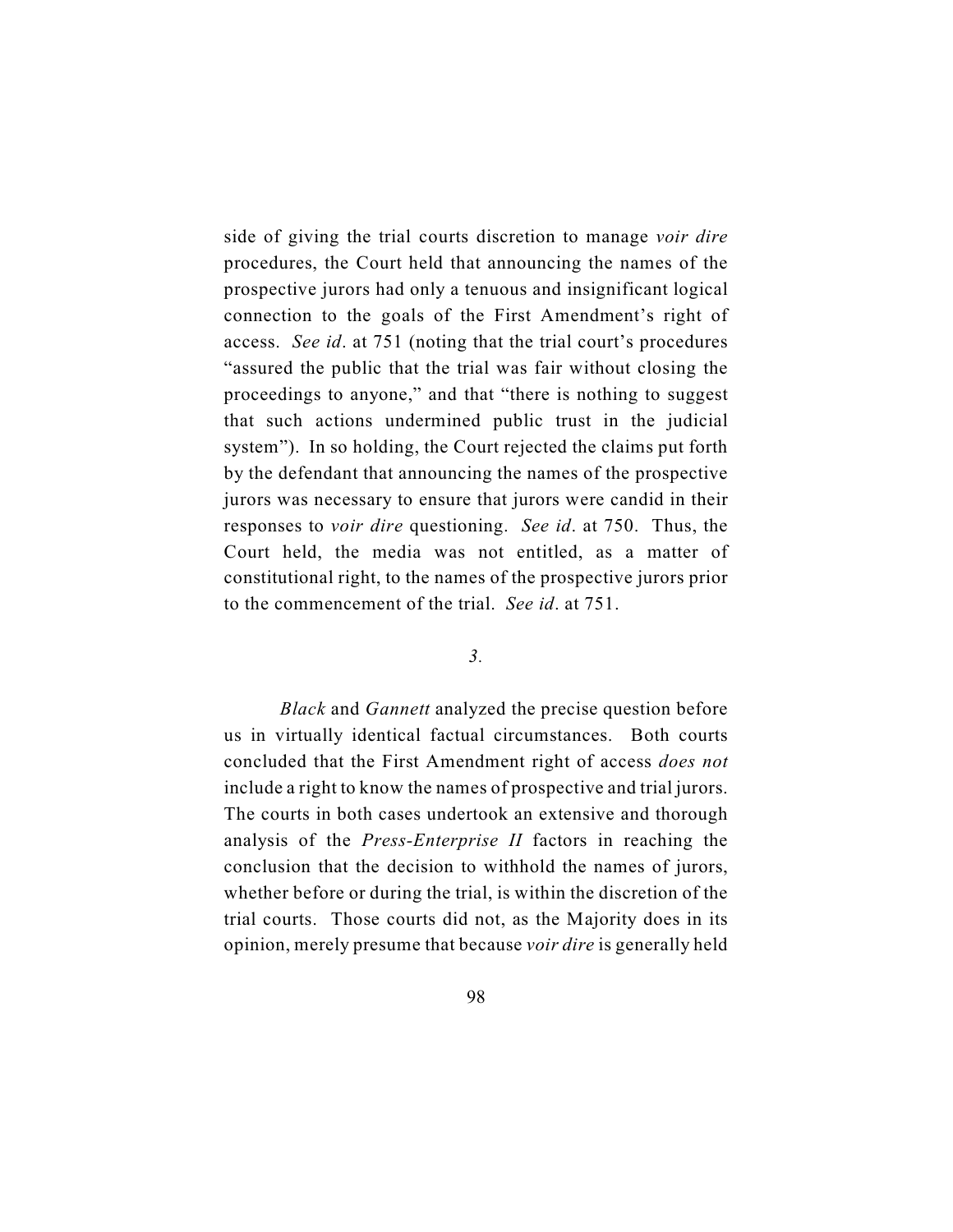in public and because many years ago juries were only drawn from small communities in which people knew one another, that there must be an historical tradition of permitting the public to force disclosure of the names of prospective jurors. Accordingly, although the *Black* and *Gannett* holdings are not binding on our Court,  $68$  they do offer a great deal of insight as to how this Court should analyze and address the particular question before us.

 $68$ In their brief, the Media-Intervenors were quick to point out that *Black* was a district court decision, and thus entitled to little weight. As I have noted, however, almost all of the cases cited by the Media-Intervenors and the Majority deal with complete closure of the proceedings or demands for post-trial release of jurors names. Neither the Media-Intervenors nor the Majority have identified any binding authority that addresses the precise question before us: whether the media has a right under the First Amendment to force disclosure of the names of jurors prior to the empanelment of the jury. Accordingly, to the extent that the *Black* court actually reaches this precise question, its decision is entitled to no less weight than any other authority identified by the Media-Intervenors.

For the same reason, the Delaware Supreme Court's decision in *Gannett* is not to be ignored. If anything, *Gannett*'s facts and procedural posture are almost identical to those of the case before us. It is the most persuasive authority that has been brought to our attention, as it is the most on-point with the facts of the case before us.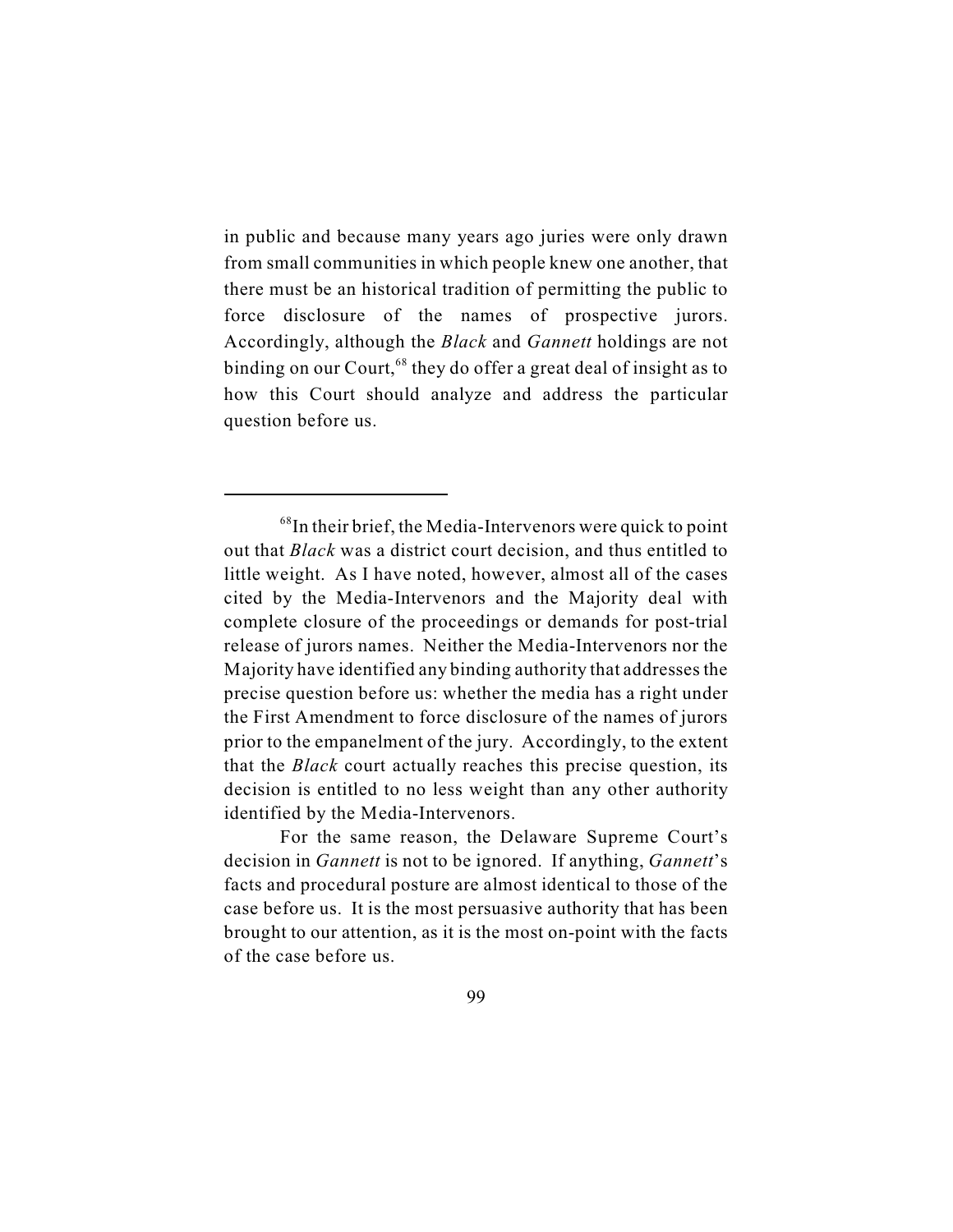In conclusion, an analysis of the *Press-Enterprise II* test does not support the rule announced by the Majority today. Neither the Media-Intervenors nor the Majority has produced convincing evidence that the public has a qualified right under the First Amendment to force the disclosure of the names of both the prospective and trial jurors prior to empanelment.<sup>69</sup>

<sup>&</sup>lt;sup>69</sup>The Majority suggests that we review *de novo* whether the right of access includes a right to know the names of jurors. *See* Maj. Op., *supra*, at 29 (citing *Antar*, 38 F.3d at 1356-57). However, much of the case law concerning the right of access places the burden of satisfying the experience and logic test, whether explicitly or implicitly, on the party asserting the right to access. *See, e.g., Press-Enterprise II*, 478 U.S. at 8; *North Jersey Media Group*, 308 F.3d at 209; *United States v. Corbitt*, 879 F.2d 224, 228 (7th Cir. 1989); *Black*, 483 F. Supp. 2d at 623; *Gannett*, 571 A.2d at 749. To the extent that the Majority suggests that the burden is on the Government to demonstrate that no tradition of openness exists, this is a mischaracterization of the burden. *See* Maj. Op., *supra*, at 34 n.27 ("[T]his would not by itself prove that no tradition of openness exists."). The standard is either *de novo* or the burden is on the Media-Intervenors to satisfy the *Press-Enterprise II* test; the burden is not on the Government to prove the inapplicability of the *Press-Enterprise II* factors. Regardless of which standard is used, however, the claim of a right to access the names of jurors prior to the trial fails to satisfy the *Press-Enterprise II* test.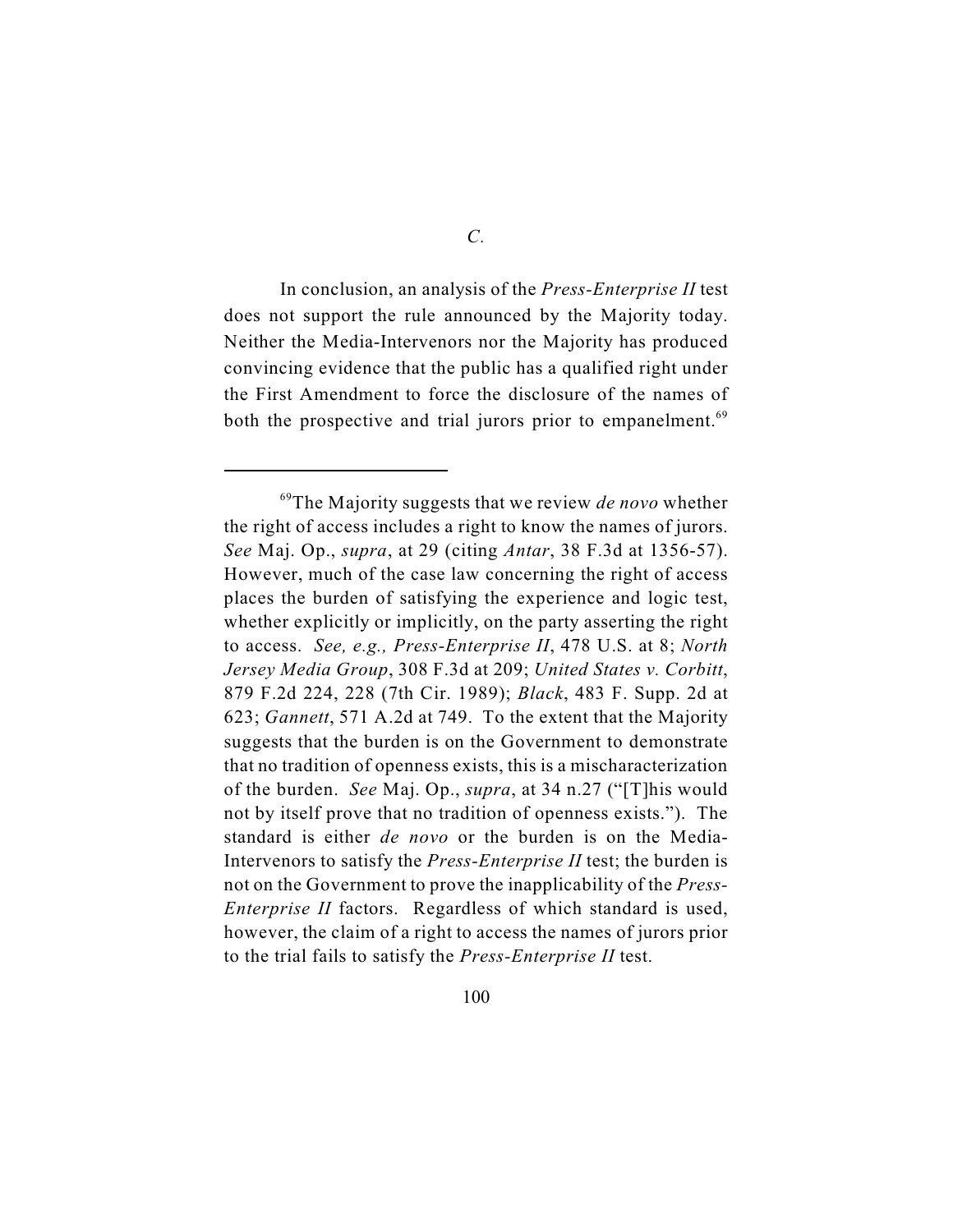The Majority's analysis of whether there is an historical practice of revealing the names of prospective and trial jurors prior to the empanelment of the trial jury largely ignores the suggestions of Congress and the Judicial Conference, as well as court practices of at least the last half-century. In addition, the Majority relies on cases granting the media *post-trial* access to juror names for the proposition that the media is entitled to the names of the jurors *prior to* the trial, a conclusion that does not follow from the cited authority. Finally, the Majority offers little to support its conclusion that the public's desire to know the names of jurors prior to the beginning of the trial plays such an important role in the proper functioning of the judicial process that the media is entitled to force pre-trial disclosure despite the trial court's determination that anonymity is in the best interests of the parties and the judicial system. Simply because preempanelment disclosure may play a positive role in some cases does not, by itself, make that role so significant that preempanelment disclosure is required by the Constitution. *See Gannett*, 571 A.2d at 745 ("Merely because an historic procedure exists, does not automatically enlarge it to constitutional proportions.").

The names of jurors are neither a "place" nor a "process," and the history of *voir dire*, especially over the last half-century, has been one of increased discretion on the part of the district courts. Neither "experience" nor "logic" suggests that jurors have to be known to the public prior to the beginning of the trial in order for the judicial system to function properly and fairly. If anything, the anonymity of prospective and trial jurors, especially in high profile cases, is *more* consistent with the proper and fair functioning of the judicial process. *See Scarfo*, 850 F.2d at 1023 ("Because the system contemplates that jurors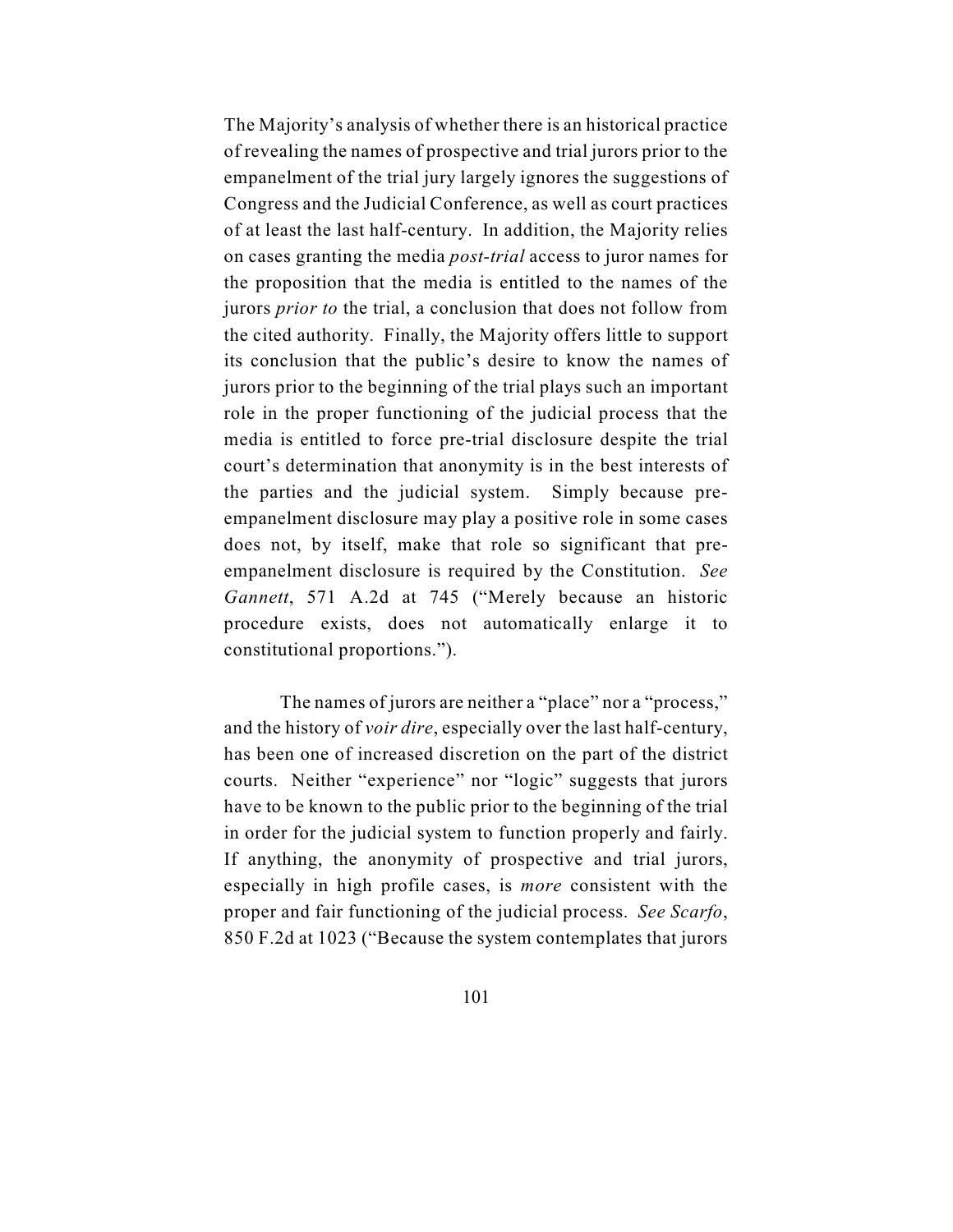will inconspicuously fade back into the community once their tenure is completed, anonymity would seem entirely consistent with, rather than anathema to, the jury concept.").<sup>70</sup> Accordingly, I cannot join the Majority's holding that the media has a constitutional right to know the names of the prospective and trial jurors, and that this right must be vindicated prior to the empanelment of the jury.

# III.

The Majority's analysis of *Press-Enterprise I* and *Press-Enterprise II* leads it to the conclusion that the ability of the media to force disclosure of the identities of the prospective and trial jurors is protected as part of the First Amendment right of access. Even if I agreed that this analysis was correct, which I do not, I would hold that the reasons given by the District Court in its December 21 Order were sufficient to permit the District Court to temporarily withhold the names of the prospective and trial jurors.

# *A.*

As this Court has noted, the media's First Amendment

<sup>&</sup>lt;sup>70</sup>See also Scarfo, 850 F.2d at 1023 ("As judges, we are aware that, even in routine criminal cases, veniremen are often uncomfortable with disclosure of their names and addresses to a defendant.... If ... jury anonymity promotes impartial decision making [in high-profile cases], that result is likely to hold equally true [even] in less celebrated cases.").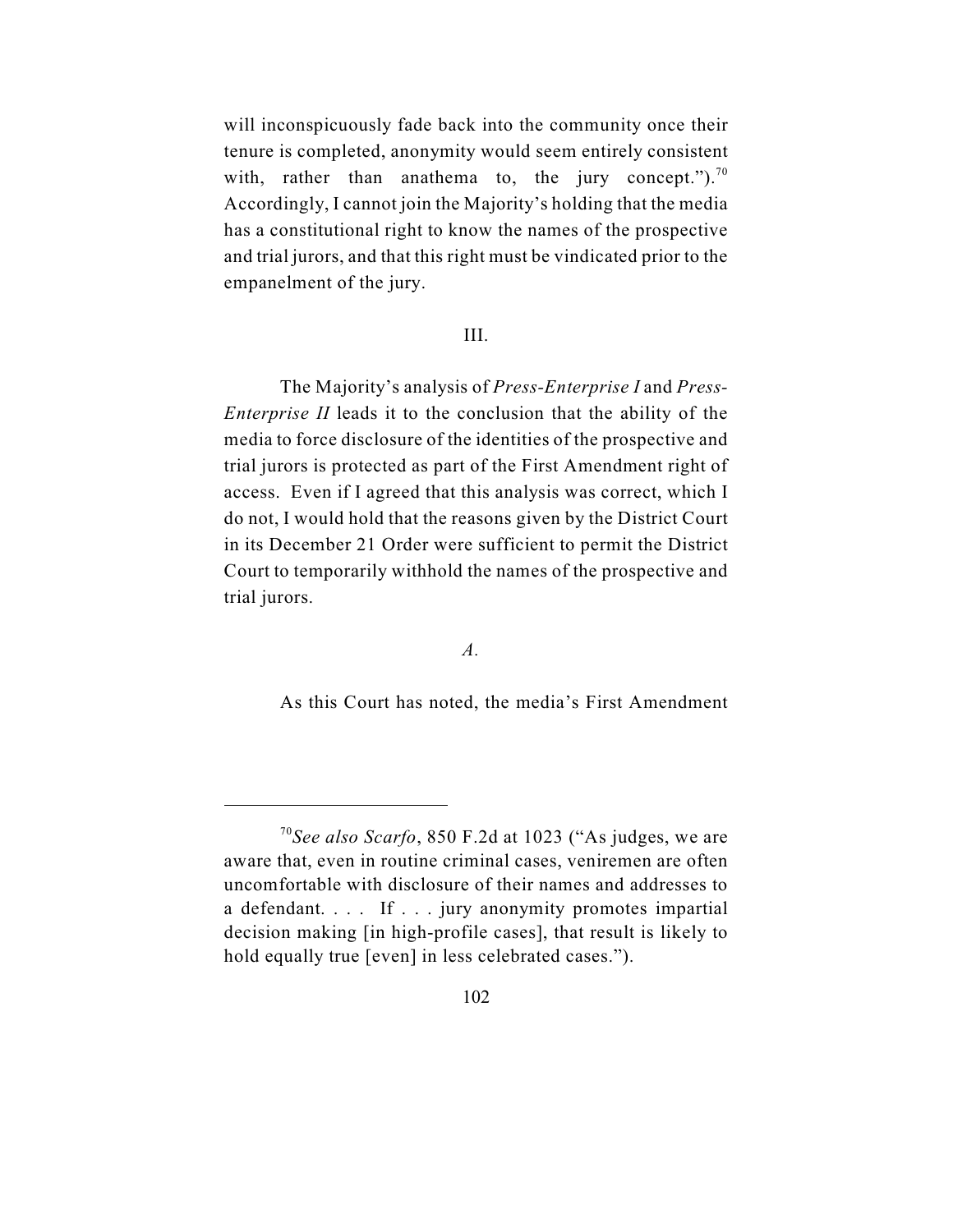right to have access to trial proceedings is not absolute.<sup>71</sup> Smith, 123 F.3d at 147. It is, rather, a presumptive right that can be overcome where there is a compelling reason to close the proceedings or withhold the information. *See Press-Enterprise I*, 464 U.S. at 509 (requiring the district court to show cause "that outweighs the value of openness"). As the Supreme Court suggested in *Press-Enterprise I*, a district court must place sufficient and compelling reasoning on the record such that "a reviewing court can determine whether the closure order was properly entered." *See id*. at 510. In light of the Supreme Court's jurisprudence in this area, it is necessary to determine whether there is a compelling reason for the actions taken by the District Court and whether those actions are narrowly tailored to achieve the goals of the District Court. *See Antar*, 38 F.3d at 1359.

*1.*

The District Court had a number of concerns in mind when it prepared its jury selection order. The District Court expressed a great deal of concern about the harassment that the

 $71$ As the Supreme Court acknowledged, some parts of the judicial process may need to be temporarily shielded from the scrutiny of the media in order to protect the rights of the defendant or the rights of the jurors. *See Press-Enterprise I*, 464 U.S. at 509. Certain parts of the process, such as sidebar discussions or private discussions between the parties in chambers, have been historically conducted away from the public. In addition to the common practice in courts, the United States Code also protects information and records used by the clerk of courts in connection with the jury selection process. *See* 28 U.S.C. § 1867(f).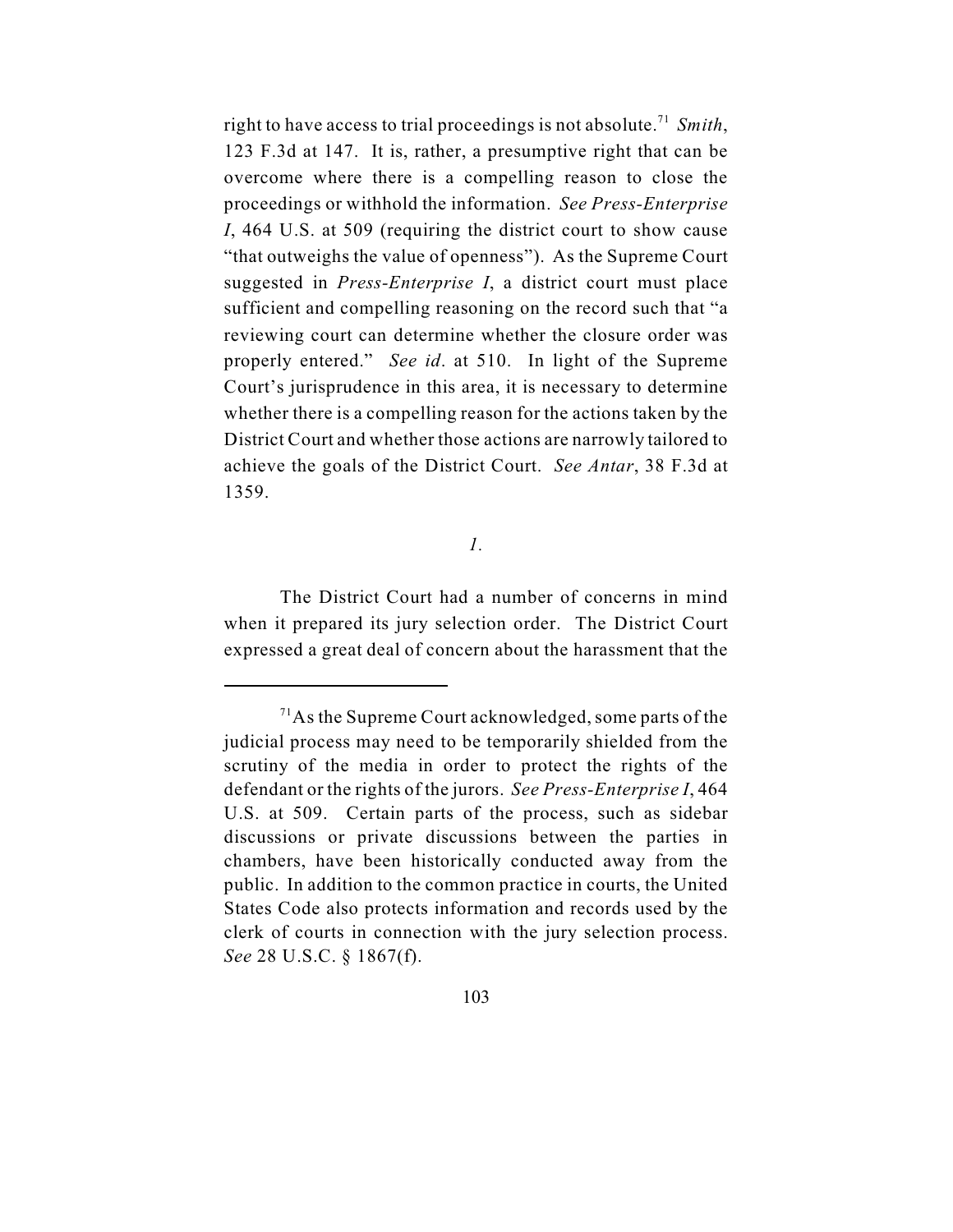jurors, as well as their families, friends, and co-workers, would face were their identities known to the media prior to the trial. The District Court also noted that its reluctance to release the names of the jurors prior to empanelment of the jury was based, in part, on the effect that such media exposure would have on the ability to select a jury that would be fair, impartial, and willing to serve.<sup>72</sup> As this Court has noted, a fair and impartial jury is an essential part of our system of justice. *See Gov't of Virgin Islands v. Riley*, 973 F.2d 224, 226 (3d Cir. 1992) ("It is axiomatic that one of the fundamental rights a defendant possesses is the right to a fair trial before an impartial,

 $12$ <sup>72</sup>The Majority casually casts aside the District Court's concern that the Media-Intervenors want to publish stories about the prospective jurors prior to the empanelment of the jury. In light of the prevalence of the news media in modern society and the risk that jurors could be influenced by media coverage or hindered in their ability to be impartial, I would not be so cavalier in dismissing the District Court's concerns. It is difficult to imagine that it would be possible to pick a fair, impartial, and willing jury that has no outside knowledge of the case if the news media camps outside of the jurors' houses and questions them on their way to the courthouse. This is not to suggest that the Media-Intervenors' motives are improper or that these particular media outlets will attempt to harass or write stories about these jurors. Nevertheless, other members of the media could do so. The District Court is likely correct, however: the media in general wants the names of the prospective jurors in order to publish stories about them. Such stories will arguably require contact between the Media-Intervenors, or other members of the media, and the prospective jurors, which runs the risk of further diminishing the pool of impartial prospective jurors in a case that has already received a great deal of local, state, and national media attention.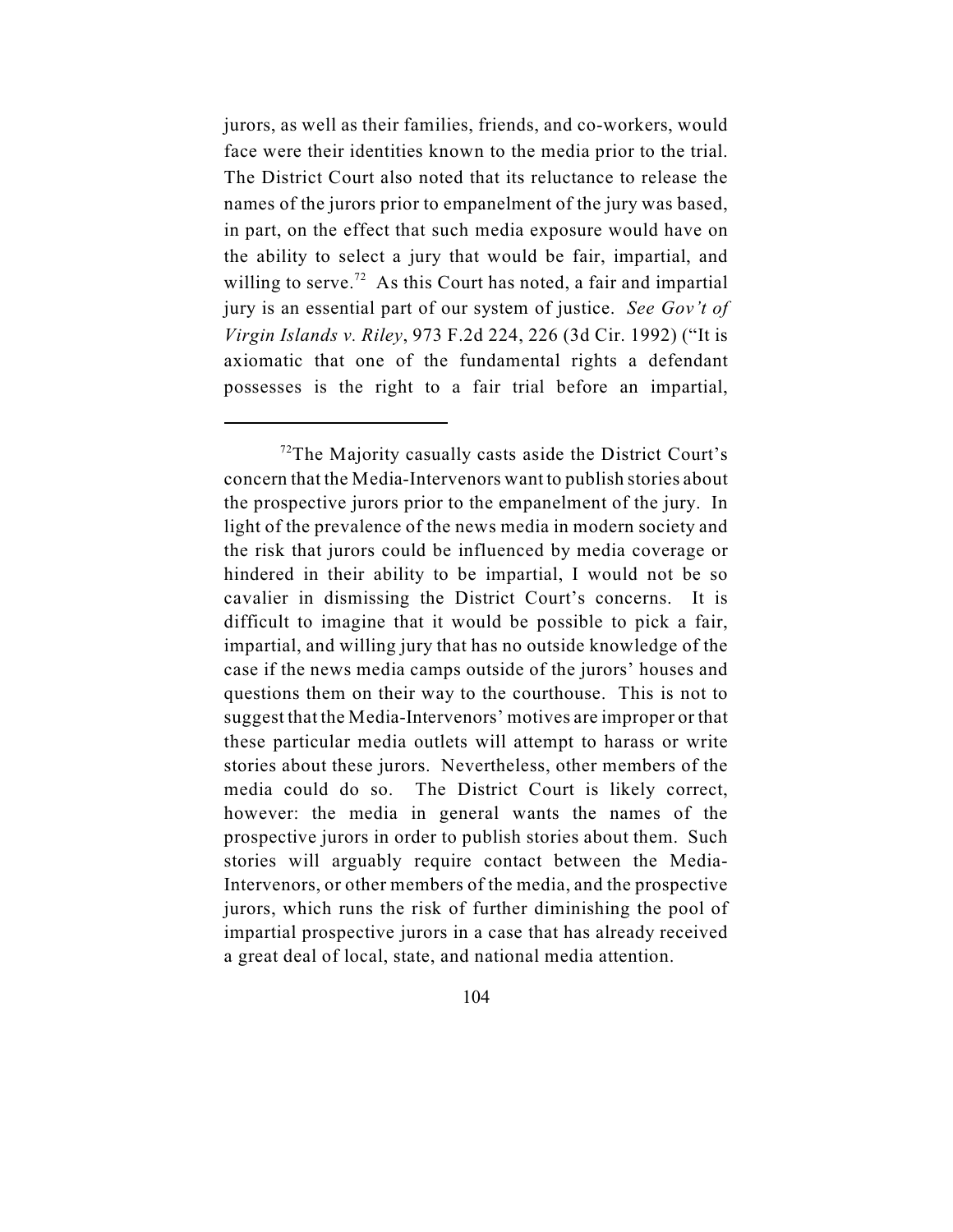'indifferent' jury of his peers."). Thus, protecting the jury from harassment and outside influence is essential to ensuring that the jury's verdict is free from doubt.

The District Court's concern about protecting the privacy of the jurors goes in tandem with the aforementioned concern about avoiding potential outside influences on the jury. In the December 21 Order, the District Court noted its concern about the privacy of the prospective and trial jurors given the tremendous media attention this trial has garnered. The privacy of jurors is a significant interest, as protecting that privacy is the best way to avoid harassment of the jurors. *See Press-Enterprise I*, 464 U.S. at 511-12; *see also id*. at 519 (Stevens, J., concurring) ("As the Court recognizes, the privacy interests of jurors may in some circumstances provide a basis for some limitation on the public's access to *voir dire*."). As with the concern about the potential for the Media-Intervenors to influence or deter the jury from impartial consideration of the case, however, the Majority dismisses this concern without much discussion, noting that: "The District Court has not established that there is anything unusual about this case, aside from a locally prominent defendant, that makes the prospective jurors' hypothetical privacy concerns more compelling than usual."<sup>73</sup> See Maj. Op., *supra*, at 45. Certainly, ensuring that jurors are not harassed, influenced, deterred from service, or hindered in their ability to be honest in their answers at *voir dire*

 $^{73}$ Arguably, the number of pre-trial motions and interlocutory appeals, the prominence of the defendant, the intervention of the media in the matter, and the significant media coverage this case has already garnered suggest that this case is far from the usual, run-of-the-mill criminal prosecution.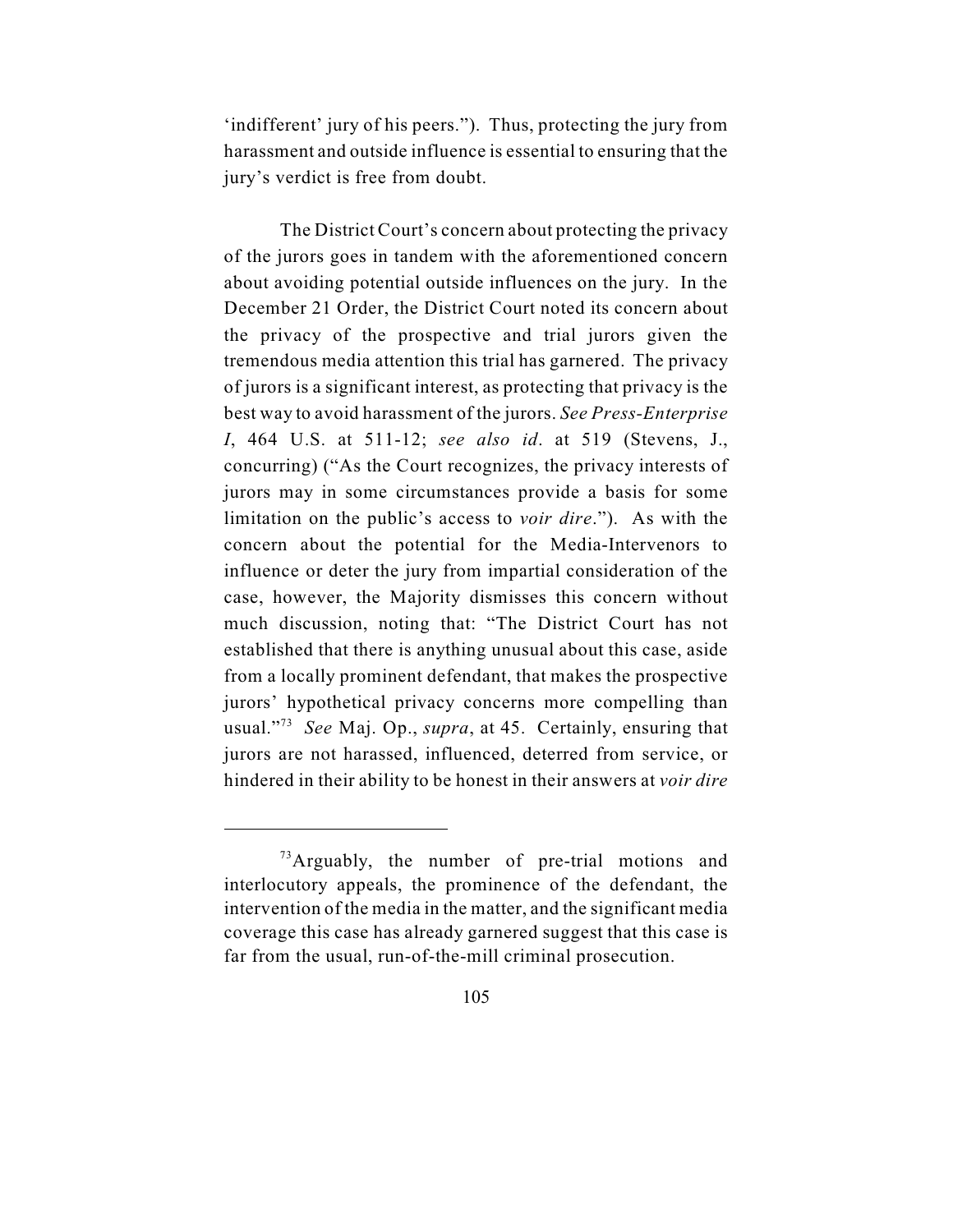in such a high-profile criminal case<sup> $74$ </sup> is a compelling reason for limiting the amount of information to which the media has access before and during the trial.<sup>75</sup>

As a consequence [of publishing the names and addresses of the prospective jurors], anonymous letters and telephone calls, as well as calls from friends, regarding the impending prosecution were received by all of the prospective jurors. . . . [N]umerous pictures of the jurors, with their addresses, which appeared in the newspapers before and during the trial itself exposed them to expressions of opinion from both cranks and friends. The fact that anonymous letters had been received by prospective jurors should have made the judge aware that this publicity seriously threatened the jurors' privacy.

*Sheppard,* 384 U.S. at 342, 353.

 $<sup>75</sup>$ The Majority suggests, without qualification or</sup> explanation, that making the identities of the prospective jurors known to the media prior to empanelment of the jury might deter misrepresentation or reveal juror bias. Just as strong an argument can be made that allowing the media to report on the answers given by the individual jurors during jury selection would make those jurors *less* likely to be forthcoming in their answers. *See In re South Carolina Press Ass'n.*, 946 F.2d at 1044 ("[T]he potential jurors will be more candid in their responses if they do not have to worry about what the public's opinion of those responses might be."). Certainly in a case such as the instant one, which has political, religious, and cultural undertones, it is more compelling to ensure that prospective jurors are *more* open in revealing their personal biases, not less

 $74$ The Supreme Court discussed how jurors in another high-profile case were harassed: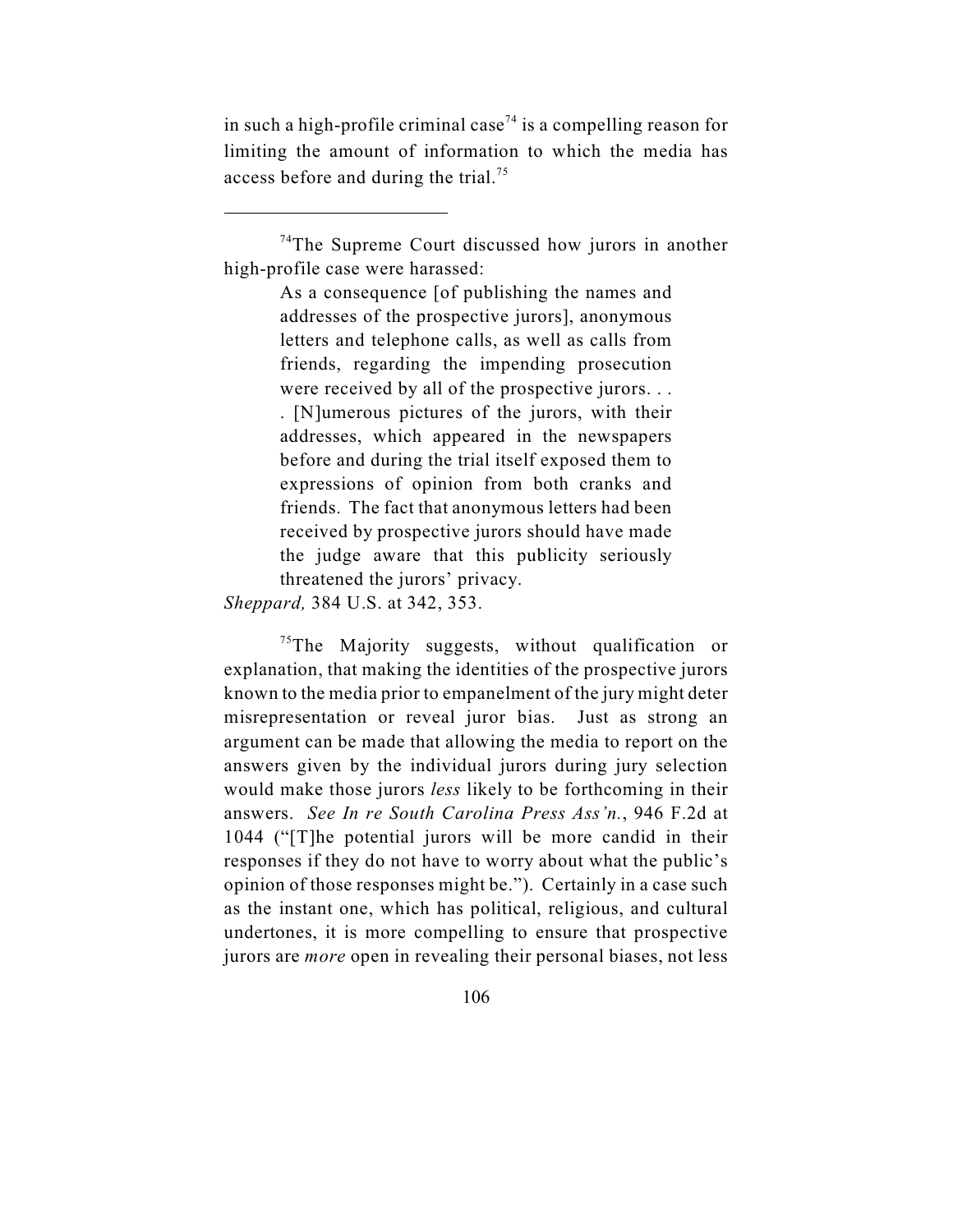The other concerns voiced by the District Court are no less compelling. The District Court considered the possibility that friends or enemies of Dr. Wecht might attempt to harass or influence the jury were the identities of the prospective and trial jurors known to the public before and during the trial. Dr. Wecht is a prominent political figure in western Pennsylvania, and many may perceive this prosecution as politicallymotivated. Dr. Wecht has testified in hundreds of trials regarding causes of death, and his testimony has frequently led to findings of guilt or liability. He is a prominent commentator and writer as well, as the letters to the editor included in the record reveal. Although Dr. Wecht is not of the same ilk as the organized crime figures in cases such as *United States v. Scarfo*, he is nonetheless a prominent and controversial figure. Given his position as a prominent political figure and an elected official, it is entirely possible that there are members of the public who have an interest is seeing a particular outcome in this case.<sup>76</sup> In addition, Dr. Wecht stands to be deprived of his

open, as will likely be the result of the Majority's decision to grant the Media-Intervenors unlimited pre-trial access to the identities of the prospective and trial jurors.

 $76$ Both the Majority and Dr. Wecht acknowledge that he has enemies that might be interested in seeing that he is found guilty. *See* Maj. Op., *supra*, at 49 ("Wecht made these statements [concerning the possibility that his enemies might attempt to influence the jury] in support of the opposite conclusion: that the jury should *not* be anonymous because the defense and the media must be able to ensure that Wecht's enemies do not enter the jury pool without being detected."). Although the Majority refers to this portion of Dr. Wecht's brief in support of openness, the fact that those enemies might attempt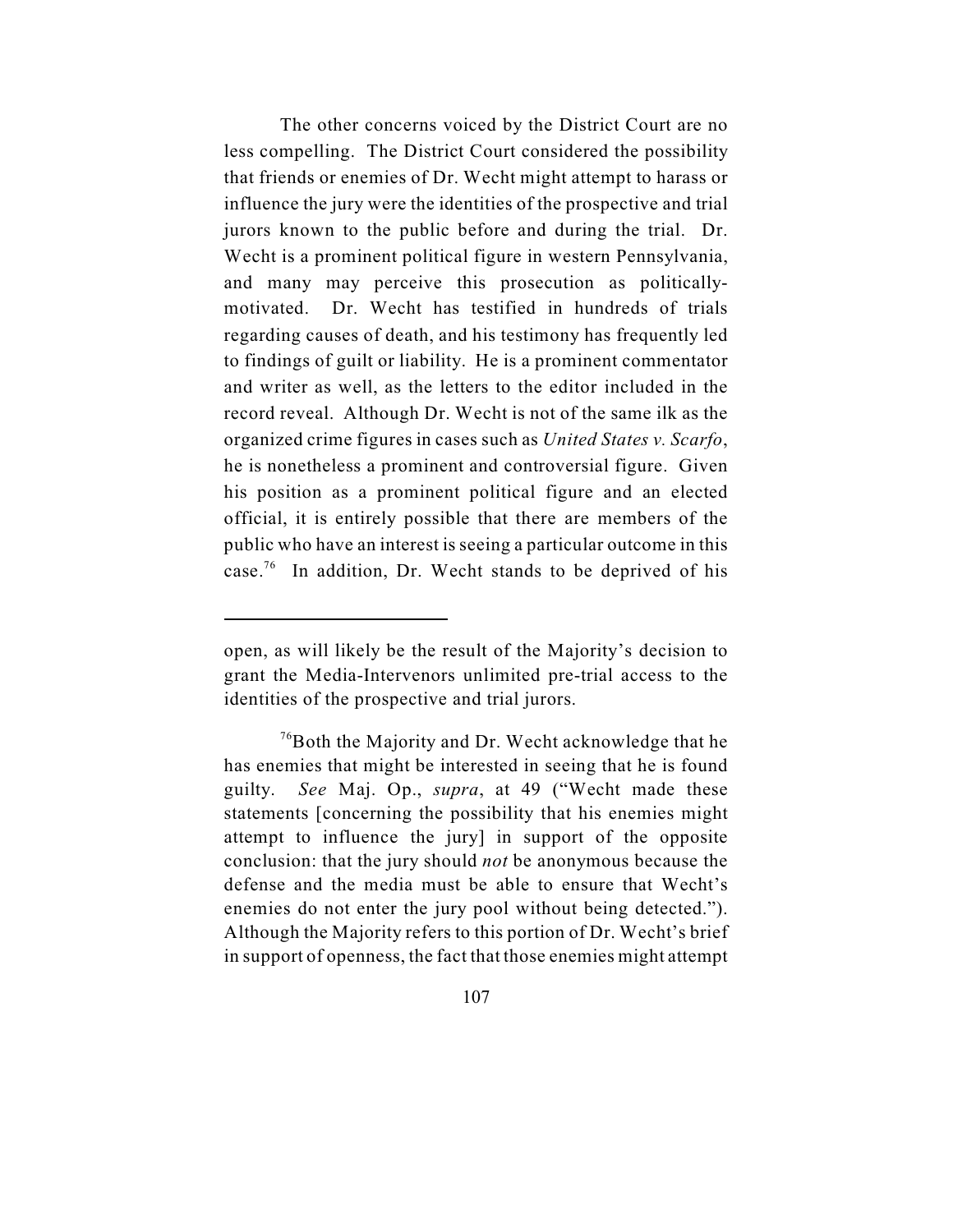liberty based on the jury's verdict, so ensuring that the jury is fair and impartial, and that their verdict is free from doubt, is even more compelling in the instant case. As the District Court, and not this Court, is in the best position to judge the likelihood of potentially harmful influences on the jury, we should give the District Court's evaluation of the "local ambience" of the trial a great deal of weight when deciding whether its reasons for limiting the media's access are in fact compelling. *See Scarfo*, 850 F.2d at 1023.

*2.*

With regard to the second part of the First Amendment test, that the procedures adopted by the district court be narrowly tailored to achieve the court's stated goals, the District Court's limit on the media's access to the names of the prospective and trial jurors only before and during the trial passes constitutional muster. The District Court's restrictions on media access in this case are extremely limited. According to the District Court's order, the media is entitled to be present for all phases of *voir dire*. They are entitled to review the questions asked on the questionnaire prior to the beginning of jury selection. The challenges for cause, although made solely on the basis of the questionnaire and without the benefit of in-court questioning, will be made in open court. The parties will then interview the individual prospective jurors before making their peremptory

to influence the trial does not logically require that the District Court *must* disclose the names *prior to empanelment*. Additionally, it would seem to be a common sense proposition that it is much harder for non-jurors to influence the jury if they do not know who the actual jurors are.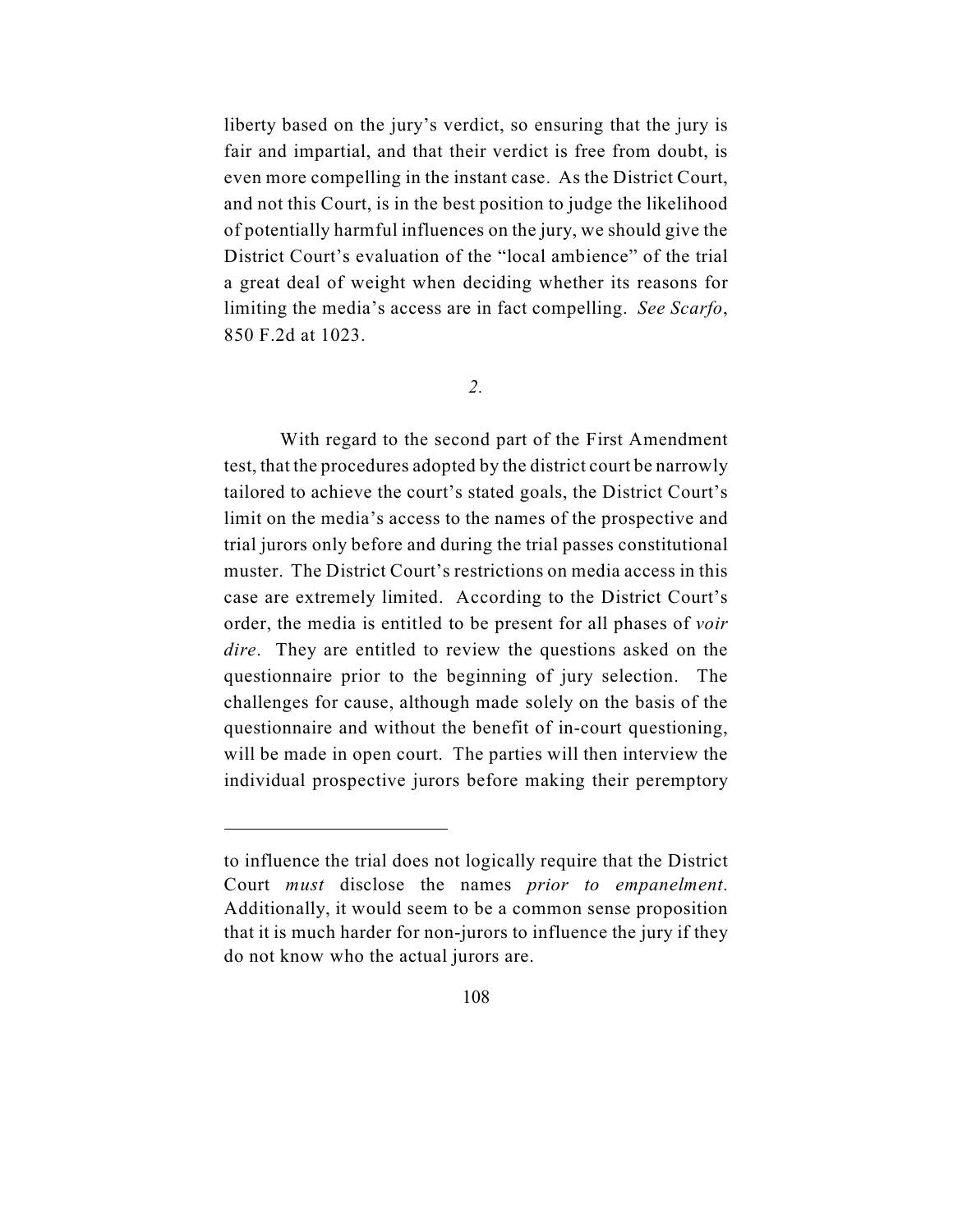challenges; this will likewise be done in open court and under the scrutiny of the media. Finally, the media will have access to the completed questionnaires following the conclusion of the trial. The media thus has access to almost every aspect of, and piece of information related to, jury selection. The only information that the media is not permitted to know before and during the trial is the identity of the individual prospective and trial jurors, as they will be referred to only by their assigned number. Thus, the District Court's restrictions are entirely different from those at issue in *Antar*, on which the Majority relies. *See Antar*, 38 F.3d at 1350 (holding that sealing of transcript of *voir dire* proceedings was improper and that the media was entitled to the complete transcripts after the trial concluded). In *Antar*, unlike this case, the media was denied access to the entirety of the *voir dire* process by virtue of the seal placed on the transcripts.<sup>77</sup> Here, the District Court's measures to ensure a fair and proper trial were much more narrowly tailored.<sup>78</sup>

 $^{78}$ Indeed, the Second Circuit suggested that although *complete* closure of the *voir dire* process was improper, more limited closure, *including the withholding of the identities of the*

 $77\text{As } I$  noted in previous sections, almost all of the case law concerning the right of access deals with *complete* closure or post-trial denials of access to judicial records. *See, e.g., Press-Enterprise I,* 464 U.S. at 504 (discussing the fact that the trial judge held only three days of public *voir dire* hearings and closed the additional six weeks of jury selection to the public); *Antar*, 38 F.3d at 1351 (noting that although the *voir dire* proceeding was technically "open" to the public, the press was excluded based on an order from the trial judge for the purpose of freeing up additional seats).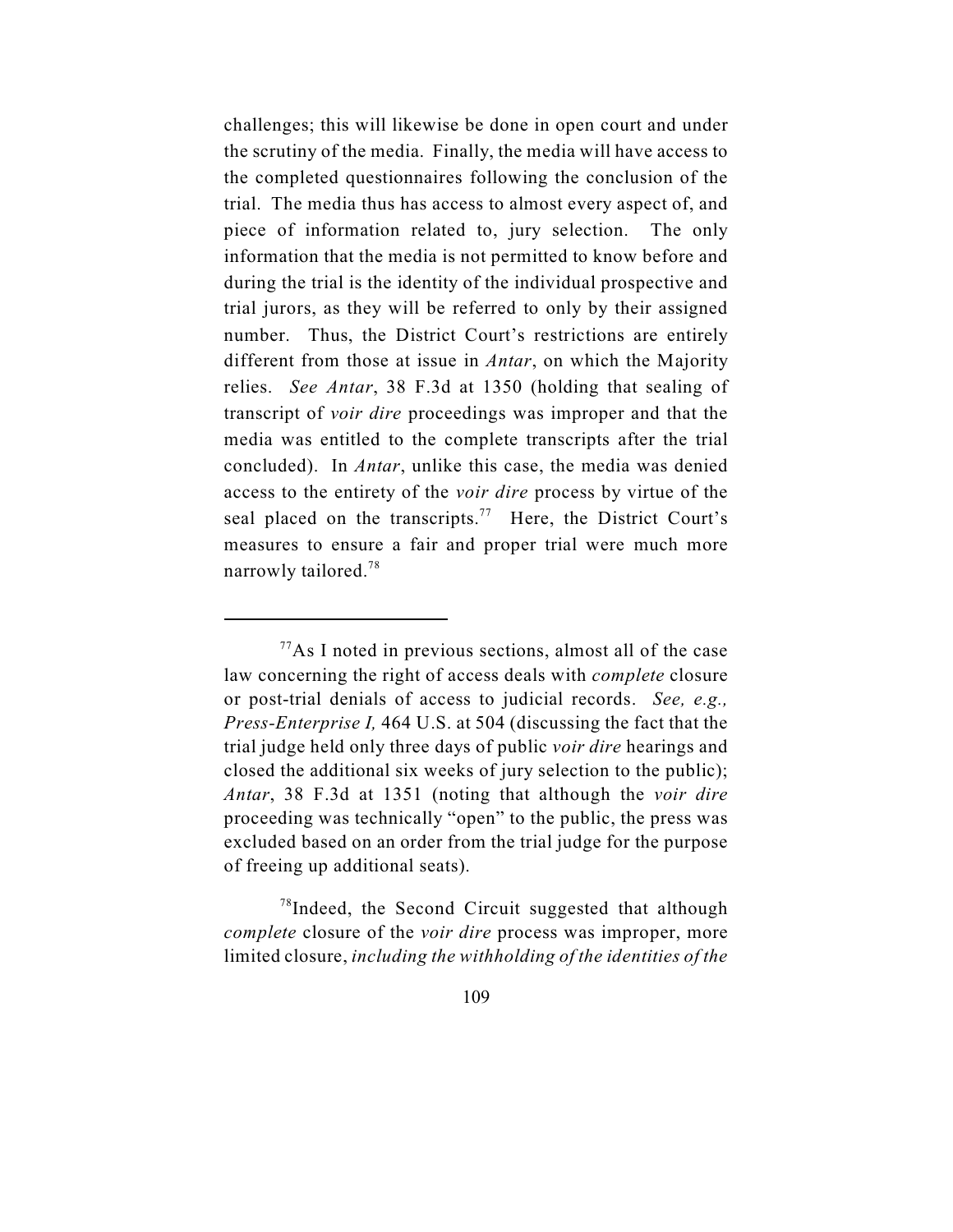The jury selection procedure employed by the judge in the instant matter was a compromise based on the various interests at stake: the public's interest in openness, the media's interest in knowing certain information, the defendant's interest in a fair trial, the jury's interest in privacy and being free from harassment and intimidation, and the judicial system's interest in fairness and efficiency. Certainly, the District Court could have taken other action, including sequestering the jury.<sup>79</sup> Sequestration, however, is "one of the most burdensome tools of the many available to assure a fair trial," and it should only be employed if there are no other, less burdensome or more effective options available. *See Mastrian v. McManus*, 554 F.2d 813, 819 (8th Cir. 1977); *see also Gannett*, 571 A.2d at 751. In the instant case, the extremely limited restrictions on media access were far more accommodating to the Media-Intervenors, as well as far less burdensome on the jurors and the court, than sequestration would have been.

In order to effectively satisfy the various, and often competing, interests of the public, the media, the defendant, the government, the jurors, and the courts, the District Court in this case chose the least restrictive means to achieve its goals when it permitted the media access to everything except the identities

*prospective jurors*, would pass constitutional muster. *See Stewart*, 360 F.3d at 104-06.

 $^{79}$ And, of course, we would review such a decision for abuse of discretion. *See United States v. Shiomos*, 864 F.2d 16, 18 (3d Cir. 1988) (citing *Holt v. United States*, 218 U.S. 245, 251 (1910)).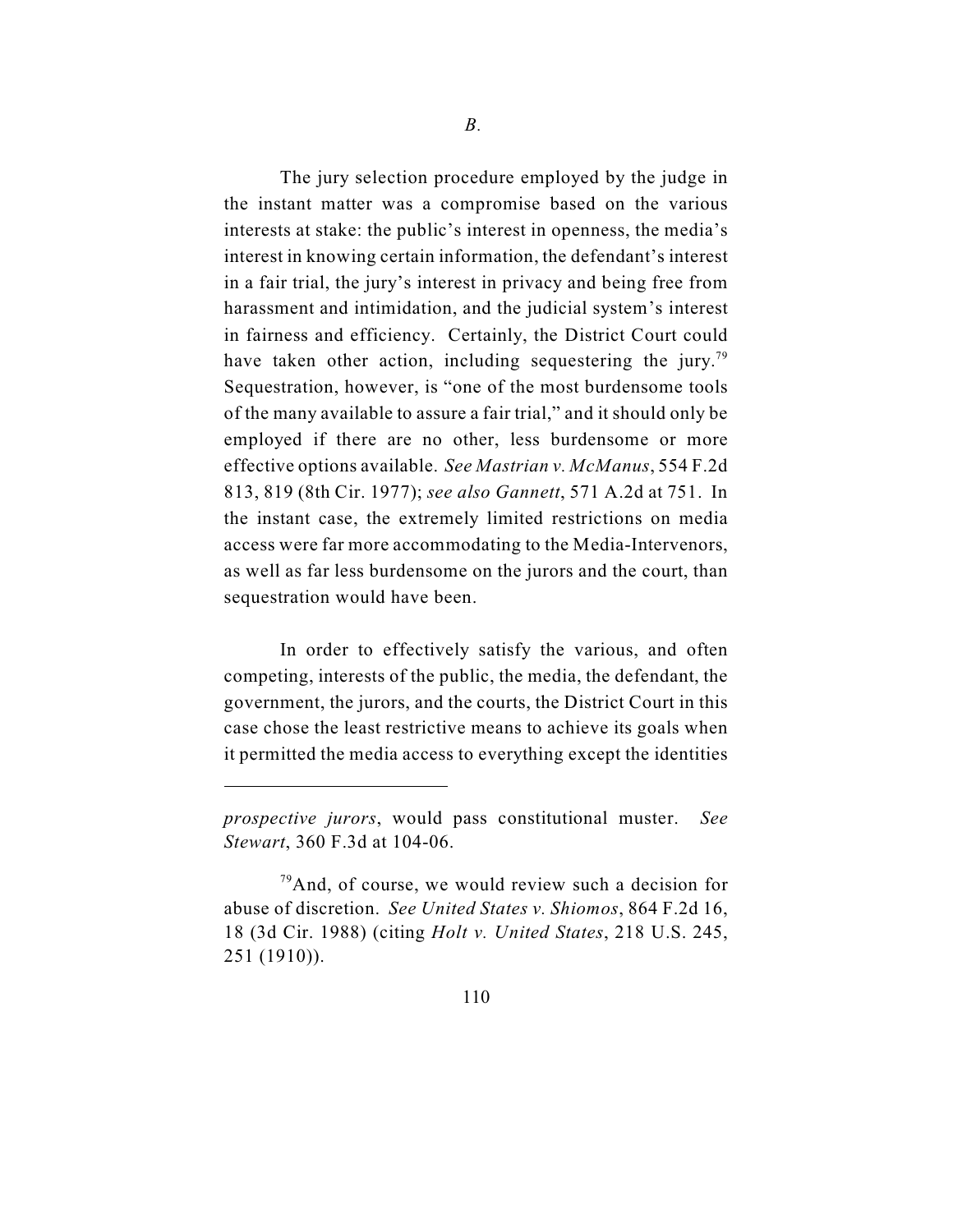of the prospective and trial jurors. The District Court clearly stated sufficiently compelling reasons to warrant some manner of protection for the jurors. The concerns of the District Court were not, as the Majority so casually suggests, merely generalized concerns about juror privacy. $80$  Given the District Court's extremely narrow and temporary imposition on the Media-Intervenors, the Majority's conclusion that the District Court's actions were not narrowly tailored to protect a

 ${}^{80}$ In fact, the District Court considered and made findings related to every potential risk to the jury from overexposure that the Majority articulates in its opinion. *See* Maj. Op., *supra*, at 40 ("First, when the names of jurors are public, friends or enemies of a criminal defendant may find it easier to influence the jury's decision. In an extreme case, this could take the form of threats to the jurors or their family members. Second, if jurors know that the media will attempt to contact them or their families, they may resist serving on high-profile cases at all because they fear that their privacy will be threatened. Third, public knowledge of jurors' identities might actually increase the risk of misrepresentation at *voir dire*, because some jurors will be tempted to lie in order to avoid the disclosure of embarrassing information."). The Majority's disagreement with the District Court's conclusions as to the dangers to the jury and the trial process is not by itself a sufficient reason to overturn the District Court's jury selection procedures. Although I recognize that our standard of review is less deferential to the findings of the District Court where a constitutional right to access is raised, the Majority today not only fails to defer to the District Court's evaluation of the circumstances surrounding its trial, it appears to ignore the District Court's judgment entirely.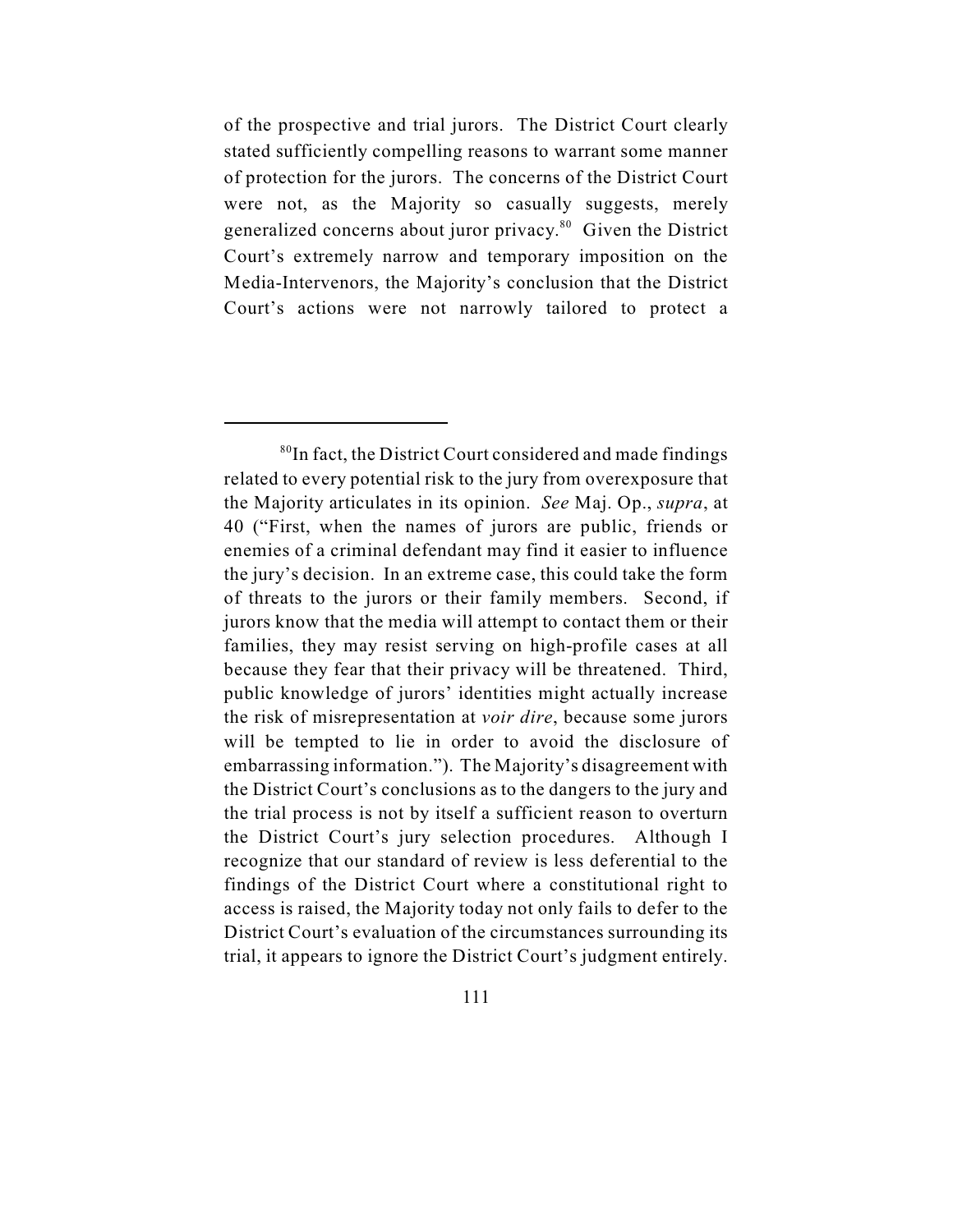compelling interest is incorrect. $81$  Accordingly, I would have upheld the District Court's jury selection order.

## IV.

The biggest problem with the Majority's holding is the nature of the remedy the Majority fashions for the alleged violation of the First Amendment. To reverse the District Court's December 21 Order and to order the District Court to disclose the names of the prospective and trial jurors is not only premature, it improperly invades the traditional purview of the district courts. Given the state of the law and the facts of this case, as well as the fact that the case was neither further briefed nor argued, the Majority's decision to grant the Media-Intervenors' request for reversal is not appropriate.

The Majority today redefines the contours of the wellestablished right of access in such a way as to now include a constitutional right to know the names of the prospective and

 ${}^{81}$ As I noted in Part II, *supra*, the First Amendment does not require that the District Court disclose the names of the prospective and trial jurors prior to the empanelment of the jury. We should reserve judgment on the question of whether such a right may exist after the conclusion of the trial, as that is not the question before us. As the District Court's order related to the conduct of the trial, a province left almost entirely to the control of the District Court, its actions should be reviewed to determine if there was an abuse of discretion. In light of the foregoing discussion, the reasons cited by the District Court are more than sufficient to uphold its discretionary decision to withhold the names of the prospective and trial jurors during the pendency of the trial. Thus, there was no abuse of discretion.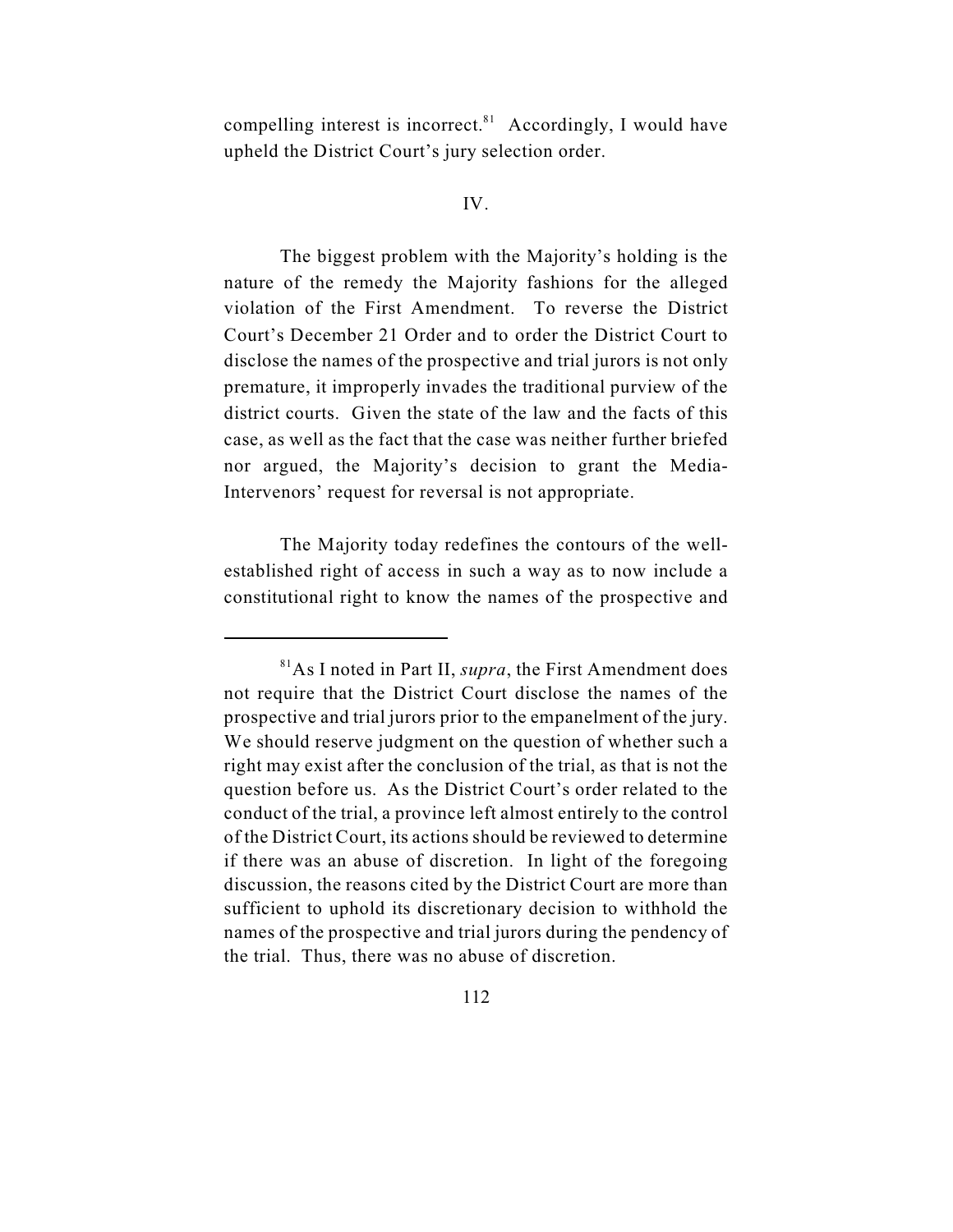trial jurors even before the trial jury is seated. As discussed in the preceding sections, the law is far from clear that the right of access includes such information. There is even less support in the case law for the Majority's holding that this right to know the names of the jurors *must* be vindicated before the jury is empaneled. Despite this seeming lack of clarity, which the Majority does acknowledge, the Majority nonetheless holds that the law is so clear as to warrant vacating the District Court's December 21 Order and ordering it to divulge the names of the prospective and trial jurors. Announcing a new constitutional protection for the media's interest in learning juror identities before empanelment *without* additional briefing or oral argument on the unsettled legal question is ill-advised.<sup>82</sup>

The Majority also should not have reversed the District Court without giving it an opportunity to make additional findings in light of the new constitutional right announced by the Majority. The District Court clearly believed that the ability to establish such procedures for jury selection was within in its

 $82$ The Media-Intervenors' motion asked this Court for summary reversal under I.O.P. 10.6 or a stay of jury selection. Accordingly, the briefs filed by the parties addressed and focused on those questions. Both Rule 10.6 and the rules governing stays have different standards and tests than does the question before us, however. There was no additional briefing specifically focusing on the issues of whether the right of access includes a right to force the disclosure of the jurors' names and whether the right *must* be vindicated prior to the empanelment of the jury, as the Majority suggests. This Court would have benefitted from more deliberation and either additional briefing at the direction of this Court or oral argument on these questions.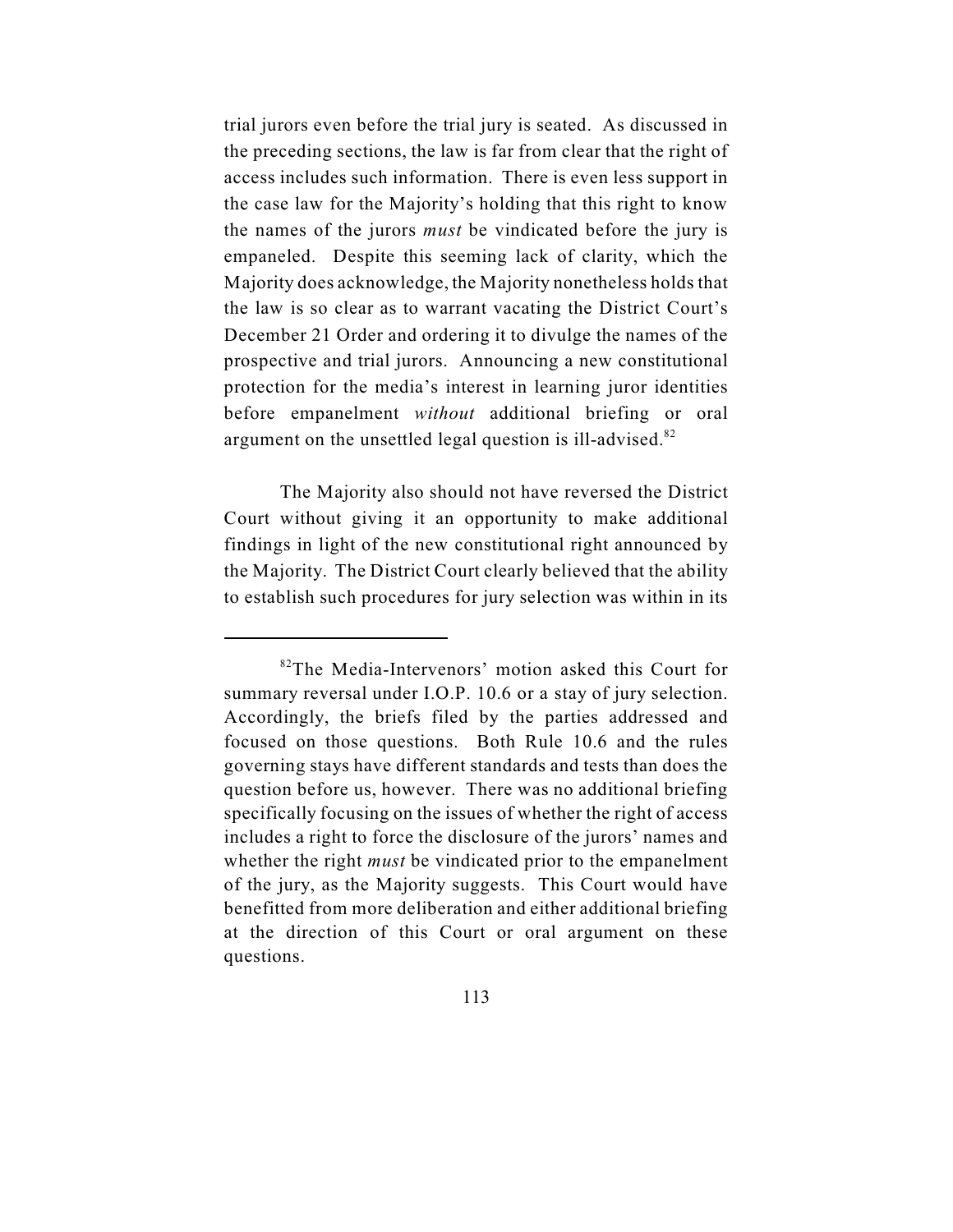discretion. There is little in the record that suggests that the District Court was aware that the media's interest in knowing the names of the prospective jurors was protected as a constitutional right, and thus it did not analyze the Media-Intervenors' motion under the more rigorous First Amendment test. Effectively, the Majority substitutes its judgment for that of the District Court, which is clearly in a better position to judge the problems that may arise. We should not micromanage aspects of district court proceedings that are traditionally within the discretion of those courts. Simply because we might have done otherwise if we were the trial judges does not mean that the circumstances of this case do not warrant such action.<sup>83</sup>

*See, e.g., Gall v. United States*, 128 S. Ct. 586, 597 <sup>83</sup> (2007) ("The fact that the appellate court might reasonably have concluded that a different sentence was appropriate is insufficient to justify reversal of the district court."). Indeed, if this were a sentencing case in which a district court failed to give sufficient reasons to warrant a variance, we would vacate the sentence and remand for additional reasoning supporting such a variance. *See, e.g., United States v. Kononchuk*, 485 F.3d 199, 206 (3d Cir. 2007) (vacating the defendant's sentence and remanding for a new sentence with additional explanation after determining that the District Court's consideration and explanation of the  $\S$  3553(a) factors was insufficient). We would not, nor have we ever, remanded and ordered the district court to impose a particular sentence. *See Greenlaw v. United States*, 554 U.S. — (2008) (holding that absent government appeal or cross-appeal, appellate courts cannot *sua sponte* increase a defendant's sentence, even if the district court committed procedural error in calculating the appropriate sentence). Additionally, we would not have allowed an appeal before the district court had even imposed sentence.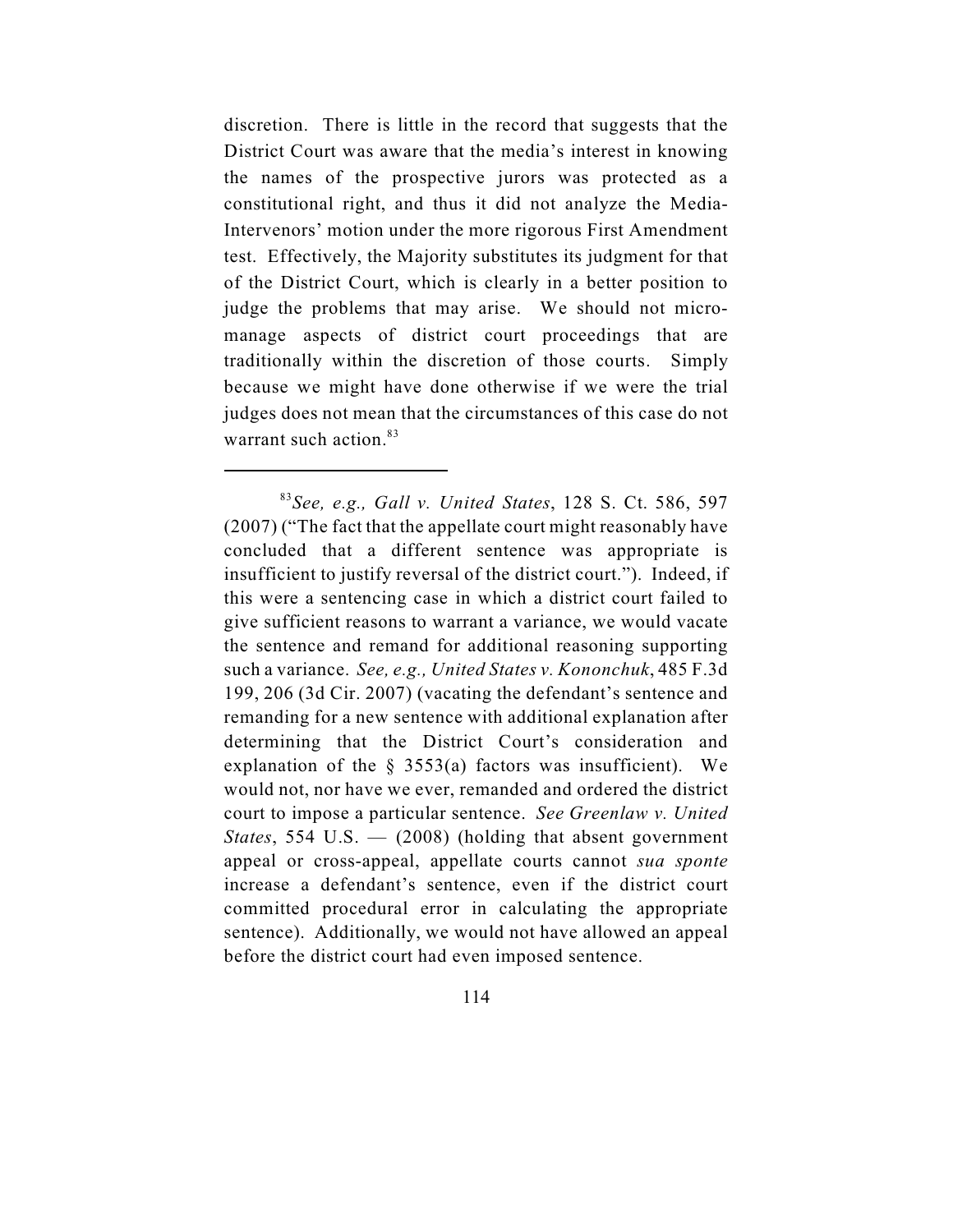As this Court has noted, "'[a] criminal trial is, even in the best of circumstances, a complicated affair to manage.'" *United States v. Rivera*, 384 F.3d 49, 55 (3d Cir. 2004) (quoting *United States v. Jorn*, 400 U.S. 470, 479-80 (1971)). By holding today that the media has a right to the identities of the jurors that attaches before empanelment, and by permitting appeals of alleged deprivations of that right on an interlocutory basis, the Majority handcuffs the district courts and makes it all the more difficult for district judges to manage the complexities of criminal trials. In effect, the Majority today elevates almost every *voir dire* procedure the media finds inconvenient to a constitutional issue. In addition, the Majority draws a line delineating when the "right" to know the identities of the jurors purportedly attaches, despite a great deal of case law and practice that suggests that no such right exists or that if the right does exist, it can be fully vindicated at a later time. And the Majority does all of this without argument or additional briefing as to whether declaring the existence of this right is consistent with traditional practices.

We should have charted a much more cautious course in light of the admittedly unclear state of the law on this question. Rather than act in so hasty a fashion and without more information and deliberation, we should have remanded the issue to the District Court for additional fact-finding in light of the newly-announced constitutional protection for access to the identities of prospective jurors. The District Court, and not this Court, is most familiar with the particular issues surrounding the conduct of the trial and the pressures facing jurors. We should give some credit to the District Court's evaluation of the "local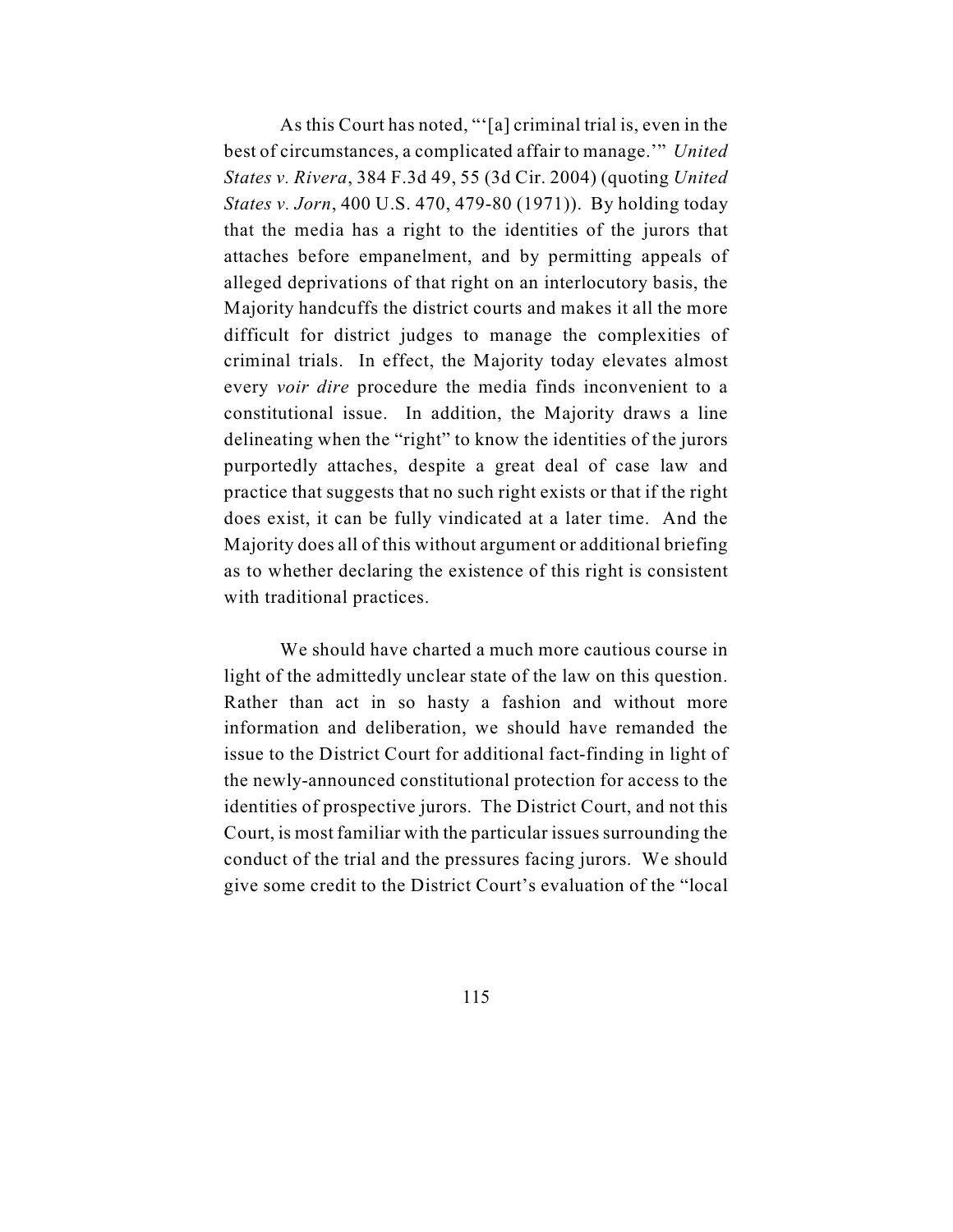ambience" surrounding the trial of Dr. Wecht. $84$ 

The District Court took the actions it believed were necessary to effectively protect the various competing interests and rights implicated by such a public and lengthy trial. The District Court should not be doomed and controlled in the conduct of its trial merely because it failed to articulate clearer reasons to satisfy a standard it could not have been aware existed before today's opinion. If the refusal to disclose the names of the prospective jurors prior to the empanelment of the jury is now a constitutional violation, as the Majority's holding establishes, the District Court should have the opportunity to modify its trial procedures to comport with this new rule. <sup>85</sup>

## V.

As I have set forth in the preceding sections, I dissent

 ${}^{84}$ As we have noted, we should defer to the trial court judge's evaluation of the need to protect the jurors, as he is "on the scene and [has] a vantage point superior to ours." *See Shiomos*, 864 F.2d at 18. The Majority recognizes as much, noting that "district judges are well-positioned to address these risks on a case-by-case basis, and in such cases, to make particularized findings on the record . . . ." *See* Maj. Op., *supra*, at 41. Despite this recognition, the Majority affords the District Court almost no deference in its review of the need to protect the jurors in this case.

 $85$ At the very least, this Court should have deferred judgment on the issue of whether the Media-Intervenors are entitled to the names of the jurors until after the trial, at which point the interest in protecting the jurors is less persuasive.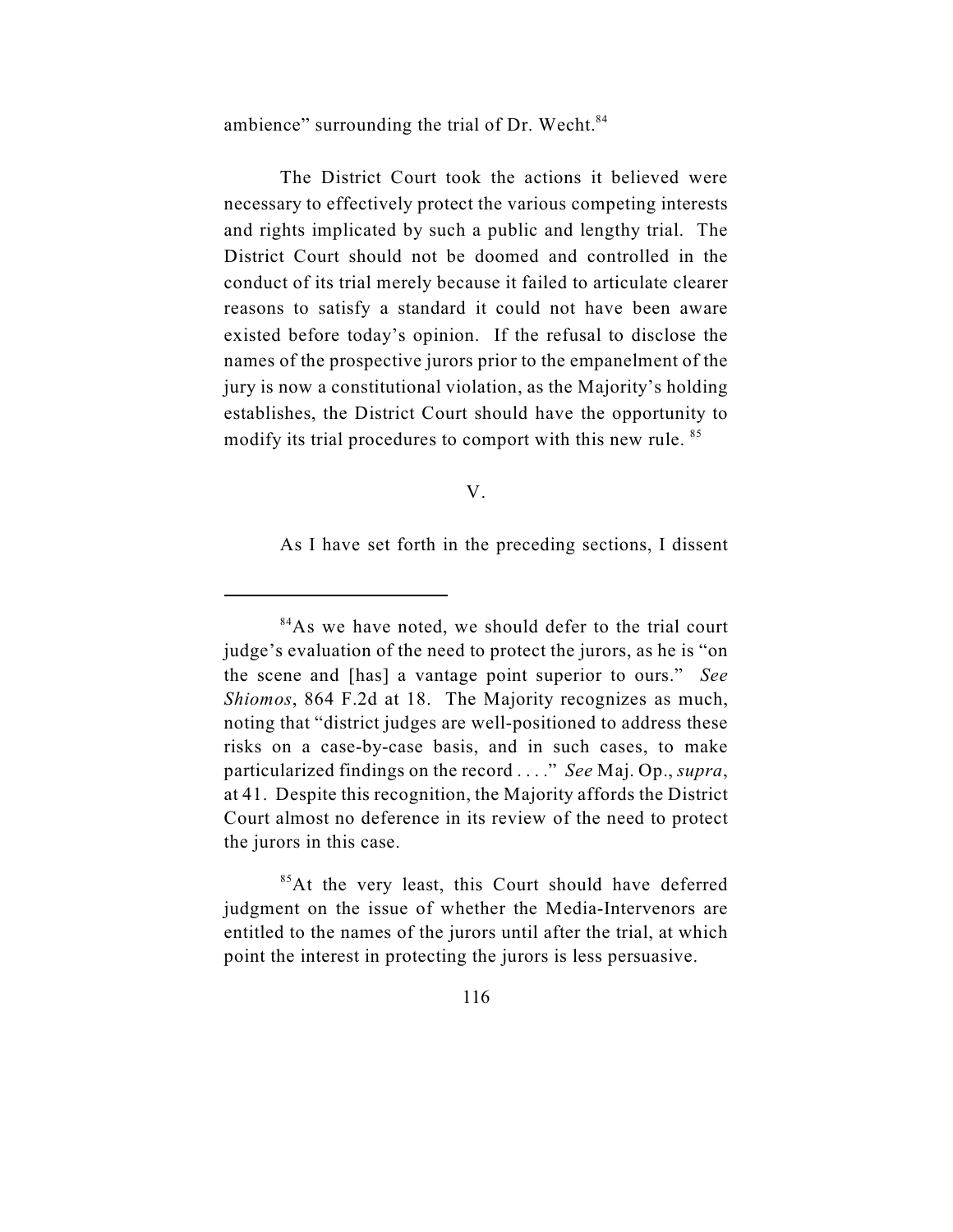from the Majority's holding on a number of grounds. I do not believe that an order setting forth trial procedures is generally appealable as a collateral order, nor do I believe that the order at issue in this case is sufficiently final such that interlocutory review is warranted. Additionally, I disagree with the Majority's analysis of *Press-Enterprise II*, as it either ignores or marginalizes a statute passed by Congress, a great deal of case law, a history of giving trial judges significant discretion over the conduct of jury selection, the recommendations of the Judicial Conference, and the practices of many of this nation's courts.

In this age of pervasive media coverage, which is necessary to ensure that the public is informed and can satisfy its duty of overseeing the judicial process, it is critical to permit district courts to do what is necessary to ensure that the judicial system functions properly. If anything, giving the district courts the discretion to keep the identities of jurors confidential for a period of time significantly advances the goal of ensuring a fair and impartial criminal justice system. *See Scarfo*, 850 F.2d at 1023; *see also Sheppard*, 384 U.S. at 362-63. The District Court's *voir dire* procedures sufficiently balance the various and often competing interests implicated by such high-profile criminal trials, and the procedures it selected are far less onerous than sequestering the jury would be. *See Gannett*, 571 A.2d at 751. I cannot support the Majority's decision to micro-manage the *voir dire* procedures of the Wecht trial by vacating the District Court's order.

In my opinion, the District Court should, in the exercise of its discretion, release the names of the prospective jurors who were not selected for the trial jury following the seating of the